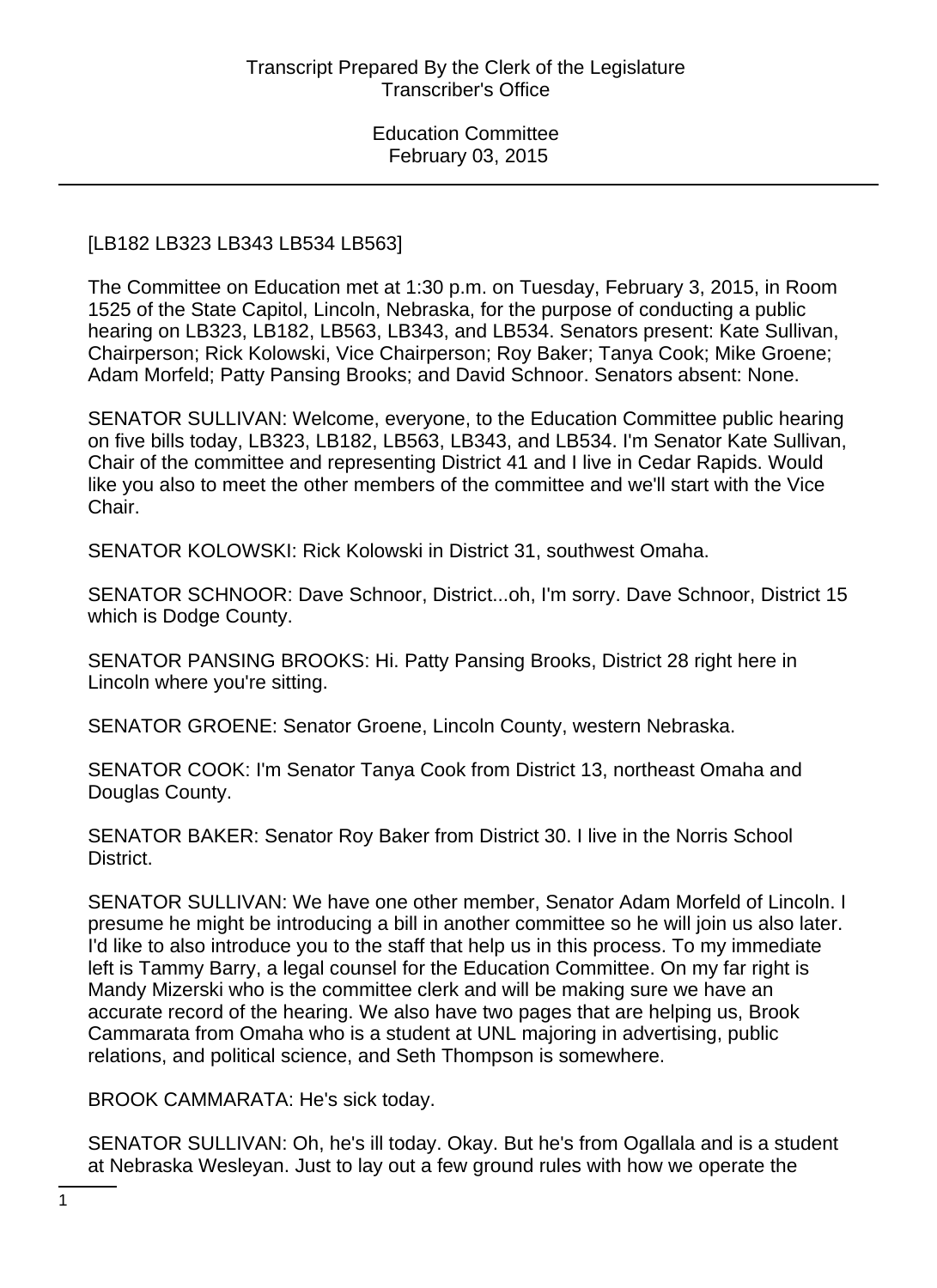# Transcript Prepared By the Clerk of the Legislature Transcriber's Office

Education Committee February 03, 2015

committee, if you are planning to testify, please pick up a green sign-in sheet that's on the table at either entrance in the back of the room. If you do not wish to testify but would like your name entered into the official record as being present at the hearing, there's a separate form for doing that as well. And both of those will be part of the official record. Regarding the green sheet, if you would please fill it out before you testify, please print, and it is important to complete the form in its entirety. When it's your turn to testify, please give the sign-in sheet to the committee clerk. If you have handouts, please make sure you have 12 copies and the pages will hand those out to the committee. When you come up to testify, please speak clearly into the microphone. Tell us your name and spell both your first and last names. Perhaps I don't need to say this, but I would ask that you, please, shut off all cell phones, anything that makes a sound so as not to be distracting to the testifiers. The introducers will make the initial statements followed by proponents, opponents, and those testifying in a neutral capacity. Closing remarks are reserved for the introducer only. We will be using the light system today for all testifiers. You'll have five minutes for your testimony. The yellow light will come on when there is one minute left. And when the red light shines, you should conclude. So I think that takes care of everything. Just as a reminder to the committee as well for them to speak into the microphone when they ask questions of the testifiers. So with that, we will begin our hearing with LB323. Welcome, Senator Davis. [LB323]

SENATOR DAVIS: It's always great to be back before the Education Committee but Senator Schnoor in my chair... (Laughter) [LB323]

SENATOR SCHNOOR: I'll trade you. (Laughter) [LB323]

SENATOR DAVIS: (Exhibit 1) Good afternoon, Senator Sullivan and members of the Education Committee. I am Senator Al Davis, D-a-v-i-s, and I represent Legislative District 43. Today I am introducing LB323, a bill that would create a school finance review commission to examine our current school funding system and make recommendations to ensure that it is balanced in funding sources. We are bound by our state constitution to provide for the free instruction in the common schools of this state. However, the constitution does not define how it should be done or how we should pay for it. Our current system of school finance and its overreliance on property taxes creates significant inequities that piecemeal policy tweaks cannot meaningfully and sustainably alleviate. LB323 would reconstitute the School Finance Review Commission of the late 1980s to review the ways in which we fulfill our constitutional obligation and to ensure that our school finance system is equitable, balanced, and that every Nebraskan is educated to success. In 1988, in response to ongoing debate about school district organization and financing, the Legislature created a School Finance Review Commission through enactment of LB940 introduced by Senator Ron Withem. It was a 16-member commission that included representatives from the Legislature, the Governor's office, higher education, the Commissioner of Education, all classes of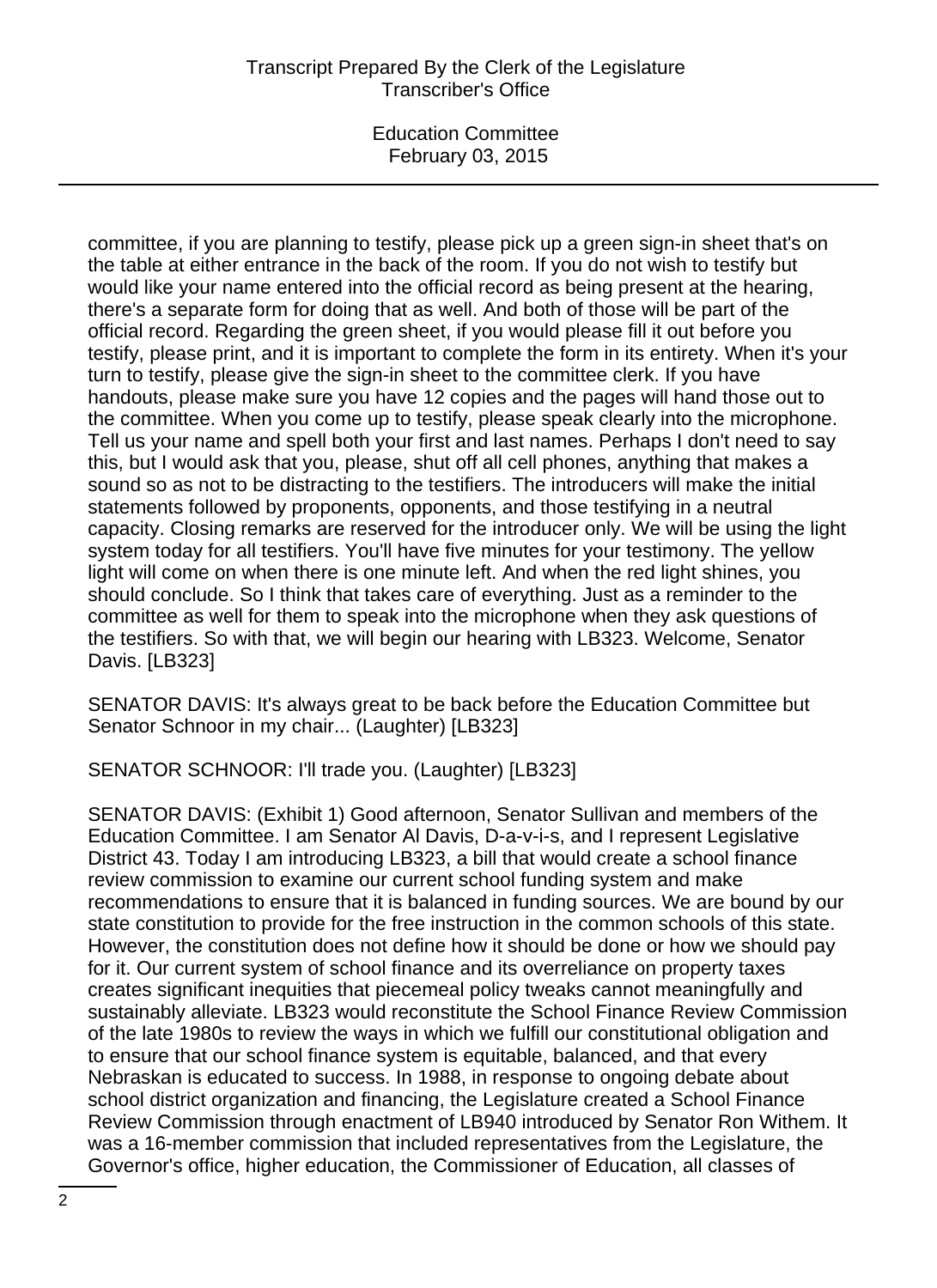public schools, and two at-large members. The commission was to examine whether or not income should play a larger role in school finance, what methods were available to reduce the overreliance on property taxes to fund schools, and to consider aid distribution formulas that would provide greater equity for students and taxpayers. The commission met over an 18-month period from 1988 to 1989 and issued their final report, including recommendations, in early 1990. The commission's final report found two major policy problems with the school finance system: (1) that the burden of property for school support is excessive by any standard of measurement, resulting in inequities to taxpayers and a narrow and unstable tax base for schools; (2) that the current system of school finance, with its overemphasis on the property tax as the primary basis of support for schools and grossly inadequate equalization abilities, does not assure that all students in the state will have equitable access to appropriate and necessary resources. The work of this school finance review commission resulted in recommendations for a new school finance system and the passage of LB1059 in 1990, which is the foundation for the Tax Equity and Educational Opportunities Support Act, or TEEOSA. While changes to school finance have been made along the way, the first major policy problem identified in 1990 is still a problem today. Our overreliance on property wealth for school funding results in inequities to taxpayers and is a narrow and unstable tax base for schools. I believe that the education and tax policy of this state would benefit greatly from an opportunity to take a step back, look at how education has changed over the past 25 years, and evaluate whether our current system of school finance is balanced, equitable, and sufficient. Has our school finance system adequately addressed the challenges raised when it was first created back in 1990? Does it ensure equitable access to appropriate and necessary school services for all kids across the state? It is my hope that a new version of the School Finance Review Commission can help us to answer these questions. The School Financing Review Commission created in LB323 shall (1) examine the options of using income as a component in the financing of schools; (2) examine the option of using sales tax as a component for local school funding including but not limited to the experience of any other state for such option; (3) examining financing methods used in other states which offer alternatives to heavy reliance on property taxes; (4) examine financing issues as they relate to the quality and performance of the schools; (5) examine options for funding expanded prekindergarten services; (6) examine the costs and resources necessary to educate students in poverty and those with limited English proficiency; (7) examine methods used by other states to fund kindergarten through 12th grade infrastructure needs; and (8) prepare a report with recommendations and a plan to implement the recommendations. The report shall be presented electronically to the Legislature by December 1, 2016. As proposed, membership is very similar to the original commission including members of the Legislature, the Commissioner of Education, a representative of the Governor, representatives of public schools from all classes, representatives from Educational Service Units both urban and rural, and two at-large members. There are slight adjustments from the commission membership in the 1988 legislation to accommodate the changes in number of public school classes as well as the addition of ESU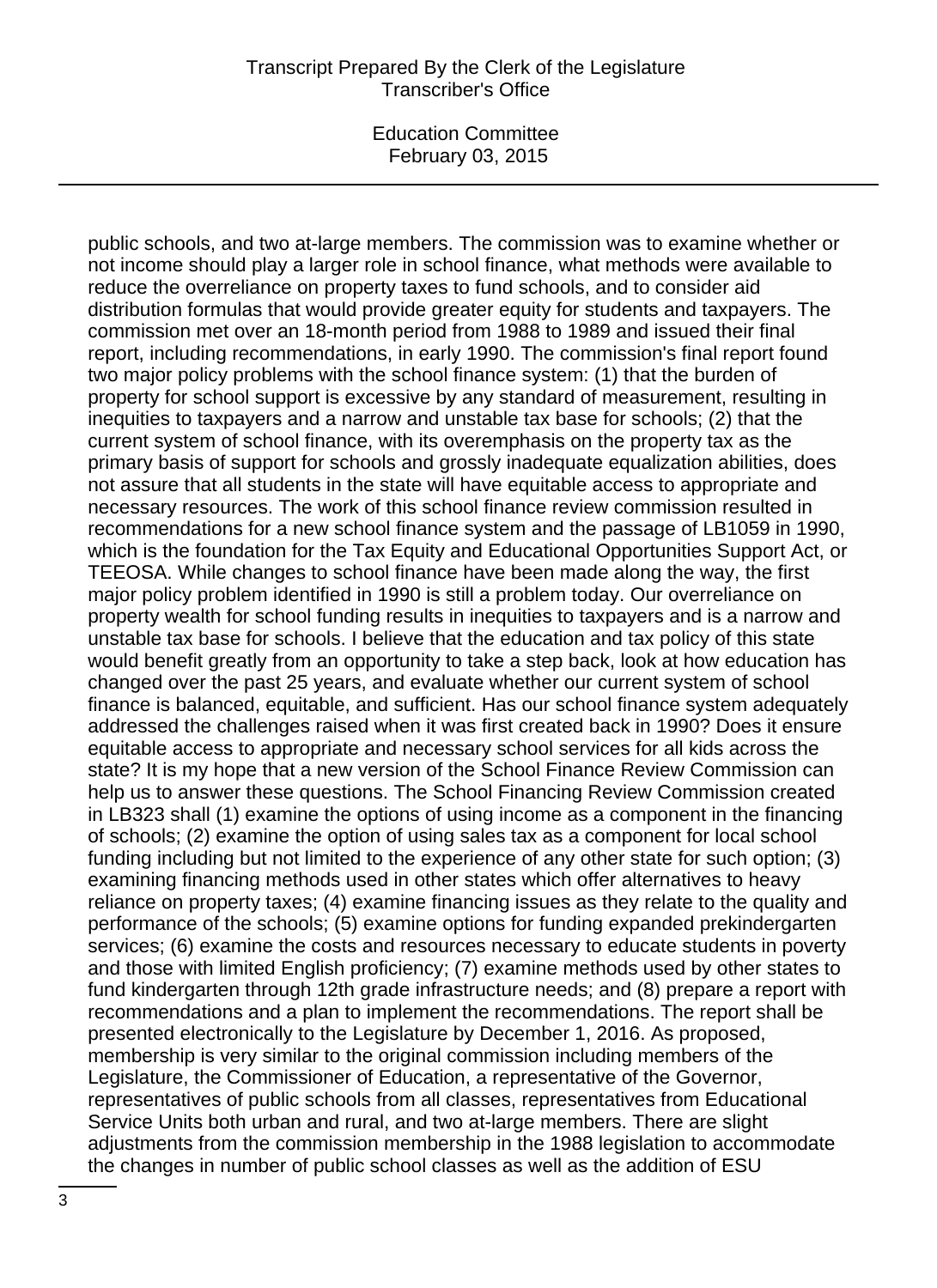# Transcript Prepared By the Clerk of the Legislature Transcriber's Office

Education Committee February 03, 2015

representatives. LB323 also adds additional requirements to examine the resources necessary to educate students in poverty and those with limited English proficiency as well as options for funding pre-K and K-12 infrastructure needs. I have handed out an amendment that addresses some concerns that were raised about the status of both executive and legislative branch representatives as voting members. The original commission had them all as voting members, but this was prior to the Conway Opinion in 1991 which determined that legislative members should not serve as full voting members on boards or commissions which exercise primarily an executive or administrative function. As a result, we have made the three legislative members nonvoting, ex officio members of the commission. The amendment also clarifies that the commission will be housed in the Nebraska Department of Education for administrative purposes. I would like to briefly speak to the fiscal note as the bill calls for an appropriation of \$100,000. That is the same amount of funds requested for the original commission in 1988 which was to enable them to hire a consultant as the subject matter was complex and would benefit from expert staff support. I believe the current school financing system remains out of balance. Our state's overreliance on property wealth as the primary determinate of a community's ability to support its local schools is flawed and the result of this imbalance is a very real concern that we are not providing equitable access to resources for all students in our state. It is my hope that LB323 and the School Financing Review Commission can help us find a balanced way forward that affords all students equal educational opportunities. Thank you very much and I'll take any questions. [LB323]

SENATOR SULLIVAN: Thank you, Senator Davis, for your introduction. I note the amendment that you're offering that changes a little bit the...makes clearer the separation of powers, but who do you anticipate would lead the commission, so to speak? [LB323]

SENATOR DAVIS: Well, in the bill we have defined it as it would be someone elected by the body. So... [LB323]

SENATOR SULLIVAN: By the body...the commission... [LB323]

SENATOR DAVIS: ...by the commission itself. [LB323]

SENATOR SULLIVAN: Okay. So that would still potentially beg the question of the concern over separation of powers between legislative and executive. Is that correct? [LB323]

SENATOR DAVIS: I'm not sure I would say that would be the case, but I'm not an attorney, but... [LB323]

SENATOR SULLIVAN: Okay. [LB323]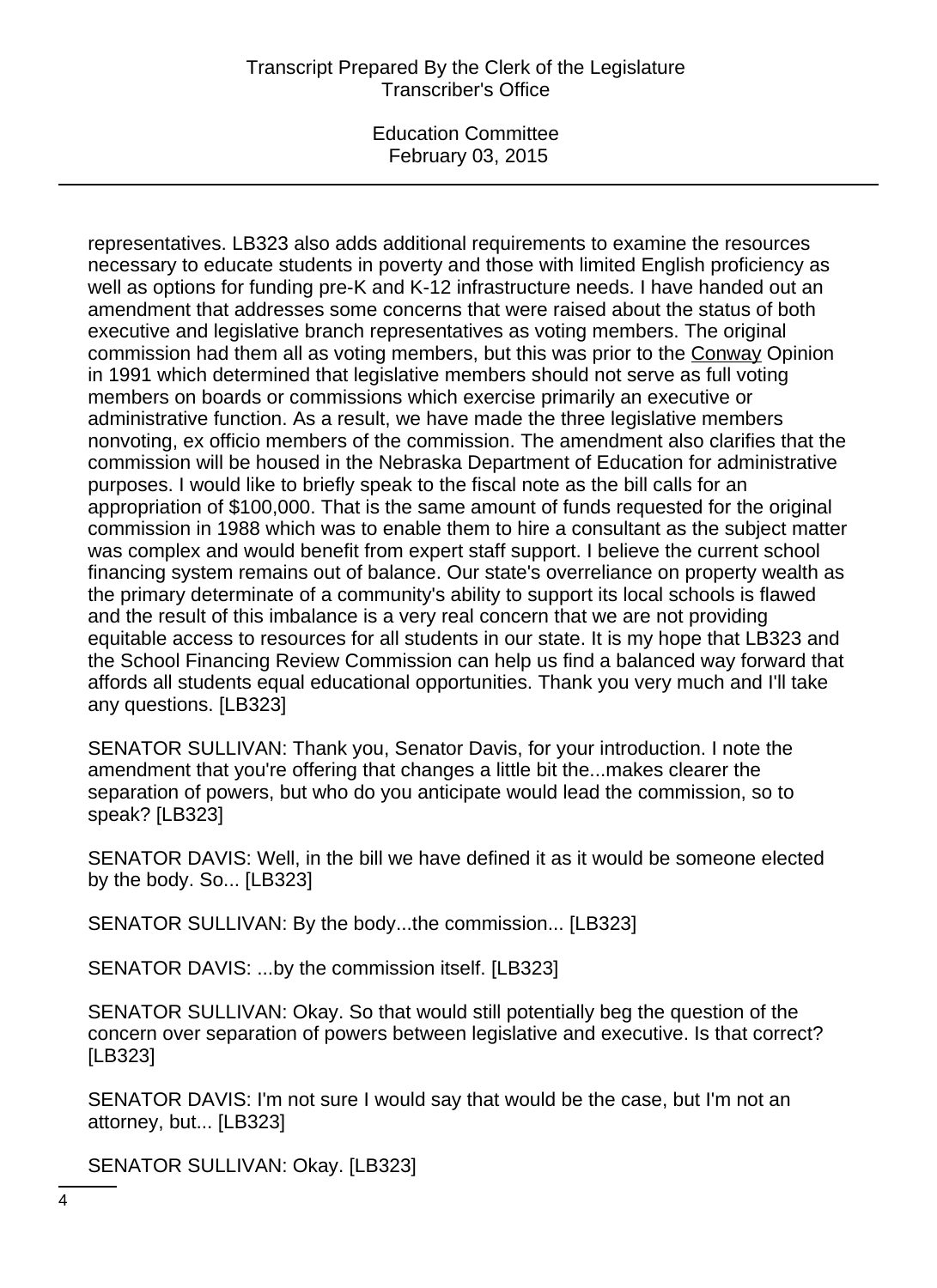SENATOR DAVIS: ...you know, as nonvoting members, I think someone can still lead a commission, you know, but they're not going to be able to vote. [LB323]

SENATOR SULLIVAN: Okay. Do you know when the original commission ended? [LB323]

SENATOR DAVIS: I think it was ongoing. It wasn't...if it wasn't ongoing, there was something similar ongoing through the 2008 collapse in the economy at which time I think it was eliminated. [LB323]

SENATOR SULLIVAN: Okay. And as I listen to your identification of the topics that would be addressed by the commission, is it fair to say that its focus is mainly on funding but also a little bit of programming as well? [LB323]

SENATOR DAVIS: Certainly. You know, we've got new things that have come along, new needs since that legislation was put in place. So we need to address equity in all things not just financial. [LB323]

SENATOR SULLIVAN: Okay. Any other questions for Senator Davis? Senator Kolowski. [LB323]

SENATOR KOLOWSKI: Thank you, Madam Chair. Senator Davis, thank you for presenting this and this has got a lot of great potential, I think, if we use this and do it correctly. The December 1, 2016 reporting date, that would be a whole year and a half to work on this as you're looking at it that way? [LB323]

SENATOR DAVIS: Well, yes. [LB323]

SENATOR KOLOWSKI: (Inaudible) ...passage and then end of session and then... [LB323]

SENATOR DAVIS: Yeah, I think it's going to take a long time. And if you back to the original bill, I think, in 1988, they were trying to do it within the legislative body and I think that you'll find notes that said that the issues were just too complex which is why they came back and requested this consultant. I think there was an original request for funding and then they came back with an additional request for more funding because they decided they couldn't really do a good job because they didn't have the resources available to them and they needed to bring in some consultants who could kind of talk about national policies for funding schools. You know, it's the same issue that we're dealing with today. And if you go back to that particular time period, we had levies in Crawford that were \$3.05 and then we had other districts that were just threadbare. So, you know, it's Tax Equity and Educational Opportunities, so I think both of those go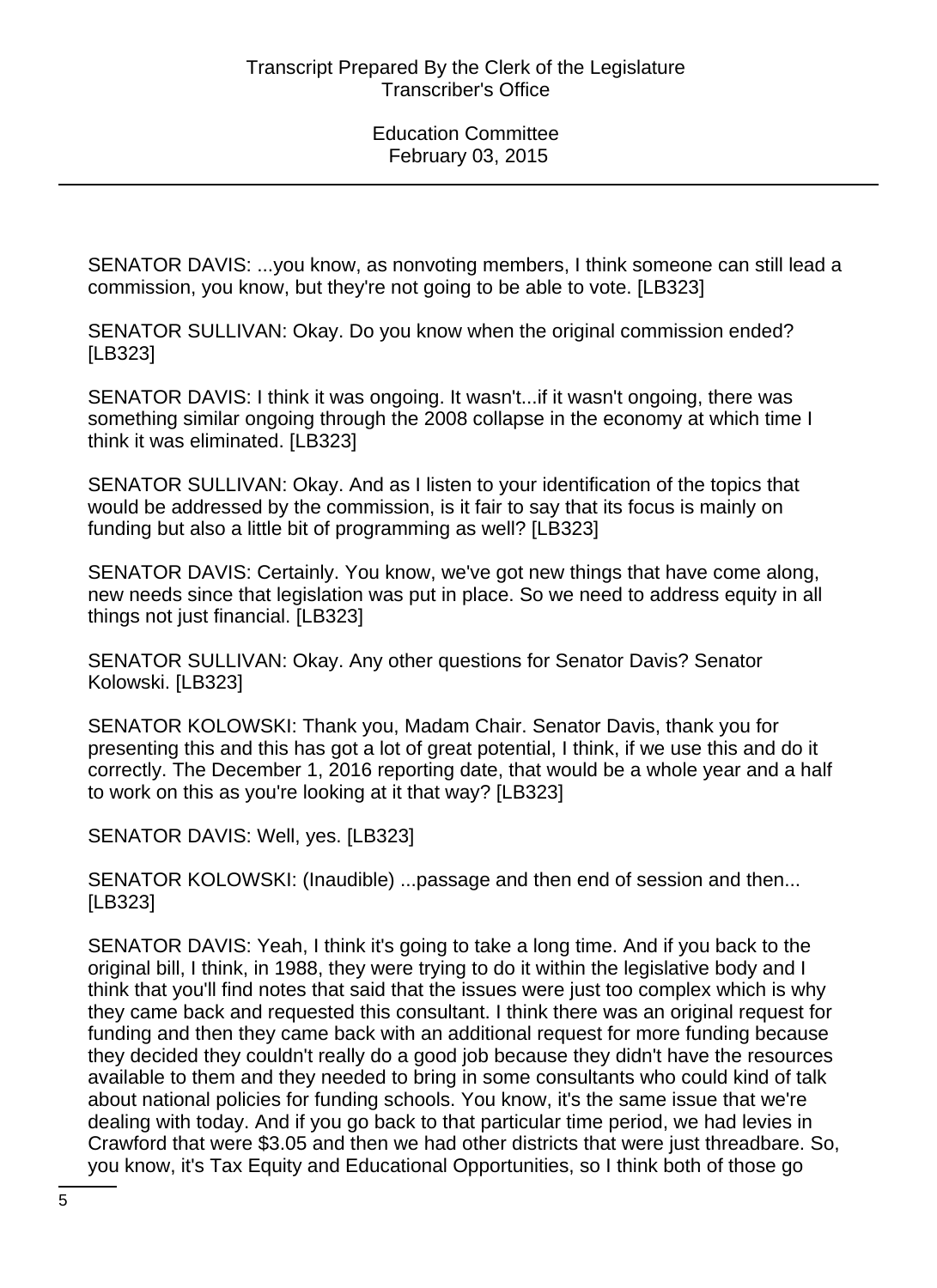hand in hand. [LB323]

SENATOR KOLOWSKI: Thank you. And my additional question comes right off of your comment. The idea of a consultant...you and I saw firsthand with the water sustainability study a year ago how important that was with a very diverse group of people to have someone keep things on track and moving down the road. And I commend you on that and I think it's a very important piece of being successful with this. And my third concern, I guess, would be the...is \$100,000 going to be enough? That's the...that was the cost in 1990. Inflation alone would take it up to a considerable amount and last year's...or I think the bill was in the \$300,000/\$400,000 range with the sustainability study with the number of people we had across...37 meetings across the state. [LB323]

SENATOR DAVIS: So if you go back to the 1990 legislation...or 1988, I think the original request was \$10,000 and then they upped it to \$100,000. But as I recall, they spent less than \$40,000 altogether over that three-year period. So I think it's a sufficient amount of money. I think we can do it for that. You know, it may be a little tight, but I think it can be done. [LB323]

SENATOR KOLOWSKI: If it needed to be amended, we could do that, I'm pretty sure. [LB323]

SENATOR DAVIS: You could. The committee could amend that, you know. [LB323]

SENATOR KOLOWSKI: Sure. Thank you. Thank you very much. [LB323]

SENATOR SULLIVAN: Senator Schnoor. [LB323]

SENATOR SCHNOOR: Senator Davis, about, I don't know, three or four questions: The fiscal note, you know, the \$100,000, is that up to...just...I think I...I think he answered the question, but that's up...could be up to \$100,000... [LB323]

SENATOR DAVIS: Yes. [LB323]

SENATOR SCHNOOR: ...doesn't necessarily have to mean any, but... [LB323]

SENATOR DAVIS: That's correct. [LB323]

SENATOR SCHNOOR: Okay. [LB323]

SENATOR DAVIS: If we had no consultants, it could mean nothing or just whatever the administrative cost is going to be. [LB323]

SENATOR SCHNOOR: Okay. You mentioned the date, I think 1990. Was there...there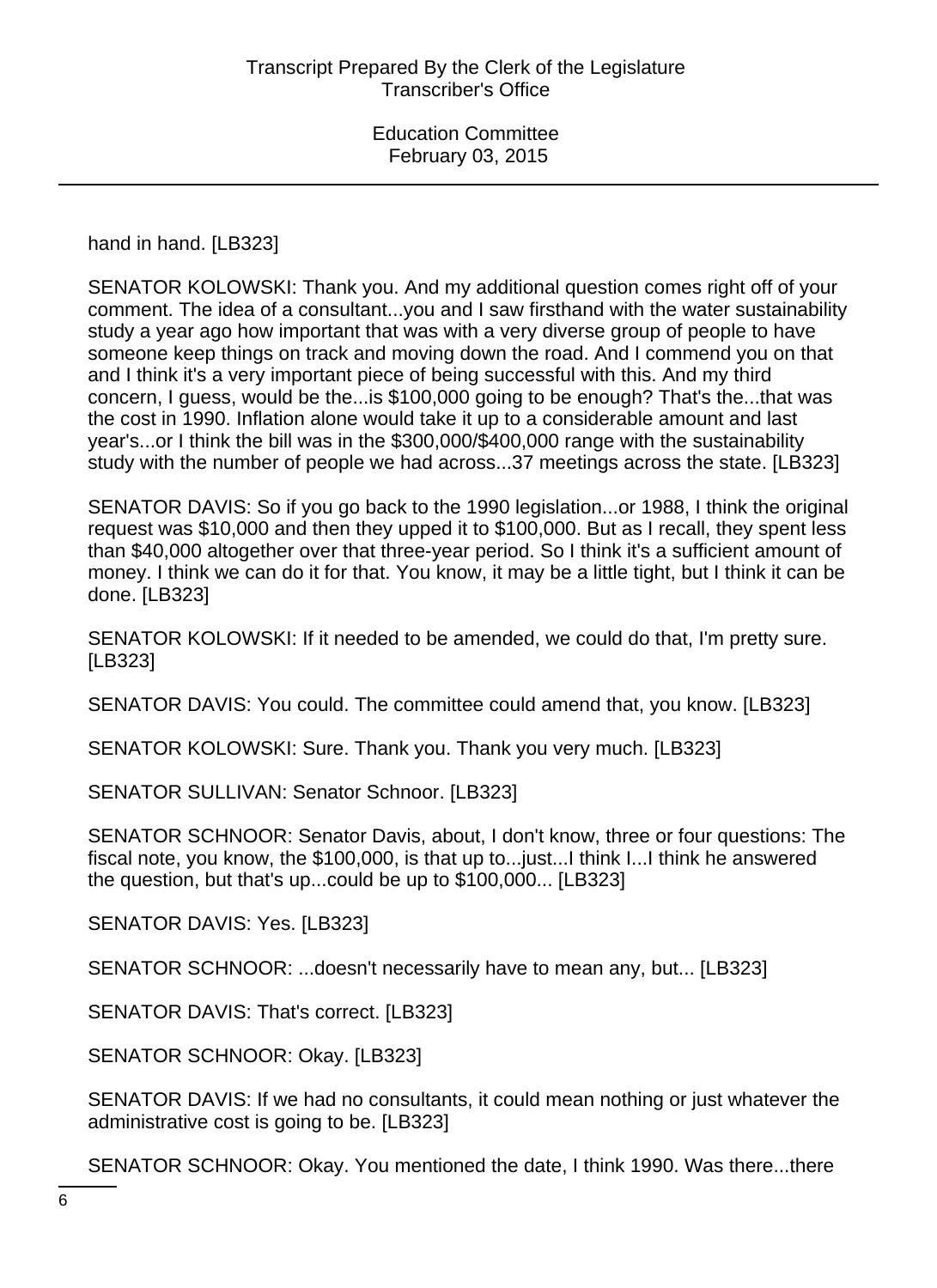was another commission. Was that formed...and that was the result of the...our current TEEOSA formula? Or I guess I'd say formula. I don't know if that's the right...I'm giving the right term or not but... [LB323]

SENATOR DAVIS: So the original bill was 1988. It took two years to get the results from that and the result of that was what ultimately became TEEOSA, if that's answering your question there. [LB323]

SENATOR SCHNOOR: Okay. Yeah. Exactly. And then, do you feel, with Senator Kolowski, the end date being 2016, you think it's going to take that long? Or is it something that could be formed, you know, as soon as the session is over with and be done by the end of the year? [LB323]

SENATOR DAVIS: Well, we could put an E clause into it which would speed things up. If we don't have an E clause, it's going to take a lot longer because it takes 90 days after the last day of session, right? Am I right on that? So, you know, that would be around the first of August or the first of September before we could even start. So I think it's going to take a year to do the work. And I based that on some of the things that I've experience with, you know, the Aging Task Force where we're still going forward with some of the decisions on that. The Water Funding Task Force which I was on with Senator Kolowski, that was essentially a full-time job in many respects. As Senator Kolowski will tell you, I think we had 23 meetings across the state in a very finite amount of time. But there was some urgency to that. I think there's urgency to this, too, but I think you want to be sure you have enough time to get the report done and professional. [LB323]

SENATOR SCHNOOR: Does this...okay, I'm sorry. I didn't mean to interrupt. Does this stop...if this commission is formed, it...would there be anything from stopping them to present the information on our next legislative session next year? [LB323]

SENATOR DAVIS: Not if they could get the work done. I think that would be very challenging though in essentially five or six months, you know, to really drill down into this and get a consultant in and bring all your...you have to bring your appointees in on a very, very regular basis. And most of these people are going to have other jobs. They're not going to be able to come in for two weeks or something to finish the report. [LB323]

SENATOR SCHNOOR: Okay. [LB323]

SENATOR DAVIS: I mean, I'd like to see it done that way. I think it would be great. But we need to have sufficient time to get something done that's really going to be meaningful and necessary. [LB323]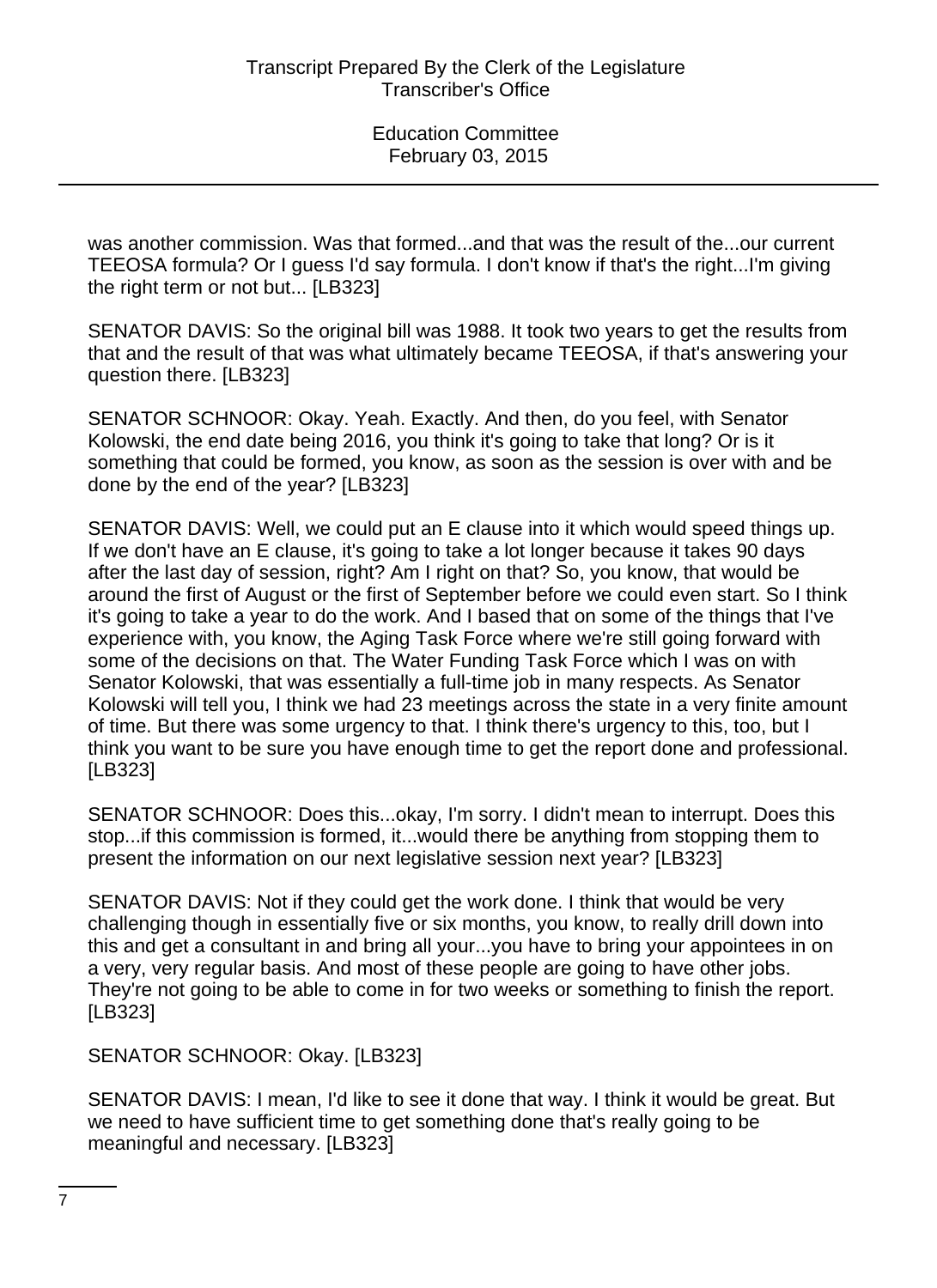SENATOR SCHNOOR: Yeah, I have no experience with these. It just...you just simply look at the dates and it's like, surely we can do it faster than this. But like I say, I have zero experience with how this works, so... [LB323]

SENATOR DAVIS: This is government, Senator Schnoor. (Laughter) [LB323]

SENATOR SULLIVAN: And, Senator Davis, you're also, with respect to the gubernatorial appointments, you're asking a next step to have the Legislature approve those appointments. Isn't that correct... [LB323]

SENATOR DAVIS: That's... [LB323]

SENATOR SULLIVAN: ...which would lengthen the time line? [LB323]

SENATOR DAVIS: That's in the bill, but I think we need to remove that. [LB323]

SENATOR SULLIVAN: Okay. [LB323]

SENATOR DAVIS: I think, because otherwise, theoretically, if the bill didn't get put in place until September, we couldn't approve the gubernatorial appointees until January, so then we get into the same issue that Senator Schnoor had. [LB323]

SENATOR SULLIVAN: Exactly. [LB323]

SENATOR DAVIS: It all takes time. [LB323]

SENATOR SULLIVAN: Okay. [LB323]

SENATOR DAVIS: So I think that needs to be struck and I should have mentioned that in my opening. [LB323]

SENATOR SULLIVAN: Okay. All right. Any other questions for the senator? Senator Groene. [LB323]

SENATOR GROENE: Why don't we just skip all of this and hire a consultant, because usually everything I've been involved in, everybody says, the expert 40 miles away said do this, so let's do it? And they all agree with the consultants that...so why don't we just look into as...the Education Committee has got a full staff and we're only in session 90 days. If they could start looking into some of this stuff and drawing information and dealing with a consultant, why do we need to involve...I don't know if any of these folks know anything more than I do about education and funding. And just because you put them all in a room isn't common math where the IQs starting adding up to more than what the highest ones...most knowledgeable person does, which ends up being the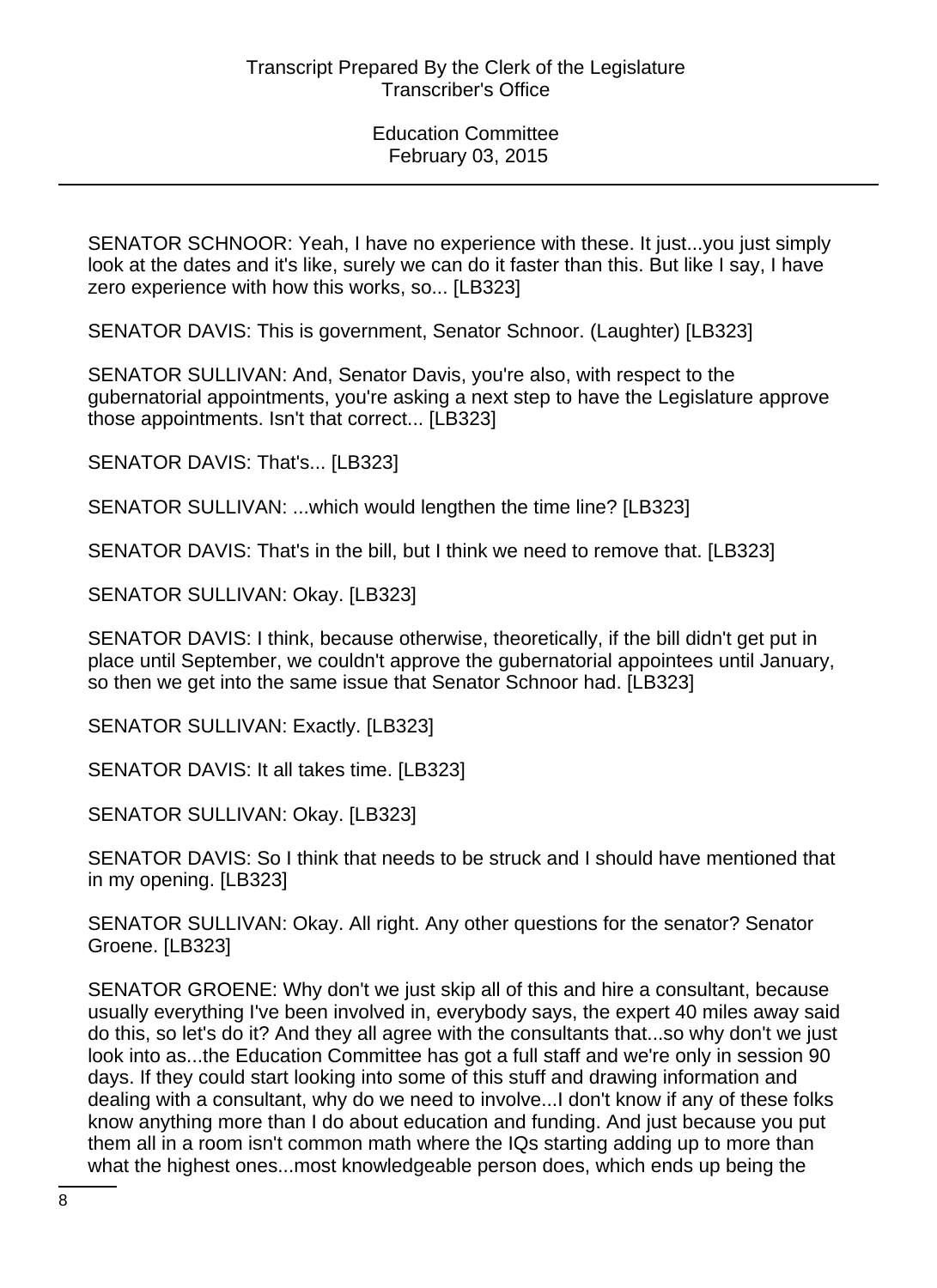consultant. So I just...I mean, I just see too many of these things. [LB323]

SENATOR DAVIS: Well, so you could do that if you wanted to and the staff could do that work. You know, there's a certain amount of buy-in that you need to get across the state. I think you would assume that the people that applied to be on the commission would have a lot of interest in it and be very involved. The consultant is going to bring expertise to the commission that isn't there. But as I think Senator Kolowski will agree with me, when we did the Water Funding Task Force, there were a lot of great ideas that came out of the committee members themselves and there were...how many people on that, 32 altogether... [LB323]

SENATOR KOLOWSKI: Thirty-plus, yes, yes. [LB323]

SENATOR DAVIS: ...I believe? [LB323]

SENATOR KOLOWSKI: Yeah. [LB323]

SENATOR DAVIS: But I really think an important element of it is buy-in by the public. [LB323]

SENATOR GROENE: That makes sense, yes. [LB323]

SENATOR DAVIS: And, you know, they've got to then...you go out to the state and you need to sell it to the state. [LB323]

SENATOR GROENE: And they're talking to their neighbors. [LB323]

SENATOR DAVIS: Right. [LB323]

SENATOR GROENE: Thank you. [LB323]

SENATOR SULLIVAN: Senator Pansing Brooks. [LB323]

SENATOR PANSING BROOKS: Thank you, Madam Chair. Senator Davis, thank you for your proposal today and for coming. I think I'm just interested--and I think it may be partly not understanding how these are normally formulated--but it seems to me if it's...if there's an organization that we hope to have created that the Legislature would have buy-in on and then the Governor then appoints all of...or a bulk of the people. So if the Governor has already stated his opinion on what he sort of wants to have done, which is cut property taxes no matter what, then doesn't that group then go forward under that mission? And is it really a group that finds out exactly what the fairest thing is rather than necessarily what the Governor would like whether you agree with the Governor or not, no matter what it is? I mean, I'm not saying...I'm just saying, no matter what, it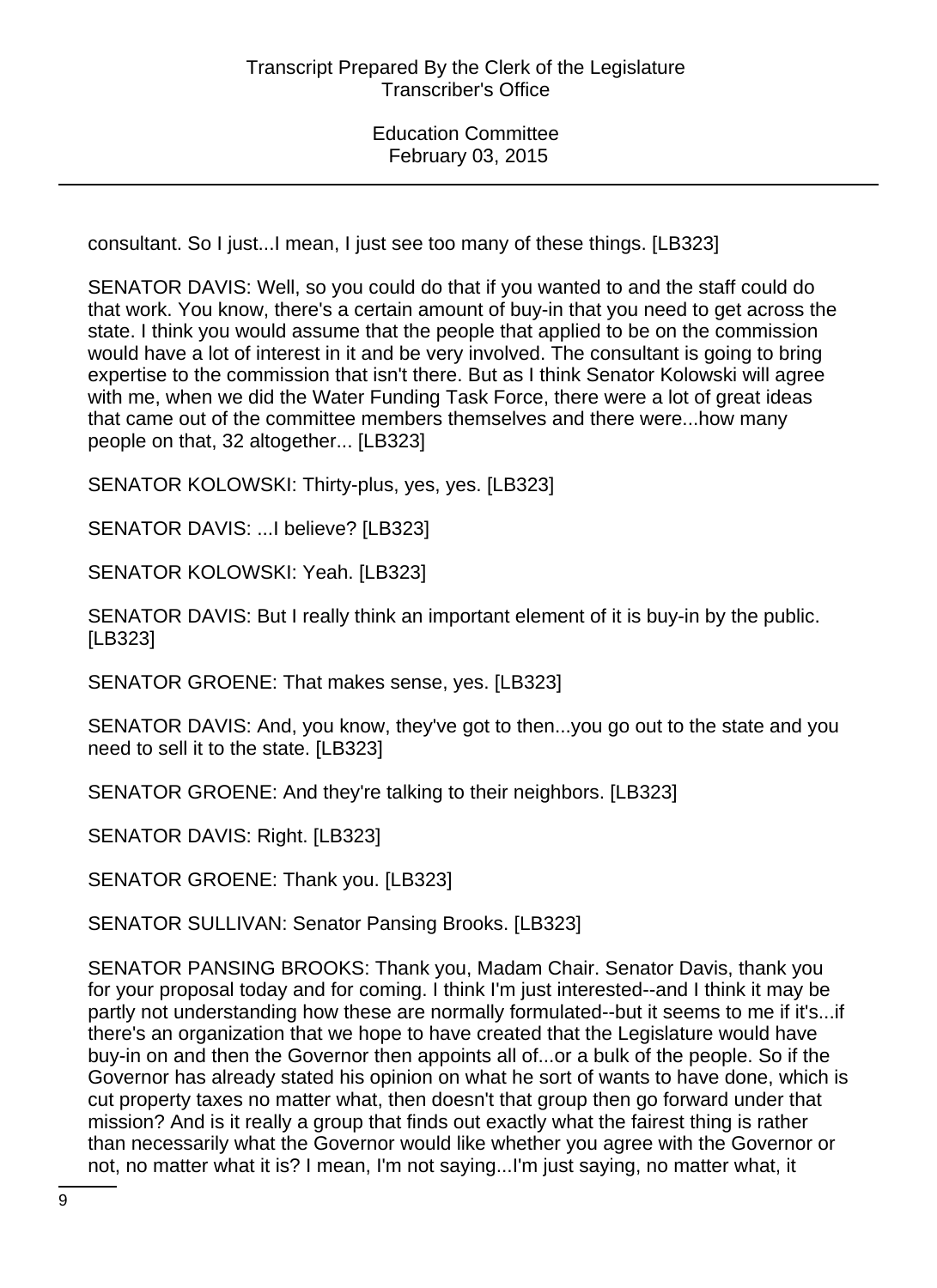seems that this might go forward under the Governor's direction rather than the Legislature's direction. [LB323]

SENATOR DAVIS: Well, let's go back to the recommendations that came of out the 1988, 1989, 1990 study. So one of the two things that happened in the Legislature was an increase in sales and an increase in income tax rates. My guess is probably the Governor at the time wasn't all that enthused about that. But I think the right people, even if the Governor has a preference for property tax relief, I think the right people who drill down into the issues are going to be able to say, I'm sorry, Governor, this just is not going to work, if that, you know, if that's your concern. Or if the Governor wanted income tax cuts, you know, I find that once people are on these commissions, they devote a lot of time and a lot of energy and a lot of focus to the work. And usually, they'll come out on the right side of things rather than following a political agenda. [LB323]

SENATOR PANSING BROOKS: Okay. Could I ask one more question then, please? [LB323]

SENATOR DAVIS: You can ask as many as you want. (Laugh) [LB323]

SENATOR PANSING BROOKS: Thank you. So I'm...I guess I'm interested in...because I wasn't here when the interim tax study occurred. And I know that the Legislature spent quite a bit of money to have that study go forward and that those senators went across the state and talked to all sorts of people and did not come back with a decision on property taxes and basically said, I believe, that most of the taxes in Nebraska were fair and reasonable and everybody wants their taxes lowered but there is not a clear way to do so. So I guess I just am interested if we do another study, because it wasn't exactly what we wanted to hear on property taxes, do these studies continue until we do get the answer we want? Or how...or do those not relate? I'm just interested in your thoughts on that. And it's partly because I'm new, so... [LB323]

SENATOR DAVIS: So, I'm assuming you're talking about the Tax Modernization research... [LB323]

SENATOR PANSING BROOKS: Yes. [LB323]

SENATOR DAVIS: ...which was done in the summer of 2013. [LB323]

SENATOR PANSING BROOKS: Yes. [LB323]

SENATOR DAVIS: And, you know, that came out of...basically, that came out of the Governor's proposal to essentially lower the income tax and...significantly and with a lot of revenue to be raised by sales tax on machinery and parts and everything else. [LB323]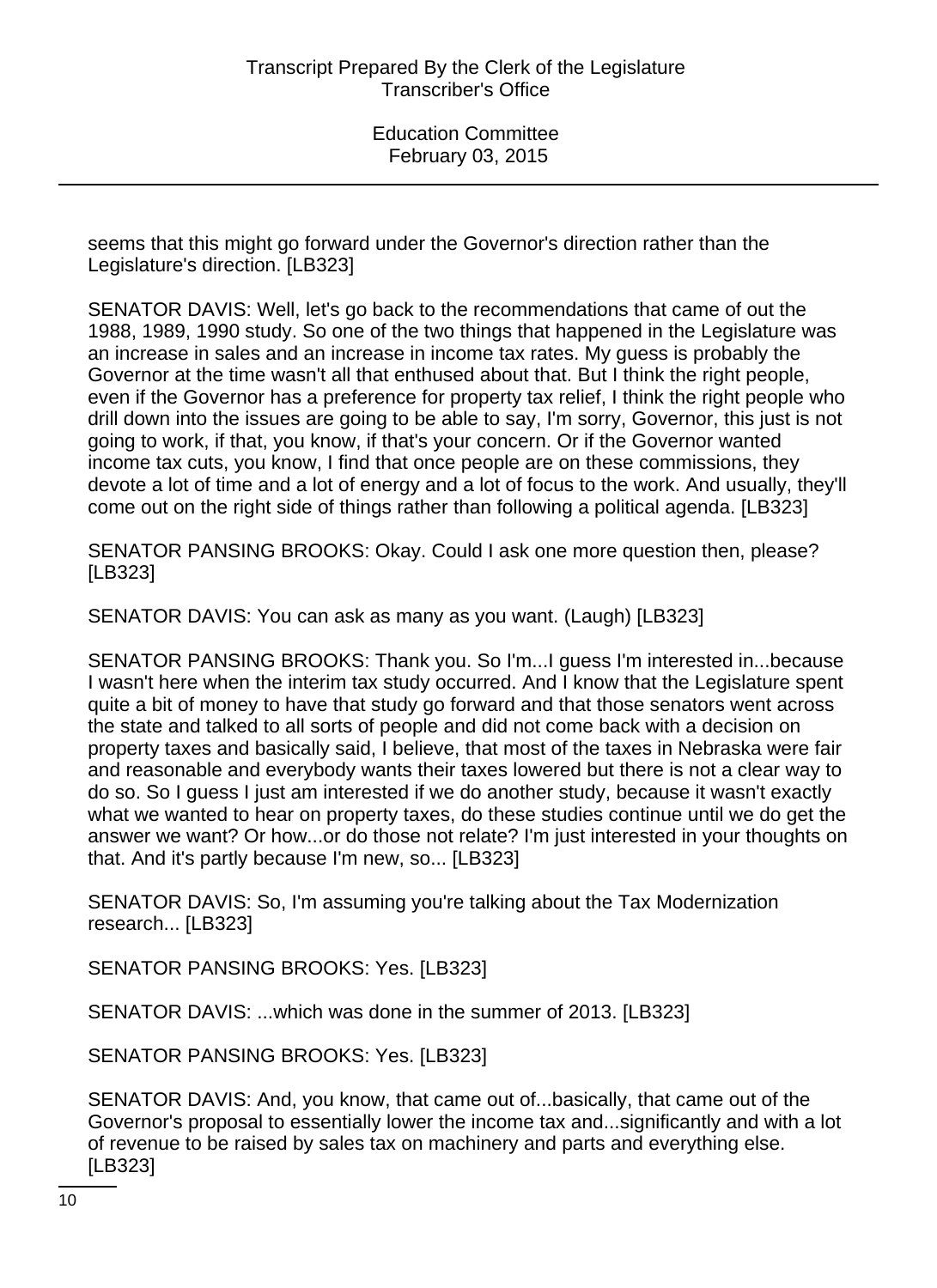# SENATOR PANSING BROOKS: Um-hum. [LB323]

SENATOR DAVIS: So that bill...the Governor's bill at that time raised a lot of anxiety among a lot of people in rural Nebraska who felt that they were already heavily taxed on property and now we're going to be taxing everything else out there at the expense of some income tax relief for some other people. So that committee was put together. And when the committee traveled the state, they heard over...I was at four of the five hearings. And at three of those, it...property taxes were absolutely top of the list. And at the fourth one, which was in...here in Lincoln, I went and that...and it was property taxes. Omaha wasn't quite as much focused on that. So I wasn't on the Revenue Committee, but that's where the battles took place last year, and I think you could visit with Senator Sullivan about that, because she was in the middle of that. And I think everyone recognized that we had to find some solution to the property tax problem. But nobody could come up with a way to do that. This is one way to do that, because since the Tax Modernization Committee met across the state, ag valuations are up 29 percent last year and I think 23 percent the prior year. So we, you know, we're another 50 percent higher than we were then. When I came before you...I've done enough bills, I get mixed up as to who I have addressed things with but, you know, I've got a constituent out there who cash rents his place and he generates \$42,000 in profit on it, but he pays \$21,000 in property taxes. If that doesn't tell you there's a problem, I don't know what does. So we need something like this to look at things and say, you know, we need to develop something that's more fair and equitable. Property tax pays the vast majority of local education. Nebraska, I believe, is 50 of 50 states in the amount per student of support. [LB323]

SENATOR PANSING BROOKS: Thank you. [LB323]

SENATOR DAVIS: Long answer, sorry. [LB323]

SENATOR PANSING BROOKS: No, thank you for your answer. [LB323]

SENATOR SULLIVAN: Any other questions for Senator Davis? Will you be here for closing? [LB323]

SENATOR DAVIS: I will. [LB323]

SENATOR SULLIVAN: All right. Very good. [LB323]

SENATOR DAVIS: Thank you. [LB323]

SENATOR SULLIVAN: Yes. Welcome. [LB323]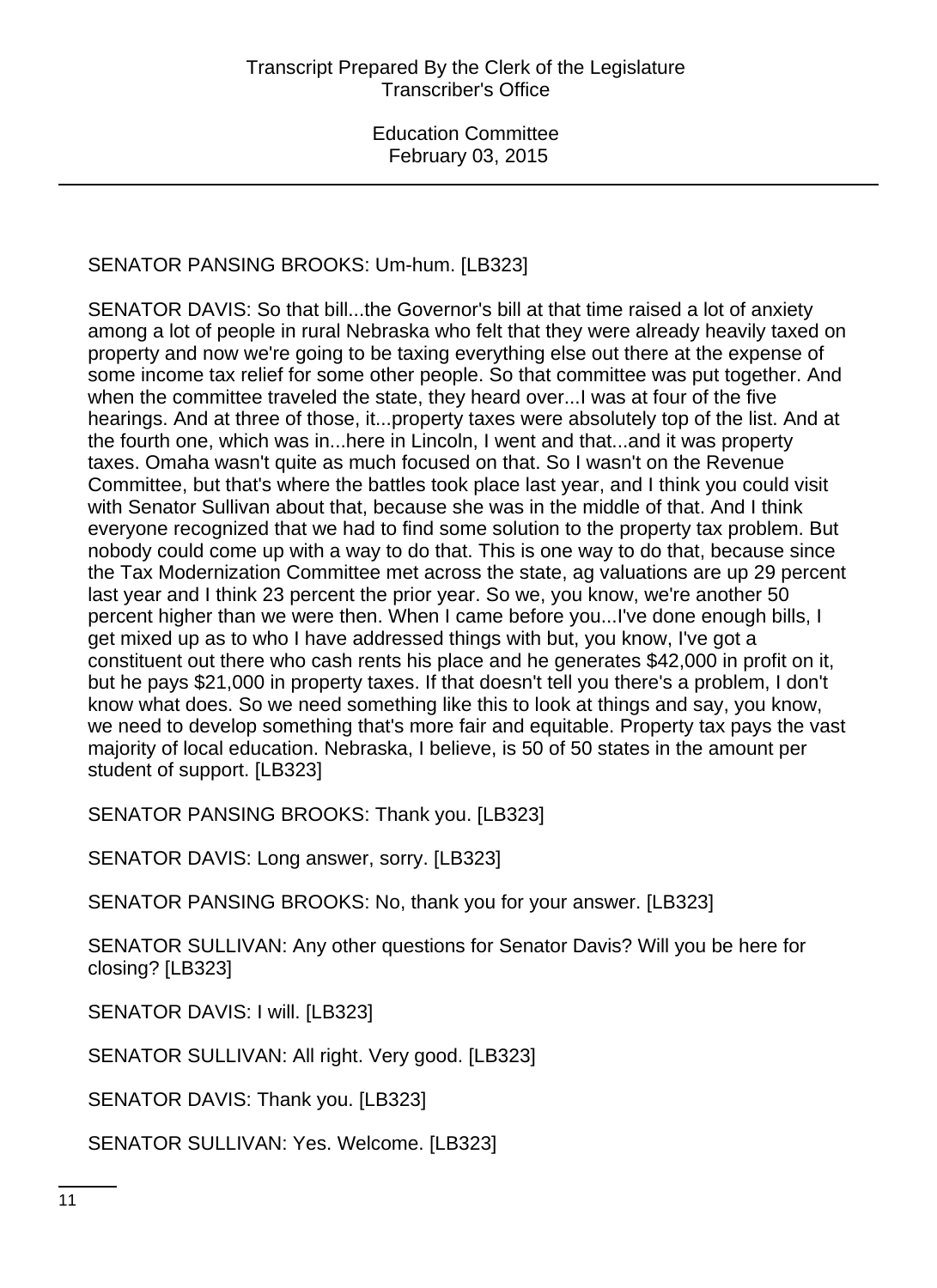JIM PAPPAS: Thank you, Madam Chairman. Committee members, my name is Jim Pappas, P-a-p-p-a-s. I'm here representing Independent Cattlemen of Nebraska in behalf of...support of the bill. And a little history...and Independent Cattlemen of Nebraska...because of declining rural enrollment, increasing valuation of ag land, it's time to look at a change in the formulation of how we finance education in the state of Nebraska because everybody knows. You've read about it in the paper for two years. But to add a little history to what we are about to do today, I was one of the lead lobbyists 25 years ago when we passed LB1059. And LB1059 came about because of the unfair system that we had at the time and the heavy reliance on property taxes to pay for school finance in the state of Nebraska. What became of that is a bunch of leaders in the Legislature and from the education community went down to Kansas and studied the Kansas finance...school finance system. And basically LB1059 was adapted about and on similar to what Kansas finance was doing at the time. LB1059 also increased sales tax 1 percent, increased income tax 20 percent, and basically was the largest shift there was and it was very equitable for a long period of time. But over the years, it has not kept up with the same proportion that was back in 1990. And so because of that, property taxes again became very reliant...the school finance has become very reliant on property taxes again. And it's...over the years there's been many attempts to tweak it a little bit to make it better, change it this, change it that, but none of them have really kept up with the changes that's been...came out. In the last ten years there have been some drastic changes in the picture of education in the state of Nebraska. Two of the things there are in the dramatic increase in ag valuation and other valuations in the state. One of the other one...major ones is a large increase in non-English-speaking students. And it creates a system that is not fair anymore and equitable the way it was in pictures back in 1990. And because of that, I think it's time for the body to look at making major changes. Senator Davis has proposed to have a committee come forth and do some study and make some major changes. [LB323]

SENATOR SULLIVAN: Thank you, Mr. Pappas. Any questions for him? In your testimony, are you basically almost expecting that you want the same answer that they got ten years ago? [LB323]

JIM PAPPAS: Twenty years ago. [LB323]

SENATOR SULLIVAN: Twenty years ago (laughter) which was more... [LB323]

JIM PAPPAS: Actually about 25 years ago. You're really dating me. I don't think...not the same answers. There's got to be different answers because the problems are different than they were back then. And because of that, it's going to be a little more hard to come up with a good solution that's going to fit...one size is not going to fit everybody. And that was the problem we had back there with LB1059. They come up with a plan that was fair and equitable for everybody. And back then, like I said, the differences weren't as great as they are today as far as the assets of each school, the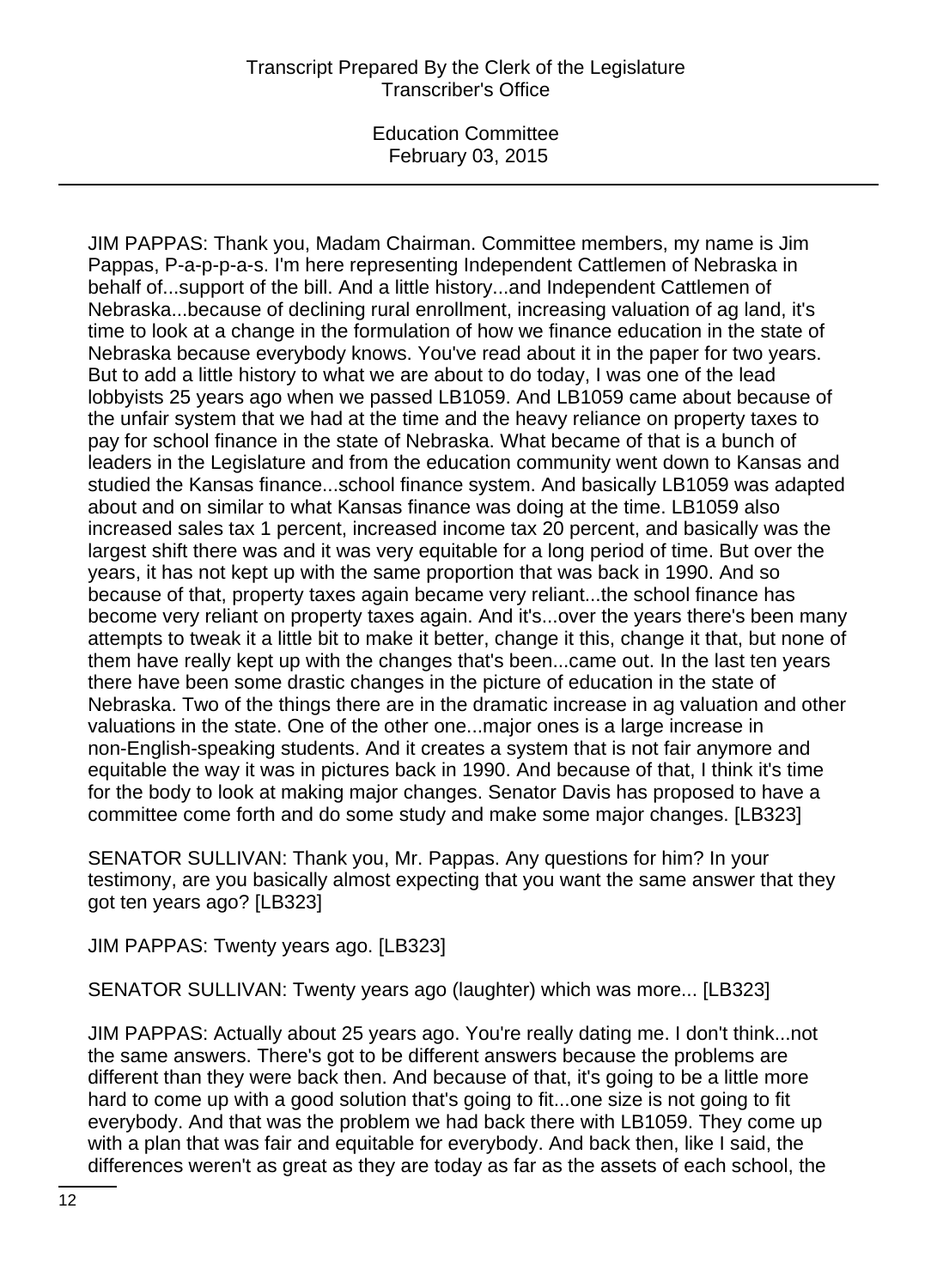number of students in each school, the priorities of each school board. A lot of school boards have different priorities in the way they create the school system whether paying the teachers, the educational system, what they put priorities in, athletics, band, instructional methods, busing. There's so many variables out there, it's hard to come up with a plan that's going to please everybody. And whatever it's going to take is going to take an increase in financing someplace, because what you have available now is not going to be completely satisfying to everybody. So this committee is going to probably be the lead in property tax reduction too. [LB323]

SENATOR SULLIVAN: Should some of that decision on funding also be driven by what the state identifies as educational priorities for their students? [LB323]

JIM PAPPAS: I think so, yes, and a lot of what the federal government is said the priorities should be of the students, but I think that's one thing that's going to change over the years. [LB323]

SENATOR SULLIVAN: Any other questions for Mr. Pappas? Thank you for your testimony. Welcome. [LB323]

JON HABBEN: Thank you, Senator Sullivan. Members of the committee, my name is Jon, J-o-n, Habben, H-a-b-b-e-n. And I represent the Nebraska Rural Community Schools Association. This bill, particularly with its "the report shall be done by" I think is a real positive step. We've had a number of studies done. Some of them have been by commissioned by groups, ours being one of them, over the last 20-plus years. And I think the struggle with a study lies a lot in its credibility. I think using a group, a committee with representatives that do connect with the broader community, is a real strong point as far as lending credibility to the process that goes on. Now, whether it's one consultant or two consultants, that's hard to say. I guess, until you go seeking consultants you're not really sure what you're going to get. But I do believe that one has to be able to step back...hardest thing to do, hardest thing to do. If you are representing a business or a school district, for you to step back and look at that broader circumstance, I'll have to admit it's a struggle. It's a struggle for me. But at the same time, the thing that will help ensure the possibility of success with this type of fixed endpoint process is that people will step back and allow the study to continue and allow it to move forward in a way that isn't beset by biases at every turn and every decision. I think this is a good possibility for...well, you never say final solution, but a good possibility for solving it at least at this point. And I hope you'll consider this as a possibility in the short term. [LB323]

SENATOR SULLIVAN: Thank you, Mr. Habben. Any questions for him? Thank you for your testimony. Welcome. [LB323]

LARRY SCHERER: (Exhibit 2) Thank you. Good afternoon, Senator Sullivan. Members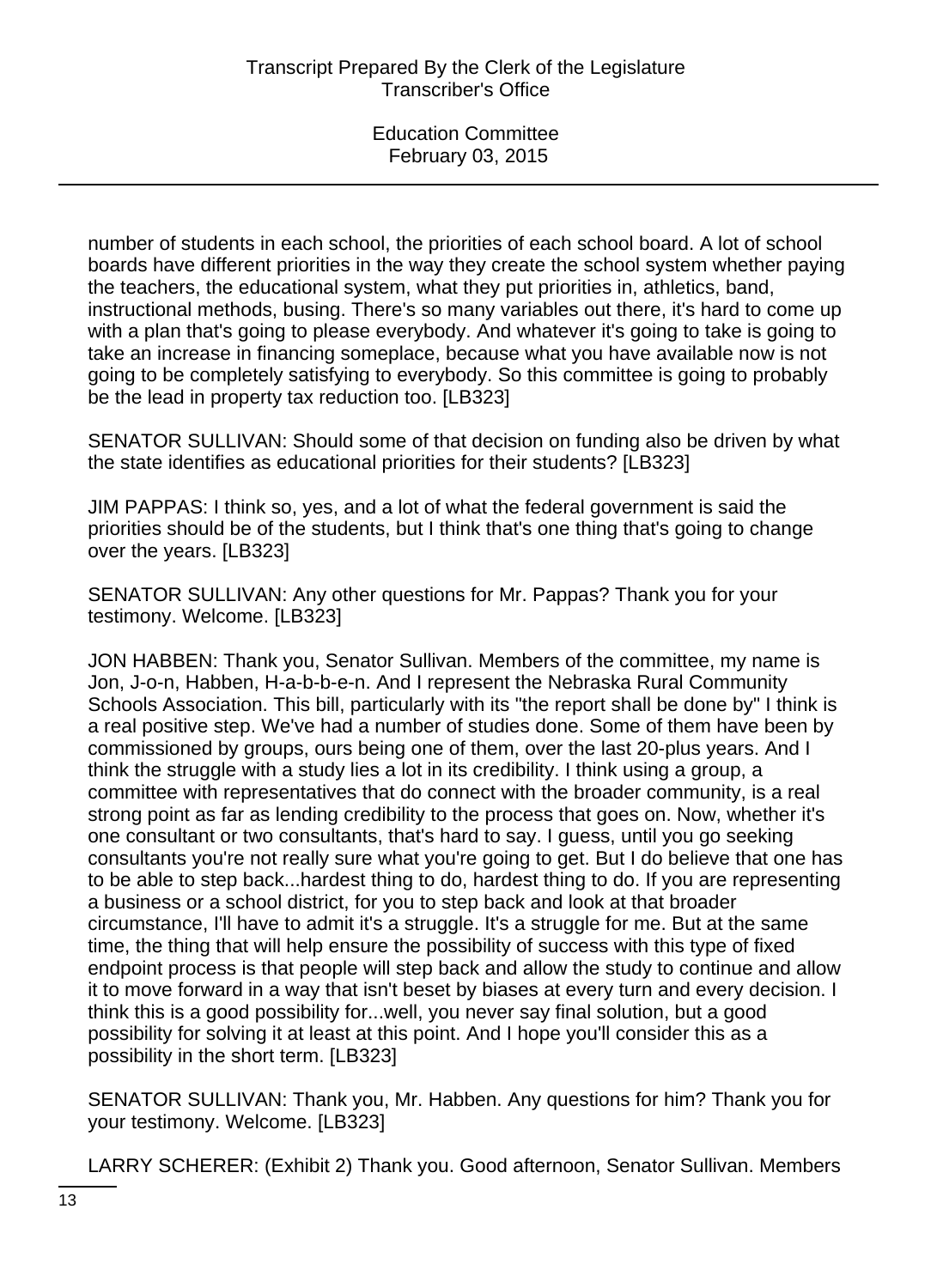of the committee, my name is Larry Scherer, L-a-r-r-y S-c-h-e-r-e-r, and I'm representing the Nebraska State Education Association. We support both LB182 and LB323. Jay Sears, my colleague, is going to have some comments on LB182 and I'll speak mostly to the school finance aspects. I really think Senator Davis did such a good job of explaining. He said most of what I was going to say. You know, the School Finance Review Commission and TEEOSA has been largely successful in...and especially in equalization. It has reduced the levies and it has assured that no matter how property poor a district is, each district has an amount of basic education funding. And that was not the case before. So, you know, I'm certainly...believe there is as many successes as there were shortcomings in it. And there's always both no matter what we try to do. The situation now is 25 years later and it might, you know...cars only run for so long. And I think the same is true of state aid formulas. After a while it's time to stop and do some shopping again and see what's...what are some of the new features out there? And I realize the Education Committee did a lot of good work two years ago, I think it was...looked at a number of other states. And the important element, I think Mr. Habben mentioned, is being detached, being independent somewhat of all the pressures of the day, having...taking a comprehensive look and just, you know, using a lot of research. I think research is a key piece to this. And, you know, they're...the OpenSky group did a little analysis a couple years ago on how successful TEEOSA has been. I think we need to do more of that. But, you know, early childhood education, the new prioritization of educational goals for the state, those things weren't as big of issues back then. And the ag land valuation, of course, is another thing that wasn't really anticipated. I think I'll leave it at that. There was...there were some interesting things at the time that made this maybe different but yet the same. Number one was, property taxes were an issue, probably always will be in the state. But there had been a...some competing proposals and one of them was to put \$100 million into a property tax credit type of program for one year. Well, that was going to go away and property taxes were going to spike back up unless something came in to replace it. There was also a sunset, basically, of the current formula so it was, you know, it was a situation where the Legislature put it...put the state itself in the position of needing to do something on property taxes. Whether that's a good idea or not I don't know. It worked at that time. So...but I really do think a lot of the conditions have changed. And this is not just to do the same thing over again, come up to the same ideas. Equalization is always going to be important. Property tax equity is always going to be important. Those things don't change. But how you get there may change a lot under the new conditions. Thank you. [LB323]

SENATOR SULLIVAN: Thank you, Mr. Scherer. I take it by your comments that you were involved in that...the work of that commission. [LB323]

LARRY SCHERER: Oh, yes, I was. I was a staff person for the group. [LB323]

SENATOR SULLIVAN: Okay. [LB323]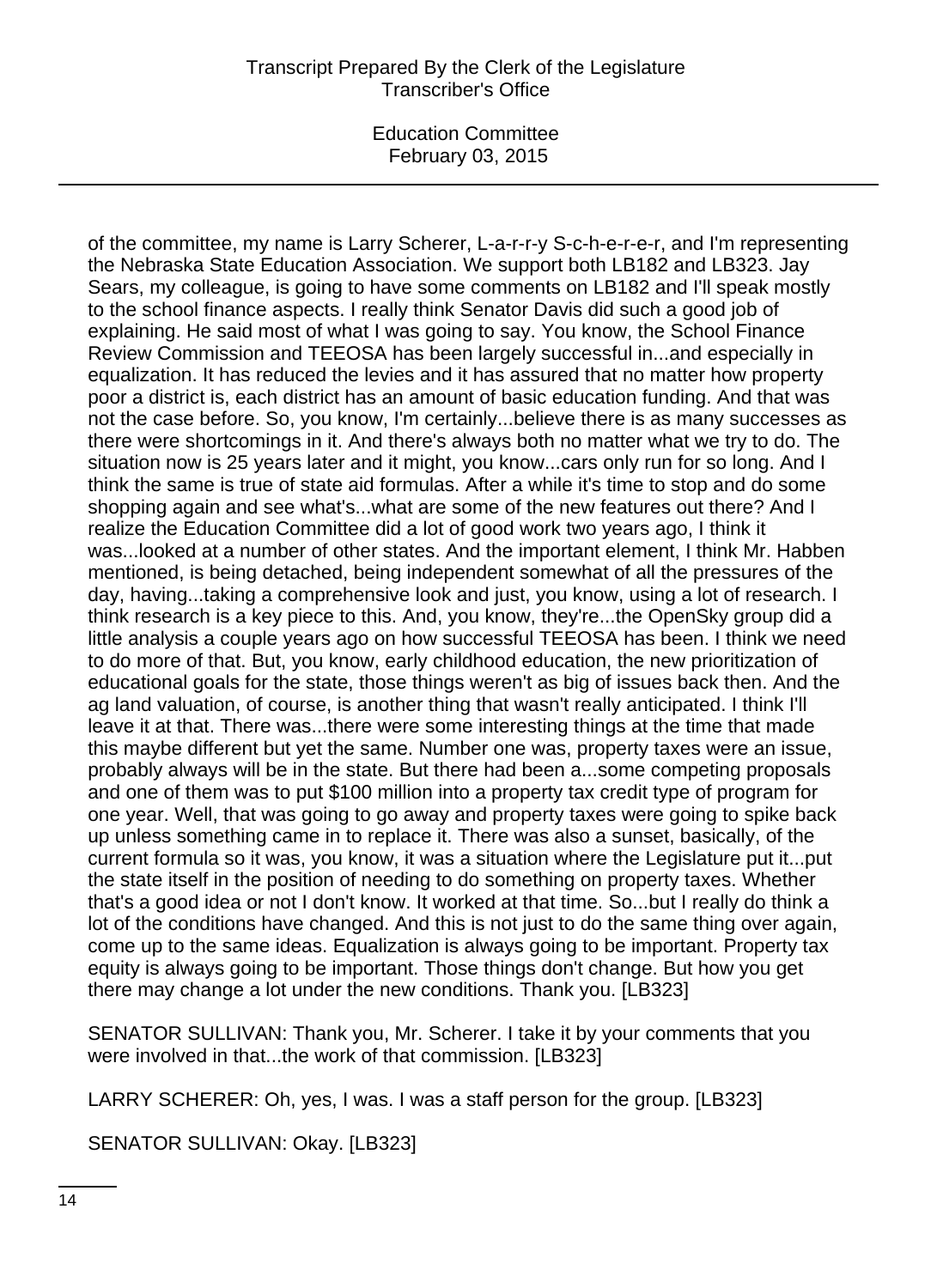LARRY SCHERER: And it was, you know, it was an interesting time. And we had...you know, I think the value in having people from--at that point in time--Class I sit down with people from Omaha and talk it out and listen to each other's problems, not just come to a hearing and, you know, point fingers and say, this is not working for me, really has a lot of value. And, you know, the Legislature has to be the leader in the end but it...there's value in education. And it was an education process for a lot of people including the Governor's representative, although Governor Orr did ultimately veto the bill (laugh) because of the tax increases. But it was something as a politician she felt she needed to do. But she did believe in many of the underlying things in the bill. She just didn't like the income tax increase... [LB323]

SENATOR SULLIVAN: Thank you. [LB323]

LARRY SCHERER: ...because nobody does. [LB323]

SENATOR SULLIVAN: Okay. Senator Groene. [LB323]

SENATOR GROENE: You said you were there, witnessed it? You said the small communities are there with the Omaha representatives? [LB323]

LARRY SCHERER: Right. [LB323]

SENATOR GROENE: Do you think any of those folks envisioned that equality meant that there would be school districts, more than three-fourths of them, would never get any equalization aid when they were sitting at that table? [LB323]

LARRY SCHERER: You know, I... [LB323]

SENATOR GROENE: That that was their definition of equality in tax? [LB323]

LARRY SCHERER: I think the anticipation was that the income component in the formula would remain strong... [LB323]

SENATOR GROENE: The 20 percent? [LB323]

LARRY SCHERER: ...and it would keep more of the rural districts at the table, so to speak. But over time, there were mechanical issues with it and political issues with it. Yes, I think that was not anticipated that... [LB323]

SENATOR GROENE: What's going on now? [LB323]

LARRY SCHERER: Yeah. [LB323]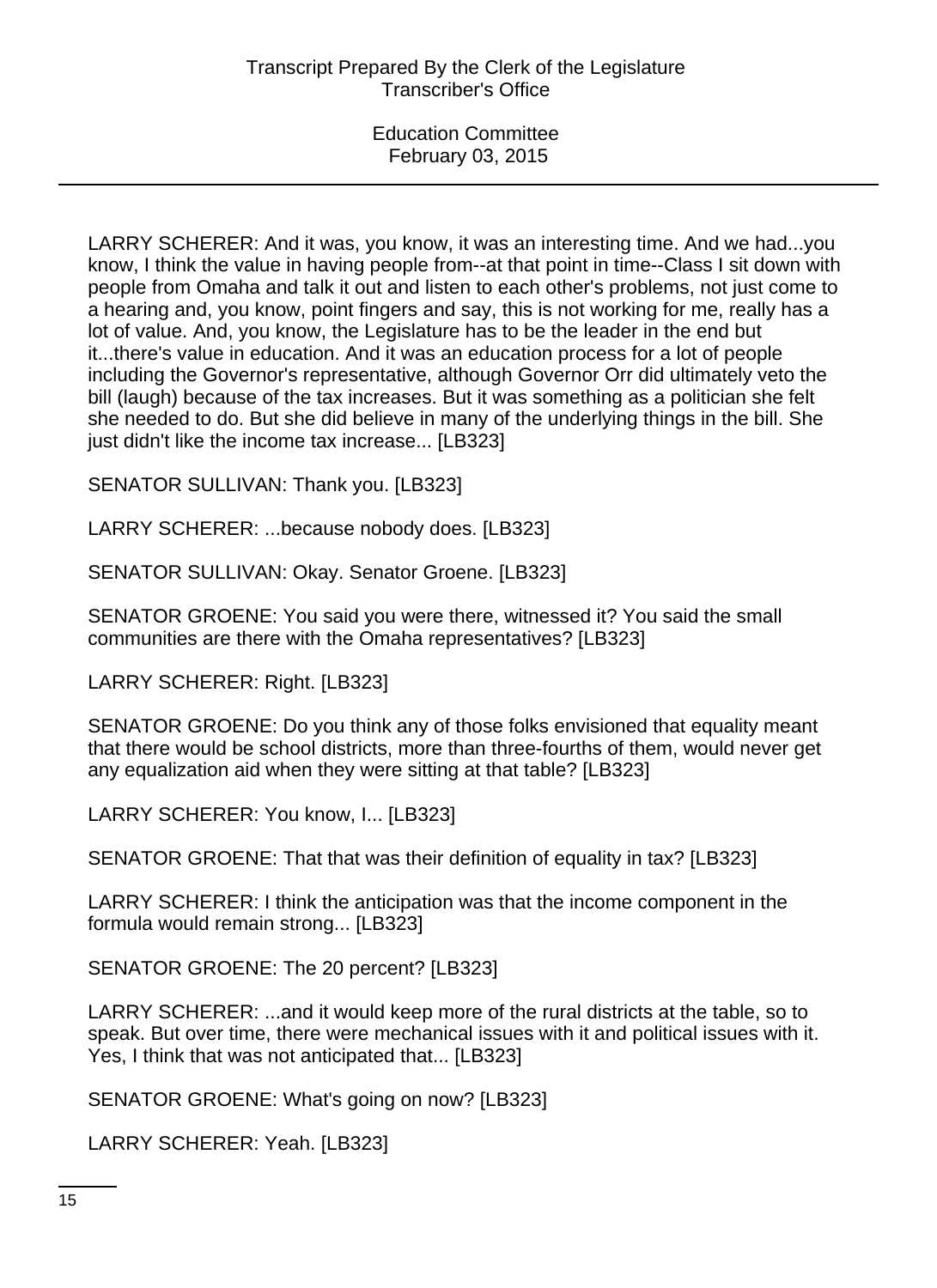# SENATOR GROENE: Thank you. [LB323]

LARRY SCHERER: Well, you can't anticipate 25 years down the road, but that's why there's value in having people sit down again and realizing what each other's problems are. [LB323]

SENATOR SULLIVAN: Any other questions for Mr. Scherer? Thank you. [LB323]

LARRY SCHERER: Thank you. [LB323]

SENATOR SULLIVAN: Welcome. [LB323]

JOHN BONAIUTO: Thank you. Senator Sullivan, members of the committee, John, J-o-h-n, Bonaiuto, B-o-n-a-i-u-t-o, testifying on behalf of the Nebraska Association of School Boards who would like to be on record as supporting what Senator Davis is proposing here. I don't want to repeat what the other testifiers have said. I think that, if nothing else, having the study and the involvement and getting a broader buy-in again of looking at public school funding...I don't know what the outcome will be. But maybe there's a perception right now that something needs to be different whether that's the reality or not in the end. Having a hard look at it and having folks come back and getting that buy-in from policymakers, the Governor's office, that this is...public school funding is so critical. And the tenets of it are still the stability, predictability, a way to fund schools that has the ability to handle growing needs. All of those things, I think, are still part of what this group is going to have to struggle with and take a look at. One of the things Senator Davis and I had not had a chance to talk about is, in the bill he talks about the representation and from various classes there would be two members. And as I read that it doesn't say they are any particular membership as far as administrators or it could be school board members. And I know that school board members were interested in whether they could participate in this activity. And the other thing that I know that some of the school board members that were part of the legislative committee that talked about this bill liked was the fact that after the report, the committee did sunset. So (laugh) with that I'll conclude my testimony. [LB323]

SENATOR SULLIVAN: Thank you. Any questions for Mr. Bonaiuto? [LB323]

JOHN BONAIUTO: Thank you. [LB323]

SENATOR SULLIVAN: Thank you for your testimony. Welcome. [LB323]

RENEE FRY: (Exhibit 3) Thank you. Good afternoon, Madam Chair and members of the Education Committee. My name is Renee Fry, R-e-n-e-e F-r-y, and I'm the executive director of OpenSky Policy Institute. And I'm here today to testify in support of LB323. We greatly appreciate the efforts of Senators Sullivan, Davis, and others to introduce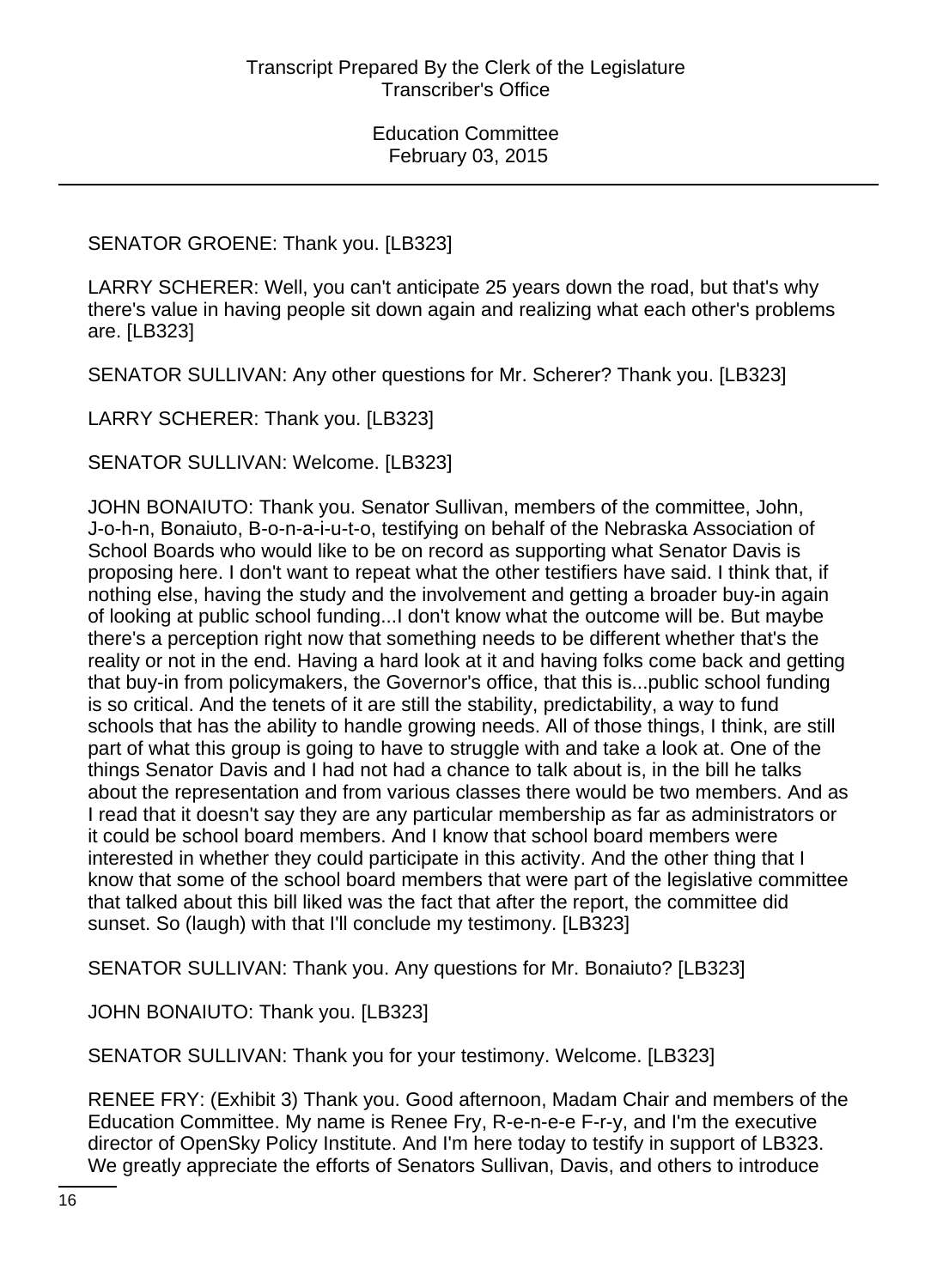#### Transcript Prepared By the Clerk of the Legislature Transcriber's Office

Education Committee February 03, 2015

significant changes to the state aid formula. We recognize that the issues at hand are very complex and may be difficult to address in the context of the legislative session. And to echo Senator Sullivan's recent comments, there will be no silver bullet. However, we believe that LB182 and LB323 will provide an important opportunity to reevaluate our state system of school finance in a comprehensive way. These bills would serve a similar purpose to the School Finance Review Commission created in the late 1980s to examine the state's school funding system and our reliance on property taxes to fund K-12 education. While our education system, our economy, and our state have changed significantly in the past 25 years since the original School Finance Review Commission report was released, many things remain the same. At the time the commission was established, state aid to education was declining. Likewise, in fiscal year '13 we hit a historic low in state support for K-12 as a share of the economy since the implementation of TEEOSA. While we bounced back slightly, the projections in the Governor's budget would take us back to that historically low level. I do have a chart on...that illustrates that. Furthermore, at the time of the commission's recommendations, Nebraska ranked 49th nationally for the percentage of K-12 education funded by state sources in 1990 and Nebraska still ranked 49th in 2012, the latest the numbers are available. And there's a chart in your handout of that as well. In the report issued by the School Finance Review Commission in 1990, the commission found that the burden on property for school support is excessive. In fact, every major tax report in Nebraska since 1962 has found a low level of state support for K-12 education and heavy reliance on property taxes. The commission also found that the historic resistance to greater equalization of school fiscal support in Nebraska was closely related to the inability of Nebraska policymakers to reach consensus on what constitutes wealth in terms of school district resources and in terms of taxpayers' ability to pay for educational services. Ideally, state revenue comes from a balanced mix of property, income, and sales taxes, sometimes referred to as a three-legged stool. This maintains stable funding for schools and other services and spreads taxes more equitably. Nebraska's three-legged stool is out of balance as property taxes account for 36 percent of revenue collected while 31 percent comes from sales taxes and 25 percent from income taxes. This has ramifications for school funding and puts inordinate pressure on some groups to pay for key services. I will note that the Tax Modernization Committee, their number one recommendation for property taxes was to increase the state aid commitment to schools to offset property tax use and reduce property taxes as a share of state and local taxes. Presently, real property value is the primary factor used to determine how much money a community has to pay for its schools. This ignores other important measures of community wealth such as income. This scenario has placed a lot of pressure on our farmers and ranchers to pay for schools. Rural Nebraskans now pay 40 percent more per person in combined property and income taxes than urban residents. This overreliance on our agricultural community to fund education could result in cuts to schools statewide if agricultural land values were to drop. Our state would benefit from a more balanced approach. Increased property taxes are not just a rural issue, however, as property tax rates have increased throughout Nebraska in recent years. Playing a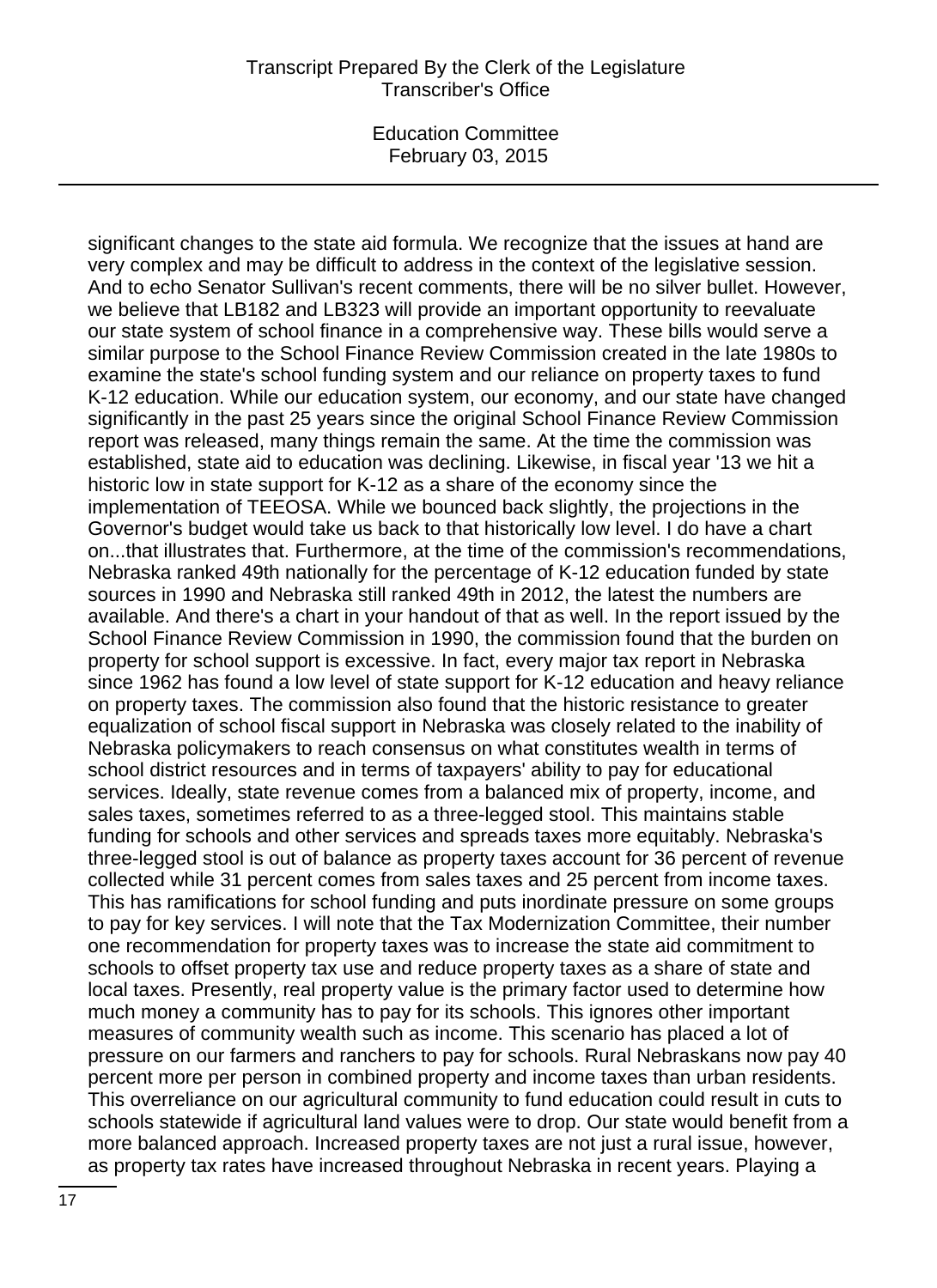role in the statewide increase in property taxes are recent cuts in state aid to schools and other local governments which has led to increased reliance on property taxes to fund the services these entities provide. Meanwhile, our schools have growing needs and challenges further complicating the Legislature's ability to lower property taxes without negatively impacting K-12 education. Nebraskans deeply care...value our public education system. We know that a strong K-12 education system expands economic opportunities for all and is foundational to the strength of our economy today and into the future. We support LB323 and LB182 because we believe that it's time for an opportunity to reevaluate our state system of school finance in a comprehensive way. Thank you, and I'd be happy to answer questions. [LB323]

SENATOR SULLIVAN: Thank you, Ms. Fry. Questions? I'd like your opinion on how a commission like this...does it give...in terms of its recommendations being forwarded to a policymaking body, does it turn out to be more binding or provide more flexibility to policymakers? [LB323]

RENEE FRY: You know, that's a great question. And I don't know if I could answer that other than from my own experience as legal counsel to the Speaker at the Legislature with Doug Kristensen. And at the time we...there were several different commissions for different issues that were complex and required someone who didn't really have a vested interest in the outcome to help provide recommendations. And so what we tended to see was that those recommendations, perhaps, were taken pretty seriously because they were coming from someone who wasn't emotionally attached to the outcome. And so certainly, I think, there's flexibility. The, you know, legislators are going to adjust as they see fit and understand the situation to be. But I do think that there's some merit in having someone who doesn't have any emotional attachment and who has some expertise but is at arm's length who can come in and provide some insight and expertise around the issues at hand. [LB323]

SENATOR SULLIVAN: Thank you. Any other questions? Thank you for your testimony. [LB323]

RENEE FRY: Thank you. [LB323]

SENATOR SULLIVAN: Anyone else wishing to speak in support? Welcome. [LB323]

JOHN HANSEN: Madam Chairwoman, members of the committee, for the record my name is John Hansen, J-o-h-n, Hansen, H-a-n-s-e-n. And I am the president of the Nebraska Farmers Union and I am also their lobbyist. When I was first elected president of Nebraska Farmers Union in 1990, we were just beginning this process and based on my experience and my memory, I associate myself with the remarks of all of the folks who have gone before me today to testify. And it was a good effort, the gathering of facts and gathering of information. And it did help facilitate buy-in. And we did make, I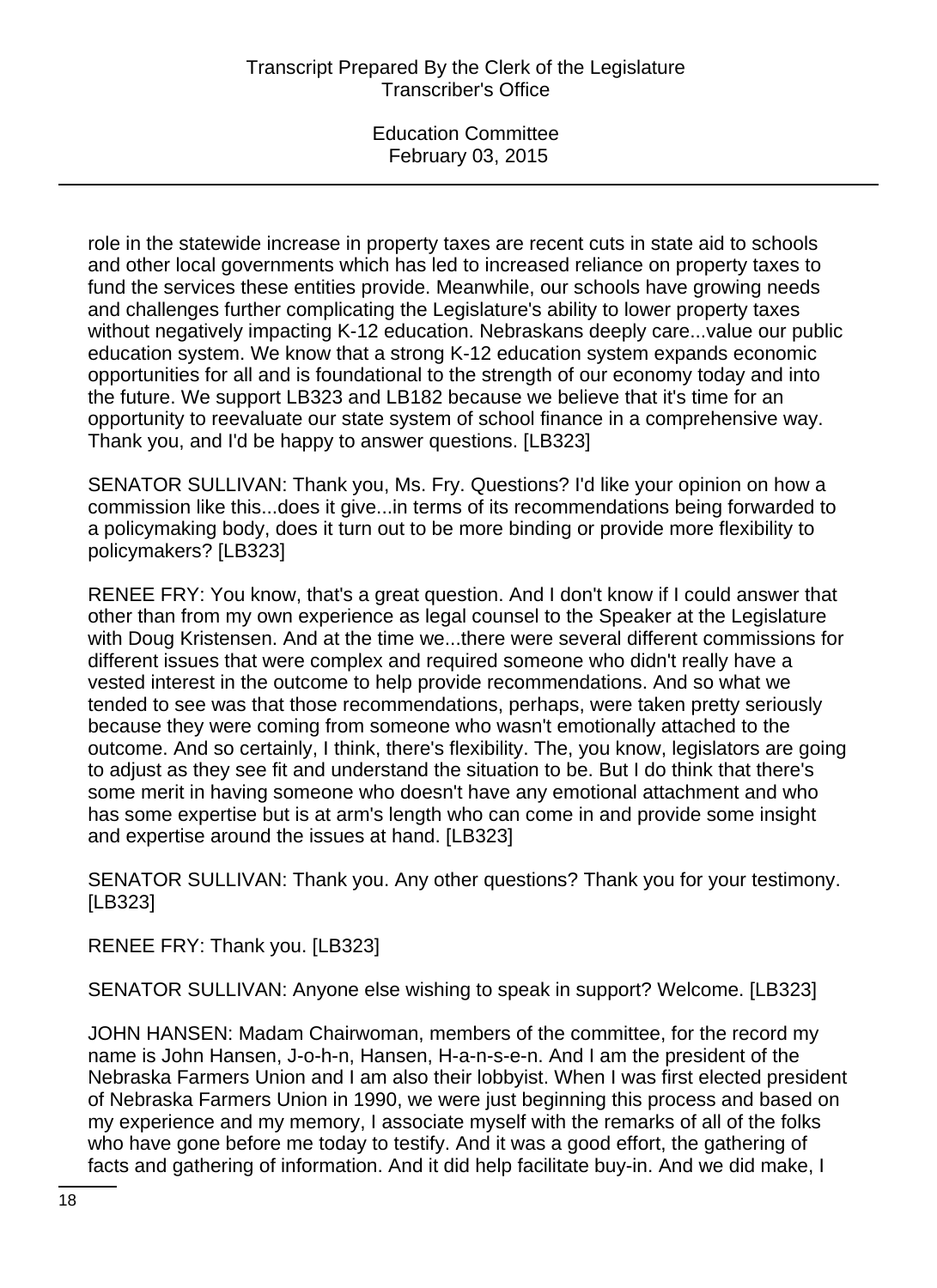# Transcript Prepared By the Clerk of the Legislature Transcriber's Office

Education Committee February 03, 2015

think, a good-faith effort. And I think there are some reasons why, while we did make progress, we did not follow through and continue with those commitments as we had hoped. And so the situation that we now find ourselves in, especially those of us who represent production agriculture, is that the way that we finance schools now, more so than it's ever been in my tour of duty, puts those folks who want and need quality education for their kids in conflict with those folks who pay a disproportional share of the costs of K-12 education. That is regrettable. It was one of the issues that we dealt with 25 years ago and hoped to come up with a more equitable mix so that everyone had skin in the game. But as we see more and more depopulation, we also see rural landowners badly outnumbered at the ballot box. And so we see folks in town with very small amounts of skin in the funding game helping control the final budget that is financed through the folks who own ag land. And so the...we're at a place where the tax burden is now distorting economic activity. And so that's the point at which you have to look at that mix. So we are in support of Senator Davis' effort and the bill to follow. We need to develop some kind of a process to gather more information, hopefully get stakeholders back together, and the more information we have, the more buy-in we have, it is our hope that we find ways to better appreciate the situation we're in and deal with it in a way that leaves us all feeling good about what we're doing. And with that, I would end my testimony and be glad to answer any questions if I could. [LB323]

SENATOR SULLIVAN: Thank you, Mr. Hansen. Any questions for him? Senator Groene. [LB323]

SENATOR GROENE: Do you remember the basis of the committee back in '88, what their findings were? I mean it was... [LB323]

JOHN HANSEN: As about everything else in 1988, vaguely. (Laughter) [LB323]

SENATOR GROENE: But was their findings more on how it should be paid for proportionally, the three-leg stool? [LB323]

JOHN HANSEN: Senator, before I would comment--and it's a fair question--I would have to go back and revisit it. I remember it being a part of the mix of what we were doing relative to LB1059. [LB323]

SENATOR GROENE: Where I'm getting at is, was this formula part of that committee's or was that something that came later? Did that committee recommend that we fund education on a formula on autopilot? Or was that something Senator Raikes came up with later? [LB323]

JOHN HANSEN: I don't remember that it was. I do remember that the starting place was to equalize the tax disparity between districts which was LB1059 and that the clear hope on the part of a lot of the players on all sides of the issue was to get to a more equitable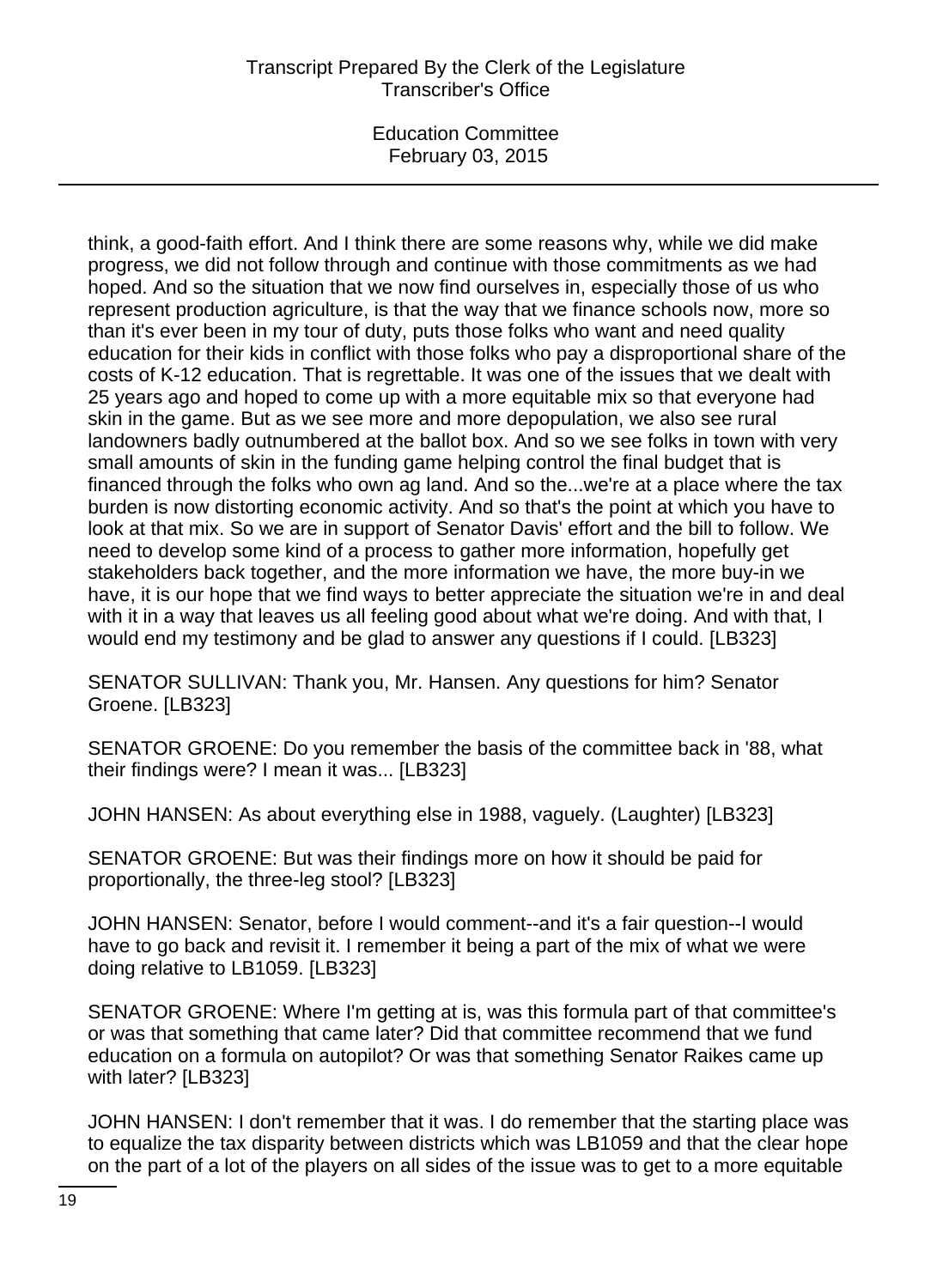# Transcript Prepared By the Clerk of the Legislature Transcriber's Office

Education Committee February 03, 2015

mix of funding the total cost of K-12 education. And shortly after that somewhat politically painful effort that we went forward and did, it was the right thing to do, so in my case, those school districts whose tax valuations and loads either went up or down thought it was either a good or bad idea depending on where they were. But we said we had to do that in order to be able to justify additional income and sales contribution to funding. And, you know, part of what happened was because of a legal crisis created by the MAPCO decision. We were...how do we value real and personal property was a major...took up a major amount of time and legal and political energy in the years that followed that. We weren't moving forward as fast as we had hoped. Governor Nelson did put together a property tax review committee to try to follow-up on that. I spent 18 months on that committee. We came one vote short of having the two-thirds majority that we needed to recommend that income and sales make up 55 percent of that mix. And in the absence of that one vote that we did not have as a result of an absence on the committee that day by a...for the proposal vote, no other amendment...no other policy was really...we didn't play with the percentages to see where we went from there. And so there's been a bunch of things we've done since then. But we did make, I thought, at least for a good ten years, a good-faith effort in a variety of ways to try to move forward. And of course we've had citizen initiatives on both sides of the issue; 411 and 412 were efforts to follow through on that, 413, our view is a view to go backwards. So we're...we've been sort of at a standstill as to how we deal with this issue, but at...that standstill has not worked to the advantage of agriculture as ag land valuations have soared. [LB323]

SENATOR GROENE: Your 55 percent sales tax, income tax, were you willing to admit ag property tax should fund 45 percent of education? Isn't that where we're at a little bit? [LB323]

JOHN HANSEN: Well, we were... [LB323]

SENATOR GROENE: Or are you talking about each individual district? No individual district was more than 45 percent? [LB323]

JOHN HANSEN: The total cost of K-12 education should be about 55 percent income and sales and ag would be 45. [LB323]

SENATOR GROENE: In the individual districts? [LB323]

JOHN HANSEN: Yeah. And we were trying to increase the total amount of income and sales in the mix. And we were well below that at that point. [LB323]

SENATOR SULLIVAN: Any other questions for Mr. Hansen? [LB323]

SENATOR GROENE: Thank you. Thank you. [LB323]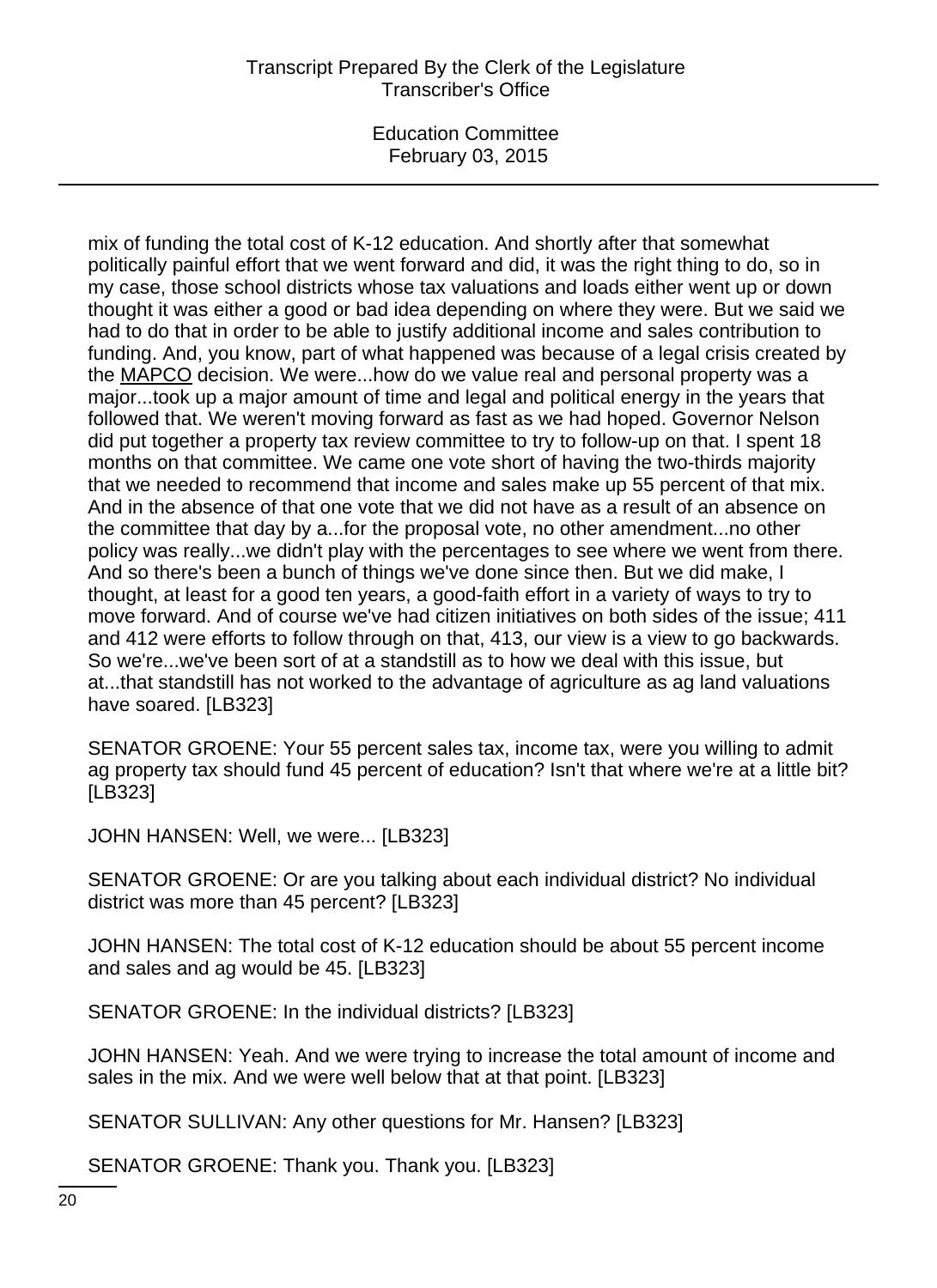SENATOR SULLIVAN: Thank you for your testimony. [LB323]

JOHN HANSEN: Thank you. Good luck. (Laughter) [LB323]

SENATOR SULLIVAN: More testimony in support? Please come forward. [LB323]

ROGER MEYER: We're still on LB323? [LB323]

SENATOR SULLIVAN: Yes, we are, sir. [LB323]

ROGER MEYER: Madam Chairman and committee, my name is Roger Meyer. I'm a retired physician from Utica, Nebraska, and live out there on some nice ag land. [LB323]

SENATOR SULLIVAN: Could you spell your name, please, sir? [LB323]

ROGER MEYER: Roger Meyer, R-o-g-e-r M-e-y-e-r. Property tax relief has been something that I really think is very necessary. When corn was \$8 or \$9...or \$7 or \$8 a bushel, it might not have made so much difference. But at that time, the input went up for fertilizer and everything else. And when corn went back to \$3/\$3.50 a bushel, those things didn't come down. That makes property tax relief all the more important whether you're a landowner or you're farming your own land. The farmer is the one that's going to eventually bear the brunt of the problem. I also served on the Centennial School Board for 25 years, so I see both sides of needing the tax money as well as where it's coming from. But I really feel that education should be everybody's responsibility. And right now, it's just mainly property owners, mainly landowners that are bearing the brunt of this. In my mind, sales tax is the fair tax. Everybody that buys something is going to be paying some tax. I hate to see people, corporations, businesses taxed to death from income tax. I think that just slows down businesses in our state. I guess I...whatever can do to shift more and more to sales tax and a lot less property tax and possibly some less income tax would certainly be the way I think we should go. [LB323]

SENATOR SULLIVAN: Thank you, Mr. Meyer. Any questions? Senator Cook. [LB323]

SENATOR COOK: Thank you, Madam Chair. And thank you, Doctor, for testifying. Help me review my microeconomic theory for a few minutes, speaking of 19...the 1980s. (Laughter) So at one point, the price for--I'll use corn as the crop--you were receiving as much as \$7 per bushel at market for that. And you described that the inputs--fertilizer was an example that you offered--the price went up. So the...did the price go down because everybody was like, yay, let's grow corn and then the supply was so much that the price went down? [LB323]

ROGER MEYER: It's...I think, you know, I'm not an economics student. But as I read,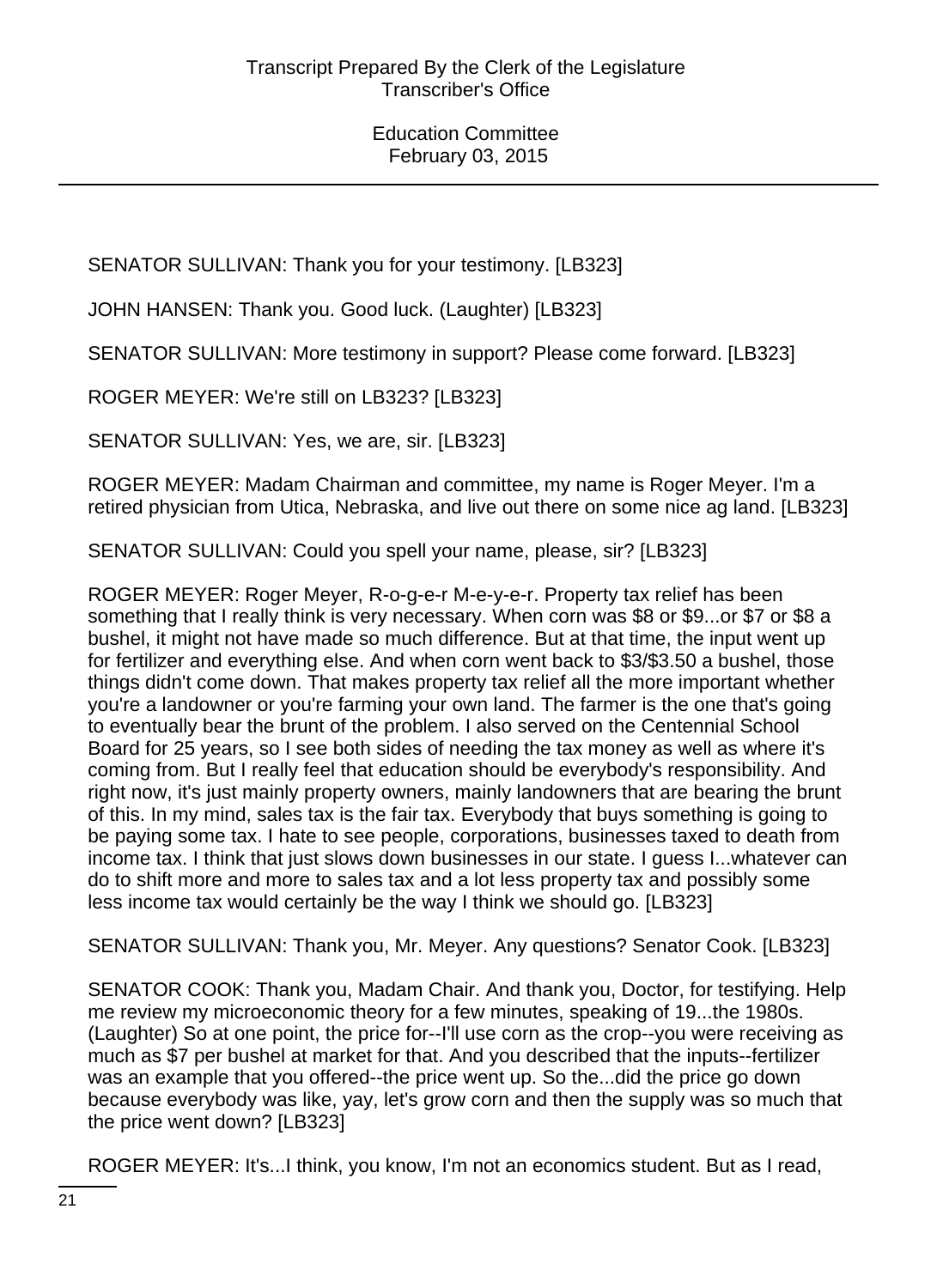it's always supply and demand. [LB323]

SENATOR COOK: Okay. [LB323]

ROGER MEYER: You know, when we're...when corn is low price, we sell a whole bunch of it to China and Russia and wherever we sell corn to. And when it goes back up, they look for other markets to buy from. [LB323]

SENATOR COOK: All right. Thank you. [LB323]

SENATOR SULLIVAN: Any other questions? Thank you for your testimony. Any more testimony in support of LB323? Anyone wishing to speak in opposition? Welcome. [LB323]

FRANK HARWOOD: (Exhibit 4) Thank you. Good afternoon, Senator Sullivan and members of the Education Committee. My name is Frank Harwood, F-r-a-n-k H-a-r-w-o-o-d. And I am the superintendent of Bellevue Public Schools. I am here today representing the Greater Nebraska Schools Association. The 24 member school districts of GNSA are responsible for the education of two-thirds of all Nebraska school-aged children. The purpose of GNSA is to collectively advocate for all Nebraska public school students. Today we are here to oppose LB323, but the opposition testimony is actually going to sound a lot like some of the proponent testimony. If not for LB182, we would probably be here testifying in support of LB323 because we do believe it is a good idea to have a commission or a committee that is looking at TEEOSA. The...where we oppose is the idea that it would be a one-time event. We feel like...that the ever-changing and diverse educational needs of the students of the state of Nebraska along with the changing economic situation makes it so that this should be an ongoing endeavor. The other issue where we have some opposition is in the selection of the committee. We feel like a committee that is appointed by the Governor and then ratified by the Legislature has the potential of becoming a very political situation. And we believe that the group that is charged with studying the process of funding public schools should do so with the intent of providing the best possible educational opportunities for all Nebraska students and as much as possible politics should be kept out of the process. Again, GNSA does support the formation of a committee to study TEEOSA. But we feel that the other bills have been introduced to set up a better process. I would be happy to answer any questions. [LB323]

SENATOR SULLIVAN: Thank you, Mr. Harwood. If you're advocating for the commission to be ongoing and to meet on a regular basis, what do you suppose that does or potentially to the stability of how we fund our schools? And might it add even more unpredictability? [LB323]

FRANK HARWOOD: I feel like...and this is where we get across from the...because we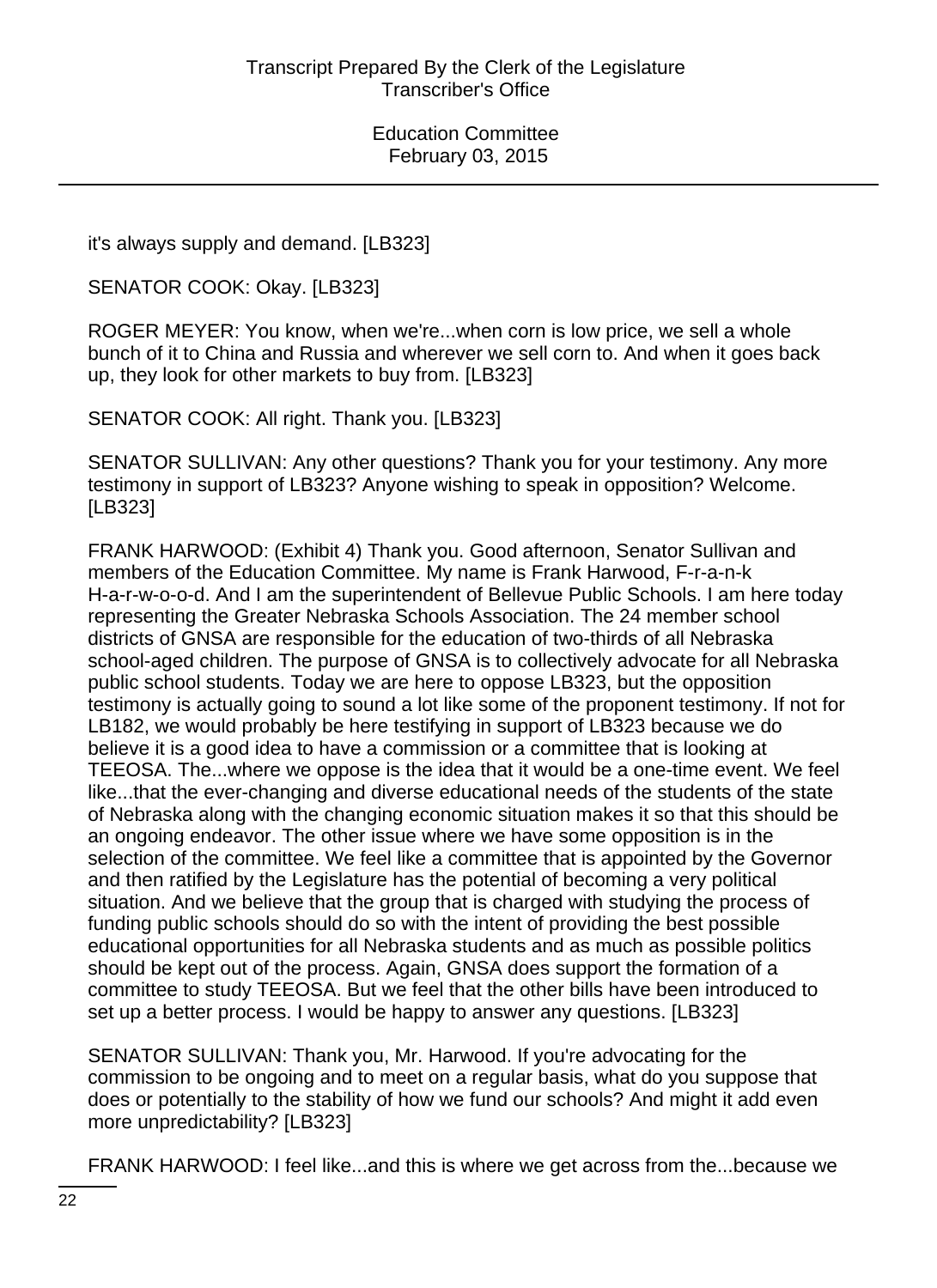hadn't had this discussion as a group. But one of the things you would hope to see is that as TEEOSA has...the funding mechanism for TEEOSA has shifted over time, if there would have been an ongoing committee, you could have been...there could have been the monitoring of that shift from more of the three-legged stool to a couple of legs getting shorter or longer than the other ones. And then there could have been adjustments along the way. I would hope that the Education Committee would be taking that information and not necessarily taking sweeping action every year but if the committee was reporting on the facts on a regular basis, I think the committee could better react to the gradual changes understanding that there could be something significant in any one year and then you would...you could do that. So I think it adds greater long-term stability to the process. [LB323]

SENATOR SULLIVAN: Even though if you look at some of the actions of the Education Committee over time, they've pretty much done the same thing... [LB323]

FRANK HARWOOD: Right. I think what this committee does is a little bit what the other testimony has been, is that it does give...I think it gives the Education Committee another group that's doing more of an in-depth study continually and looking at things from year to year. I think that could be especially important when you start looking at term limits with the Legislature. And as we...more and more people are new to the body more often, a committee like this, I think, could give more stability. [LB323]

SENATOR SULLIVAN: Okay. Thank you. Any other questions for Mr. Harwood? Yes. [LB323]

SENATOR PANSING BROOKS: Thank you for being here, Mr. Harwood. I just wondered, since I had previously asked the question, do you have a suggestion on how the board or the makeup of the committee might be different? [LB323]

FRANK HARWOOD: And that actually...where it gets to be the difficult part is that, who makes that decision? And the...if the committee is...you know, it kind of depends on who they're reporting to. So if at the end the committee is reporting to the Education Committee, then it would make more sense to have the Education Committee be a bigger part of that. I think the key is, even if you looked at some of the stakeholder groups and had the stakeholder groups appoint someone versus...another way to do that would be...I mean, it could be a possibility. [LB323]

SENATOR PANSING BROOKS: Thank you. [LB323]

SENATOR SULLIVAN: Any other questions for Mr. Harwood? Senator Groene. [LB323]

SENATOR GROENE: What's your definition of a stakeholder? [LB323]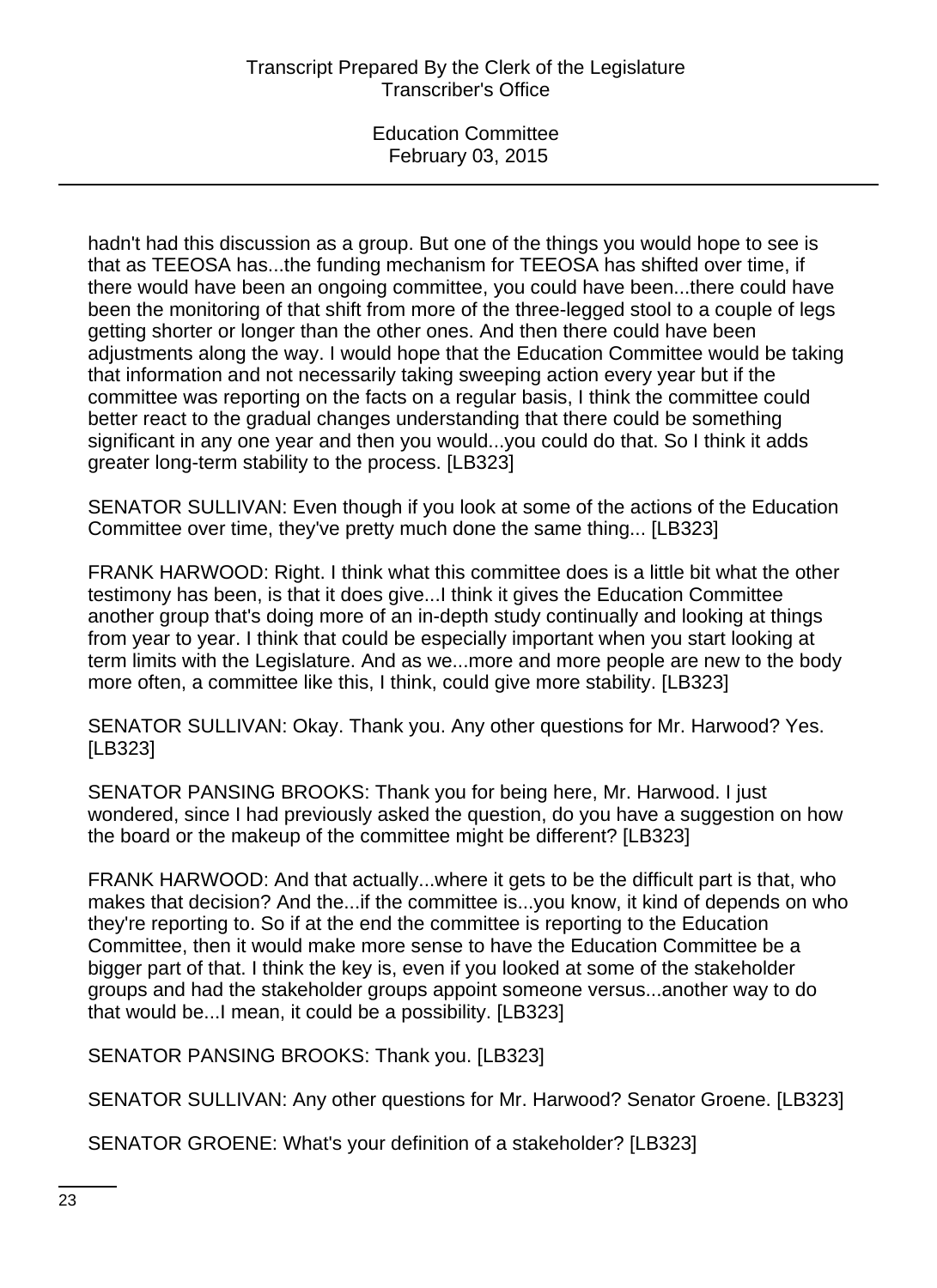FRANK HARWOOD: And I think that the stakeholders are the...I mean, the taxpayers would be a stakeholder. I think the education professionals would be a stakeholder. Certainly the Nebraska School Boards Association are a stakeholder. The Legislature clearly is a stakeholder. I mean, so there are a number of them. And I think that the difficult part in that kind of system is identifying which of the stakeholder groups actually get somebody on there without it being so large as to be too cumbersome. [LB323]

SENATOR SULLIVAN: Thank you for your testimony. [LB323]

FRANK HARWOOD: Thanks. [LB323]

SENATOR SULLIVAN: (Exhibit 5) Anyone else wishing to speak in opposition? Excuse me, I failed to note that we have a proponent with LB323 that has submitted a letter, David McCracken, representing the Nebraska Cattlemen and also on behalf of Nebraska Farm Bureau. Anyone else wishing to speak in a neutral capacity to LB323? Senator Davis, to close. [LB323]

SENATOR DAVIS: Thank you, Senator Sullivan. It's really nice to have such weak opposition--I guess that's what I would call it--or supportive opposition to the bill. And I don't have a significant problem with the recommendations that were made by GNSA. You know, essentially we tried to model our bill in large part upon the work that was done in 1988 because we felt that there was...that was a successful conclusion and that that would be a good model for us. I will just make a few observations. And so when I look at the committee today which is drastically different than what it was just a year ago, and that's what term limits does to a body, I think it's...it would be helpful to have this as an ongoing entity. But I'm recognizing the fact that that produces a significant fiscal note. And knowing that we all are trying to be cautious about that, we didn't extend it on beyond that. But the one thing I would remind you all of is that Senator Kolowski and Senator Sullivan and I and Senator Cook were in Crete I think it was a year ago. And so the president of the Norris board had come to speak to the group about tax funding and TEEOSA. And I remember her saying that she and her husband were farmers and that they had gotten to the point where even though she was a school board president, she was extremely concerned about how they were going to continue onward in light of the situation with high property taxes and what their farm would kick off. So we have to remember that agriculture is Nebraska's number one state (sic). We have to remember that taxes reduce income and reduce innovation on a farm or ranch, because if you don't have the resources available to invest more into your property, make...keep...stay cutting edge, you're going to fall behind our neighboring states. I don't think we want to do that. And I think it's very important that we reexamine the whole issue of school funding. And I'll just...you know, this is a little bit off the cuff, but we talked a lot this last summer about funding pre-K education. How are we going do that? That was nothing that was ever a part of the TEEOSA formula but, you know, it certainly impacts aid to education if we have a district that's doing a significant amount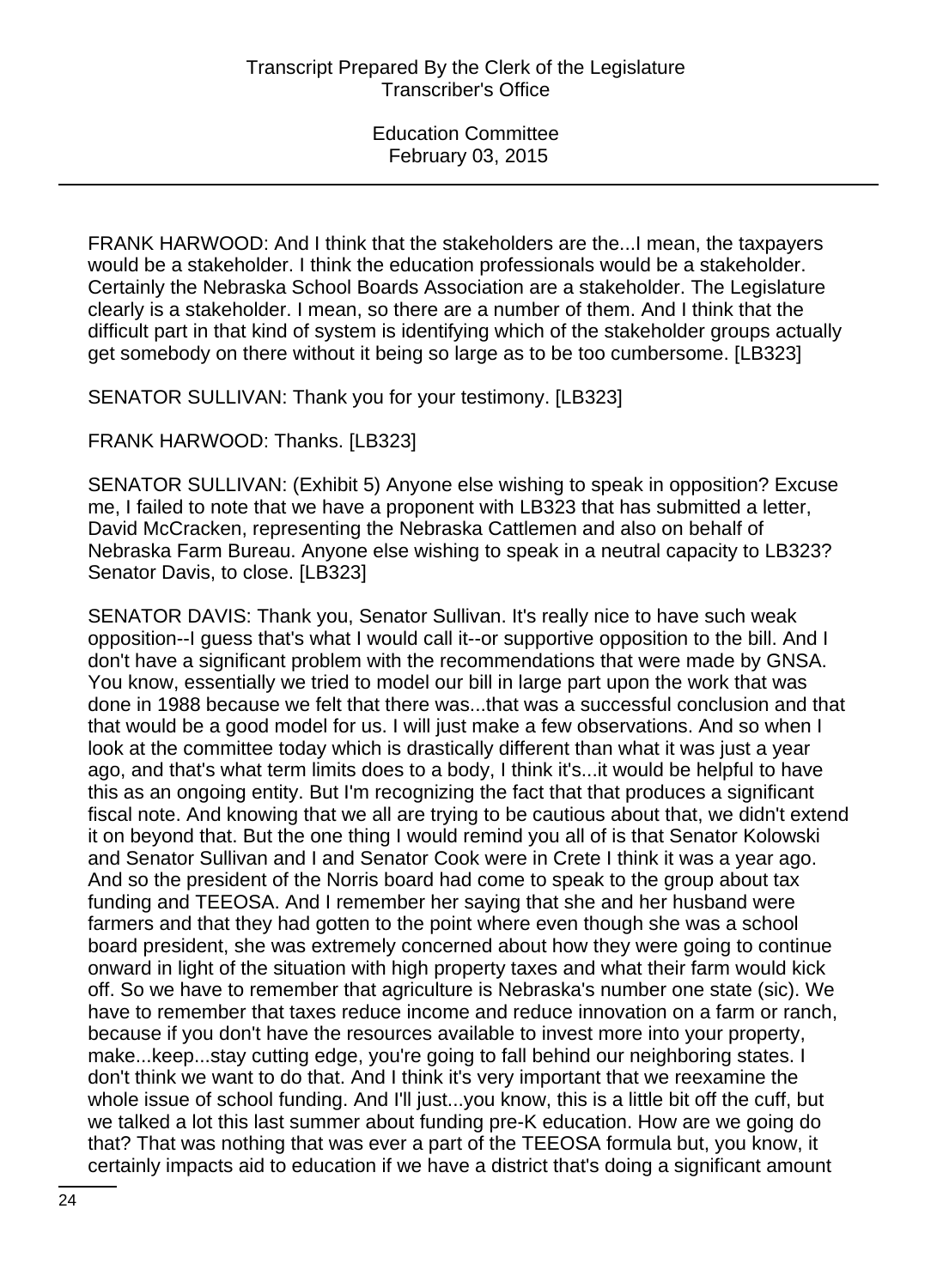of pre-K which wasn't a part of this earlier law. So finding a new approach is valuable. I think a nonpartisan group that's outside the Education Committee takes out some of the polarization and some of the issues of fighting for my constituents, my constituents and not looking to the whole broad scope of Nebraska. That's what we're supposed to do is work for all the citizens of Nebraska, all the students of Nebraska, not just our own constituents. We sometimes lose sight of that. Thank you very much. I urge you to move the bill forward. Take any more questions and any amendments that you want to bring, I'd be glad to entertain. [LB323]

SENATOR SULLIVAN: Thank you, Senator Davis. Any questions for him? Thank you for your bill. [LB323]

SENATOR DAVIS: Thank you. [LB323]

SENATOR SULLIVAN: Um-hum. That closes the hearing on LB323. We will now move on to LB182 by Senator Haar. Welcome. [LB323]

SENATOR HAAR: Thank you. Well, the only...Madam Chair and committee, the only good thing I can think about term limits is that I can't run again. (Laughter) It is so much work, as all of us know, and it's well worth it, but... [LB182]

SENATOR SULLIVAN: Senator, can you introduce yourself? [LB182]

SENATOR HAAR: Oh, I'm sorry. We didn't do that. I'm state Senator Ken Haar, District 21, and I have two years left. (Laughter) So I can't run again. But I have some real concerns--having been on this committee for six years and in the body for six years--about...frankly, about term limits, for example, the lack of personal history in the body. I mean, we all struggle to gain that as quickly as we can but it just isn't here in many cases. And then our ability to make really big changes when they need to be made, I think, are very difficult with term limits in place. For example, you go back to...you know, and some people obviously should have been and were voted out of office. But some people really stood out and it took time. It took time in the (Legislature). Senator Jerome Warner who could answer anything about tax apparently...I never got to know him, but Senator Beutler is another example. And he was part of a process that took years and years just to connect the fact that ground water and surface water are somehow connected. You know, to build laws around that took a long time. Senator Raikes, Senator Withem, when it came to the changes in school and so on...so I'm concerned and LB182 addresses this somewhat. It creates the School Funding and Educational Outcomes Review Committee. And it's an advisory committee. It's an advisory committee. I guess what I would hope to do with this...and I have some prepared statements but I'm going to get off those because what I believe LB182 with some modifications, perhaps, could do is to add another perspective to the deliberations of the Ed Committee. Hopefully in its membership and its makeup it would bring some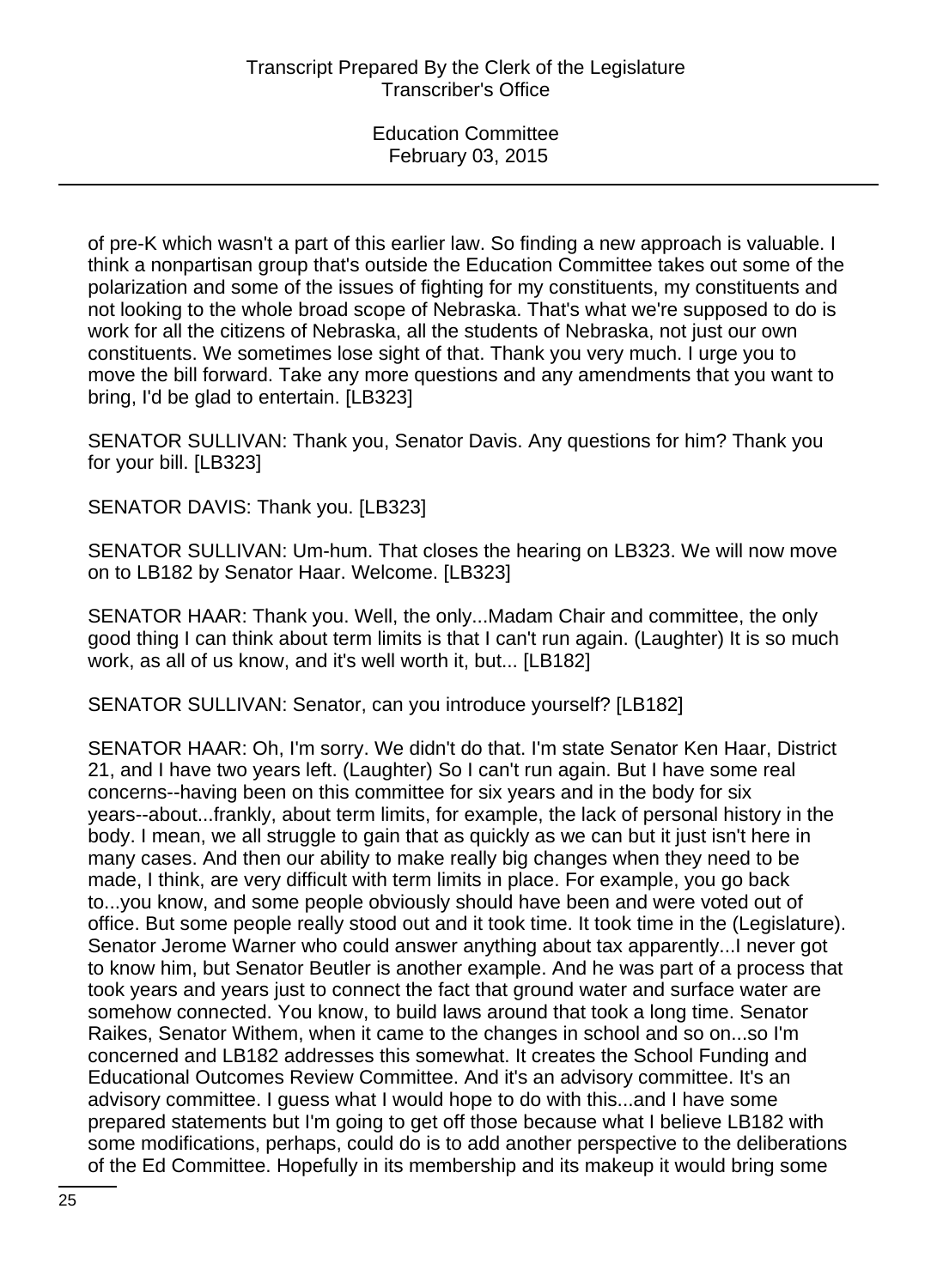# Transcript Prepared By the Clerk of the Legislature Transcriber's Office

Education Committee February 03, 2015

fresh eyes to the process, it would bring some experienced eyes to the process, and then some eyes with self interest, all those included in the membership of this committee, and again, a resource. One of my favorite books when we still did books (laugh) was the thesaurus. And I just noticed in the front of the...someone gave this to me on my 39th birthday. That's a long time ago. But I looked up the word advise. And that's the term I'd like to assign to this committee, at least my concept. And here are the other words that go along with it: advise, counsel, recommend, suggest, advocate, propose, submit, instruct, coach, guide, direct, all those kinds of things, and then I love this one, put a flea in one's ear. (Laughter) So I see this as a committee that would get together with a large range of experience and so on and advise the Education Committee. I just want to tell you right now that I have a letter from Speaker Hadley expressing some concerns that were also those of Speaker Adams and Speaker Flood that...against creating a kind of committee that would be creating policy which is a power reserved for the Legislature. And I don't see this as creating a policy. I don't see this committee as creating policy. I see this as a committee that has some history, that looks at things, and is advisory group. And one of the things that came up in the letter from Speaker Hadley was about who appoints the people to the committee and that would be of course...this would be an executive function. It would...so I would be more than happy to work with you to draft an amendment that would set out the terms for reappointment, that would actually give terms--we don't address that in the bill--to the people serving on this committee and how the committee would be appointed. But again, I would see this and stress that I believe this is a committee that would have some history. It would have some experience. We'd get together, talk about these things, and then advise the Education Committee. And we have some people following up here who were connected with a similar committee in the past and so I will stay around, listen to that, and then answer any questions you might have now and at the end. [LB182]

SENATOR SULLIVAN: Thank you, Senator Haar. Any questions for him now? Senator Pansing Brooks. [LB182]

SENATOR PANSING BROOKS: Thank you, Senator Haar, for coming. I appreciate it. Thank you, Madam Chair. I guess I was just interested, how do you see this committee...I'm the first to agree that I am at a steep learning curve and that I am the product of the bad part about term limits which is all sorts of studies have gone forward of which I was not the beneficiary to be a part of. [LB182]

SENATOR HAAR: Sure, sure. [LB182]

SENATOR PANSING BROOKS: And so I agree that there is a lot that could be done to help us get up to speed, to keep us up to speed. What types...I presume you wouldn't want this committee controlling what we would do or how we would think and only feeding us certain things. I'm sure that's not part of what you were thinking at all. But, of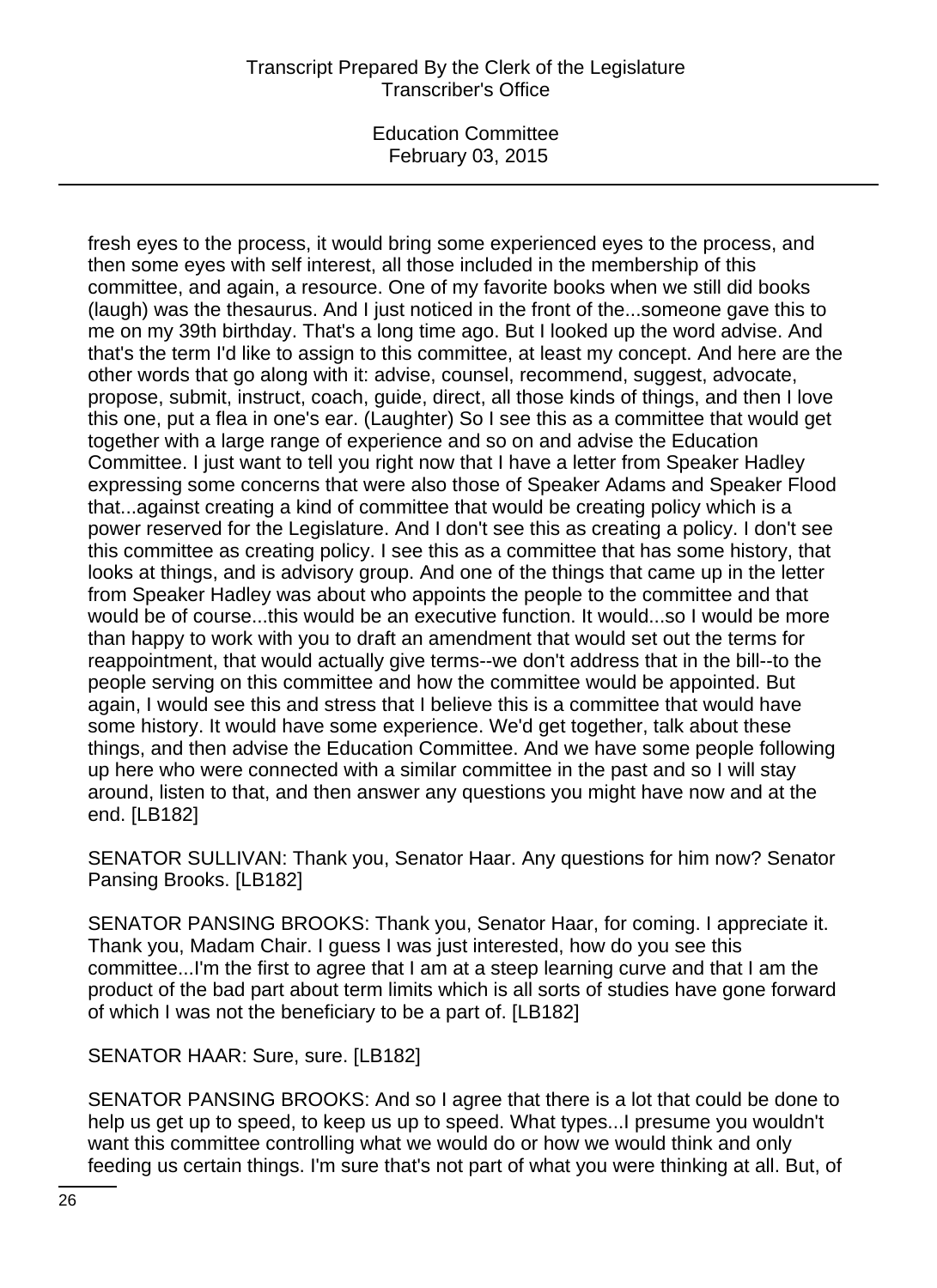# Transcript Prepared By the Clerk of the Legislature Transcriber's Office

Education Committee February 03, 2015

course, taken to its logical extension, it could...theoretically, it could become a committee that basically dictates to this committee what to do because they know better and they really are...so, I mean, I can see a teaching role. I can see a role that would help get people up to speed. We're having some of those issues in Judiciary right now with the prison reform issues. There are some really major bills that the ones of us who are new need to really grapple with and try to understand and we're behind the ball. We're just behind in what we know because of all these other committee hearings that went on priorly that we weren't a part of. So I just wonder, how do you see this? I mean, we have lobbyists who try to teach us things and they would think they are filling us in and that they are the knowledge of the and the history of the Legislature. I'm just interested how this committee doesn't become almost telling us what we should think and how we should go forward. [LB182]

SENATOR HAAR: Yeah, well, I would expect that each of us has the wisdom to understand when we're being told and, you know, the open mind to listen. And I think that's up to each of us even right now in this current situation. You've got to really be...you've got to listen and listen and listen but then make up your own mind. And I'm sure the other thing that would probably fit in to this: the kind of people on the committee, to decide to what extent you think their teaching makes sense. [LB182]

SENATOR PANSING BROOKS: Um-hum. And... [LB182]

SENATOR HAAR: But I feel that's always a challenge we have, like you say, from the lobbyists, from our constituents, from our spouses (laugh) and so on. We have to listen and listen and listen and then we have to make up our minds. So this committee would be given no power to...I mean, that's our responsibility as legislators, but...so I just...I don't really even see that as a danger, because I think you quickly figure out...we're all smart people here and we figure out quickly whether, you know, whether we're being told or whether we're being given advice or teaching or whatever. Yeah. [LB182]

SENATOR PANSING BROOKS: And just along the same lines, the term limits of this group interact with our terms limits and then, I mean, it's got to be on the right time frame and the right synchronization before we're the ones teaching people what had happened or...I mean, do you see that? [LB182]

SENATOR HAAR: Yes, it's like... [LB182]

SENATOR PANSING BROOKS: The people that had worked on the Judiciary bills have to teach some of the new people that are coming to Judiciary to be staff people. [LB182]

SENATOR HAAR: It is like making sausage, isn't it? (Laughter) [LB182]

SENATOR PANSING BROOKS: Thank you. [LB182]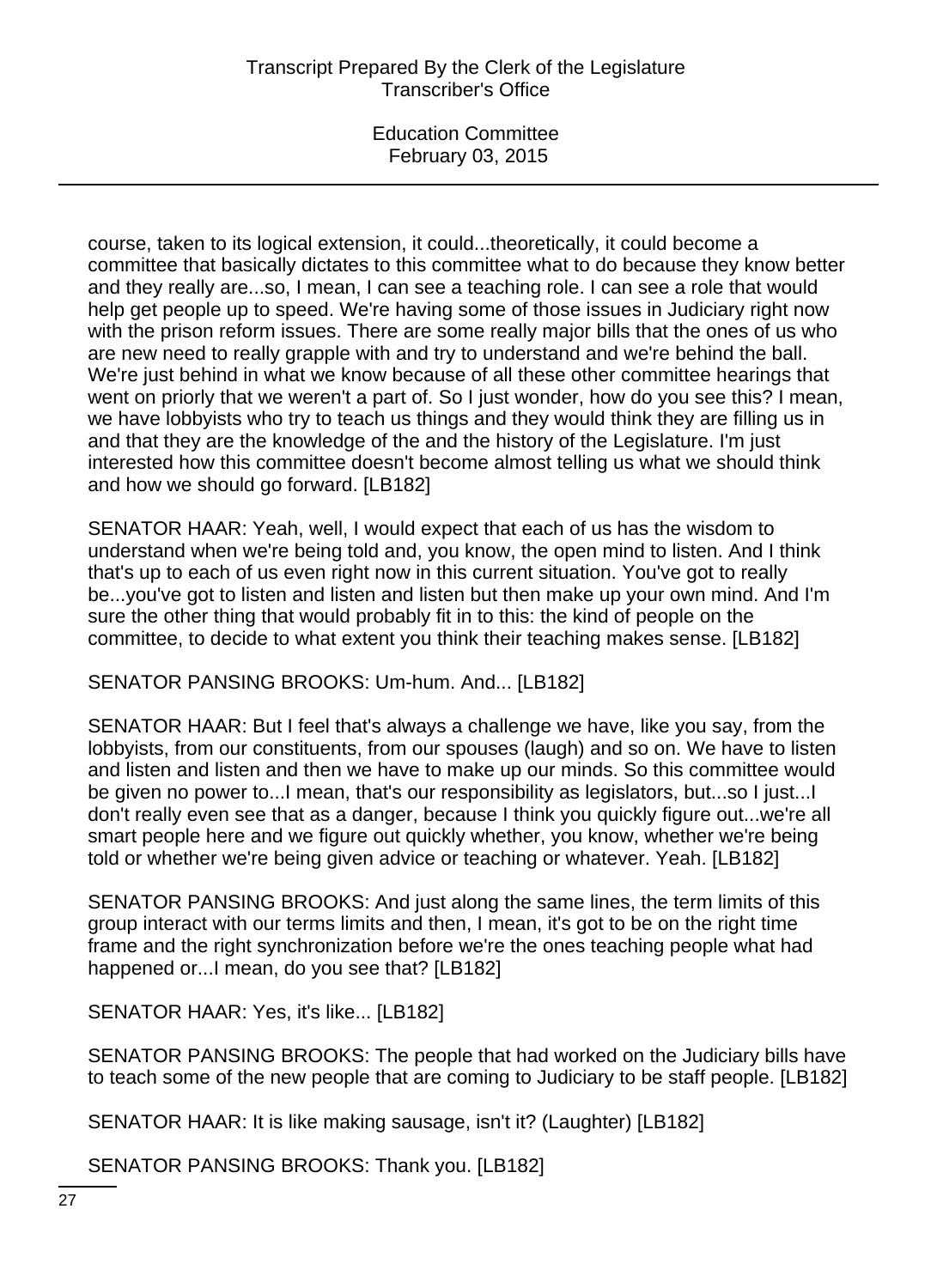SENATOR HAAR: And again, something to be worked out would be the terms--and I didn't use the word term limits for this committee--but the terms of the committee. So... [LB182]

SENATOR PANSING BROOKS: I used term limits. Sorry. Yeah. [LB182]

SENATOR HAAR: Yeah, okay. I would hope at some point you'd have somebody like Senator Adams on, you know, who was here, or Senator Sullivan when she is termed out so that, again, it would be up to probably the Governor to select these people. But hopefully there would be a mix of people with experience but also some new eyes. [LB182]

SENATOR PANSING BROOKS: I hope he'd pick you, Senator Haar. (Laughter) [LB182]

SENATOR HAAR: Well, I think it would be interesting to serve on this committee. I really do. [LB182]

SENATOR SULLIVAN: Senator Groene. [LB182]

SENATOR GROENE: You...well, you didn't answer, but you pointed out the flaw in your bill. You don't have any terms for these folks. I mean, who would set those? Somebody...most legislation has...they serve four years or six years and alternating a third of them or something. [LB182]

SENATOR HAAR: Yeah, and again, I'd be happy to work with the committee to come up with that definition and to add it, probably even as an amendment, before...if it gets to the floor, so. [LB182]

SENATOR SULLIVAN: Thank you, Senator Haar. [LB182]

SENATOR HAAR: You bet. [LB182]

SENATOR SULLIVAN: You'll be here for closing. [LB182]

SENATOR HAAR: Thank you. [LB182]

SENATOR SULLIVAN: Proponent testimony on LB182. Welcome. [LB182]

MIKE DULANEY: (Exhibit 1) Thank you, Senator. Senator Sullivan, members of the Education Committee, my name is Mike Dulaney, M-i-k-e D-u-l-a-n-e-y, and I'm proud to be the executive director for the Nebraska Council of School Administrators. And I...my organization supports this bill. By comparison, LB323...I'm sure Senator Davis means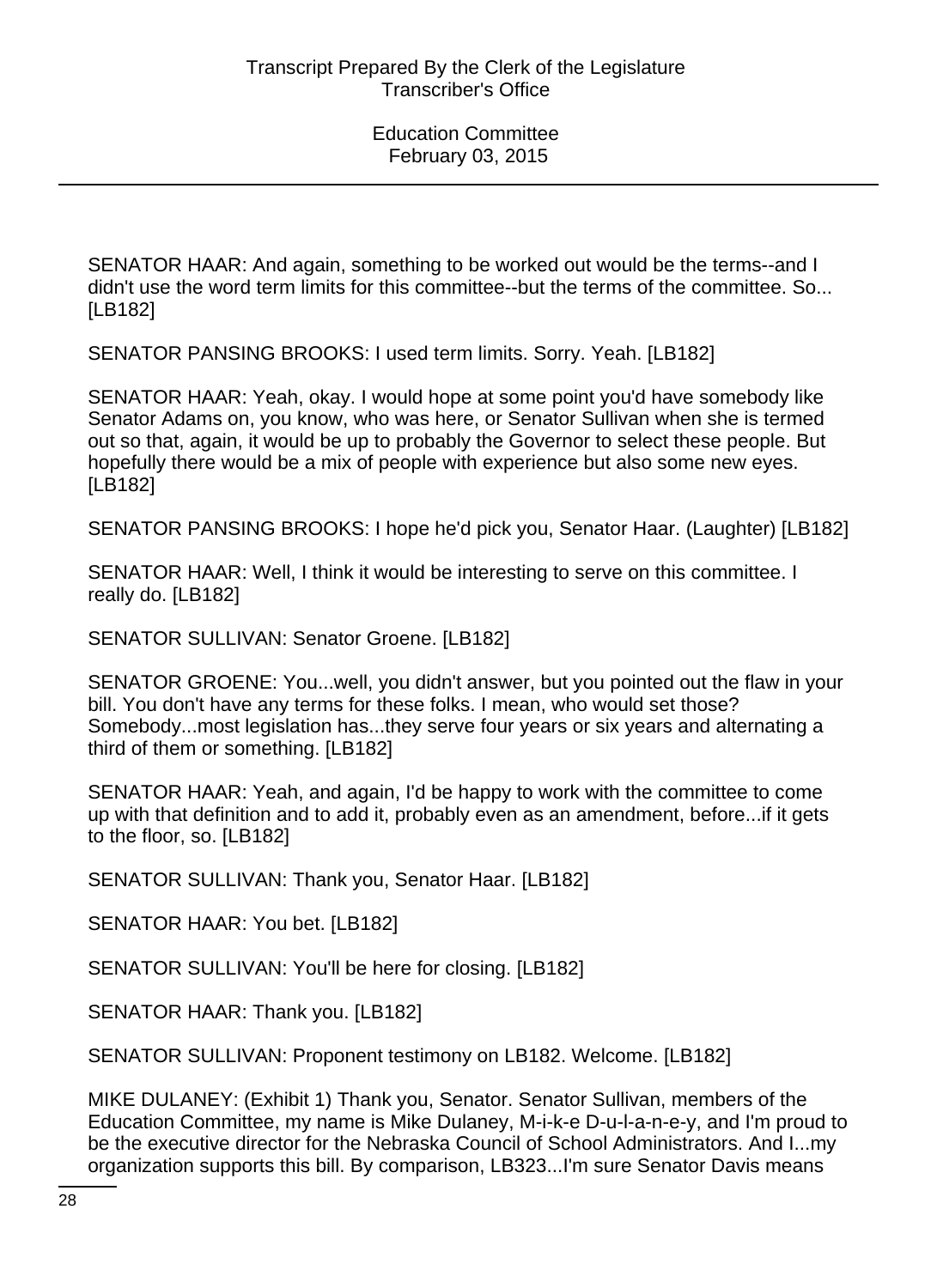well in his legislation. That's an ad hoc committee and that...and our belief is that that might be too soon. At this point, we believe a committee such as what Senator Haar proposes in LB182 gets us where we need to be right now, and that's a committee that monitors as we go along. What I passed...or had passed around to you is a brief summary of TEEOSA. Beginning in 1999 through 2007, I spent just under eight years writing, researching a little study, a little project, a history of TEEOSA. And I'm being facetious. It was a long history, 1,200 pages, spanning 57 different legislative bills that affected TEEOSA from conception to that point in time. It was a case study. What you see there is just a short summary of it, but I think it has some material that could be helpful to you at some point in time. Part of the original TEEOSA did include a committee, a monitoring committee, and I want to give, any chance I get, special recognition to those who actually made TEEOSA possible: Senator Withem...Speaker Withem, I'm sorry, and Scotty Moore, Senator Moore, when he was there, those two in particular but many others. I think there's some history about TEEOSA that is so unique that I don't know if it will ever be repeated. And, of course, Senator Davis talked about the commission that was supposed to be a one-year project and then during a long session such as we're in right now, they had come back and proposed this heavy piece of legislation, didn't happen that way, didn't get the work done, so they renewed it for a year. That's why it took two years. So in a short session, if you can imagine, a 60-day session, when they don't talk about big bills, big spending bills, they came forward with LB1059. It was born from a joint committee of the Education and Revenue Committees. That's extremely rare. I don't know when that's happened since. And it was an extraordinary effort. There was no question that the two pieces of that were Educational Opportunity and Tax Equity. I can tell you, having read and reread many times the transcripts, most of the discussion in 1990 had to do with Tax Equity, not Educational Opportunity. I'm biased. Because I work for an education group, obviously I think it should be the other way around. But that was the big concern at the time. And, of course, it's the big concern now too. What I believe Senator Haar is doing in LB182 is the right thing, and that is to revitalize this committee, this monitoring committee, that was eliminated when Senator Raikes was chair of this committee, of course, during the Great Recession when the Legislature was having to cut everything, jettison everything that had any type of expenditure they could. That committee was one of those that got taken out. And we didn't like it but we knew why they did it back in that time in the early 2000s. So what we like to see, at a very nominal cost...I believe the fiscal is \$15,000 a year. That's hardly a lot of money to monitor something as huge as TEEOSA. And I say huge both in terms of the expanse of the statutes that cover it but also how important it is to our state, the education of our kids. And Senator Haar correctly points out, it's not to replace the work of the Education Committee, that this is your domain. Changing law is your domain. But wouldn't it be nice to have a group out there that is doing statistical analysis of TEEOSA as we go from year to year and then reporting back to you the things that the committee finds going well or not going well? So what we'd like to do is see this come back into being. We think it's a good idea, nominal cost to the state, and high impact. And with that, I'll conclude my testimony. [LB182]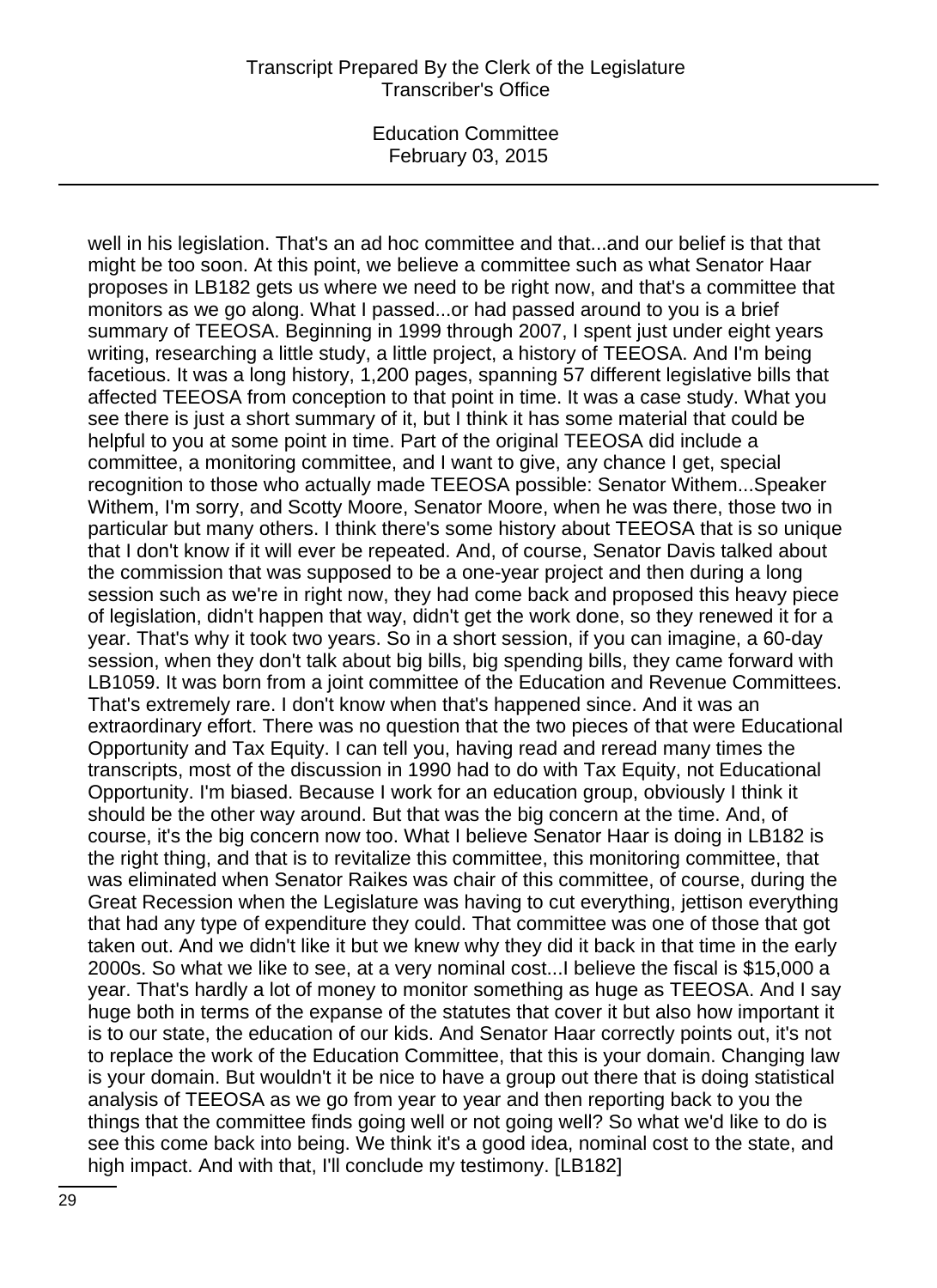SENATOR SULLIVAN: Thank you, Dr. Dulaney. Any questions for him? Can you clarify...so the joint committee of Revenue and Education, the outgrowth was LB1059? [LB182]

MIKE DULANEY: Yes. [LB182]

SENATOR SULLIVAN: But prior to that, there was this joint effort that really was what was in Senator Davis' bill but this one was the continuation... [LB182]

MIKE DULANEY: Yeah. [LB182]

SENATOR SULLIVAN: ...after LB1059 came into being. Is that correct? [LB182]

MIKE DULANEY: Yeah, and just so we know and we're very clear, the commission was the idea that Senator Withem in 1988 that had nothing to do with the joint committee. That was simply a committee comprised of some of the individuals that have already testified today. Other individuals who are no longer with us were a part of that. And they did do the deep research. They went to Kansas. They did the study. Many say that TEEOSA is founded on the Kansas model at the time. And that's true. That's what they did. But it wasn't an easy task for them. It took them two years to get there. So then when the bill was introduced in 1990, LB1059, it was referred to a special joint group, Education and Revenue Committees, and they are the ones...that joint entity had disposition over LB1059 and ultimately advanced it because LB1059 not only had the educational pieces in Chapter 79 but Chapter 77 as well. It increased sales tax, dedicated that to education, increased income tax, dedicated that to education, so it really was a joint effort. I hope in the future--and this is just me--I hope in the future if there's any major changes in policy that they go back to that model. It's so essential. You know, we have you on Revenue, but I think it really needs to be a joint effort of these two committees going forward. [LB182]

SENATOR SULLIVAN: But then that committee or commission continued to meet? Can you remember some of the outgrowths of that...of their work? [LB182]

MIKE DULANEY: Gosh, I have all of...I got documents that would indicate that because they did file reports each year. You know, and I...and, Senator, I don't know if you're getting to how successful were they? In terms of monitoring, I guess that would be something each individual...that age-old committee would have to report to you. I feel that the way Senator Haar has his committee structured would provide a good, perhaps better, mechanism for you to get that kind of input that this committee could use, because it's a little bit more diverse in makeup. Now, Senator Withem was an original member of that committee. And I can't tell you if he was voting or not. I know that never was a big issue back in the day but now it is as far as having nonlegislators and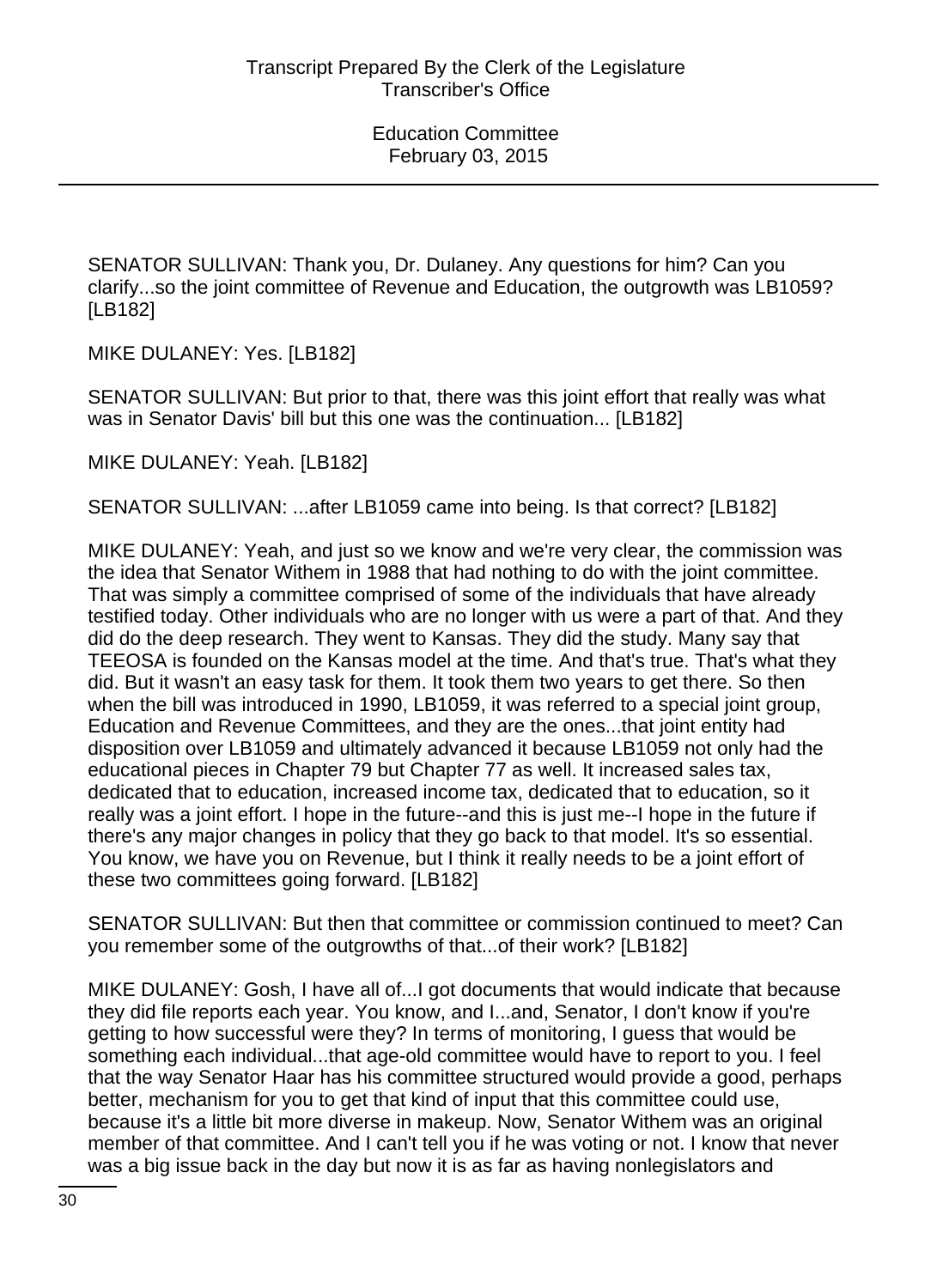legislators being on the same committee. Now that's an issue. I don't really care about the voting part. That somebody can work out. But I do think what's lacking is just that constant flow of analysis. What's happening with the formula? Is it working well? When you pass changes, whether they be technical or substantive, are they yielding to you what you intend? Well, that is an important piece of work. I think this committee could do part of that. [LB182]

SENATOR SULLIVAN: Thank you. Any other questions for Dr. Dulaney? Senator Morfeld. [LB182]

SENATOR MORFELD: Just a quick statement: I want to thank you for putting this together, this history. I mean, I think a lot of what I have been lacking is some context. And I think Senator Pansing Brooks kind of mentioned that a little bit earlier. But that being said, some of the context here is very important. And I think that perhaps this committee or the...whatever Senator Haar is trying to create here would maybe help provide some of that on an ongoing basis which would be very useful for me and future members. So thank you. [LB182]

MIKE DULANEY: Thank you, Senator. I'll direct you to a Web site when I have a chance, because there's more. Now, what we have to... (Laughter) [LB182]

SENATOR MORFELD: The 20 pages isn't...that's not it? (Laugh) [LB182]

MIKE DULANEY: Yeah. We have to know that school organizations, school finance, and tax policy are all integral together. You cannot divorce them. They are together. And if you look at the history, sure enough, Class I's, that whole issue of Class I's, Class VIs, that was absolutely a part of all of this. And so I'd be happy to help you in any way for resources. [LB182]

SENATOR MORFELD: Thank you. [LB182]

SENATOR SULLIVAN: Senator Groene. [LB182]

SENATOR GROENE: This caught my right away. It says, "specific policy goals included state support to meet 45 percent of the General Fund operating expenditures of school districts." [LB182]

MIKE DULANEY: Yes. [LB182]

SENATOR GROENE: I just ran some quick numbers. [LB182]

MIKE DULANEY: Where is it? (Laugh) [LB182]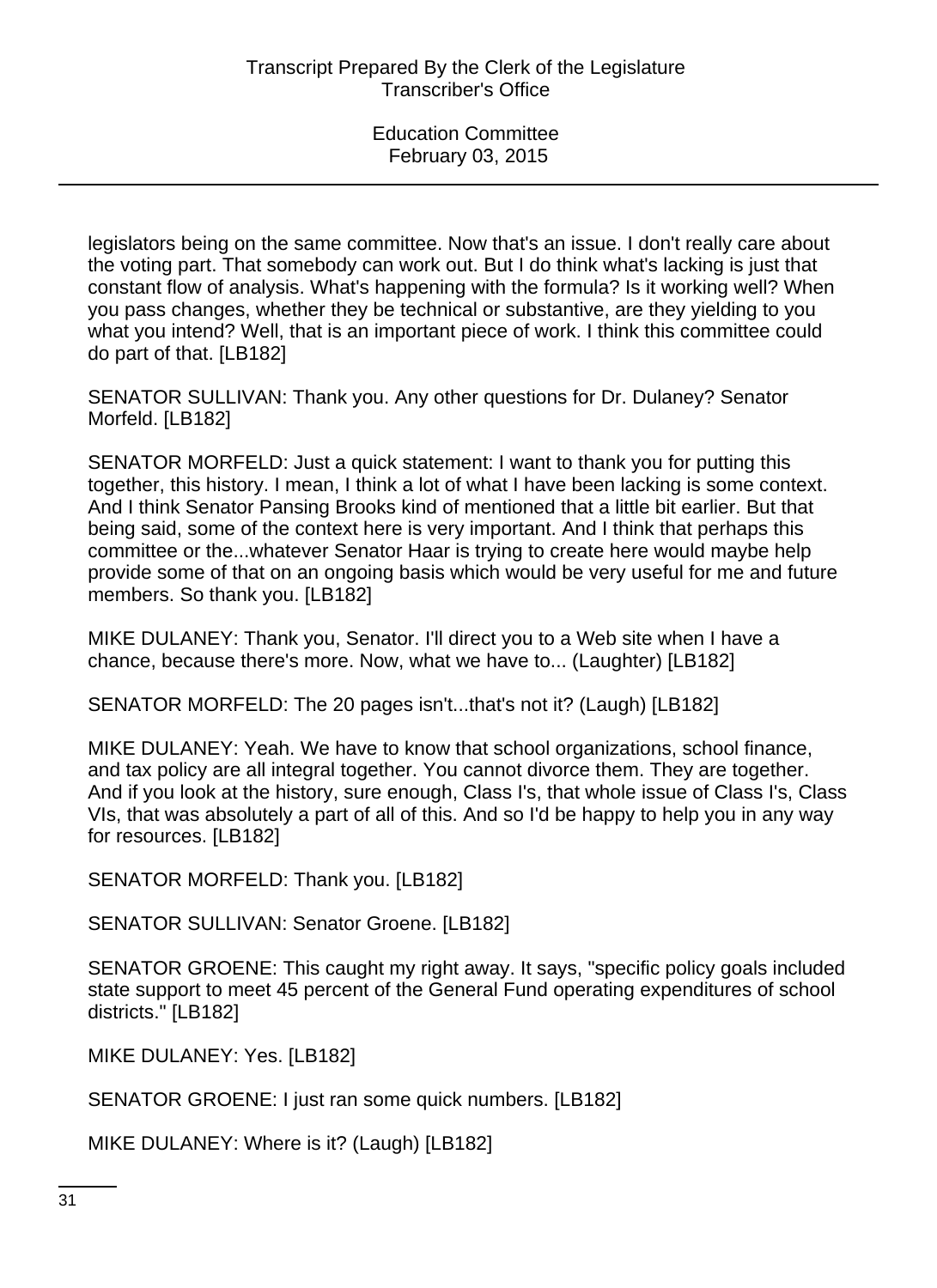SENATOR GROENE: Seventy and 30. [LB182]

MIKE DULANEY: Yeah. [LB182]

SENATOR GROENE: Seventy percent property tax, 30 the state. [LB182]

MIKE DULANEY: Yeah. [LB182]

SENATOR GROENE: Was there anywhere in...and when they talked about having a minimum levy? [LB182]

MIKE DULANEY: No. [LB182]

SENATOR GROENE: So local school districts would be forced to... [LB182]

MIKE DULANEY: No. Here...and that's the good...and thank you, Senator Groene, because that's a good question. No, how they were going to control tax levies--or mill levies, they could call them back then--was through capping this expenditures of schools. I'll bet you if I asked you to guess what the maximum expenditure lid was for TEEOSA, it might shock you. [LB182]

SENATOR GROENE: It's 4 or 6.5, I think... (inaudible). [LB182]

MIKE DULANEY: Six and a half percent, yeah. The spending lid was between 4.5 and 6.5. I mean, there are superintendents that would do somersaults for half of that. (Laughter) And yet that's where it was at the time. [LB182]

SENATOR GROENE: But I keep hearing from my larger school district that that lid controls them. [LB182]

MIKE DULANEY: Um-hum. Yeah, it does, because... [LB182]

SENATOR GROENE: Like a credit card limit, is what I told them. [LB182]

MIKE DULANEY: Right, I mean, for some schools, you can access X amount but you can't spend any more than what the second lid is going to offer or allow you. And that's the difference between school districts, which are under two lids, and all the other political subs which have their restricted funds lid, just one lid. [LB182]

SENATOR GROENE: So it is out of whack, what they believe and when it's 70 and 30 and... [LB182]

MIKE DULANEY: Whack is a strong word. (Laughter) [LB182]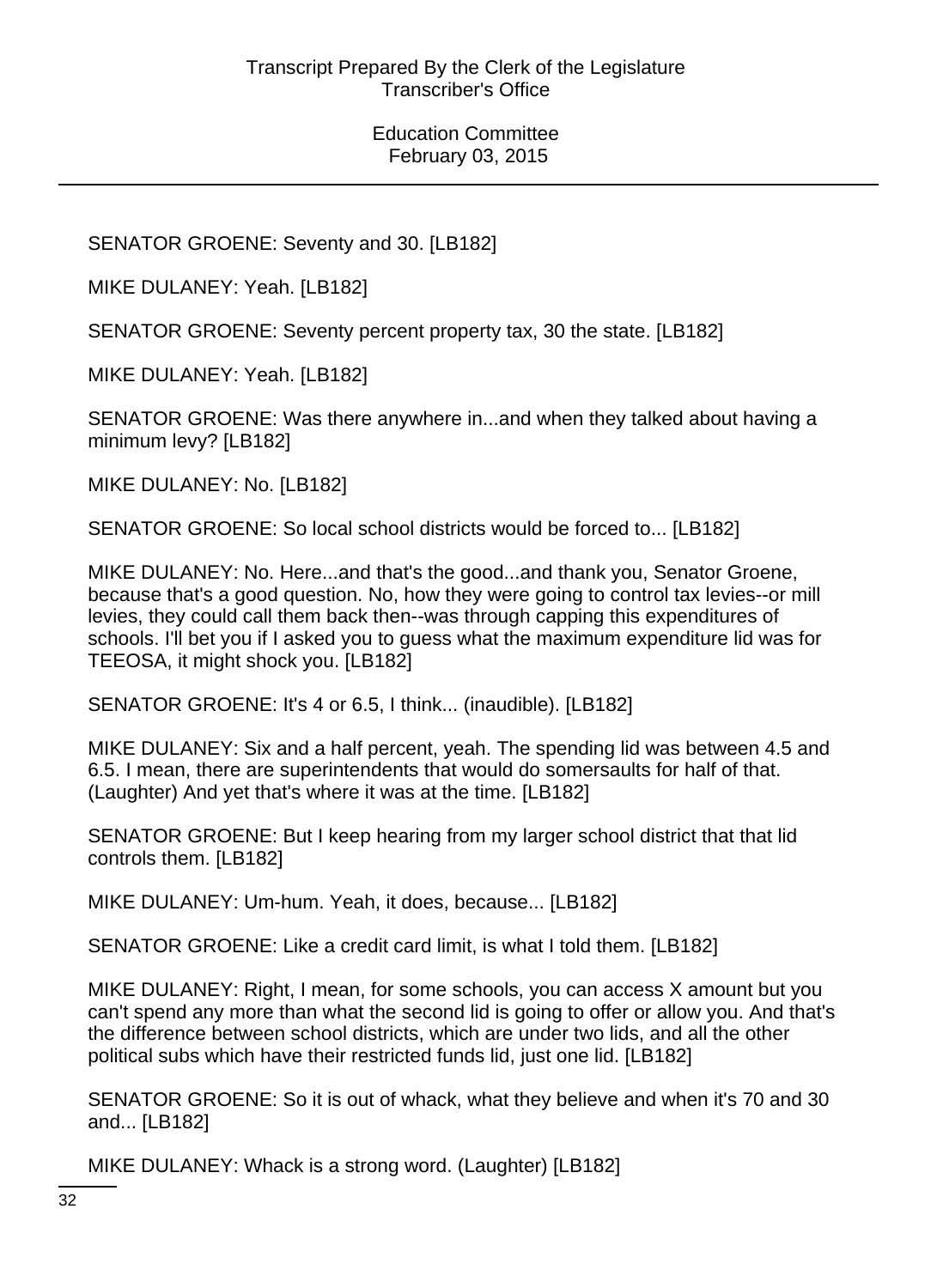# SENATOR HAAR: Or not strong enough. [LB182]

SENATOR SULLIVAN: Thank you, Dr. Dulaney. [LB182]

MIKE DULANEY: Thank you. [LB182]

SENATOR SULLIVAN: Welcome. [LB182]

MIKE LUCAS: (Exhibit 2) Hi. My name is Mike Lucas. I am superintendent of schools in York, Nebraska. And I'm here today representing STANCE. My name is M-i-k-e L-u-c-a-s. I e-mailed each of you all a funding story from York Public Schools yesterday as well as the Revenue and Appropriations Committee as well. But as a member of STANCE--and as you can see on the paper that's coming around, we are 13 member schools just in our second year of existence--we are here to support LB182. I'm not going to expand very much on what Dr. Dulaney eloquently said, but we have a group that feels that it...TEEOSA needs to be looked at. And you see again today in paper, e-mail yesterday afternoon, the York story. Later today you'll see the Wahoo story. You saw...you got the South Sioux City story earlier today, I believe, or your office aides did. And there are several other of our districts that feel compelled to share our funding story with you all. And so in that we support LB182 because of...after 25 years, we just feel it's time for at least a conversation about change. And as that leads to the property tax relief that we hear an awful lot about and that our story in York shows isn't coming to York, Nebraska, under our current format. So appreciate all that you do, always appreciate Senator Sullivan's openness and lines of communication and it would be very difficult to sit through hearings like this as often as you do, so my...I tip my hat to you. [LB182]

SENATOR SULLIVAN: Thank you, Dr. Lucas. [LB182]

MIKE LUCAS: Thank you. [LB182]

SENATOR SULLIVAN: Do you think that a commission like this--looking at the mission of STANCE, looking out for the interests of students in Nebraska statewide--do you think a commission like this can come closer to being in align with that mission, or is it simply an opportunity for differing...people of differing opinions to come to together and share their ideas? [LB182]

MIKE LUCAS: I think there's a chance. And to be honest with you, STANCE was formed and we take a lot of pride in unselfishness. And it's kind of hokey and it probably sounds corny but, as you can see on our letterhead and up at the top, we truly try and represent all of Nebraska's children. We...you know, and that includes Omaha. That includes Arthur County and everywhere in between. So I think...and that's part of the reason that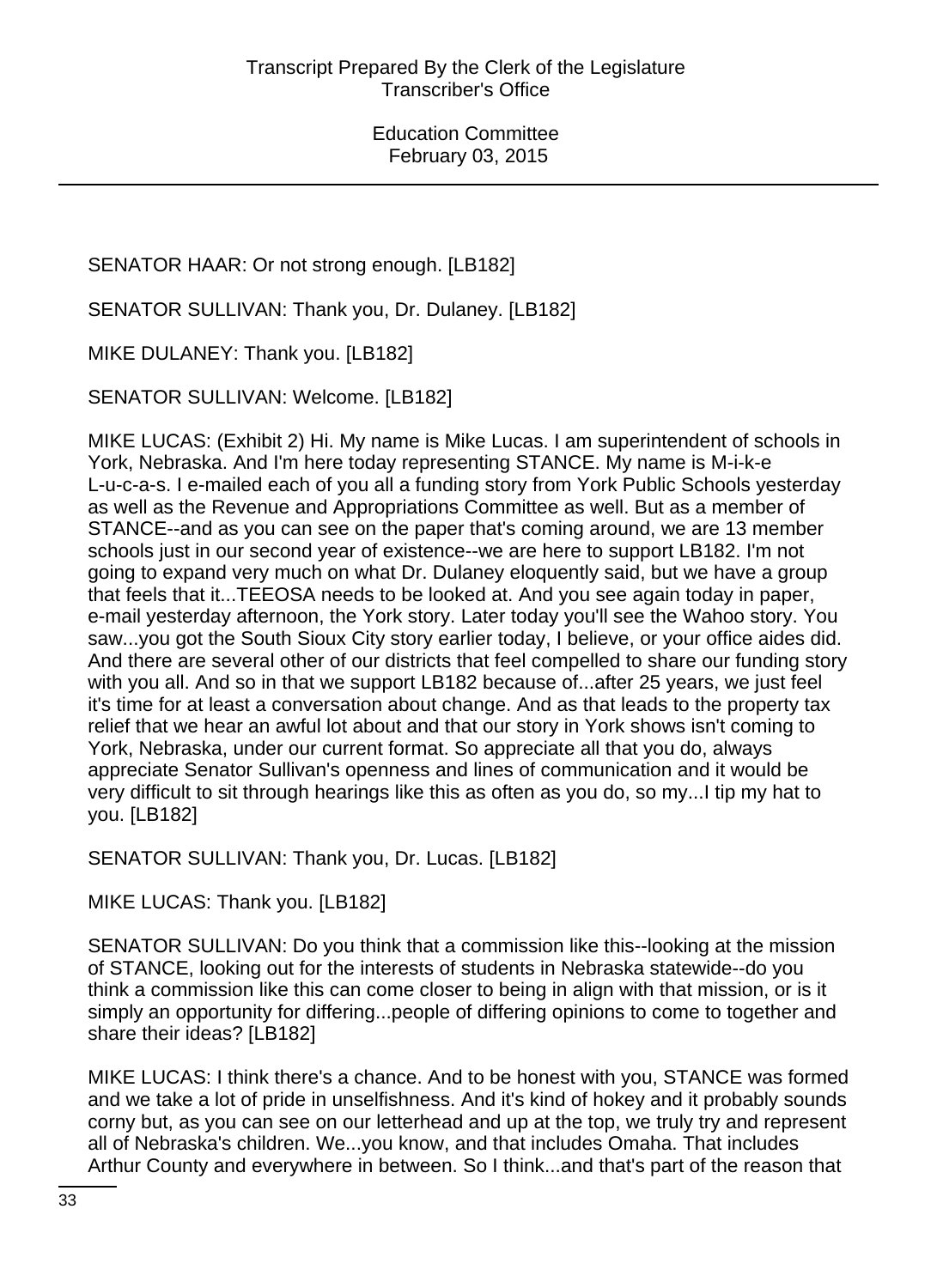our group formed two years ago was to help with the discussion about our entire state not just, you know, large schools, small schools, and to be quite honest, to move away from the us versus them mentality that seemed pretty prevalent a couple years ago. So I think there is a chance and I think the time is right...or we, as an organization, think the time is right to renew the conversation with a renewed sense of purpose of looking at our entire state. And you have to take off, you know...it's my job to share the York story. It's Galen's job to share the Wahoo story. But we have to do that with an unselfish intent and in a willingness to work together for our entire state of Nebraska. That's...and I'm speaking to you as a non-Nebraskan. You know, I was born and raised in Florida and I'll always consider myself a Floridian. People will make fun of me, and that's fine. (Laughter) But Nebraska is a special place and...but we're not as special as we can be and should be and that's part of what...we want to help the state move forward. [LB182]

SENATOR SULLIVAN: Can you tell us a little bit more about the makeup of the schools that are members of STANCE? [LB182]

MIKE LUCAS: Yes, ma'am. So 13 districts...you can see down at the bottom, we're all mid-sized districts. None of...and whenever you get something from us, rest assured that it is coming to you after extensive conversation and dialog and normally dozens of e-mails through our superintendents and our board members. We don't have a paid lobbyist so whenever you get something from us, it's from a superintendent. And our board members help us with our testimony like you see here today. And most of our schools...and there's a great disparity between the schools even in our group. You look at South Sioux City, one of the most diverse districts in the state of Nebraska and very little agriculture land, very little valuation at all. And then you look at a place like Gothenburg which has a low levy, very great agricultural land base, and then everything in between. So we all have come together to try and help with educational policy. And it's not just about state aid. It's not just about the winners and losers mentality when the model comes out, because I can tell you, on August 13, 2015, York Public Schools is going to start the 2015-16 school year. We're going to have a great school year. Our student achievement scores are going to be above the state and national average. We're going to win a couple state championships. (Laughter) We're going to have great concerts, fine arts. We're going to have a great school year. We're going to start the '16-17 school year on August 14 and we're going to have another great school year. And we're going to do that with or without equalization. We're going to find a way. And that's how many of my colleagues feel. But we just feel compelled to get the message out to our patrons at this time that property tax relief isn't going to happen in our communities. And we feel compelled to share why. And I want to be very careful, because we obviously don't want to be disrespectful or upset any of you all, because you work extremely hard, and that's why I was very careful in the e-mail that I crafted you all yesterday afternoon. And we appreciate what you do, but we have to let our people know, with the real facts and figures that are before you, what's going on in our districts. [LB182]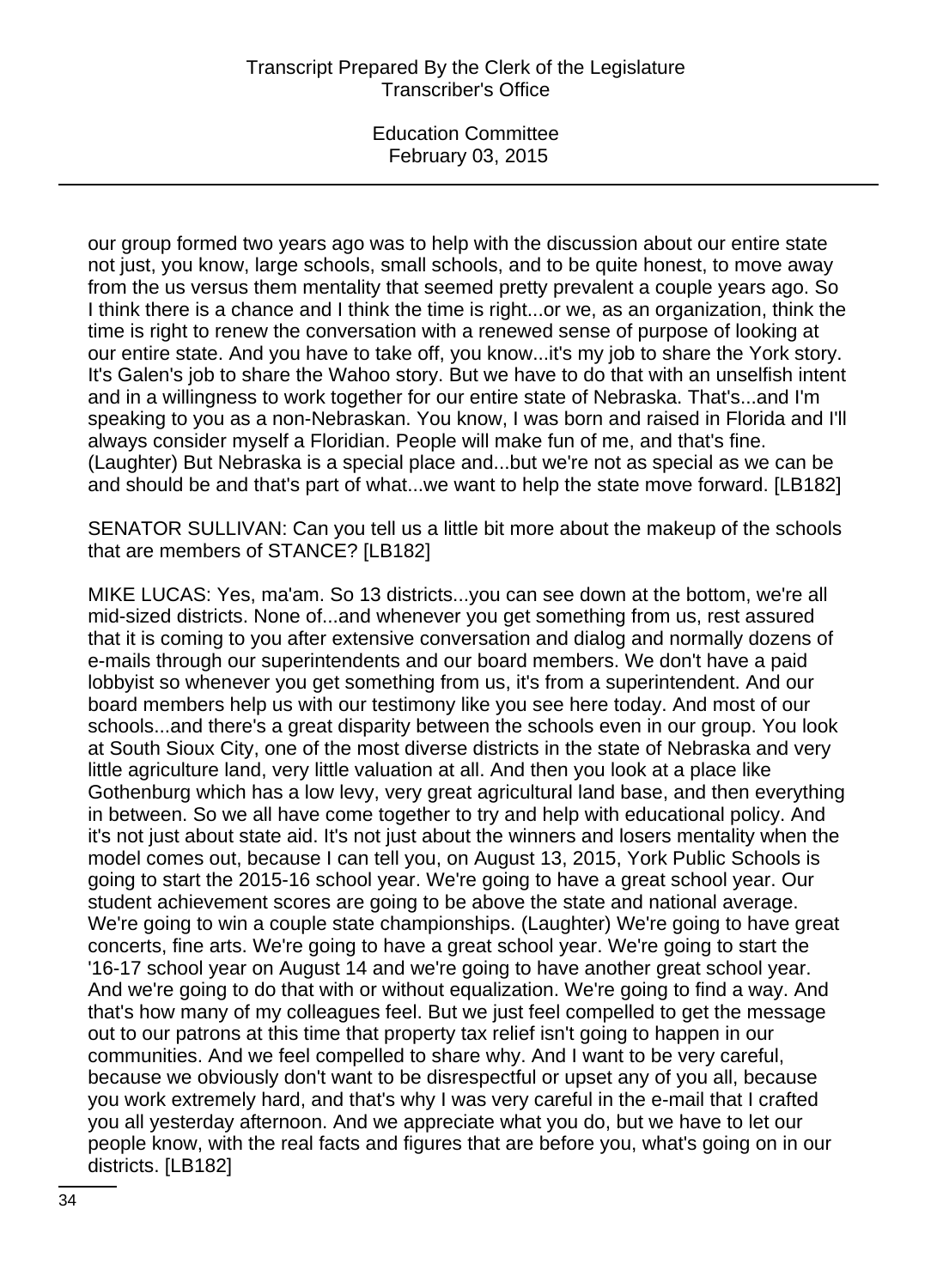SENATOR SULLIVAN: Thank you. Any questions for Dr. Lucas? Senator Schnoor. [LB182]

SENATOR SCHNOOR: Yes. Excuse me, Mike. I certainly appreciate your good attitude. Sometimes, even though you're from Florida... (Laughter) [LB182]

MIKE LUCAS: I hear that a lot. [LB182]

SENATOR SCHNOOR: No, sometimes it's good to get somebody from...I don't...I'll say outsider, and that...I mean, don't take that offensively, but it...get somebody with a different perspective to look at issues. And that is...I feel is always a good thing. A question I have on your paper you handed out to us, you're using three schools as a comparison: York, Franklin, and West Point. Is there a reason that you picked those three? [LB182]

MIKE LUCAS: Yes, sir. I...my first superintendent's job was in Franklin, Nebraska. [LB182]

SENATOR SCHNOOR: Okay. [LB182]

MIKE LUCAS: And then I was elementary principal in West Point, Nebraska. So I just chose those because I know those communities and school districts and I didn't think they would throw too many things at me for comparing York to them (laughter) on that document. [LB182]

SENATOR SCHNOOR: Okay. I did...that was my...there are...you know, sometimes on opposite ends of the spectrum. So I didn't know why. [LB182]

MIKE LUCAS: Right. Yeah, I just have an intimate... [LB182]

SENATOR SCHNOOR: I was wondering if there was a reason that you picked those. [LB182]

MIKE LUCAS: Yes, sir. I just have an intimate knowledge of those districts. And again...and I go on to say in there, you know, it's not an us versus them. It's nothing like that. It's just, I know those places. I walked in those shoes. [LB182]

SENATOR SCHNOOR: Okay. Okay. [LB182]

MIKE LUCAS: Great school districts. [LB182]

SENATOR SCHNOOR: If you could...on your...let's see, you talked about devaluing ag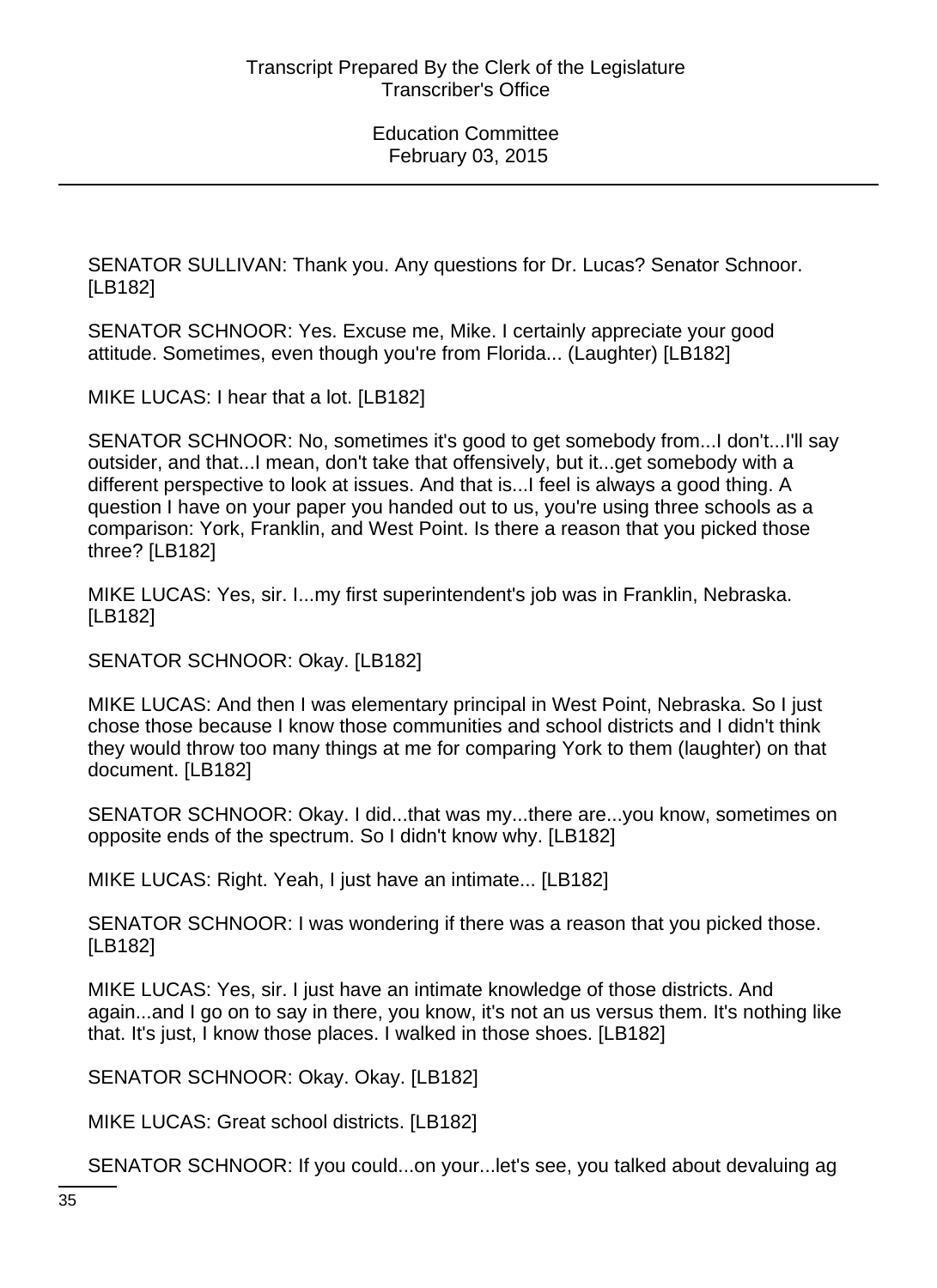to 65 percent which has come up and is going to come up again. [LB182]

MIKE LUCAS: Yes, sir. [LB182]

SENATOR SCHNOOR: Can you elaborate? I know that's not in the context of this bill but if you could, please, elaborate on it a little bit since it's in your letter? [LB182]

MIKE LUCAS: Yeah. Yes, sir. I hear that a lot. And a lot of folks in York County are excited about that. And they're of the assumption that that means that their taxes next year are going to be lower. And that paragraph goes on to state why they will not be in many districts that are ag rich because, with us losing state aid...and our example there in York is, I think, we're projected to lose \$445,000 or whatever it is. And if we recover just that amount in our property tax request, that's a 4.4 percent increase and that's just to flatline our revenue. That's not dealing with the declining federal revenue and so on. So districts that are...that have a lot of their ag land devalued from 75 to 65 percent sounds good to the folks down at the coffee shop, but what those districts are going to be forced to do, unless they want to cut programming, which is difficult to do for many of us, because we're at an all-time high with students with special needs, enrollment growth and so on, what those districts will have to do is raise their levy. And so the 75 to 65 helps out here. But it's going to hurt here when the levy gets raised. And then, to be real honest with you, the term local control takes on a real tough tinge in the church parking lot when the superintendents and board members get...spend an hour talking about the bible and then spend an hour in the parking lot with...a lot of biblical things aren't referenced when you're talking about property taxes. (Laughter) So. [LB182]

SENATOR SCHNOOR: I know exactly where you're coming from. [LB182]

MIKE LUCAS: Yes, sir. [LB182]

SENATOR SCHNOOR: I was on a school board for four years, so I'm with you. [LB182]

MIKE LUCAS: Yes, sir. [LB182]

SENATOR SCHNOOR: All right. Thank you, sir. [LB182]

MIKE LUCAS: Thank you. [LB182]

SENATOR SULLIVAN: Senator Groene. [LB182]

SENATOR GROENE: If you're equalized and they drop the...from 75 to 55 or 73 to 65, you're going to get more state aid. Because your local resources are less, but you'll get more state aid. [LB182]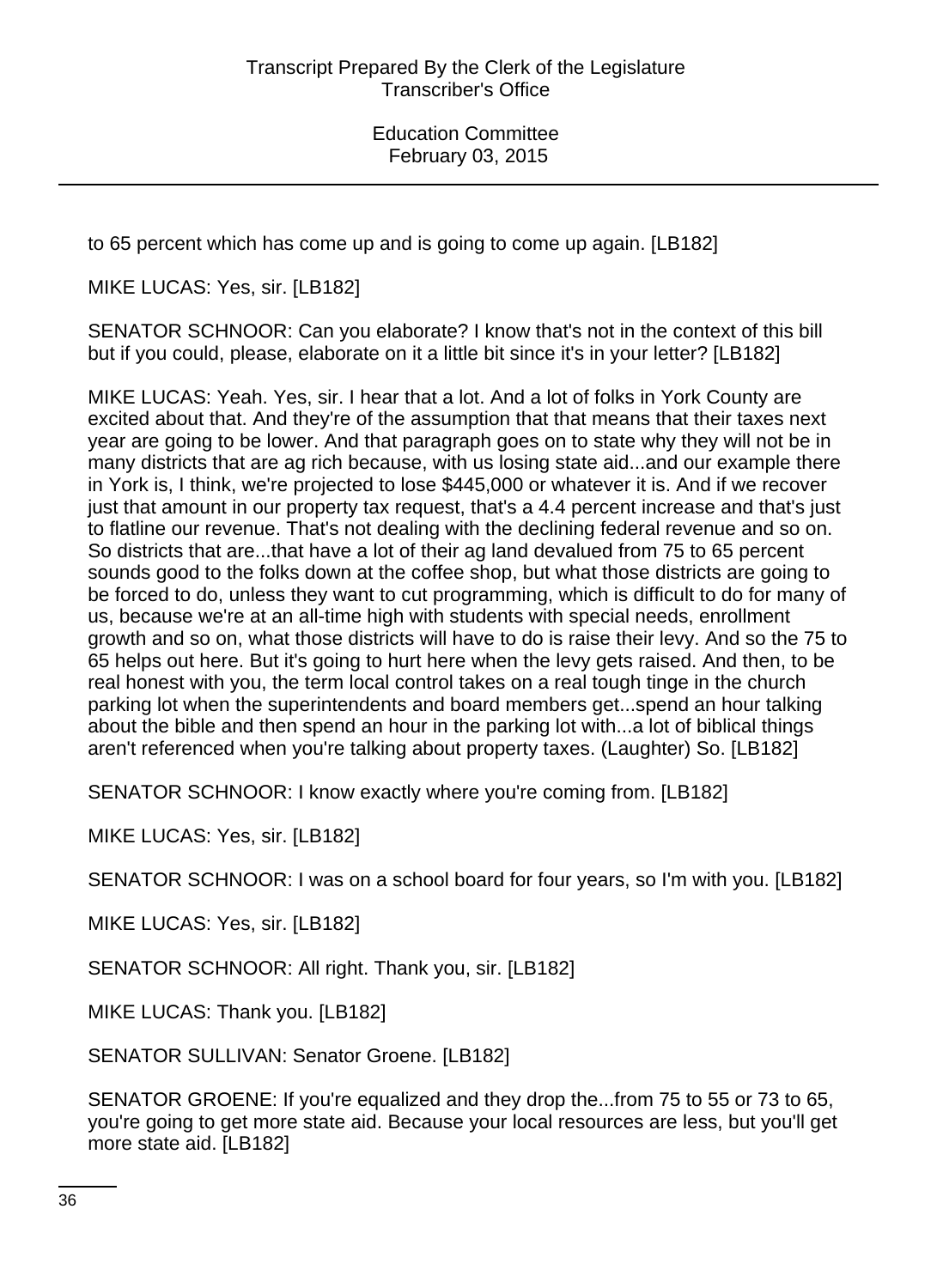MIKE LUCAS: Yes, sir, there are numbers in there, and I don't have a copy of that in front of me. The numbers in there show that the schools would get, I think, \$25 million more in state aid but the loss in the valuation and earning power is, like, \$91 million. So it's still a loss of over \$60 million. And I got that from OpenSky and Renee Fry who you heard from earlier today...been a tremendous resource. [LB182]

SENATOR GROENE: That's possible, but I...you're losing what? Valuation of \$61 million, you're talking? [LB182]

MIKE LUCAS: Let me...it says on there. [LB182]

SENATOR GROENE: I didn't have a chance...of course, we don't have a chance to read it all, but... [LB182]

MIKE LUCAS: Actually, I gave out all my copies. (Laugh) Okay, so...and this is according to OpenSky. So the schools would lose approximately \$91 million a year based off of the 75 to 65 percent earning power. And then...so that reduction in local resources would get an increase in state aid, but that would be \$25 million, so you're still looking at a loss of \$66 million. [LB182]

SENATOR GROENE: Total money? [LB182]

MIKE LUCAS: Yes, sir. [LB182]

SENATOR GROENE: See, and that's what...I...it looks like your group is kind of frustrated like we are in our...my biggest school district, North Platte. We're at \$1.05. But when we...and so is, say...I'm not picking on Omaha, because they're the big boys, bigger than we're are, but they're \$1.05. But those citizens get matched by the state aid for each individual student, like, \$4,800 and when we're at \$1.05, we're only getting \$2,800 per student. And we only have 10 percent to 15 percent farmland mixed in there. So that's where the...you know, the nonequalized ones, we understand they're not getting anything. But some of the equalized ones, the proportion that...of the income tax and sales tax we pay to the state isn't coming back to us either. But I think that's where your...all your school districts sit in that. [LB182]

MIKE LUCAS: Yes, sir. And again, it's not about--and I want to be very clear--it's not just about our school districts. I don't want you to leave here thinking, oh, we're crying and whining about this or that, because we're not. We want Omaha and Lincoln to be extremely strong. Omaha and Lincoln, just those two districts alone, they educate 33 percent of the kids in our state. So as somebody who loves Nebraska, I want Omaha and Lincoln to be phenomenal. Phenomenal. That's what we need. But I also want Arthur County and Franklin and Wood River and everybody else to be phenomenal too. [LB182]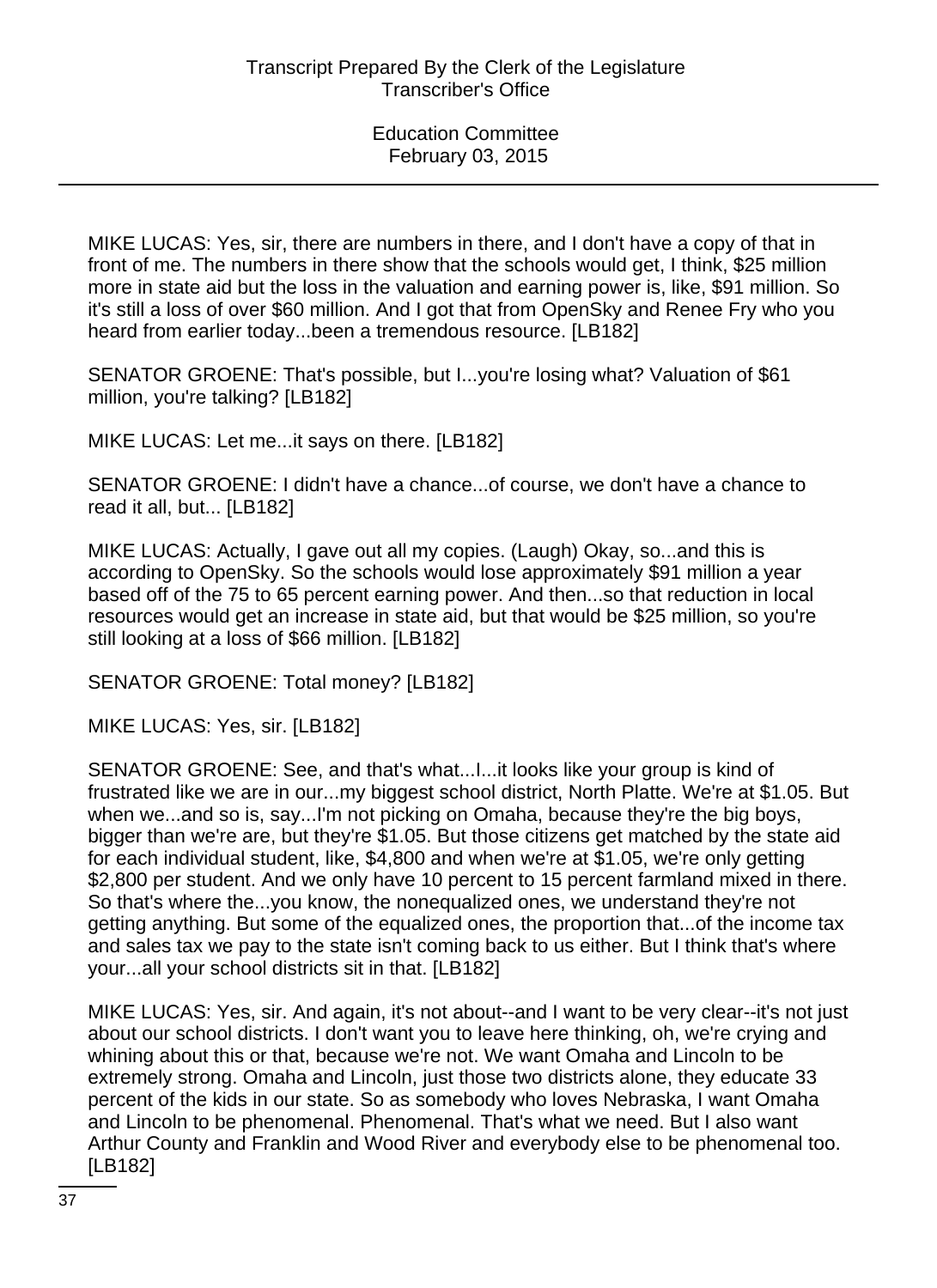SENATOR SULLIVAN: Yes, Senator Baker. [LB182]

SENATOR BAKER: Yes, thank you, Mike. We're talking a lot here about how schools will be funded. Isn't the real purpose of this bill and your testimony to support the study rather than trying to resolve it here at this table? (Laughter) [LB182]

MIKE LUCAS: Yes, sir. [LB182]

SENATOR BAKER: Thank you. [LB182]

MIKE LUCAS: Yes. And I might have gotten us off track, so I apologize for that. [LB182]

SENATOR SULLIVAN: Any other questions for Dr. Lucas? Thank you for your testimony. [LB182]

MIKE LUCAS: Thank you. [LB182]

SENATOR SULLIVAN: Welcome back. [LB182]

JON HABBEN: Thank you, Senator Sullivan. Members of the committee, my name is Jon, J-o-n, Habben, H-a-b-b-e-n, Nebraska Rural Community Schools Association. I see this bill as the extension of Senator Davis' bill, the idea that an ongoing effort to pay attention, whether the Legislature is in session or not, may be a helpful nother set of eyes for you. I don't see this as...you asked a very good question. Does this become, we're telling you what to do, and if you don't do it then we're going to beat you up at every turn because you didn't do what we, the study group, said? I don't see those things happening, because I...and maybe I'm naive. But as the Education Committee of the Legislature, you are in charge of whatever goes forward. I do think, though, that...and I served on the last year or two of the previous commission. I felt the discussion had value. I felt the discussion brought together some differing opinions. I thought the discussion was generally positive. I think there was a frustration on the part of the commission, though, that it was sort of...well, completely ignored. And so you kind of felt like you were in this discussion but did it really matter that you were in this discussion? And my only suggestion is--and it's true with Senator Davis' bill, and I think it's true with this bill--is if you see these as potentially helping the legislative committee bring focus and maybe divergent views, expertise and consultants, if you see that as something of value to the work that you do, that your statement of purpose, I think, becomes really important, because then you are basically framing both the discussion and the relationship with the legislative committee as you go forward with either or both of these bills. I do like the idea of an ongoing process. And part of the reason I like it is because, look how large a bill this is to the state of Nebraska. We get reminded of that over and over and over again. You can't deny that. It's huge. I think that merits this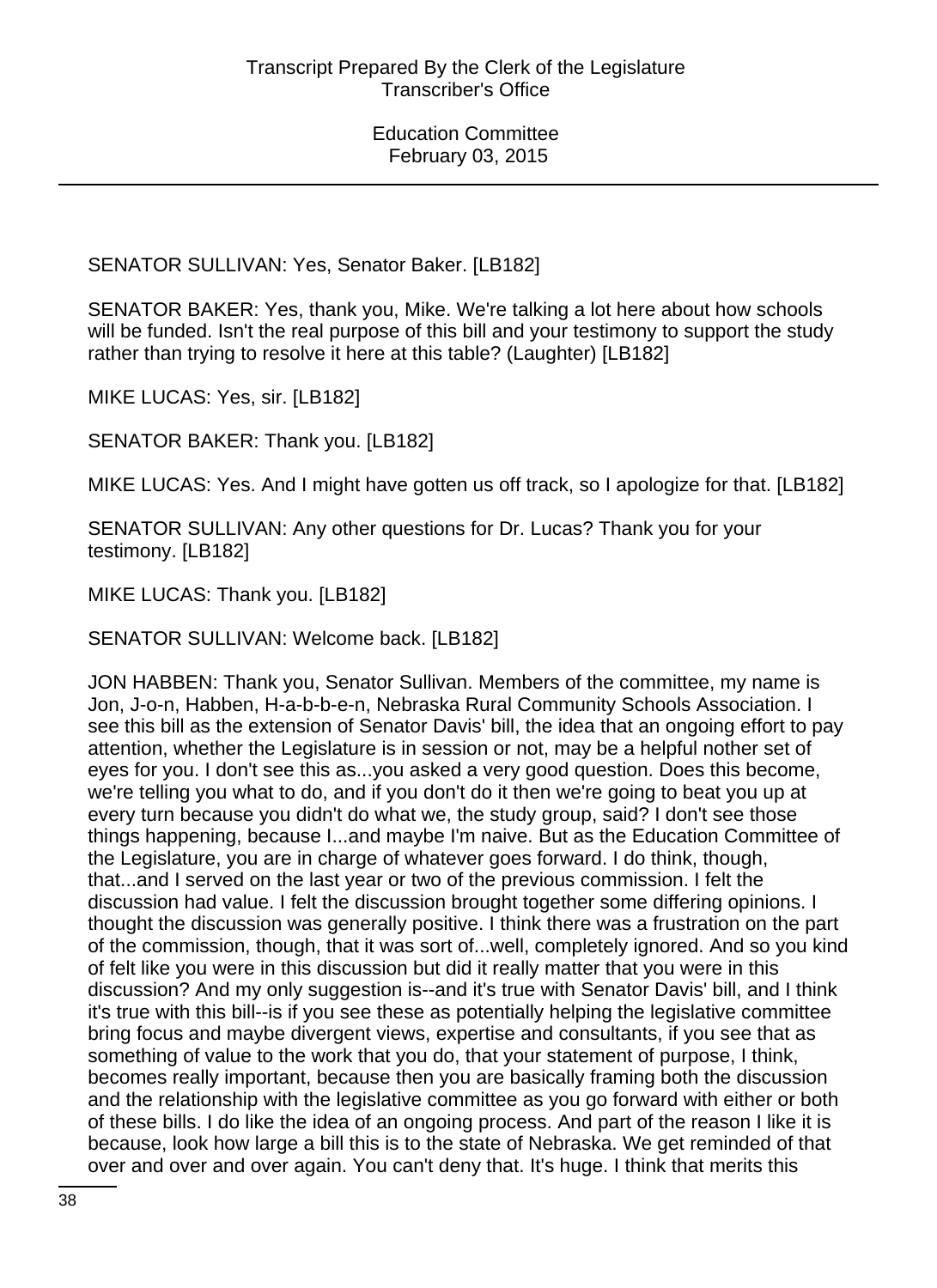ongoing effort. And I think starting with a study that has some real depth to it and then moving beyond that in this type of a recurring effort to analyze it, it seems to make sense as a way to...for the legislative committee, it seems to make sense as a way for you to keep your hand on the discussion and be apprised of what those issues are maybe earlier than should they build up to something really explosive. But anyway, I think they have merit. And I think they may give you some opportunity to really grow this discussion and be able to get some good information. So with that, thank you. [LB182]

SENATOR SULLIVAN: Thank you, Mr. Habben. Any questions for him? Thank you for your testimony. Welcome. [LB182]

GALEN BOLDT: (Exhibit 3) Thank you. My name is Galen Boldt, G-a-l-e-n B-o-l-d-t, and I'm superintendent at Wahoo Public Schools. And first of all, I have to apologize for not getting this information to you sooner. As we heard from Mike he e-mailed that to you or somehow and Vern must have got it to you also. Somehow I feel like I'm being left out of the loop much as the closing of school last week seemed like I wasn't sure what my colleagues were doing when Wahoo was the only school that was open (laughter) and everybody else closed. So I'm hoping to get drawn back into that loop somewhere along the line. Senator Sullivan and members of the committee, thank you for the opportunity to share the Wahoo story. Mike referred to that, as we all have our stories. And I can't help but say this, that school year that Mike described for you in his testimony, that's a below average year in Wahoo. (Laughter) So just to get that on the record. The notion of what the tax modernization hearings last year gave us and then, of course, not being able to really figure out what was the right course of action to do, I think, gives us some direction about this property tax issue that we're all hearing about. What I have given you is some information about Wahoo. And I have highlighted...I've given you the specifics on the spreadsheet, but the letter that I would ask you to consider sometime really talks to the Wahoo frustration over the last five years as many schools have experienced. At the top of that letter, you see the number \$2,161,192. That's the state aid that Wahoo received in 2010 and '11. And the number highlighted right under it, \$247,311.39, that is our projected state aid for the next school year. So the drop of state aid obviously is offset by what's happened with the values of our property. And we understand that's the way that this has worked. The notion that Senator Haar's bill calls for a review of the equity of tax and the burden that it distributes to all of us, I can't tell you how much the people of Wahoo support that. The notion that...we hear of property tax relief and it's like, okay, property tax relief. For many of us it's, like, no big deal. When it comes down to, what does that mean in my pocketbook, the example that I've given you, kind of in the middle of that page, goes back to two pieces of property in Wahoo, one a residential piece of property in 2010 and one a piece of farm ground. And at that time the levy was \$1.18969. You multiply those things out to find the property tax bill and they're exactly the same: \$1,189.69. Five years later, when we look to see what has happened with property assessments, that piece of residential property has risen 10 percent. And the spreadsheet information gives you all the numbers so you can see the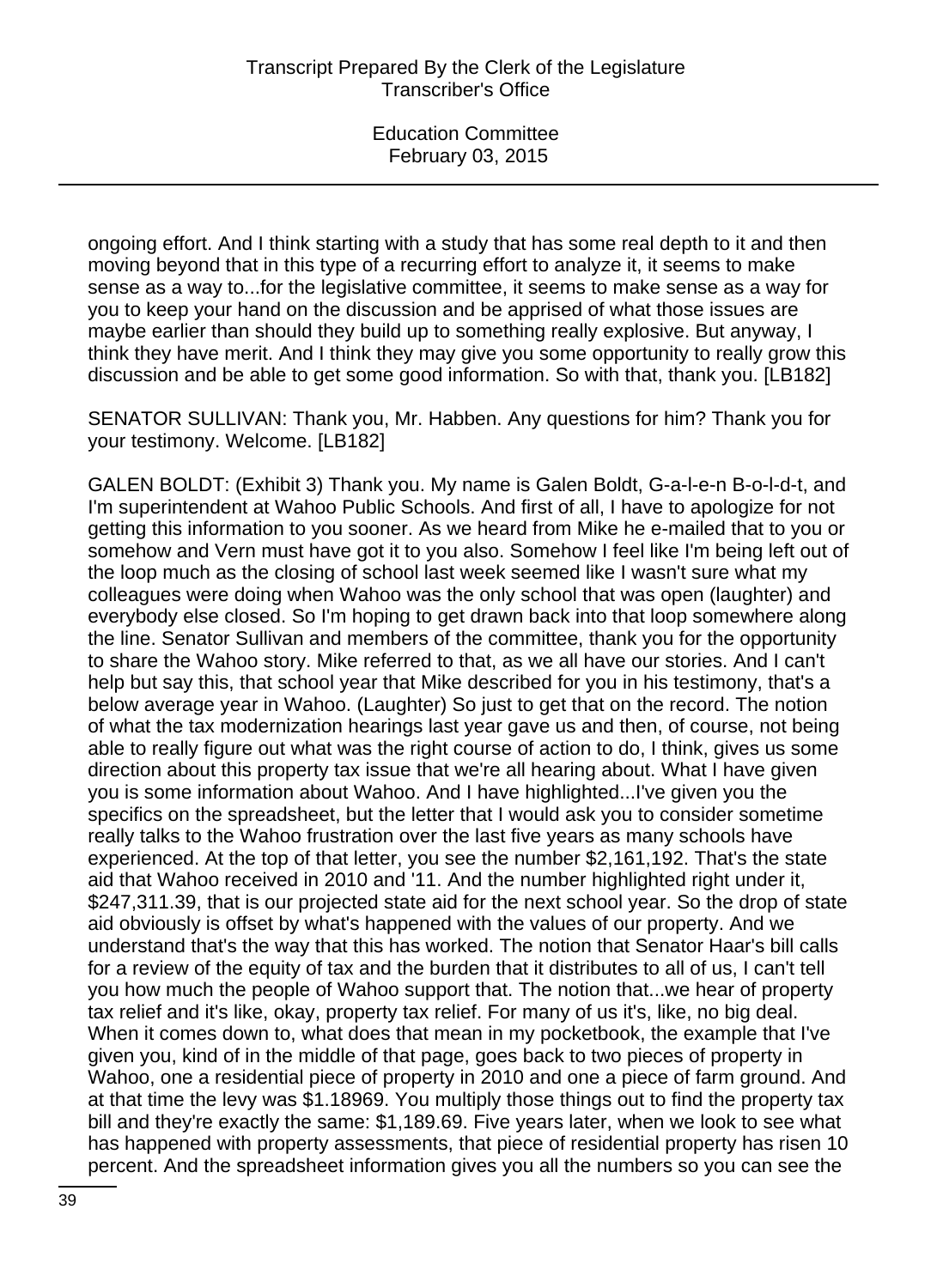progression. But it basically rose 10 percent. The ag land rose 150 percent. Now, when you figure those tax bills out, that piece of residential property is now \$1,280.24 or an increase of about \$90 over those five years. That piece of farm ground, now that tax bill is \$2,909.64. That's an increase of not \$90, more than \$1,700. So when we're talking about the equity of what has happened in funding education, for my community, these are the kinds of frustrations that we look at. You heard Senator Davis in the previous bill talk about the president of the Board of Education at Norris, Patty Bentzinger...know Patty very well, had her kids at Norris in the 20 years I was fortunate to work with that district along with Dr. Baker. And when she talks about the notion that we don't know if we can continue in this school and...the school business in the way that we have in the past, I completely understand that. I'm more than willing to answer any kind of questions you might have about Wahoo. [LB182]

SENATOR SULLIVAN: Thank you, Mr. Boldt. My question is not so much directly about Wahoo. It's about how you see the conversations happening in this commission. How can we be sure that the conversation surrounds not only funding but the quality and priorities of education that we want for our students all across the state? [LB182]

GALEN BOLDT: Absolutely. I think a lot of the testimony that has been heard prior to this may be able to speak to that better than I can. And my support of the bill here is to simply say a review needs to be done to provide...and simply the example of Wahoo is that support of the review. But in terms of your question, one of the huge concepts that the Education Committee has on the table before you right now is a visioning. Think of the visioning bill that you want to have a look at what the vision of Nebraska education can be from here and into the future. Well, the funding aspect is simply one portion of that vision. To have some type of an advisory group...the thesaurus that Senator Haar brought out and all of those terms, they can help you to make those decisions. I'm certainly not the expert in how to tell you how to choose those commission members. I do very firmly believe, though, that there are folks in the notion of stakeholders, those taxpayers, those economists, the folks in the education business. There are a wide range of stakeholders that could be very important as contributors to helping you make decisions. The bottom line is, this committee makes the decisions. But you have so many other things to do as well, I really believe a commission like this helps you to gain that information while still having you be able to focus on other really important things. [LB182]

SENATOR SULLIVAN: Thank you. Senator Cook. [LB182]

SENATOR COOK: Thank you, Madam Chair. And thank you for coming today. You were about the fourth or fifth person to make the comparison between residential property value increases and farmland value increases. And I recognize there are different valuations among types of farm land. To what do you attribute the 150 percent increase? It's been suggested to this committee that that can be entirely attributed to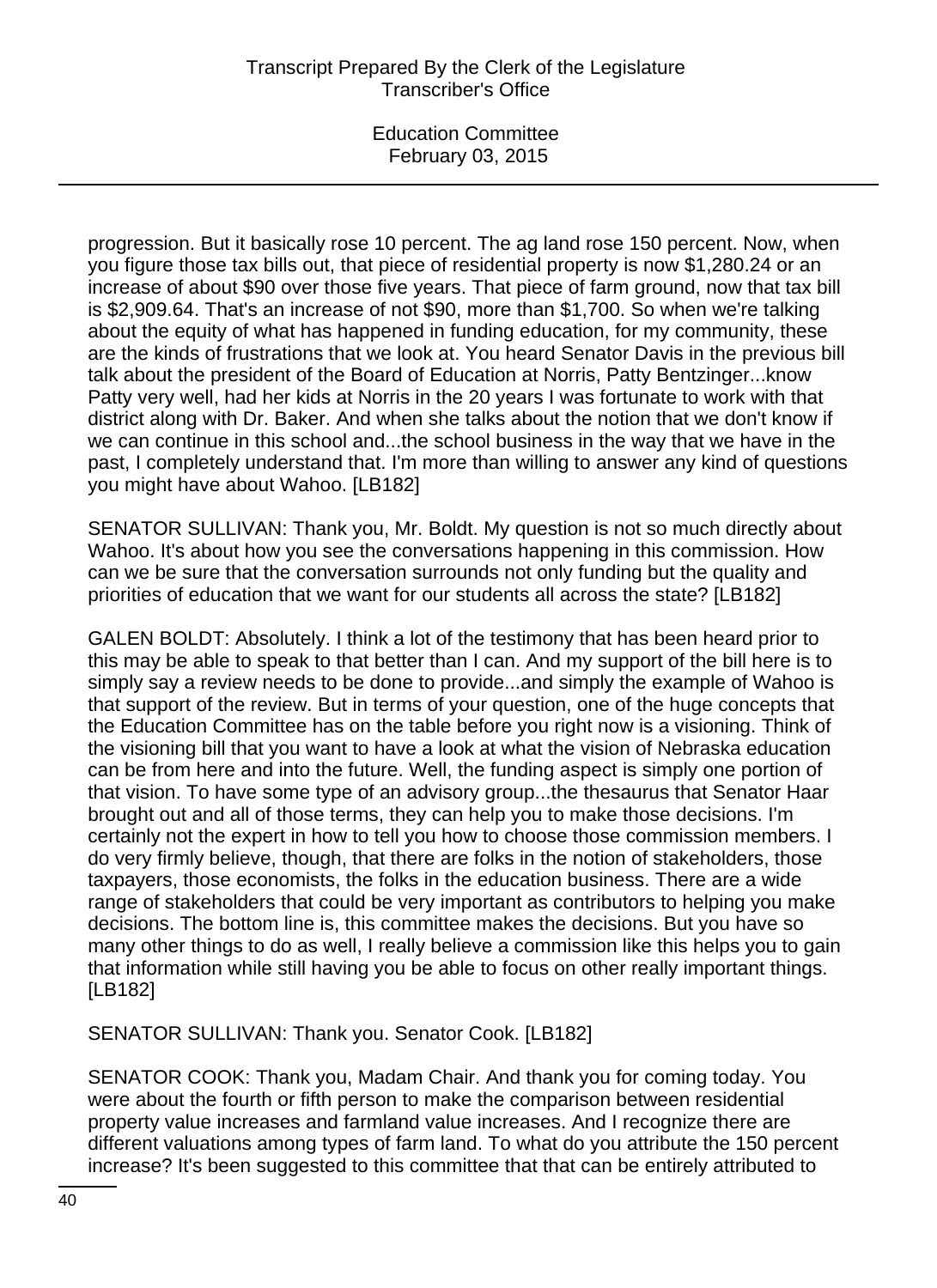outside investors recognizing what a great buy land is in Nebraska. Is that the case? Is that the only thing driving up farm land valuation? What is it? [LB182]

GALEN BOLDT: Well, again, I'm not the expert on that, but I have my opinion on it. (Laughter) [LB182]

SENATOR COOK: Sure. [LB182]

GALEN BOLDT: The notion and why I chose two pieces of property, that farmer lives somewhere on that farm probably, if not on the piece of ground that they're farming, they're going to live on an acreage somewhere close by just as the person that is a resident. These are two families that simply live in the district. One continues to just live there in a residence. One continues to simply farm the same ground. I promise you, that's the issue with...back to the reference to Patty Bentzinger at Norris. All those folks are doing is simply farming the ground. They did not look at the opportunity making some money and then buying more land as an investment. Obviously some folks did. There's no doubt that that happened. But if we look at the equity of what's happened between different businesses, the ag business community has gotten hit in the property tax area much harder than the rest. [LB182]

SENATOR COOK: Okay. Why did the value of the land go up 150 percent in the same time period that the residential land where people live also went up 10 percent? I didn't hear a response to that. [LB182]

GALEN BOLDT: Well, assessments... [LB182]

SENATOR COOK: The value of the land was up because... [LB182]

GALEN BOLDT: Yes. Yes. Assessments are simply a product of what land sales are doing. [LB182]

SENATOR COOK: Okay. [LB182]

GALEN BOLDT: And land sales have skyrocketed... [LB182]

SENATOR COOK: Okay. [LB182]

GALEN BOLDT: ...for a variety of reasons. [LB182]

SENATOR COOK: For a variety of reasons... [LB182]

GALEN BOLDT: But that's...yeah. [LB182]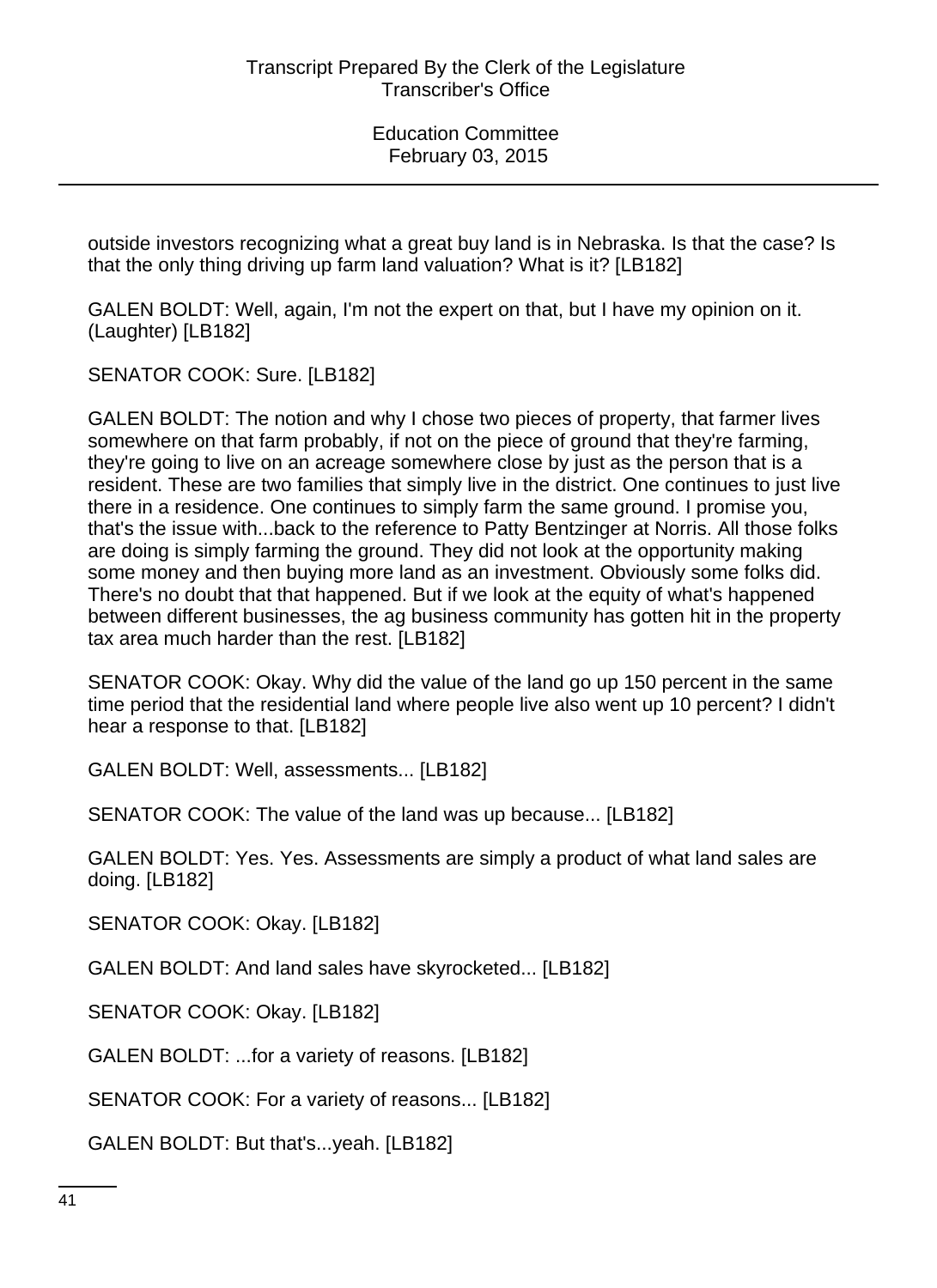SENATOR COOK: ...which include? [LB182]

GALEN BOLDT: Absolutely, absolutely. [LB182]

SENATOR COOK: But the reasons include what? [LB182]

GALEN BOLDT: Well, the reasons include what you're getting at, is that somebody made money and they had...and they're buying property to...for another investment. [LB182]

SENATOR COOK: Any others? [LB182]

GALEN BOLDT: I'm not sure where you're going. [LB182]

SENATOR COOK: I want to know if there is another reason why the valuation of the farm land property would increase other than an outside investor coming to purchase land in that same area. Do you know why else land might go up? [LB182]

GALEN BOLDT: Well, I know it's because somebody is willing to pay that much more for land, whoever that is. [LB182]

SENATOR COOK: All right. Whoever that is. [LB182]

GALEN BOLDT: That's right. [LB182]

SENATOR COOK: That could be a local resident... [LB182]

GALEN BOLDT: Absolutely. [LB182]

SENATOR COOK: ...or a fellow Nebraska farmer. [LB182]

GALEN BOLDT: Absolutely. [LB182]

SENATOR COOK: Thank you. [LB182]

SENATOR SULLIVAN: Any other questions for Mr. Boldt? Thank you for your testimony. [LB182]

GALEN BOLDT: Thank you. [LB182]

SENATOR SULLIVAN: Welcome back. [LB182]

JOHN BONAIUTO: Thank you. Senator Sullivan, members of the committee, John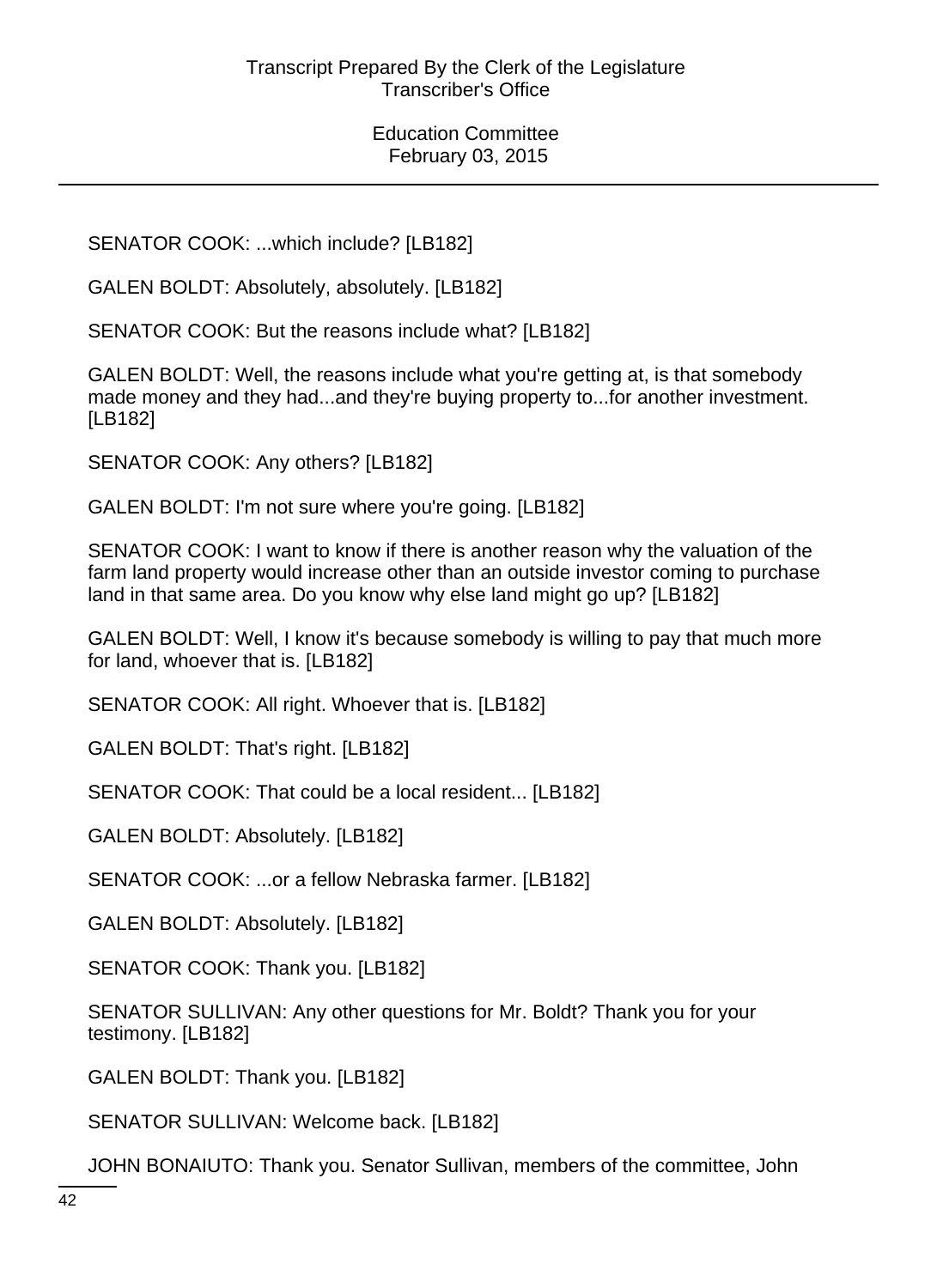# Transcript Prepared By the Clerk of the Legislature Transcriber's Office

Education Committee February 03, 2015

Bonaiuto, J-o-h-n B-o-n-a-i-u-t-o representing Nebraska Association of School Boards. The School Boards Association, through its legislation committee, also supports LB182 of Senator Haar's. We see you have two bills that deal with the issue of taking a look at, how is the policy that you set working in the field? And you will have models that you take a look at and, you know, they have distributing resources to schools and those models give you an idea of how things should look in the field. And I think that the value of the committees, the studies, is to hear from...directly from the stakeholders that...how things are working. And hopefully this would be a help to the Legislature as you do your work and look at making changes in the policies that you're setting for funding schools. But I think some of the things you've heard today about the interrelatedness of the Revenue Committee and the Education Committee and how what happens across the hall when the Revenue Committee meets and what you're going to have to work with...and will the current way that we distribute resources look the same when the dust settles? Those are all questions that I know that school board members are anxious to hear the answers to and wonder what will be happening as the expectations to lower property taxes or taxes in general because we hear not just property taxes but taxes period and the need to fund public education and how those two things balance. So we would ask that you look at the strengths of both of the bills and see if there's something there that would be helpful to work for you as you move forward with school funding policy. With that, I'll conclude my testimony. [LB182]

SENATOR SULLIVAN: Thank you, Mr. Bonaiuto. Any questions for John? Thank you. [LB182]

JOHN BONAIUTO: Thank you. [LB182]

SENATOR SULLIVAN: Welcome. [LB182]

JAY SEARS: Good afternoon, Senator Sullivan and members of the Education Committee. For the record, I'm Jay Sears, J-a-y S-e-a-r-s, and I represent the Nebraska State Education Association. Earlier, Larry Scherer testified in support of LB323 and also handed in testimony that was my written testimony for LB182. All I want to do in my testimony is point out a section of Senator Haar's bill that's very important to the NSEA members. And it has to do with looking at the goals of the Legislature on educating young people in the state of Nebraska and having that advisory committee report on those also. To me, being as I'm not the numbers person at NSEA and, yes, I was alive when the review committee was working and also LB1059 came about, but I was bothering Senator Kolowski's Millard West students and teachers at that time as a staff member, not as a paid lobbyist. The section is Section 4. And under Section 4, the pieces that we look at is: To assure that every Nebraskan is educated for success, the School Funding and Educational Outcomes Review Committee will: (1) review the mission of providing Nebraskans the opportunity to acquire the necessary skills and knowledge to be productive. One of the things that we see about this bill and why we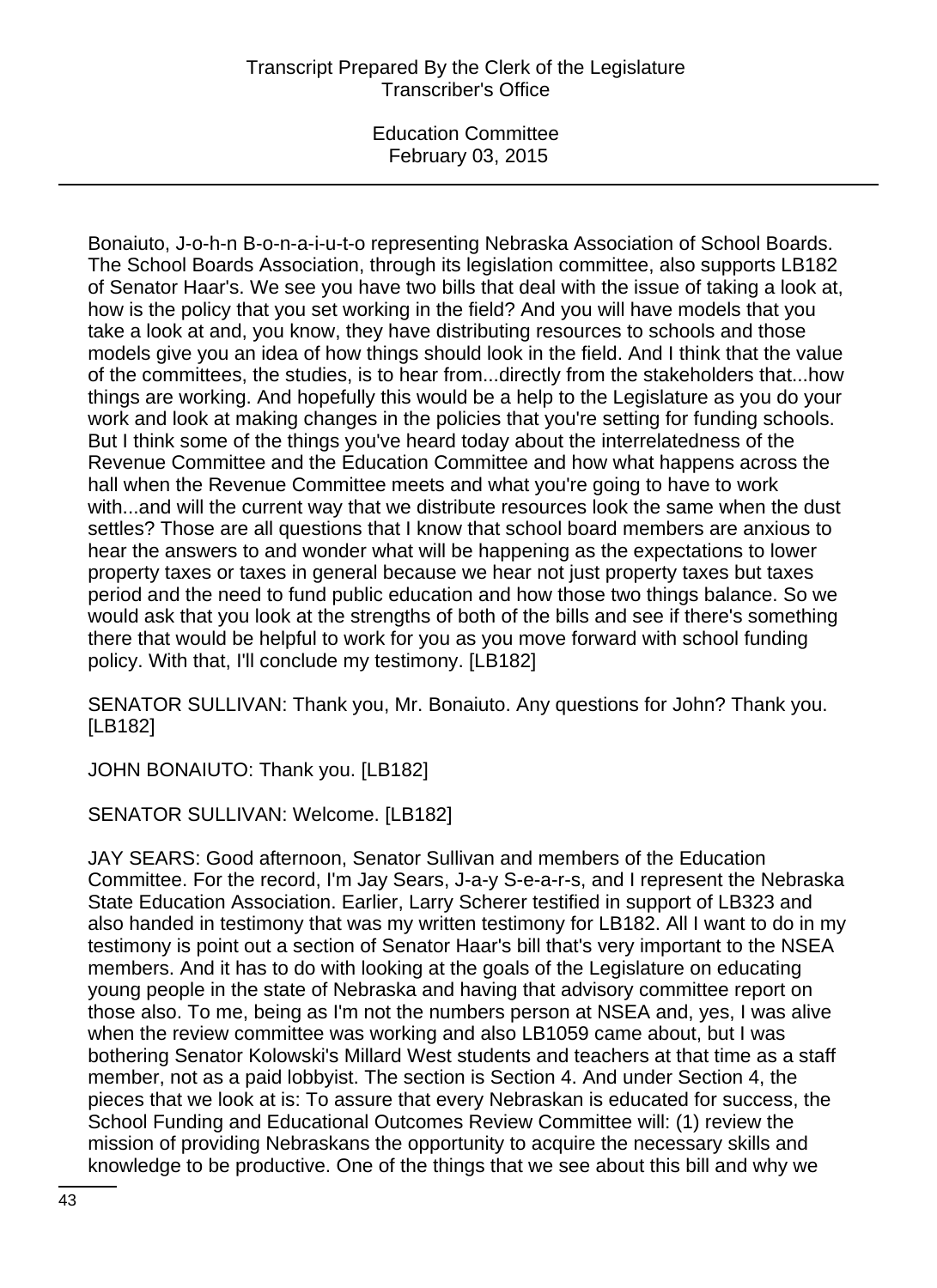support Senator Haar's bill also is, I think if you put the bills together, we're saying together that we need to look at the funding formula, but we also need to look at the outcomes. Is the funding formula driving what we want to have happen for young people in the state of Nebraska? It's an accountability piece. It's an advisory committee that says, yes, the formula is working, no, the formula is not working, here's some ways to tweak it, and here's where we're falling down on making sure that our children have the right skills. We need to tweak these policies also. So I'll end my testimony with, we're looking at both of those bills. As the Education Committee, you have the great opportunity to put together legislation that drives policy so that our young people can learn and our districts can provide the resources that they need to do that. So I'll end my testimony and answer any questions if you'd like. [LB182]

SENATOR SULLIVAN: Thank you, Mr. Sears. Any questions for him? Thank you very much. [LB182]

JAY SEARS: Thank you. [LB182]

SENATOR SULLIVAN: Welcome back. [LB182]

RENEE FRY: Thank you. Thank you. Madam Chair, members of the Education Committee, my name is Renee Fry, R-e-n-e-e F-r-y. I'm the executive director of OpenSky Policy Institute. I don't feel I need to repeat my comments for LB182. We do support this bill as well. As a couple of individuals before me have commented, there does seem to be some value in merging both of these bills so that you do have an initial commission with committee work to follow. That was one of our concerns with LB182, was that it has a limited number of senators that are involved at the beginning and, as the way that we see it drafted, the Chair of Education would be involved but then obviously term limits would get in the way of that continued involvement. The other piece is that we think that there's a real value for having a consultant particularly in the beginning of that process. But we do really like the ongoing review that's done by LB182. And that's about all I have to say on that. I am happy to answer more questions about the ag land reduction in taxable value if anyone chooses to continue that conversation. Or we can do that elsewhere, but... [LB182]

SENATOR SULLIVAN: Thank you, Ms. Fry. [LB182]

RENEE FRY: ...thank you. [LB182]

SENATOR SULLIVAN: Any questions? [LB182]

SENATOR GROENE: Just one quick. [LB182]

SENATOR SULLIVAN: Senator Groene. [LB182]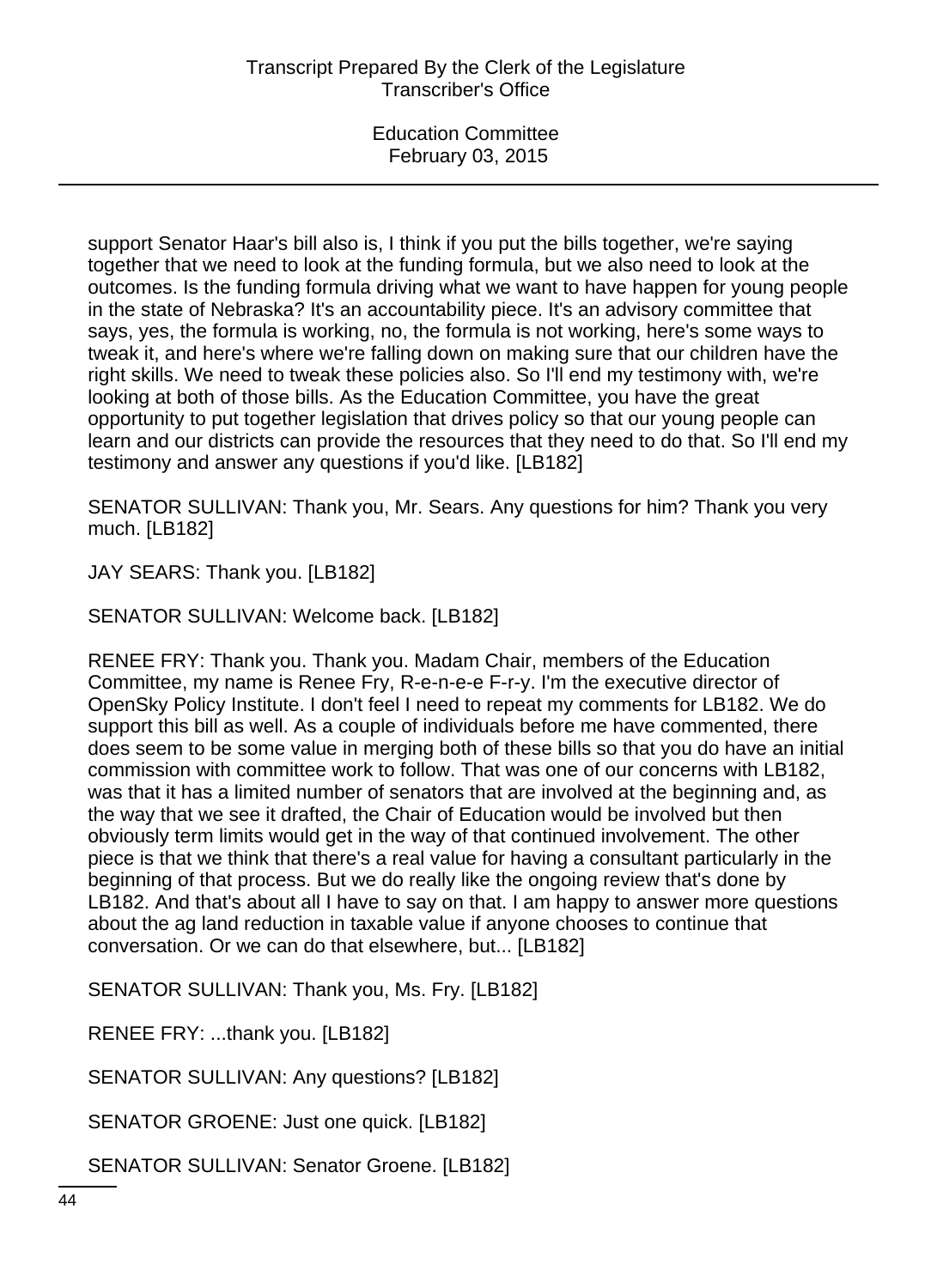SENATOR GROENE: Didn't you folks do your own study and have one here a while back and Senator Davis kind of introduced bills associated what your study was on school finance? [LB182]

RENEE FRY: We did a primer. We looked at education funding over the interim and that was some of the research that I shared earlier that we find our state support for K-12 education is...we're 49th in the country in terms of the makeup of K-12 funding. And we're more reliant than every other state in the country on local revenue to fund K-12. So we have worked with Senator Davis and others. [LB182]

SENATOR GROENE: But didn't you come up with recommendations, too? [LB182]

RENEE FRY: Largely we would...we are concerned about the low level of state support and think that having a commission would allow us to have more of a conversation about how other states are funding K-12 with the idea that we could review that heavy reliance on property taxes and look for alternative ways to fund K-12 so that we are...we do have a more balanced three-legged stool for our tax code and how we're funding K-12. [LB182]

SENATOR GROENE: Thank you. [LB182]

SENATOR SULLIVAN: Senator Pansing Brooks. [LB182]

SENATOR PANSING BROOKS: Could you please talk about whatever you said that you could keep talking about, because I missed what your...was it on previous discussions? Thank you. [LB182]

RENEE FRY: (Laugh) So there was a conversation with Mike Lucas about ag land values and reducing ag land valuation for taxation purposes from 75 to 65. [LB182]

SENATOR PANSING BROOKS: Yes. [LB182]

RENEE FRY: And I can speak to that a little bit more if you... [LB182]

SENATOR PANSING BROOKS: I would like that. Thank you. [LB182]

RENEE FRY: Okay. So there would be a net loss of \$66 million to K-12 education with that reduction in ag land value. For equalized districts, they would lose \$22.4 million but would receive \$20 million increase in state aid assuming that that additional state aid was appropriated. So it would replace 89.5 percent of the loss for equalized districts. For nonequalized districts, they would lose \$68.9 million from that reduction and get \$5.1 million in the state aid increase...replacing only 7.5 percent of that loss. And it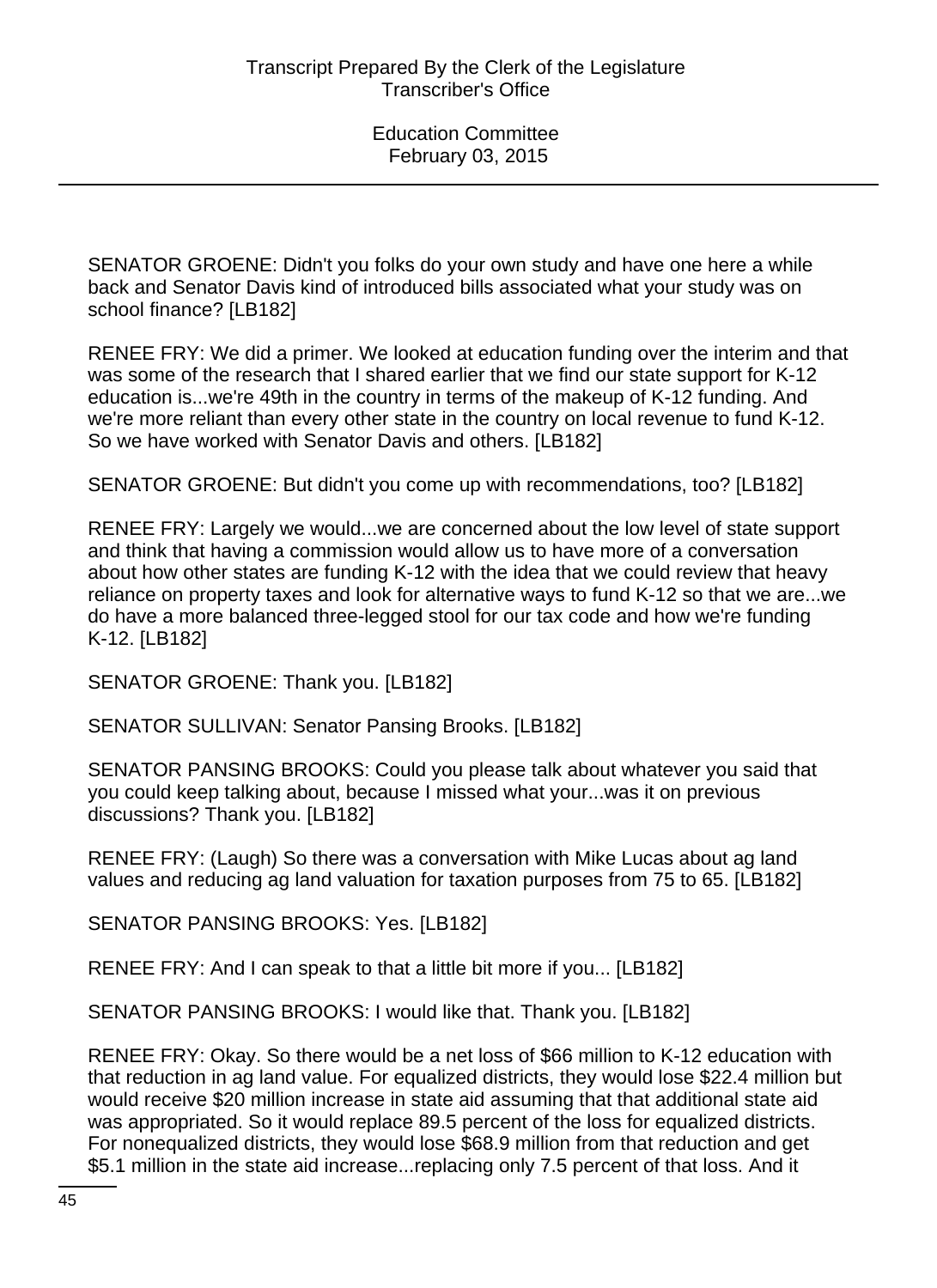looks like about 16 districts would be pushed over their \$1.05 levy, so they wouldn't even be able to replace that funding with an increase in their levy. And so what we've seen with that proposal is that it's...that depending on where an ag land producer lives, their treatment is very disparate. So, for example, if they live outside of North Platte or adjacent to North Platte or within the North Platte School District, what will happen is, the loss of revenue from their reduction will be passed on to the residential and commercial taxpayers in North Platte. For those areas that are highly rural where they don't have an urban tax base of residential and commercial to pass on to, what you see is that loss of revenue that doesn't have a replacement and so schools will either have to make significant cuts to their...to services or they'll end up replacing...increasing their levy to make up the lost revenue. And so we actually did do a small study for Senator Davis looking just at Lincoln County and how school districts would be impacted differently and I'd be happy to share that with the committee. [LB182]

SENATOR PANSING BROOKS: Okay. Great. Thank you. [LB182]

SENATOR SULLIVAN: Senator Groene. [LB182]

SENATOR GROENE: Since you mentioned North Platte, how could it possibly be passed on to the residential when we're already at \$1.05? If your house is \$100,000 and it's \$1.05, even though we lost ag land valuation, there's no passing on. It has to either come from state aid to education...in the formula, right? [LB182]

RENEE FRY: Yeah, my recollection... [LB182]

SENATOR GROENE: If you're talking about Hershey or somebody at \$0.95, yes, then they'll go to \$1.05. [LB182]

RENEE FRY: Right. [LB182]

SENATOR GROENE: And the farmers will pay a little more, too, because they're going up 10 cents. But the residential would get hit. [LB182]

RENEE FRY: Yeah, so what you're going to have happen over time as residential valuations increase, then you're not going to be able to reduce that levy. If I remember off the top of my head, in North Platte specifically--and I'll give you that Lincoln County study--in North Platte I think it was, like, 0.07 of a cent. So it was pretty negligible. So there's very, very little ag land. So someone in...just adjacent to North Platte then would see a much more significant benefit than someone in McPherson, for example. And so what would happen is, immediately they would get that benefit and there may not be a direct transfer to residential and commercial because they're at that \$1.05. But as residential and commercial are rebounding, then the school district isn't going to be able to lower their levy. So it's residential and commercial that are going to absorb, you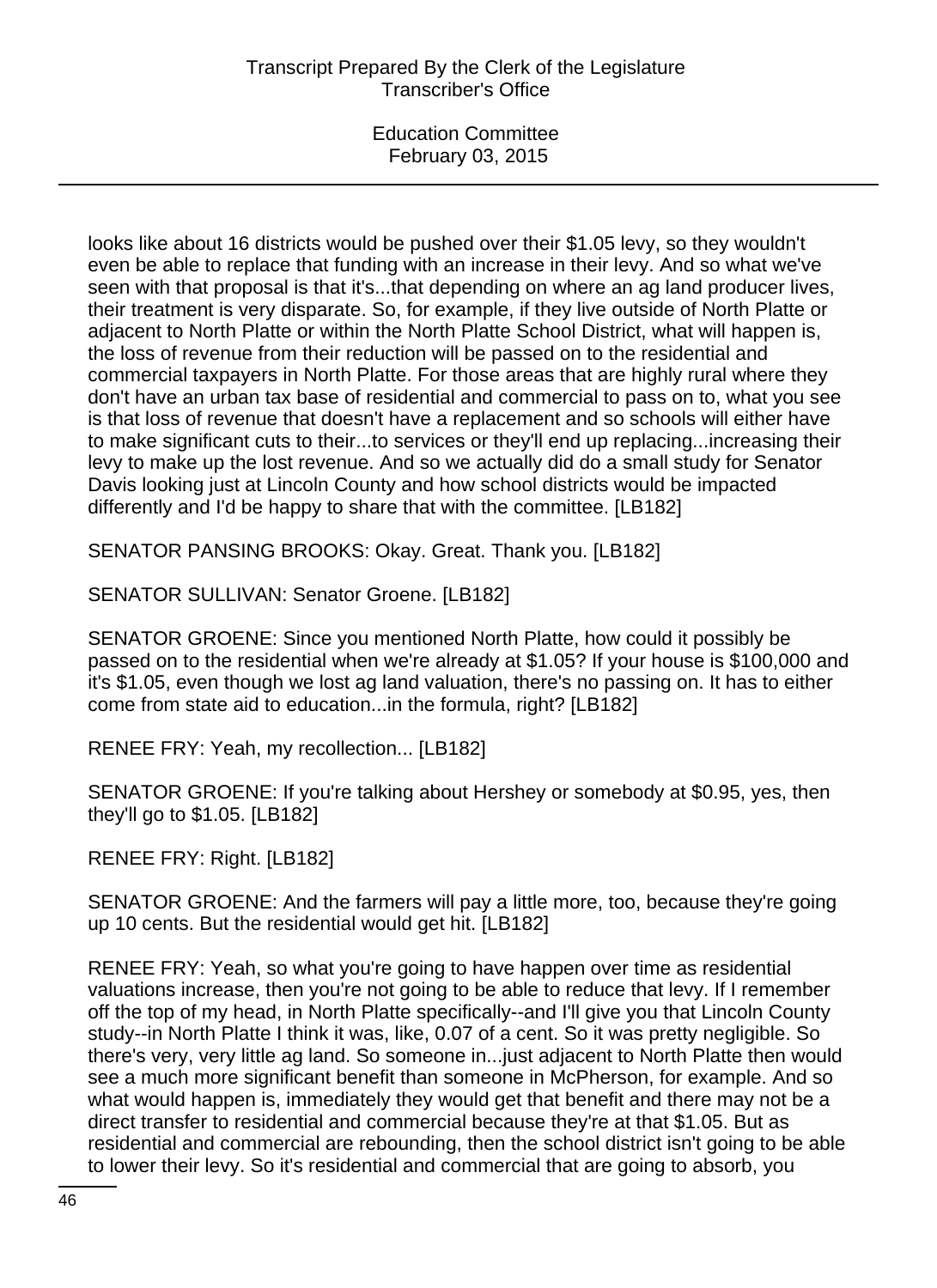know, those increases. And they're going to... [LB182]

SENATOR GROENE: Excuse me... [LB182]

RENEE FRY: Yeah. [LB182]

SENATOR GROENE: ...but I've never seen a school district, if there's 1 cent of state aid on the table, lower their levy. [LB182]

RENEE FRY: Well, I can tell you...I mean, there are spending caps. So now I can't tell you off the top of my head--and I know we've looked at this--but we have seen districts lowering their levy. I can't tell you off the top of my head, but this wouldn't be very hard for us to figure out whether any of those were equalized or not. But we have seen school districts who are lowering their levies as their resources grow. [LB182]

SENATOR GROENE: Talking to this Department of Education...part of the formula is, if your reserves get too high, you're forced to do it also, I believe. And a couple of districts in my area were forced to do it. But I don't think they did it on purpose. [LB182]

RENEE FRY: Yeah, and part of...you had asked earlier about the recommendations of the School Finance Review Commission. And I do have those here if you'd like to talk about those more. But one of them was to limit growth of public school budgets. That was a specific recommendation which is why that spending cap was put into place. [LB182]

SENATOR GROENE: Thank you. I don't want Roy to get on me again by going off track here, so... (Laughter) [LB182]

SENATOR SULLIVAN: Senator Baker. [LB182]

SENATOR BAKER: No. Thank you. That was going to be my comment. This is about creating a study committee not trying to solve the problems or why this is this way or why this is that way. That's what we're talking about: a bill to create the study committee. Thank you. [LB182]

SENATOR SULLIVAN: Any other questions? Thank you for your...oh. [LB182]

SENATOR PANSING BROOKS: I did ask, so it's my fault. Sorry about that. (Laughter) [LB182]

SENATOR SULLIVAN: Any other questions for... [LB182]

SENATOR PANSING BROOKS: Thank you very much. [LB182]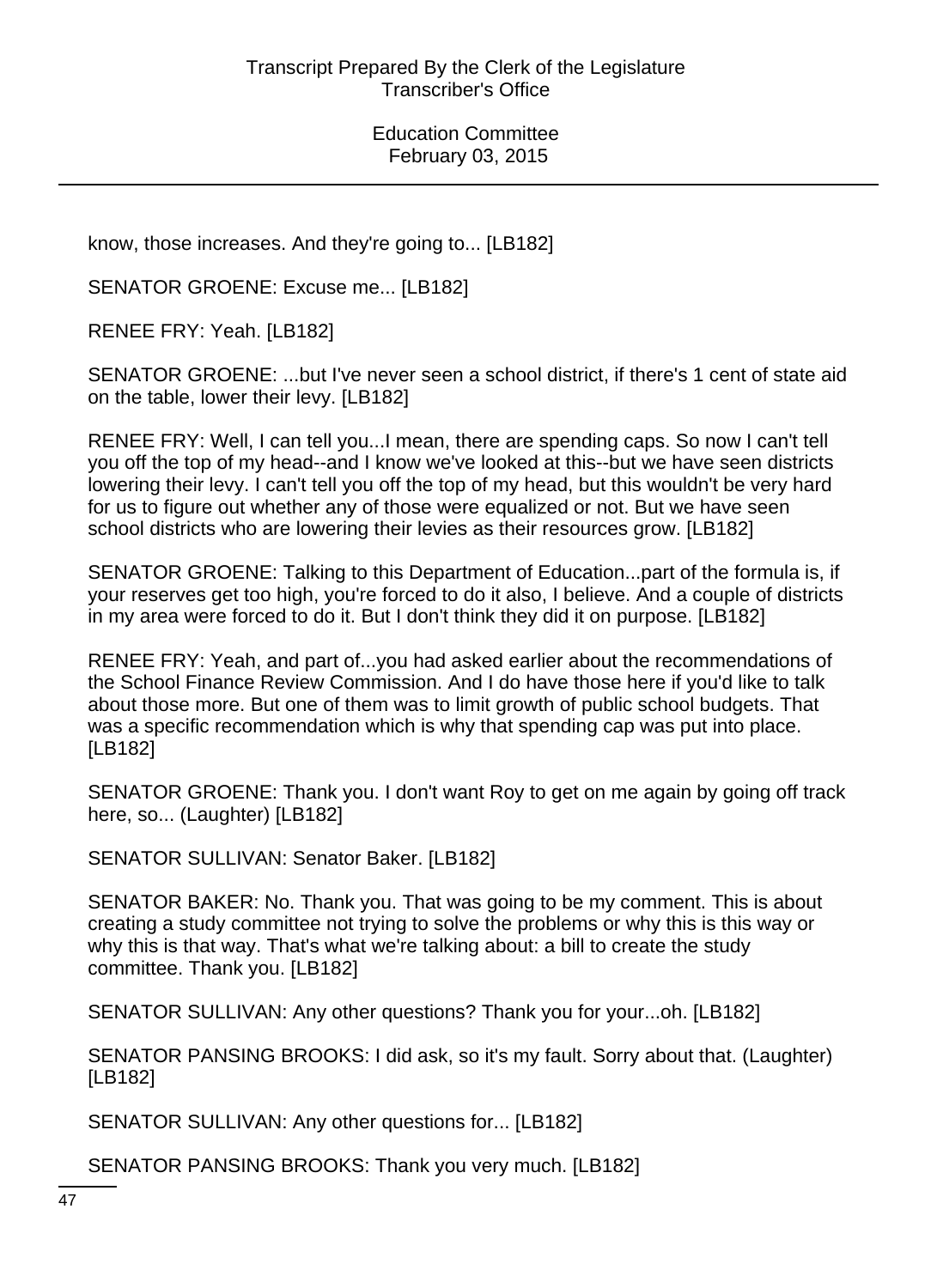SENATOR SULLIVAN: Thank you, Ms. Fry. [LB182]

RENEE FRY: Thank you. [LB182]

FRANK HARWOOD: Good afternoon again. [LB182]

SENATOR SULLIVAN: Welcome back. [LB182]

FRANK HARWOOD: (Exhibit 4) Frank Harwood, F-r-a-n-k H-a-r-w-o-o-d, representing the Greater Nebraska Schools Association and I've turned in my written testimony. And after the testimony on LB323, I don't necessarily have a lot left to offer, so I'd be happy to answer any questions. Otherwise, we'll move on. [LB182]

SENATOR SULLIVAN: All right. Any questions for Dr. Harwood? [LB182]

FRANK HARWOOD: Okay. [LB182]

SENATOR SULLIVAN: All right. Thank you very much. Any other proponent testimony? Anyone wishing to speak in opposition to LB182? Anyone wishing to speak in a neutral capacity? Welcome back. [LB182]

ROGER MEYER: Roger Meyer, R-o-g-e-r M-e-y-e-r. I guess in looking at the LB182, it says: to create School Funding and Educational Outcomes Review Committee. I hear the funding part and I hear the student outcomes part but I don't hear anything about the people who really should make this economically work and that's the educators. It just seems to me that there should be some evaluation of educators. I know there's good and bad in all occupations, but as I remember, being on the school board, it seemed like the administration was always very protective of new school teachers and they had two or three years before they became tenured and then there was really no way of dismissing them very easily at all. And it seemed like the worst comment I could ever get from the administration about a school teacher, a new school teacher, was, well, they're coming along. And so instead of going on to possibly finding a better person for this position, we continued on with the same individuals. And the reason I bring that up is that I remember at times when we would advertise for a teaching position, we would have as many as 100 applicants. So it wasn't that we really needed to put up with mediocrity. My kids now, of course, are long past being in high school, but just this last Christmas we had a talk about their education. And they talked about the teachers that never had class--they didn't learn anything--and then the real superb teachers that did teach them a lot. And even though as a parent at the time, I kind of thought that was going on...but it really did go on. I don't think Centennial is any different than any other school. A report just came out recently and we seem to be pretty average with the state. But I guess just back to my original comment, it just seems to me that's a piece missing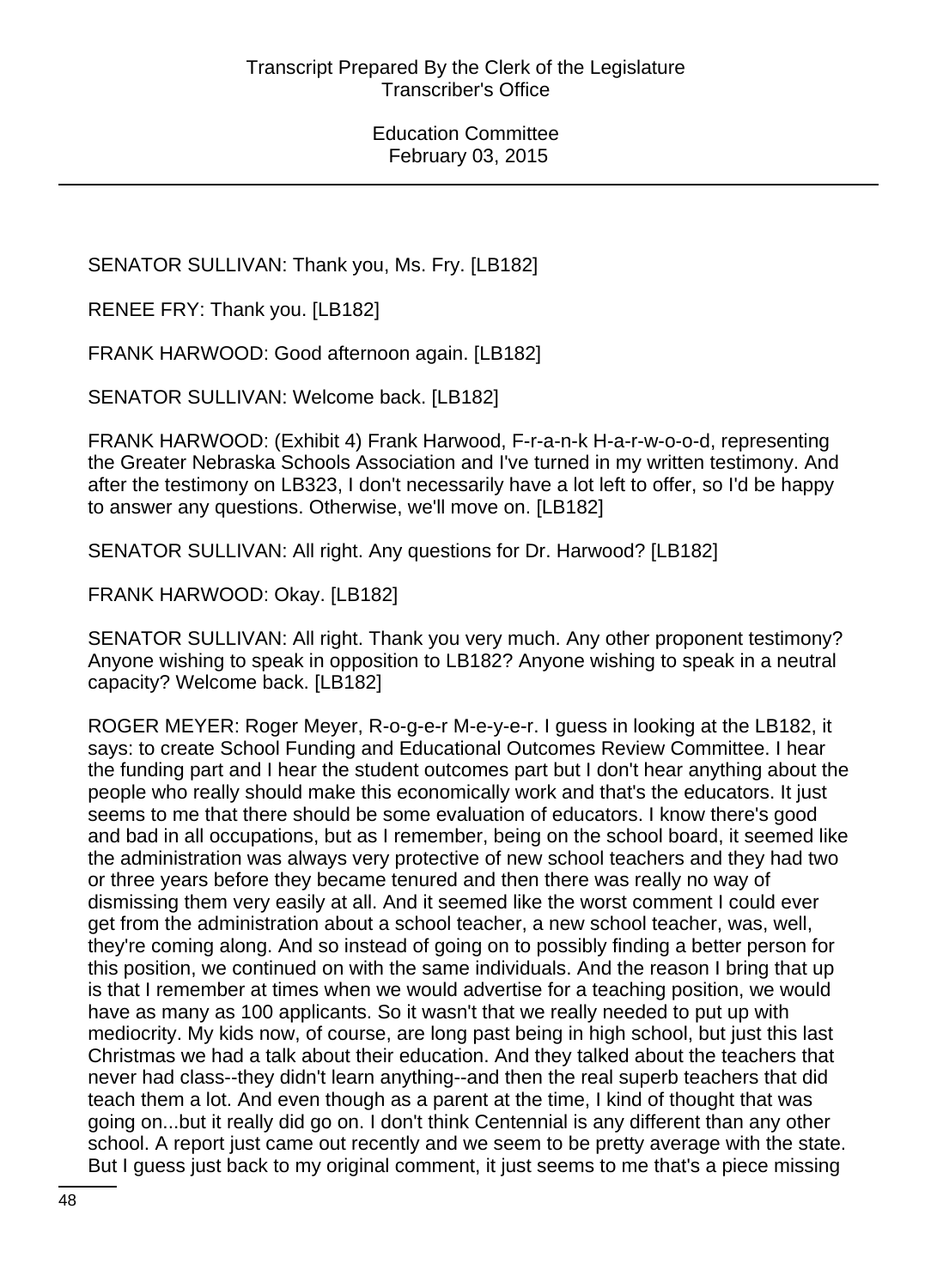here and this Educational Outcomes Review Committee would be to review the people who really have to make the difference about what happens with the money we spend and the outcome of our kids. Thank you. [LB182]

SENATOR SULLIVAN: Thank you, Mr. Meyer. Any questions for him? Senator Kolowski. [LB182]

SENATOR KOLOWSKI: Thank you, Madam Chair. Mr. Meyer, just to...if I can comment on one of your comments just to set the record straight, if the teachers are not doing their job, there is a way to get rid of them even if they're tenured. I have proof of that. If you'd talk to Mr. Sears behind you later, he'd be glad to fill you in. The last four teachers I got rid of at the high school I was principal, we had tenured teachers in every one of those situations. Just to let you know, it does exist. [LB182]

ROGER MEYER: It wasn't easy, I'll bet, was it? [LB182]

SENATOR KOLOWSKI: It was worth it in every sense of the word. [LB182]

ROGER MEYER: (Laugh) You didn't answer my question. It wasn't easy, was it? [LB182]

SENATOR KOLOWSKI: It's never easy. But it's worth it. Thank you. [LB182]

ROGER MEYER: Well, and I admire you as an administrator that would do that, because I...not all administrators would do that. [LB182]

SENATOR SULLIVAN: Thank you for your testimony. [LB182]

ROGER MEYER: Any other questions? [LB182]

SENATOR SULLIVAN: Thank you for your testimony. [LB182]

ROGER MEYER: Thank you. [LB182]

SENATOR SULLIVAN: Anyone else wishing to testify in a neutral capacity? Senator Haar. [LB182]

SENATOR HAAR: I would just like to say thank you to the committee for listening and for all the great testimony today. And again, we're more than willing to sit down and work with you to make this something that serves the Education Committee, because that's what we're talking about. But I do believe that there is a need for something to add continuity of a discussion of education and TEEOSA and the funding and so on in these days of in and out of the Legislature, so. [LB182]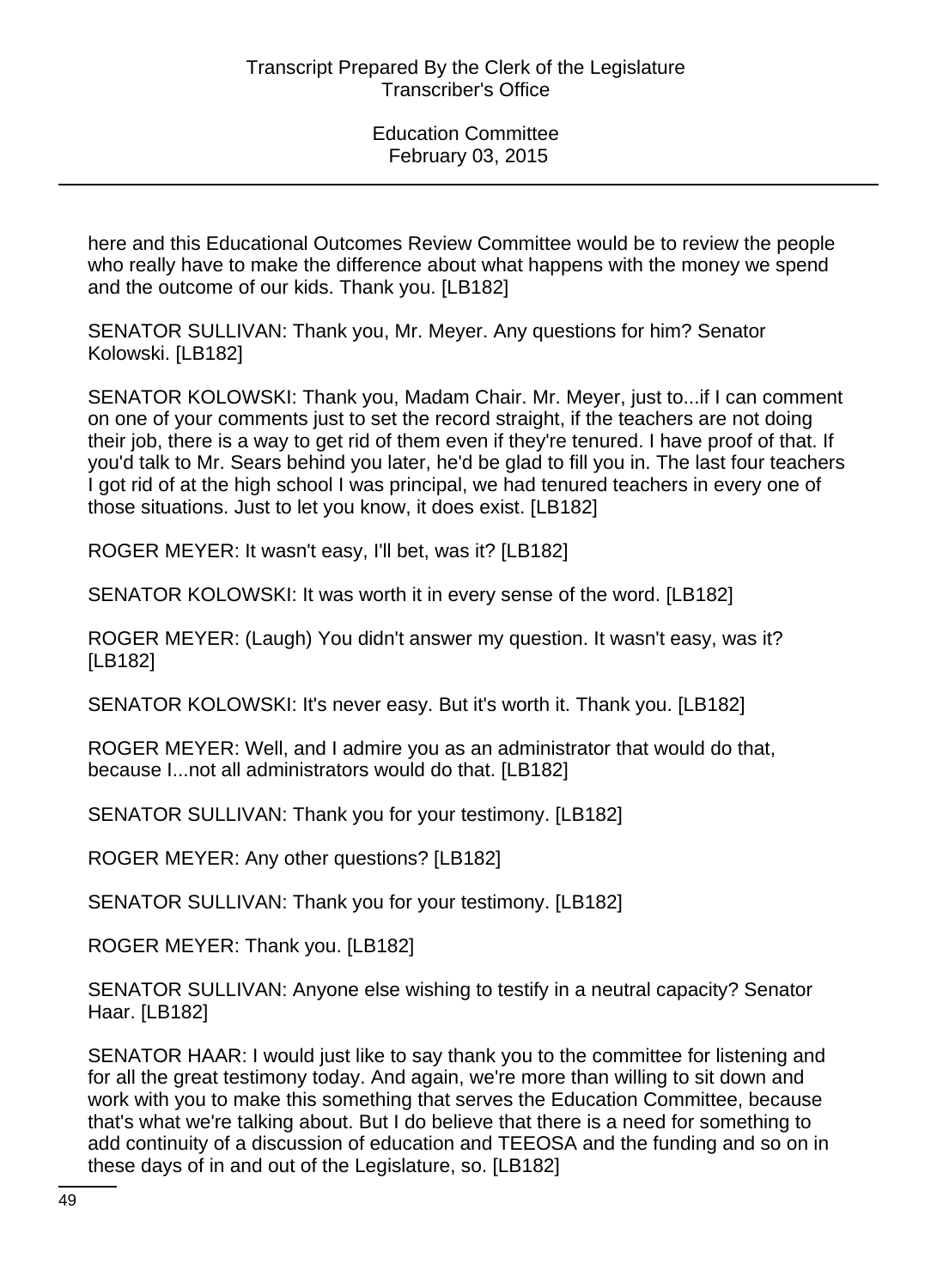SENATOR SULLIVAN: Any other questions for Senator Haar? Senator Groene. [LB182]

SENATOR GROENE: Looking at Dr. Dulaney's information, it seems to me everybody thinks what they did in 1988, that study was perfect. So why don't we just go back and replug the numbers? Why don't we first look at the 1988 study and then see how far we've gone away from it with this formula that's been tweaked too many times and see how we are now compared to the way they envisioned in 1988? And then why don't we just plug the numbers in again on the comparisons from the other states and stuff? Why reinvent the wheel? [LB182]

SENATOR HAAR: Well, I guess I look at education as continually changing especially if you look at what's going on in the schools and what's going on in society and so...and I think...I mean, it's a good question. So I believe that would be one part of the information, would be to go back and get that. But just to take that study and try to plug new numbers into it would be sort of a one-time event. And I...what I'm talking about is an ongoing committee that might do exactly what you're talking about but continue to look at how things are progressing, so. [LB182]

SENATOR GROENE: Why do we need a committee? Why can't we work with one of the professors at one of the universities to just redo this study and pay them a consulting fee and just say, here's where we were supposed to be, here's where we're at. This is where the formula has taken us. And where does it need to be in today's dollars? I mean, I just can't understand why we're reinventing the wheel. [LB182]

SENATOR HAAR: Well, for one thing, you know, you can look back at a study and whatever that study came up with was a number and you can't...there's nothing to say that that was a good number. Maybe it is. I don't know. But that's why you go back and look at it. And I like the whole idea of a cross section of stakeholders, a cross section of people, not just going to somebody at the university. Now, you might use somebody at the university in that, but unfortunately you find that in the Legislature, you can't pass a number like 45 percent funding or something. It doesn't obligate future Legislatures to that. They can do whatever they want to do. So a big part of this ongoing committee would be to build a commitment to those kinds of numbers perhaps. That's probably the best answer I can give. I think it's a changing situation, changing relationships, and education is never static, so. [LB182]

SENATOR SULLIVAN: Senator Pansing Brooks. [LB182]

SENATOR PANSING BROOKS: Okay. Just quickly, I heard somebody say that there was talk about a merger of the two bills. Is that what you're...do you agree to that or what... [LB182]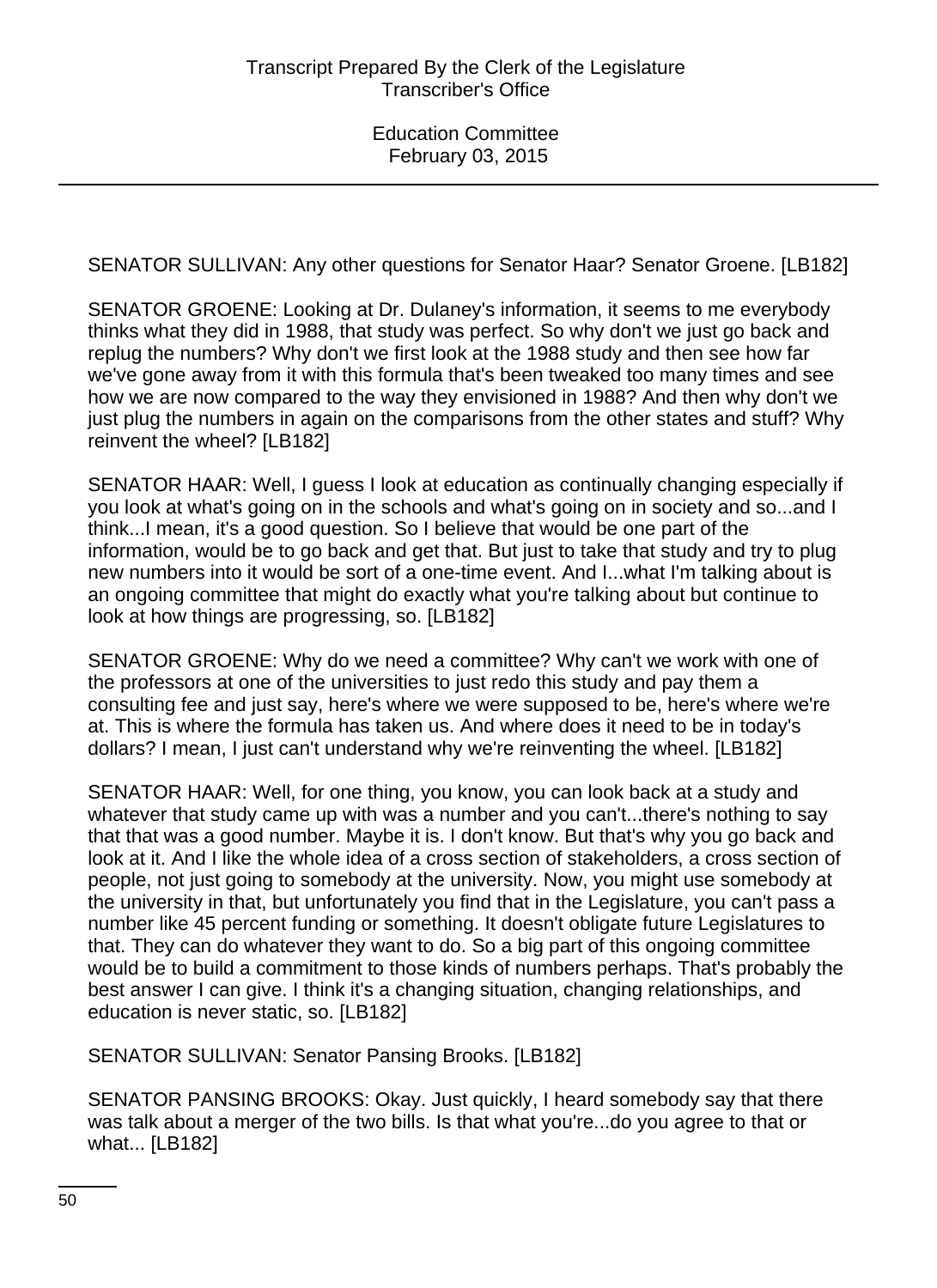SENATOR HAAR: I really am not familiar at this point with Senator Davis' bill. [LB182]

SENATOR PANSING BROOKS: Okay. [LB182]

SENATOR HAAR: I like the work he does, but I haven't looked at his bill and so...I mean, that's kind of up to the Education Committee, I believe, to make that kind of decision. [LB182]

SENATOR PANSING BROOKS: Okay. So you...but you talked about making an amendment on how people are brought to this. So when will that occur? [LB182]

SENATOR HAAR: Tom will work with your folks. [LB182]

SENATOR PANSING BROOKS: Okay. [LB182]

SENATOR HAAR: And in every way...you know, whichever. Or you might just say, here's what I want to do and, you know. [LB182]

SENATOR PANSING BROOKS: Okay. [LB182]

SENATOR HAAR: In some ways it's really your bill when it comes out of committee. I mean, I have to defend it, but I want to know what you feel you would need and... [LB182]

SENATOR SULLIVAN: Any other questions? Thank you. [LB182]

SENATOR HAAR: Thank you very much. [LB182]

SENATOR SULLIVAN: Yes. This closes the hearing on LB182. We will move right on to LB563. Welcome, Senator McCollister. [LB182]

SENATOR McCOLLISTER: Thank you, Chairwoman Sullivan and members of the Education Committee. I would hope this bill would be less contentious. I am John McCollister, J-o-h-n M-c-C-o-l-l-i-s-t-e-r. And I represent the 20th Legislative District in Omaha. I'm here to introduce LB563. I was asked to introduce this bill by two school districts in my legislative district to offer this bill to move the start date of the school year from September 1 to August 1. Of course, pending change would need to be made to move the end of the fiscal year from August 31 to July 31 in the next calendar year. The changes contemplated in LB563 would position a school year's fiscal year in closer alignment with its academic year. Recently, academic calendars have been trending toward earlier beginning and end dates. As the opening of the school year moved from September to August, staff is required to report for duty as early as July. When this occurs, school districts must comingle funds and move funds from one fiscal year to the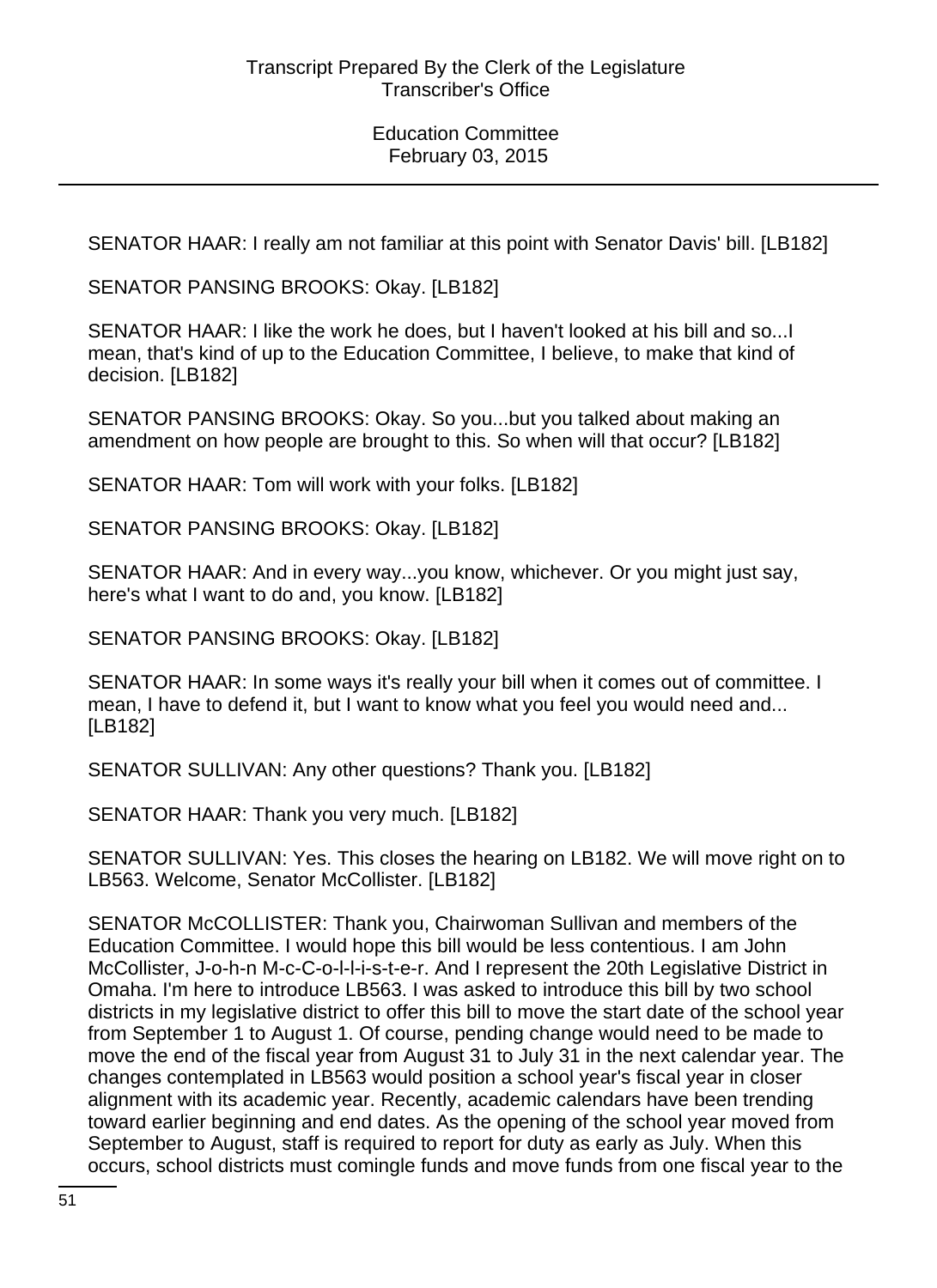other. It is well understood that the state aid calculations, certifications of property valuations, and current school budget's time lines are contemplated and interrelated processes. To cause these processes to be suddenly realigned to coincide with new adjustments in K-12 academic schedules would be challenging to say the least. LB563 is being offered as a conversation starter about the idea of allowing school districts to start the academic year with a baseline budget line with the start of the academic year and then to add a supplemental budget on which the rest of the year could be planned after property valuations have been certified. I'll be happy to answer questions if I can. However, the individuals who brought this idea to me are here today and will help explain more fully their interest in making the changes contemplated in LB563. [LB563]

SENATOR SULLIVAN: Thank you, Senator. [LB563]

SENATOR McCOLLISTER: Thank you. [LB563]

SENATOR SULLIVAN: Any questions for Senator McCollister? Senator Baker. [LB182]

SENATOR BAKER: Yes, thank you. Thank you, Senator McCollister. There's a matter of certifying this assessable value...assessed valuations which occurs in August. So you'd be a year behind if we'd move. I remember a date when it was July 1 to June 30. And then back in the 1980s we changed it. We had...one year we had a 14-month year and we changed it over. And then I was a few years in Iowa and it was...I was back to working with July 1. And they'd gone to gap accounting, so it suddenly had to convert too much...work as an accounting measure which was somewhat complicated. So I just...I'm trying to understand, I guess, the compelling reasons to change this from September 1 to August 1. [LB563]

SENATOR McCOLLISTER: Well, it's just harmonizing the start of the school calendar with the fiscal year. And I understand that it would be an accommodation and it would be a help to the school districts so they...if they could do that. I understand this bill, Senator, has quite a legislative history. And as the...I understand also that the school year was changed to move earlier to accommodate the football program. You probably know that as well. So, you know, this is, as the testimony indicated, a conversation starter. And I'm sure the Education Department will have something to say as well. So we're just beginning the process, sir. [LB563]

SENATOR SULLIVAN: Any other questions? Thank you. Will you be here for closing? [LB563]

SENATOR McCOLLISTER: I will not. [LB563]

SENATOR SULLIVAN: Okay. Thank you. [LB563]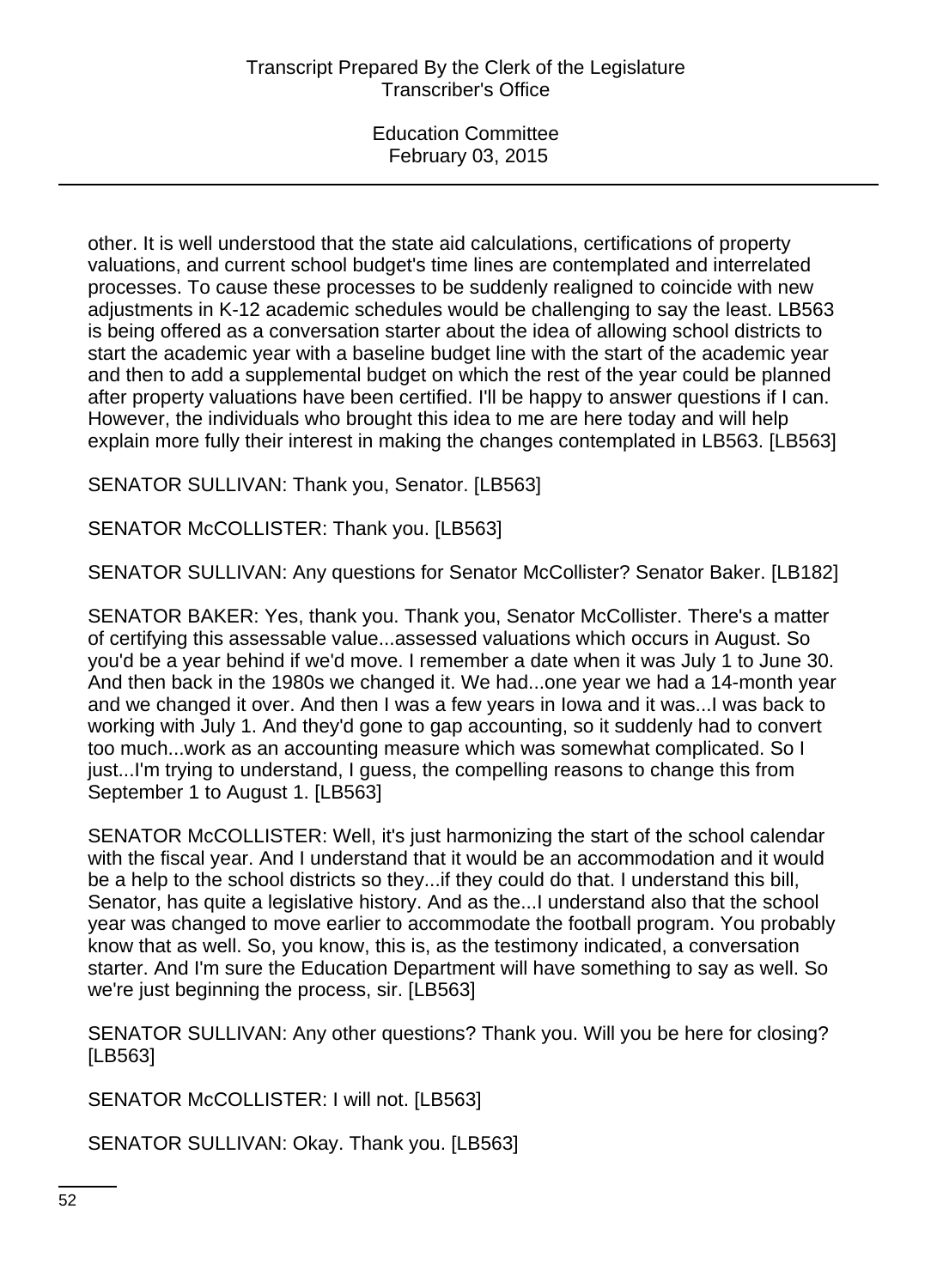SENATOR McCOLLISTER: Thank you. You know, I'll answer the question if...depends how long the testimony goes. [LB563]

SENATOR SULLIVAN: Oh, okay. [LB563]

SENATOR McCOLLISTER: But I do need to leave around 4:45. Thank you. [LB563]

SENATOR SULLIVAN: Okay. All right. Very good. Welcome. [LB182]

BLANE McCANN: Thank you. Good afternoon, Madam Chair Sullivan and members of the Education Committee. My name is Blane McCann, B-l-a-n-e M-c-C-a-n-n. And I'm appearing today in support of LB563 as the superintendent of Westside Community Schools. I would like to thank Senator McCollister for introducing this bill. As you know, LB563 is a simple piece of legislation. It will...would push back the current start of the school fiscal year from September 1 to August 1. We support this change because it becomes more aligned with our academic year. Our faculty and staff typically end their summer breaks in late July and return to work in early August. Therefore, our academic year really begins on or before August 1 with professional development activities. The hope of LB563 is to make the academic year coincide with our fiscal year. That way, our budget process would coincide with the start of the academic year. It would not be using funds from the prior fiscal year to pay for items in a different academic year nor would the funding formula use student membership data from the previous year to calculate current budget amounts. I find the overlap of fiscal years impacting my ability to create efficient budgets as well as poor accounting procedures. Further, I believe that our schools need more predictability in the budget process. Districts would be able to easily understand their actual expenditures, what they were for that fiscal year compared to the future projected budgets. That way certain programs using district results would be able to be evaluated for possible expansion or reduction depending on the financial outlook of that year. Predictable budgets are more conducive for community involvement when making staffing and programmatic changes. I know in my community, if I were to recommend budget reductions that impacted staff and program, I would need to conduct budget hearings early in the school year to understand the community's opinion. Without accurate revenue projections, it's hard to budget efficiently. I realize to actually receive all local and state dollars is a very complicated process. It involves more challenges in LB563. I would propose the same...the state evaluate the possibility of school districts approving a proposed budget. The state that I came from, we had a July to June 30. We had a proposed budget in July so that we could spend money and then that budget was amended in October after property valuations came in. So if we had the ability to have a proposed budget on or before August 1 and then approve a final budget in October after property valuations and student counts are certified by the state of Nebraska, I see that as being helpful. I appreciate all the difficult tasks this committee and the full Legislature undertake on an annual basis. It's our opinion that this change would benefit school districts, the community, and is consistent with best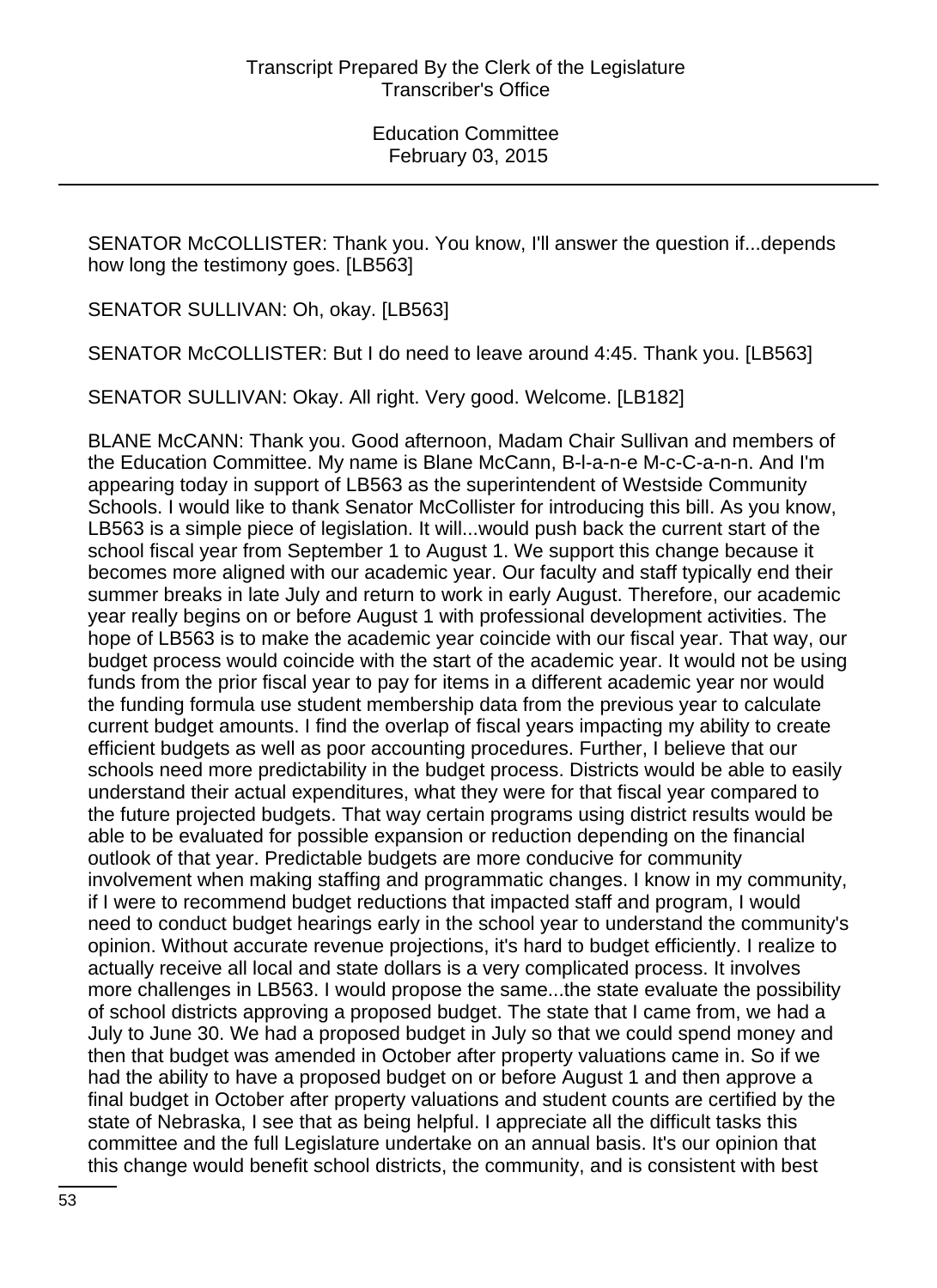practices. I thank you for your time and I'd be happy to answer any questions. [LB563]

SENATOR SULLIVAN: Thank you. Senator McCollister said that this was a discussion starter. Senator Baker said apparently at one time you...school districts operated on the same fiscal year as the state. [LB563]

BLANE McCANN: Right. [LB182]

SENATOR SULLIVAN: So where is the...where do we want the conversation to go? [LB182]

BLANE McCANN: Well, I find that having it overlapped, it's hard to really budget efficiently and the predictability. So for me to be able to make changes, I have to start making those early in the year. I don't know what my, you know, what the revenue pieces are going to be and my actual expenditures. So I would like to be able to have that clean break of here's the fiscal year, here's what a spent in it, here's what I'm going to project for my expenses in the following year. I just think overlapping that, for me, just...it doesn't make a lot of sense, but... [LB563]

SENATOR SULLIVAN: Now, under this scenario, you're...and looking back to your previous year budget, you're dropping off a year. So how do you figure your... [LB563]

BLANE McCANN: Dropping off a year? [LB563]

SENATOR SULLIVAN: Well, I mean, you're...it is September 1. You're going back to August 1. [LB563]

BLANE McCANN: Right, which is...the overlapping is, I'm already paying for supplies. I'm already paying for things that are going to be paid for out of the money that I'm allotted for beginning September 1. But my school year is already started and I'm expending funds that really should...in my mind should be expended in the next fiscal year, because that's what I'm being... [LB563]

SENATOR SULLIVAN: So what do you... [LB563]

BLANE McCANN: ...given that money for. [LB563]

SENATOR SULLIVAN: So what do you end up using? Or do you lose a year in what you're submitting to the state as General Fund operating expenditures? [LB563]

BLANE McCANN: Well, we...right. We still have that same fiscal year. But I'm expending, in my mind, anyway...maybe I'm...but in my mind I'm expending money for the next fiscal year in the prior year. [LB563]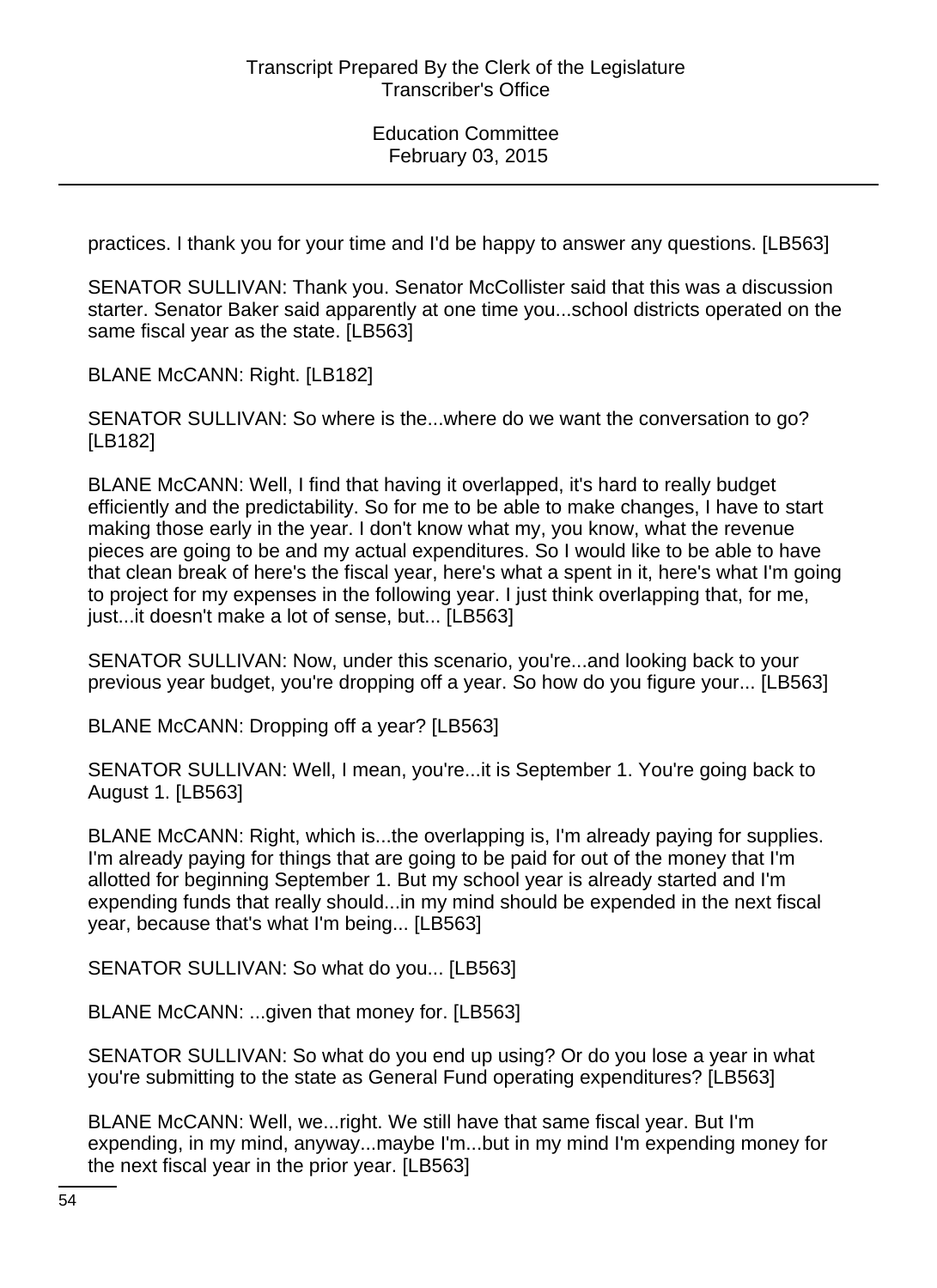SENATOR SULLIVAN: Okay. All right. [LB563]

BLANE McCANN: Yeah. [LB563]

SENATOR SULLIVAN: Any other... [LB563]

BLANE McCANN: I find that overlap to be...yeah, confusing and difficult. [LB563]

SENATOR SULLIVAN: Okay. Any other questions? All right. Thank you. [LB563]

BLANE McCANN: Great. Thank you. [LB563]

SENATOR SULLIVAN: Any other testimony in support of LB563? Anyone wishing to speak in opposition? And anyone in a neutral capacity? Senator McCollister. [LB563]

SENATOR McCOLLISTER: Well, thank you, Senator Sullivan, members of the committee. We're grateful for the opportunity to present this bill. I would also like to mention that the Millard School District supports this bill as well. So you will be receiving a letter of support from them. Thank you very much and we're grateful for the help. [LB563]

SENATOR SULLIVAN: Very good. Just a minute. Senator Pansing Brooks. [LB563]

SENATOR PANSING BROOKS: Thank you very much, Madam Chair. Senator McCollister, I just wanted to note that we got done with this in 40 minutes less than you gave us the allotted time for, so...oh, ye of little faith. (Laughter) [LB563]

SENATOR McCOLLISTER: Point well taken. Point well taken. [LB563]

SENATOR PANSING BROOKS: Thank you. [LB563]

SENATOR McCOLLISTER: Thank you, Senator. [LB563]

SENATOR SULLIVAN: All right. Thank you very much. And along those lines, we...Senator Kolowski, I failed to mention this. Let's take a five-minute break and we will be back here. [LB563]

#### BREAK

SENATOR SULLIVAN: We'll now be...resume the hearing and start with LB343 by Senator Kolowski. Welcome, Senator. [LB343]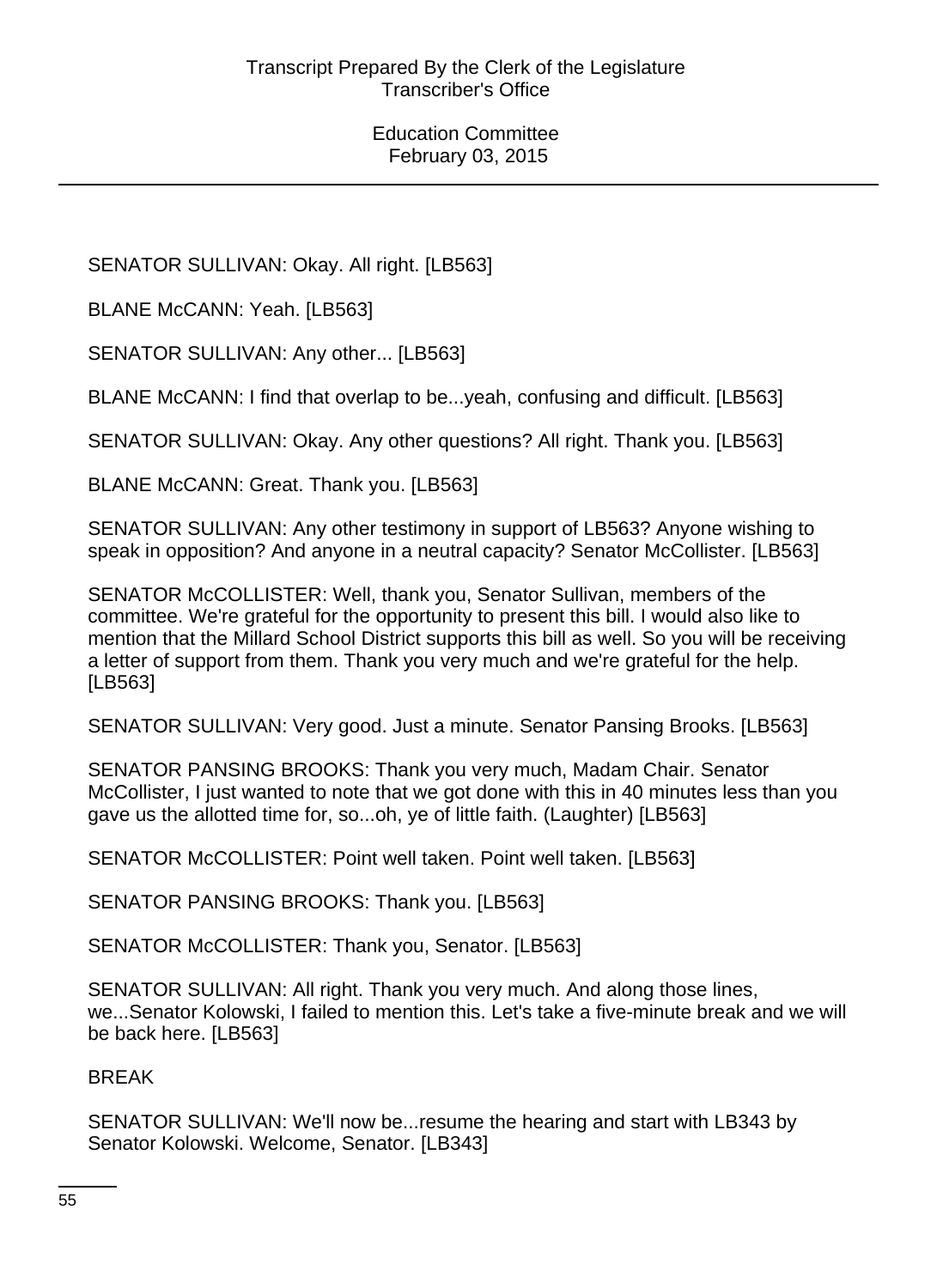SENATOR KOLOWSKI: (Exhibit 1) Good afternoon, Chairwoman Sullivan and members of the Education Committee. I am state Senator Rick Kolowski, R-i-c-k K-o-l-o-w-s-k-i, and represent Legislative District 31 in southwest Omaha. In order to achieve the Education Committee goals of (1) establishing high expectations for all educators, parents, students, and education institutions; and (2) developing collaborative educational relationships with the entire community, a second tier of K-12 school funding outside of TEEOSA is needed. This second tier serves as a vehicle for investing in quality career and college readiness initiatives that increase the rigor, relevance, and relationships in Nebraska education. LB343 creates this second tier of funding for public schools that implement and offer quality career and college readiness programs including but not limited to programs of excellence such as advanced placement and international baccalaureate, dual enrollment, and career academies as defined in Section 79-777 of Nebraska statutes. I believe we've given you a copy of that section. It should be on your table in front of you. This legislation goes a step further to support collaboration by requiring school districts to work through their Educational Service Units to apply and receive funding for these programs. School districts who are currently offering career and college readiness programs are eligible to be reimbursed for each student who successfully completes one or more of these programs. This legislation is unique in that it holds schools accountable for the success of their students. School districts will only receive funding for their efforts once students have proven their mastery of the subject material. Unlike nearly every federal and state program, our plan for LB343 is not about body count. It's about mind count. School districts, through their Educational Service Unit, must apply for reimbursement to the Nebraska Department of Education which is charged with promulgating the rules and regulations to determine what mechanisms for successful student...what mechanisms will be there for successful student completion. It is important to note that the career and college readiness programs we have included in LB343 are all programs that have outside source credentialing components such as a national advanced placement, AP, test or earning a license as a certified medical assistant or getting a passing grade for a postsecondary institute or a credential by a major agricultural conglomerate. The intent of this legislation is to appropriate \$7 million from the General Fund to reimburse school districts who offer these career and college readiness programs. School districts will be reimbursed a percentage per student depending on the number of schools that apply for the funding and the number of students who successfully complete these programs. LB343 also creates the Career and College Readiness Fund (sic). Money in this fund is available through grants to support schools that are in the initial implementation phase of career and college readiness programs. School districts, through their Educational Service Units, may apply to the Nebraska Department of Education for a grant to offset the initial costs of implementation. A school district may not receive more than 49 percent of the total cost of implementation of a career and college readiness program. If the program is not successfully implemented within two years, the school district, through its Educational Service Unit, must return 100 percent of the grant to the department. The intent of this legislation is to appropriate \$3 million for the Career and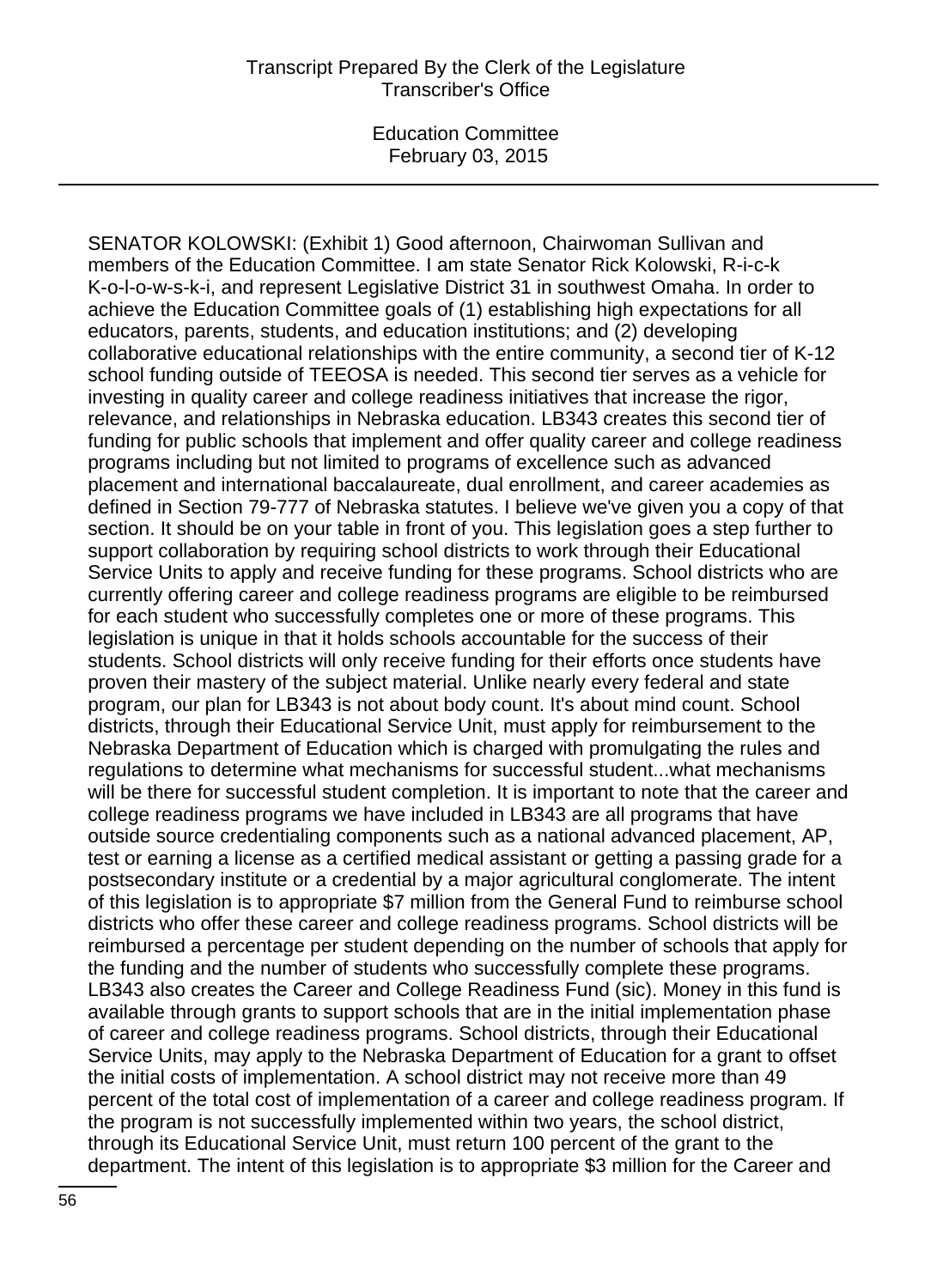# Transcript Prepared By the Clerk of the Legislature Transcriber's Office

Education Committee February 03, 2015

College Readiness Fund (sic). We are requesting the Education Committee to consider the lottery Innovation Funds for this portion of our funding. I have worked on LB343 for nearly a year with a diverse group of stakeholders, many of whom you will hear from today. This legislation has statewide support from students and teachers, to school superintendents and school boards, to chambers of commerce and labor organizations. LB343 emphasizes local control with accountability. A school district's leadership decides their district's level of involvement. I truly believe LB343 is an educational game changer for the state of Nebraska. This is a vision that will grow over the years as we continue to build, enhance, and align the resources of the state to create a more fluid education system that supports children from birth through their postsecondary life and career. The delivery of any of these courses and experiences for any level of student should be open for educational and technological innovations. With LB343, we move closer to the delivery of high-quality education to any student, any course, anytime, and anywhere in the state. I would like to add that we have some modifications to make in the terms of timing for the allocation of the money. We'll be working with you, the department, and the Fiscal Office to address these individual modifications. Thank you for your time today. I'm happy to take any questions at this time. [LB343]

SENATOR SULLIVAN: Thank you, Senator Kolowski. Just a few questions. [LB343]

SENATOR KOLOWSKI: Sure. [LB343]

SENATOR SULLIVAN: So we've really got two components to getting this program off the ground: \$3 million, you're saying, is identified to provide grants... [LB343]

SENATOR KOLOWSKI: Yes. [LB343]

SENATOR SULLIVAN: ...for districts who want to start these programs... [LB343]

SENATOR KOLOWSKI: Yes, ma'am. [LB343]

SENATOR SULLIVAN: ...irrespective of some that might already be going on. [LB343]

SENATOR KOLOWSKI: Absolutely. [LB343]

SENATOR SULLIVAN: Okay. And then secondly would be the \$7 million out of the General Fund for reimbursement for successful completion. [LB343]

SENATOR KOLOWSKI: For those districts that are doing those things at this time, yes. [LB343]

SENATOR SULLIVAN: And again, that's reimbursement to...on 50 percent of the costs involved per student or what... [LB343]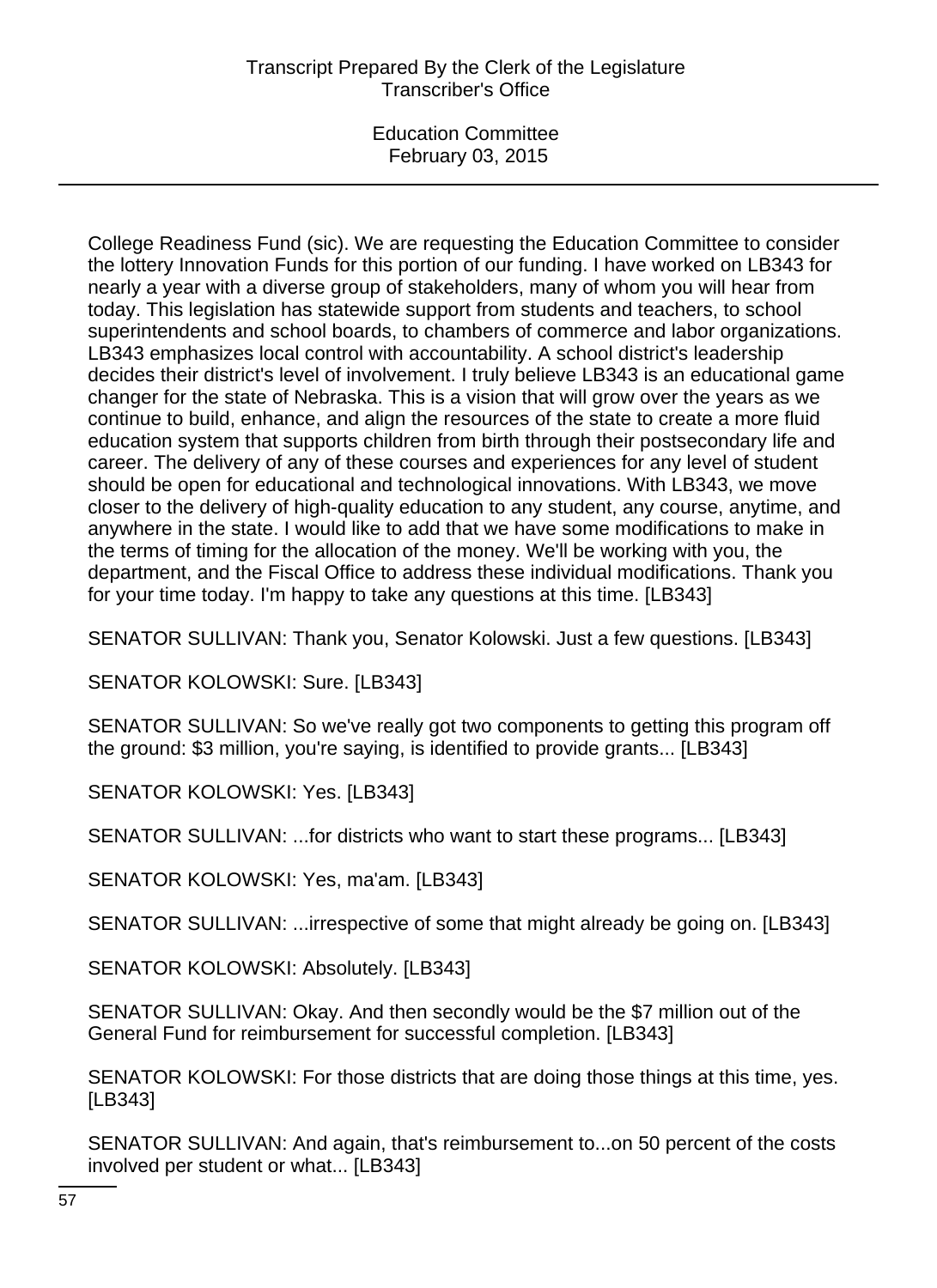SENATOR KOLOWSKI: That is...no, that is totally an unknown number right now that the state Department of Ed will have to work with for that \$7 million first-time pool. And that could vary greatly depending on the number of students that are successfully completing one of those programs in any one of our high schools. [LB343]

SENATOR SULLIVAN: Okay. So the department determines what is defined as successful completion, right? [LB343]

SENATOR KOLOWSKI: This is...yes. And what we were looking at primarily would be a passing grade of C or better on a dual enrollment course, a three or better on an AP course, a four or better on an international baccalaureate course, and successful completion of a certification program such as a welding or plumber or anything else in any of the career path kind of areas. [LB343]

SENATOR SULLIVAN: And then the department also in its rules and regs defines what constitutes what you're reimbursing for? [LB343]

SENATOR KOLOWSKI: Right. The successful completion is the goal that every district would aim for. [LB343]

SENATOR SULLIVAN: Well, yes. But, I mean, what actual costs? Who determines those? [LB343]

SENATOR KOLOWSKI: The cost then would have to...we'd have to look at the pool of applicants for reimbursement. And that's the unknown aspect of, how much would they get back in this first year for any one of those successful completions? They'd have to work on an index. We've looked at some models of what we would do with a couple of districts, as we knew they had kids...students in these categories right now but we didn't put a dollar amount on that. The good thing is with the successful completion of this bill, passage of this bill...right now all districts get nothing for this at all. They would be getting something but we don't know what it would be until we find out what...the size of the pool for that \$7 million first year applications. [LB343]

SENATOR SULLIVAN: And admittedly, in some districts, depending upon what sort of courses they're offering, some would be requesting significantly more reimbursement than others depending upon... [LB343]

SENATOR KOLOWSKI: Depending on where districts are with their current programs that are in place. And that's also, again, why we have the ability to secure a grant to work on putting additional programs in place or your first-time programs if you don't have some right now. [LB343]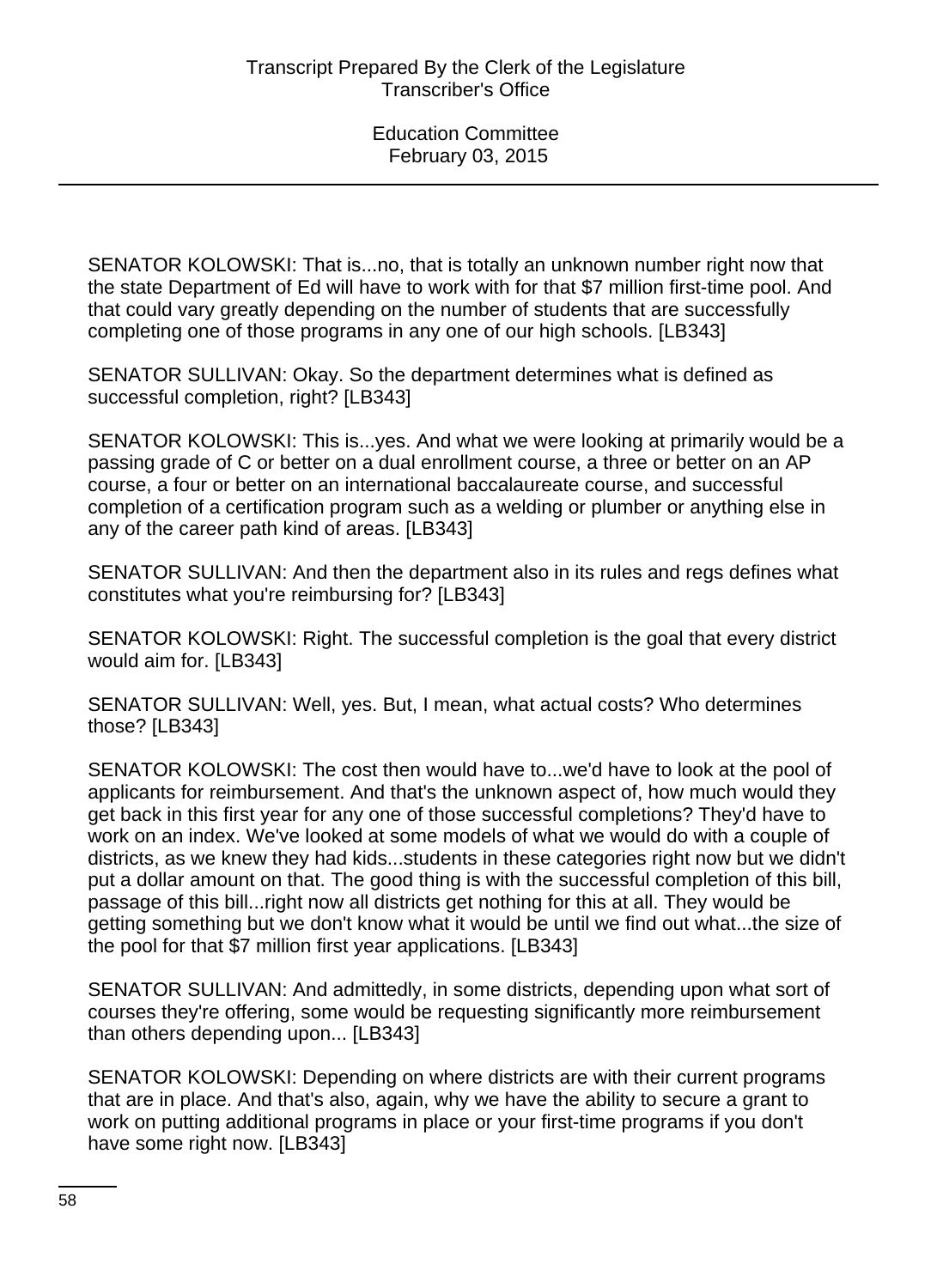### SENATOR SULLIVAN: Okay. [LB343]

SENATOR KOLOWSKI: But a lot...many high schools have dual enrollment all over the state. Some have AP. Less have international baccalaureate. But a lot of have connections with their community colleges, colleges, or universities that might have something with a career path, especially the community colleges for the trade situations, trade schools. [LB343]

SENATOR SULLIVAN: Can you give me some background as to why you are involving ESUs in this process, what role...specific role are they playing? [LB343]

SENATOR KOLOWSKI: Excellent question, thank you. Yes, knowing that we have ESUs set up all over the state and every one of the districts that feed into each of those ESUs, when it...having worked in my own past setting up IB and AP programs, I know the time, the energy, the costs of this and everything else that you have to do to set up those programs within your district. I did those as a secondary director for a decade in Millard. That aspect is consuming. It's...it takes a great deal of effort to get those ready. And we wanted the ESUs to have a role in that to work as service units for any of the districts within their districts that come to that particular service unit because we could, instead of sending X number of teachers to an AP training conference in suburban Chicago, we could bring that training conference to Nebraska and host it at an ESU and save a great deal of travel money and time by doing some of those things. We're still...we're just looking at how things get done within each of those contexts and trying to be efficient and effective with already-established connectors that we have within our own state. [LB343]

SENATOR SULLIVAN: Okay. Thank you. Any other questions for Senator Kolowski? Senator Groene. [LB343]

SENATOR GROENE: In North Platte--I don't know all the details--but kids just go to the community college. Kids pay for their own tuition. Why are we giving money to the school district when it's the kid paying the tuition? Why wouldn't it work better through the community college? I mean, we have a setup and the community college from Milford the other day said they built a huge facility in Lincoln to work with the Lincoln Public Schools. So I don't see you mentioning the community colleges. [LB343]

SENATOR KOLOWSKI: Well, very much so. They're a part of our thoughts all the way through this with the career awareness possibilities of any of those particular programs. Senator Groene, the courses you're talking about are...would be dual enrollment courses if the student is getting high school credit as well as applying for the college credit. There would be a reimbursement back to the district as helping to set that up because they have to communicate and set to the standard that is required by the community college for that grade that student would be getting in that particular course.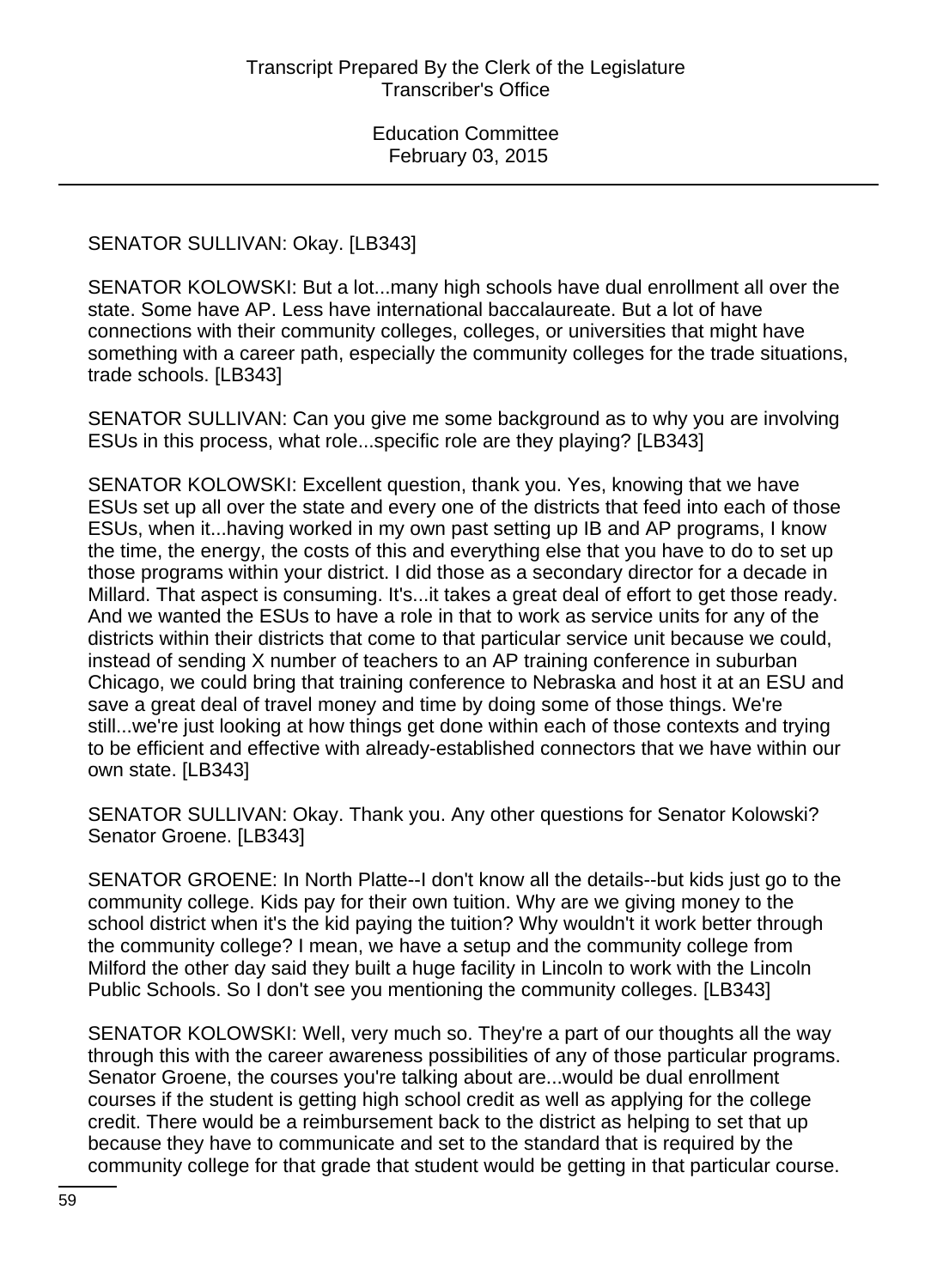Let's say it's a welding course, which we need a lot of welders in Nebraska. That course, junior or senior year, if it's two years or whatever the partial time would be to get certified in that particular program, that student then would apply for, work with, be taught by a high school teacher probably with a Master's plus 18 credits because it's...usually you have to have a higher academic background as far as your own preparation is concerned to teach that course to the level of satisfaction of the community college. You're teaching them and grading them on the standards set by the community college. It's no longer you are a high school credit or high school... [LB343]

SENATOR GROENE: Why don't the student just go to the community college? It seems like... [LB343]

SENATOR KOLOWSKI: Well, they can... [LB343]

SENATOR GROENE: Why would the public schools compete with the community colleges? [LB343]

SENATOR KOLOWSKI: We're not competing at all. It's aligning and...alliance with them to do these things to help give more meat to the junior/senior year for every student. We'd like them to be college/career ready and willing and directed toward those areas that sometimes...one of the biggest concerns for high school principals is making sure that your students are taking the full level of courses all the way through high school. Junior/senior year, it plummets with some kids in some schools. This is for the proper advisement program or counseling program in your school, every student is on a pathway then to something they are selecting that you'll be able to align them with and give them that leg up, really, as far as getting into college credits at an earlier time than ever before and getting them into that program to be more successful at an earlier time. [LB343]

SENATOR GROENE: Their credit hours would transfer to the college... [LB343]

SENATOR KOLOWSKI: Yes, sir. [LB343]

SENATOR GROENE: ...and help their cost on their overall college expense... [LB343]

SENATOR KOLOWSKI: Right. [LB343]

SENATOR GROENE: ...because now they... [LB343]

SENATOR KOLOWSKI: And the state Department of Ed would work on all those things: the costs, the time allotment, all those things to get more power, more strength to the junior/senior year in high school for kids. [LB343]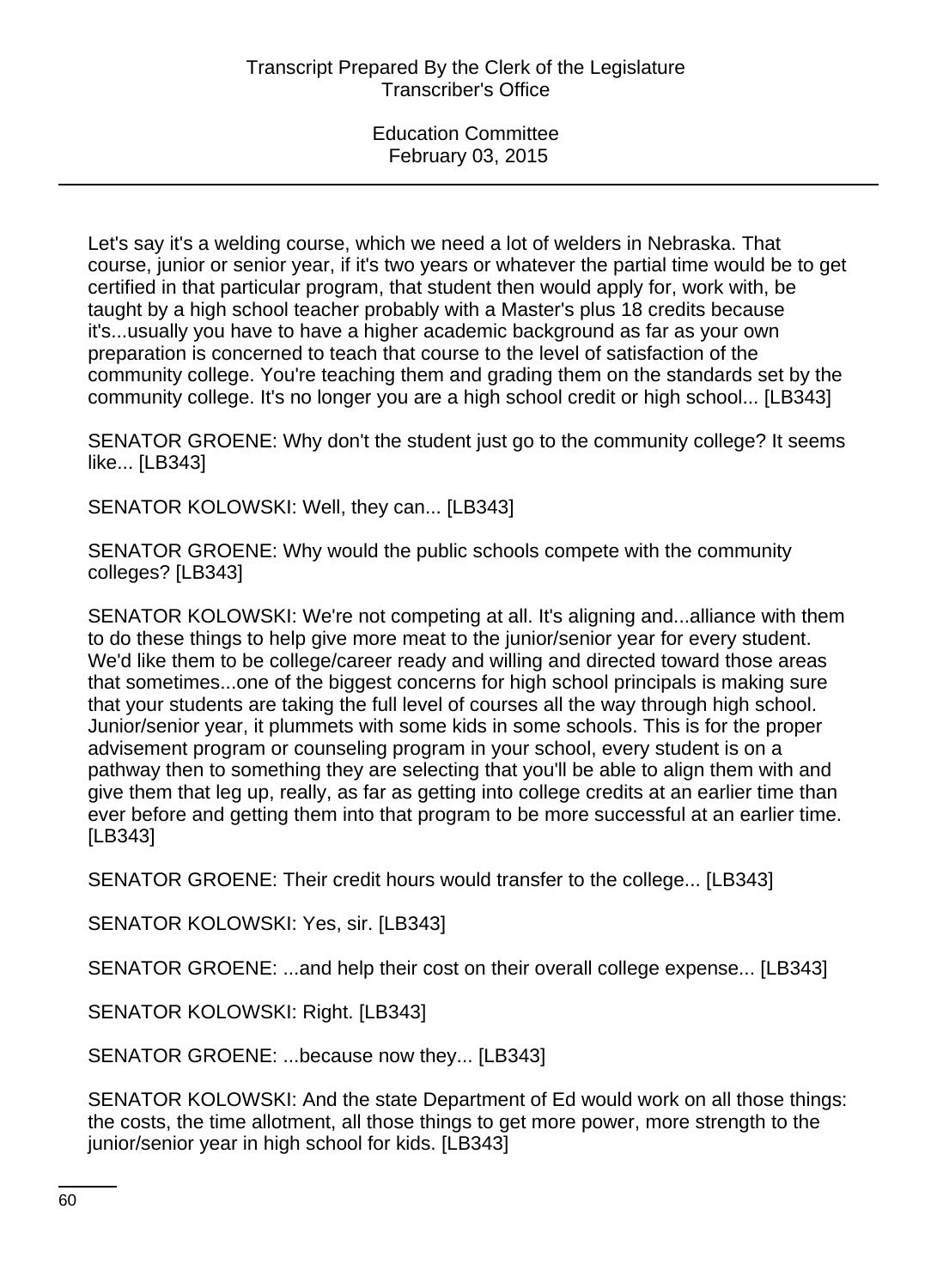SENATOR GROENE: Thank you. [LB343]

SENATOR KOLOWSKI: Thank you. [LB343]

SENATOR SULLIVAN: Senator Morfeld. [LB343]

SENATOR MORFELD: Senator Kolowski--and I missed a little bit of your intro--I mean, part of this is making sure that we also encourage schools not only that are currently providing some of these enrichment programs but ones that aren't to...you're trying to encourage schools to adopt this. [LB343]

SENATOR KOLOWSKI: Absolutely. Absolutely. [LB343]

SENATOR MORFELD: Okay. You know... [LB343]

SENATOR KOLOWSKI: That's where the grants come in, sir. [LB343]

SENATOR MORFELD: Absolutely. You know, first I just want to thank you for bringing this. I mean, one of my big issues when I was in high school is that a lot of the curriculum that they were teaching didn't really resonate with me. That's not how I learned. So it took me two years of working full-time and two years of taking college courses I probably didn't need to take to kind of figure out what I wanted to do and what I'd be successful at. And I think that this is one step in encouraging schools to, you know, take into account some real-world curriculum. I think the other stuff is important, math, science, reading, all those things I think need to come first. But that may not be the career path that is best for some of these students just focusing just on those core curriculum. That's the...and just to note, I think that core curriculum is very important to being successful in any career... [LB343]

SENATOR KOLOWSKI: Absolutely. Absolutely. [LB343]

SENATOR MORFELD: ...whether it's technical or higher education or whatever the case may be. But I think that programs like this and not only high school but I think also in middle school... [LB343]

SENATOR KOLOWSKI: Absolutely. [LB343]

SENATOR MORFELD: ...will help students find their way, what they like and what they don't like, and will hopefully save them a lot of time and several years like me (laugh) in the future. So thank you. I appreciate you bringing this forward and being thoughtful about this. [LB343]

SENATOR KOLOWSKI: Thank you. And time is money in life as you well know. [LB343]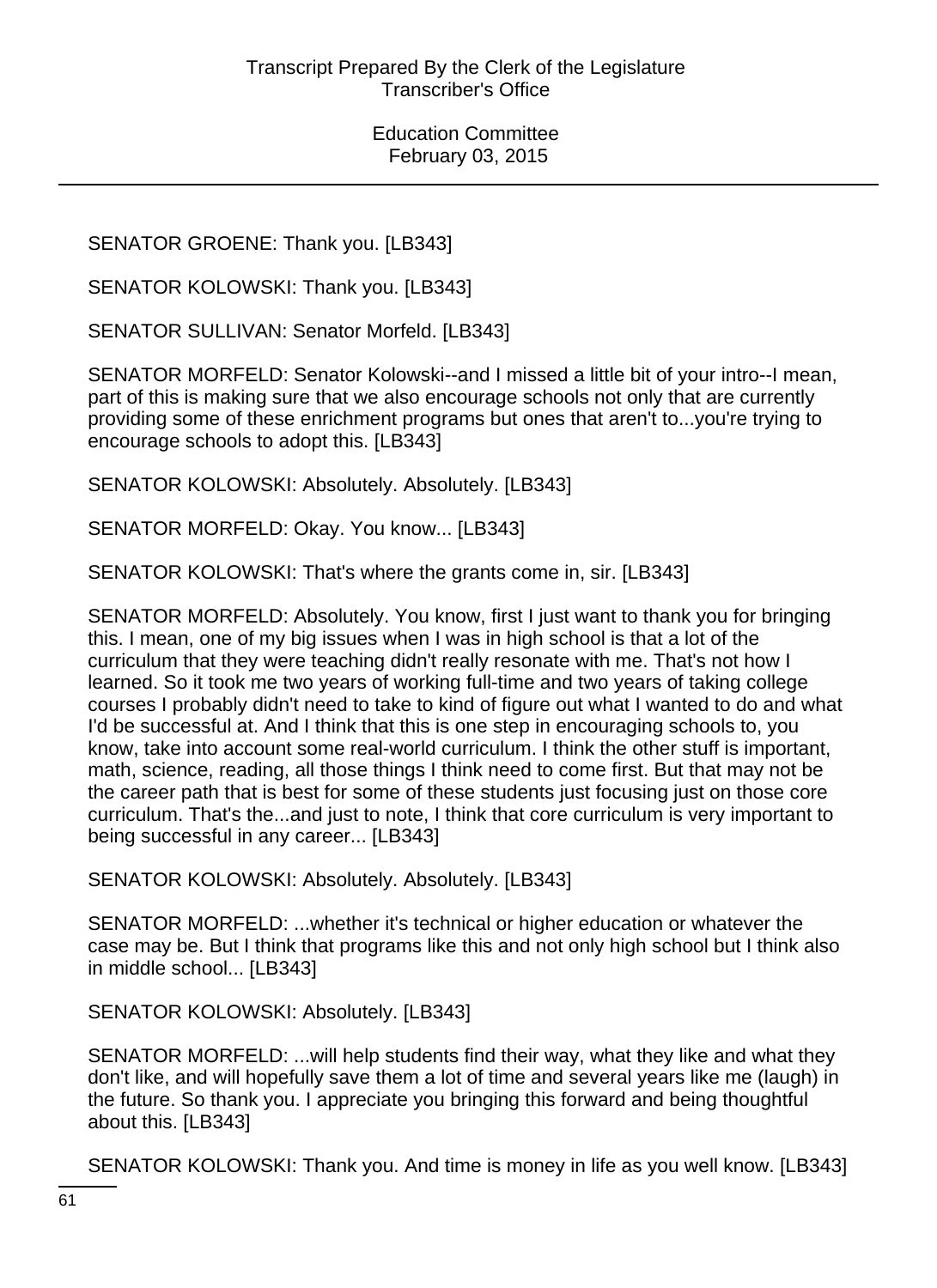# SENATOR MORFELD: Yes, it is. [LB343]

SENATOR KOLOWSKI: And you've had that experience as well as many of us have had the same thing. I know Senator Baker understands what I'm talking about with the junior/senior year especially and the need for an excellent advisement program within middle school and high school to start directing your students toward options and opportunities, doing some things with interest tests and all the rest to find out where they want to go. Not every student needs to go to college. And if you're hearing that from different sources that they should or could or would, it's not going to happen. We have many options and many jobs that many students would like to get into besides college-oriented work. [LB343]

SENATOR MORFELD: Senator, with your background in education--maybe there's somebody else behind you that can answer this--is there currently...I know when I look at a profile of a school online...I've looked at some of them as people come up here, I look up online here. [LB343]

SENATOR KOLOWSKI: Sure. [LB343]

SENATOR MORFELD: One of their measurements of success, one of the things that they're proud of, is how many of their students go to college after which they should be proud of them. I'm not discounting at all. Do we have a metric of success for kids that maybe not necessarily just go to college but then also go on to a skilled field, career, technical school? Is there any measurement out there that the Department of Education looks at that schools... [LB343]

SENATOR KOLOWSKI: I'd have to ask the Department of Ed... [LB343]

SENATOR MORFELD: Okay. [LB343]

SENATOR KOLOWSKI: ...if they happen to collect any material or data on that. Just knowing, in my own instance in the school that I worked in, we had a high rate of going to college in the community but we also had students enter the military service, we had them into career paths like we're talking about with community colleges, different training programs that they might be getting into, and then some chose starting family life at that time depending on relationships in their lives. So it's as varied as kids are. And I think it's a great opportunity to...a greater opportunity that we have here to do this with more strength, more vision, more direction than we've ever had before if we put this together. It matches what you're hearing from the chambers of commerce and from the Governor's discussions as to where we need to be in our future as a state and we have...the difference with everything I've talked about so far today is, there's an outside source of evaluation. It's not an inside source in that district. That is unique. That is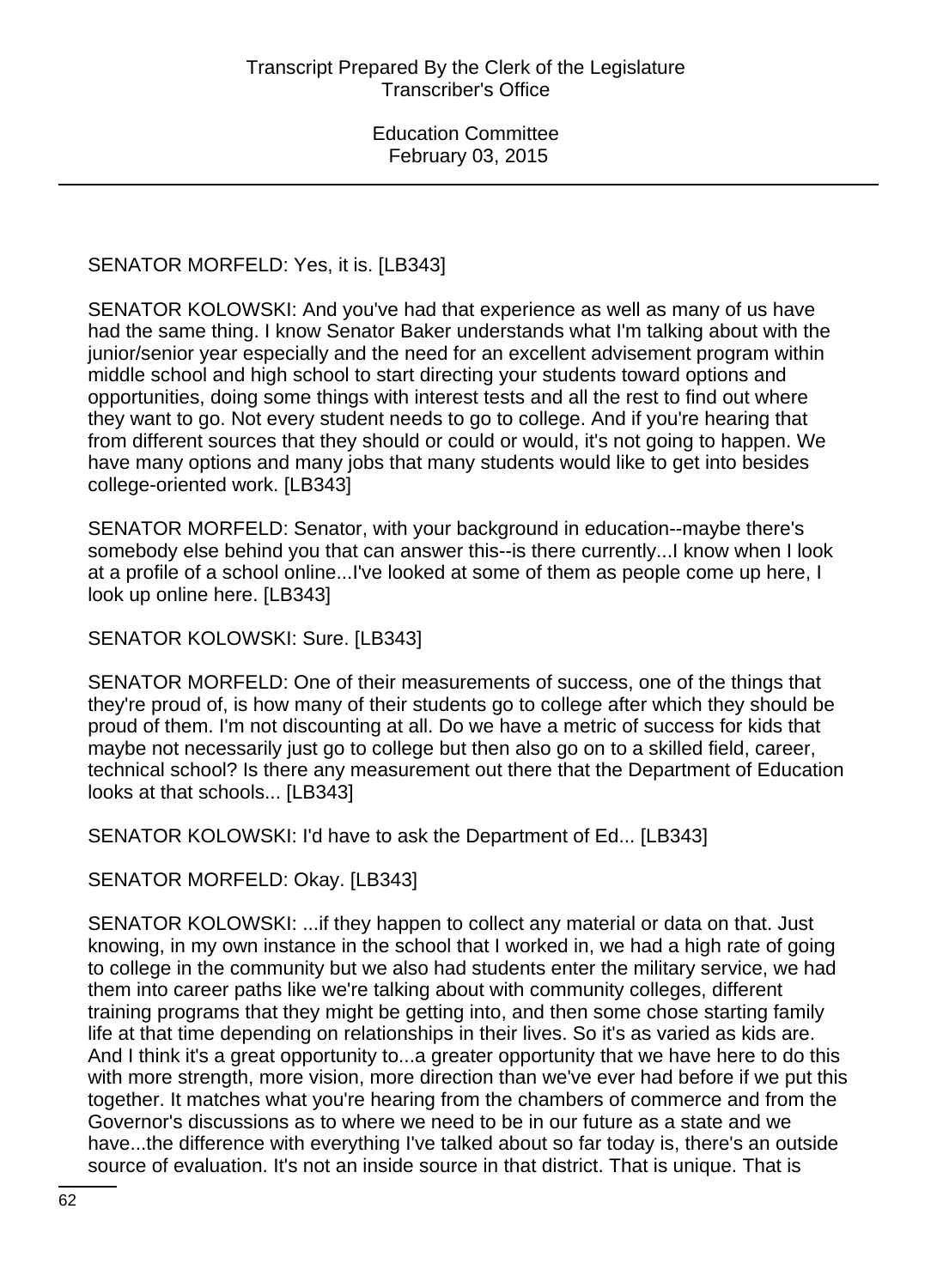different. And that stands alone, because there's no way anyone in that particular district could manipulate the grades or the accomplishments of the students. They have to perform. It's an option...they don't have any other way to show what they're able to do. And I think that's a tremendous validation of success and...for a student to have the confidence then to move on to the next pieces of success that they want in that particular career path, whatever that might be. [LB343]

SENATOR MORFELD: Excellent. Thank you, Senator. [LB343]

SENATOR KOLOWSKI: Thank you. [LB343]

SENATOR SULLIVAN: Senator Pansing Brooks. [LB343]

SENATOR PANSING BROOKS: Okay. Thank you, Madam Chair. I just wanted to say thank you too, because I know that in Lincoln we've had a number of partnerships with Nebraska Wesleyan with the Lincoln Public Schools and the university and now with the Career Academy at Southeast Community College. There are wonderful opportunities for kids who don't...aren't necessarily excited and engaged in school for another four years or two more years of just book learning. And the importance of this for jobs and for our economy and preparing people to be ready for the work force...the manufacturing types of jobs and the businesses that are supporting this across the state is significant. Everybody sees this as a way to get people working or trained to be able to be ready for the jobs and the positions that we have available in Nebraska. So I really appreciate your doing this. Thank you. [LB343]

SENATOR KOLOWSKI: Thank you. I had 41 years of preparation watching classes graduate and you have years of frustration and years of great joy. And we...I know we can do better. And this idea was a culmination of a lot of different things that came together. Two states in the union are...that have anything like this in our data search that we did...and that's West Virginia and Indiana. But even those two states are not like this exactly. So they have something like it but not quite like it. And I think we're tilling some new ground here that's very exciting and has possibilities. The other aspect is, being separate from TEEOSA, is at the other end of the spectrum, but we must consider that educational landscape from birth all the way through postsecondary. But the early childhood things we've been looking at or working on, the early elementary things that we see going on with early childhood work all the way through that, things in the middle that we are still working on that can work on...this is at the high school end now. So we're not trying to make a big jump here. But we're not going to wait 14 years to find out how those 3-year-olds did. We're going to find out now by things coming through a system and put...keep putting all these building blocks in place. Senator Sullivan's bill that we looked at earlier this week, I think that's another aspect of this bigger picture and how the educational rubber band gets stretched so we understand our tasks a little better across the board. It's exciting time. And we can be leaders in this. [LB343]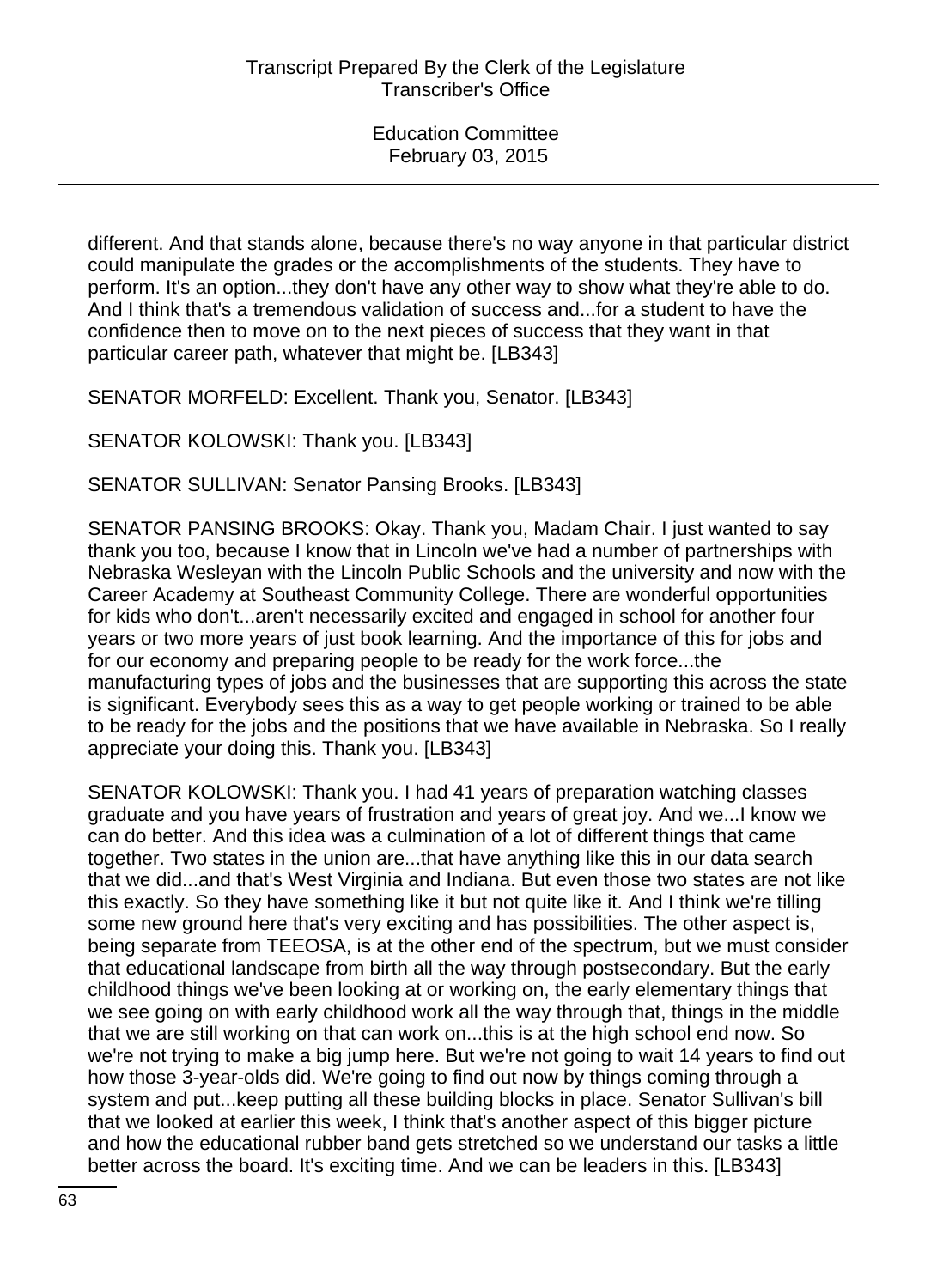SENATOR SULLIVAN: Senator Cook. [LB343]

SENATOR COOK: Thank you, Madam Chair, and thank you, Senator Kolowski, for introducing this bill. I see through the first section, part 1, the language appears to be rather some intent language. It's kind of a touchy subject, but we meet students particularly presenting themselves at the community colleges because of their open access policies who require remedial work. [LB343]

SENATOR KOLOWSKI: Yes. [LB343]

SENATOR COOK: And I'm wondering if, in your research and in your talking with the different districts, if you talked about that spot, one of the "not limited tos" being that remedial work that some students require to get into the technical programs, especially the ones available in community college right now. [LB343]

SENATOR KOLOWSKI: Sure. I...have we worked on that or talked about it? I want to make sure I understand. [LB343]

SENATOR COOK: If it came up in the conversation, but because I think I see...I got a little bit excited when I saw "but not limited to" because we introduced a bill, I think, a couple of years ago where that... [LB343]

SENATOR KOLOWSKI: Sure. [LB343]

SENATOR COOK: ...where we initiated a conversation about the unfortunate numbers of students who graduate from our high schools here in the great state of Nebraska and are, as far as they know, prepared to enter postsecondary education. Yet when it's time to go into those programs of study, there is some remedial work to be done. So that's...when I saw "not limited to..." [LB343]

SENATOR KOLOWSKI: Yes. [LB343]

SENATOR COOK: ...perhaps some of the testifiers behind you can speak to it... [LB343]

SENATOR KOLOWSKI: Certainly. [LB343]

SENATOR COOK: ...but I was just curious and I know... [LB343]

SENATOR KOLOWSKI: Community college? [LB343]

SENATOR COOK: ...because you work ahead... [LB343]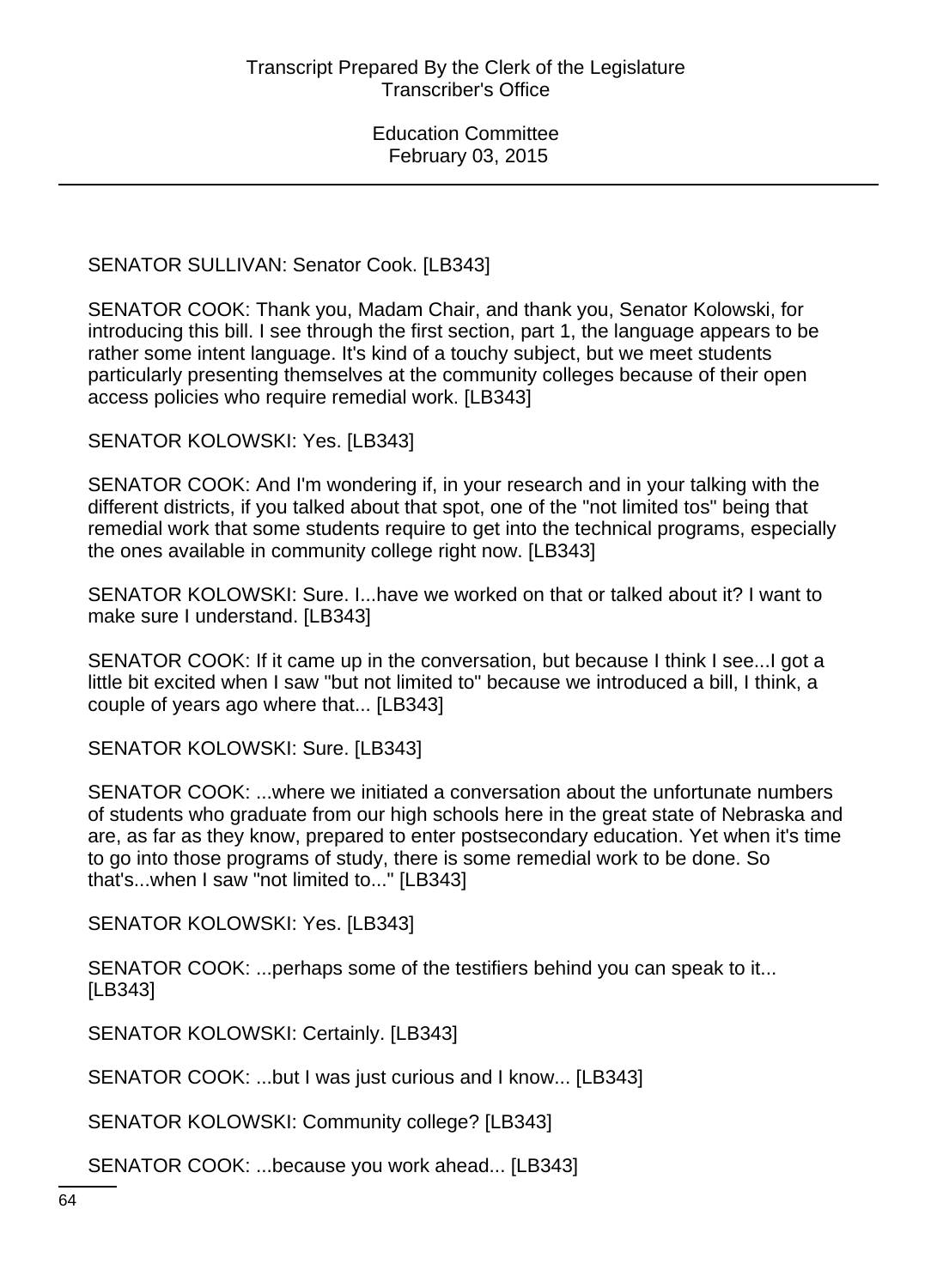SENATOR KOLOWSKI: Yes. [LB343]

SENATOR COOK: ...I know you work all year, if that had come up, remedial work. [LB343]

SENATOR KOLOWSKI: It has with me. And I've talked about that with different groups at different times. Ken Bird, Dr. Bird, has talked about that very... [LB343]

SENATOR COOK: Yes, with Avenue Scholars. [LB343]

SENATOR KOLOWSKI: ...in-depth with in Avenue Scholars in Omaha. And all high school principals, if they hear that and listen to that, can learn from that, because the unpreparedness of some students, yet they're still getting a high school diploma, to me that's a crime. [LB343]

SENATOR COOK: Yeah. [LB343]

SENATOR KOLOWSKI: That is a crime. And I say that without one hesitation. Second on that, we should not have those...have that situation take place without working within remediating the...remediating those pieces before they're trying to get into UNO or Metro Community College... [LB343]

SENATOR COOK: Right. Right. [LB343]

SENATOR KOLOWSKI: ...and then can't pass the basic entrance test. [LB343]

SENATOR COOK: Okay. [LB343]

SENATOR KOLOWSKI: Something is wrong when that happens. [LB343]

SENATOR COOK: Yes. [LB343]

SENATOR KOLOWSKI: Now, you could have a lot of game playing depending on schools and districts and all that... [LB343]

SENATOR COOK: Sure. [LB343]

SENATOR KOLOWSKI: ...to make their graduation rate higher. But there's no competency... [LB343]

SENATOR COOK: Oh, okay. [LB343]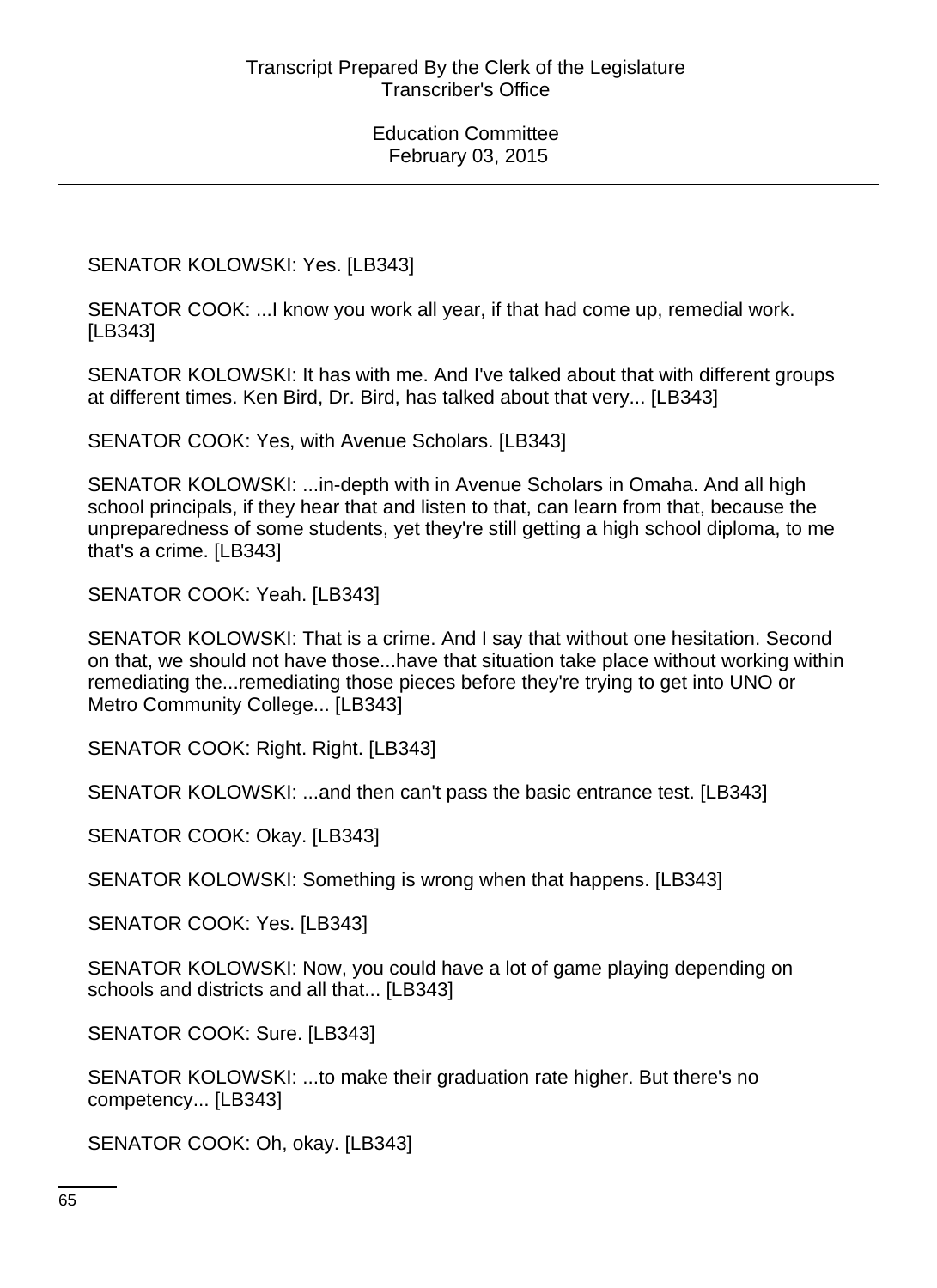SENATOR KOLOWSKI: ...on the part of the students. So if you play games, a lot of the games can be played and I'm not telling any stories about a school. [LB343]

SENATOR COOK: No. (Laugh) [LB343]

SENATOR KOLOWSKI: I'm just saying, things are what they are. And you have to recognize that and work on that and deal with that as every student...no student can be wasted. We don't have people we can waste in our society. [LB343]

SENATOR COOK: Right. [LB343]

SENATOR KOLOWSKI: And to have them as well-prepared as they possibly can to make their next steps into what they want to do is extremely important for every one of those families. [LB343]

SENATOR COOK: All right. Well, thank you very much for introducing the bill. [LB343]

SENATOR KOLOWSKI: Thank you. [LB343]

SENATOR SULLIVAN: Any other questions? Thank you, Senator. [LB343]

SENATOR KOLOWSKI: Thank you. [LB343]

SENATOR SULLIVAN: We'll now hear proponent testimony on LB343. Welcome. [LB343]

JIM SUTFIN: (Exhibit 2) Good afternoon, Senator Sullivan, Education Committee. My name is Jim Sutfin, J-i-m S-u-t-f-i-n. I'm the superintendent of the Millard Public Schools in Omaha, Nebraska. And I'm here to testify in support of LB343. We appreciate the opportunity to have this discussion with you. As I was preparing for the testimony, I was thinking back to the summertime when you had the input sessions and how we had an opportunity to discuss this with many of you. And then I realized that about half of the Education Committee has changed and so I want to kind of back up a little bit and share some more of that information with you. Two years ago, the Legislature identified and passed what was called the priority schools bill. And it became a pretty important piece of legislation in our state. And so, using a metaphor of a room, it took all of the 240-plus school districts in our state and it has put us all in the same room. And we know that if a school district or a school is not being successful, then there is a potential of intervention. So in other words, if the school district...the students are not being successful, then intervention would occur with that district to helps students get there, to get to that standard. Another way to describe it is, they fell through the floor of the room. But the priority school bill comes up a little bit short in the fact that what we want to do as educators is we want to help our students penetrate the ceiling. We want to look for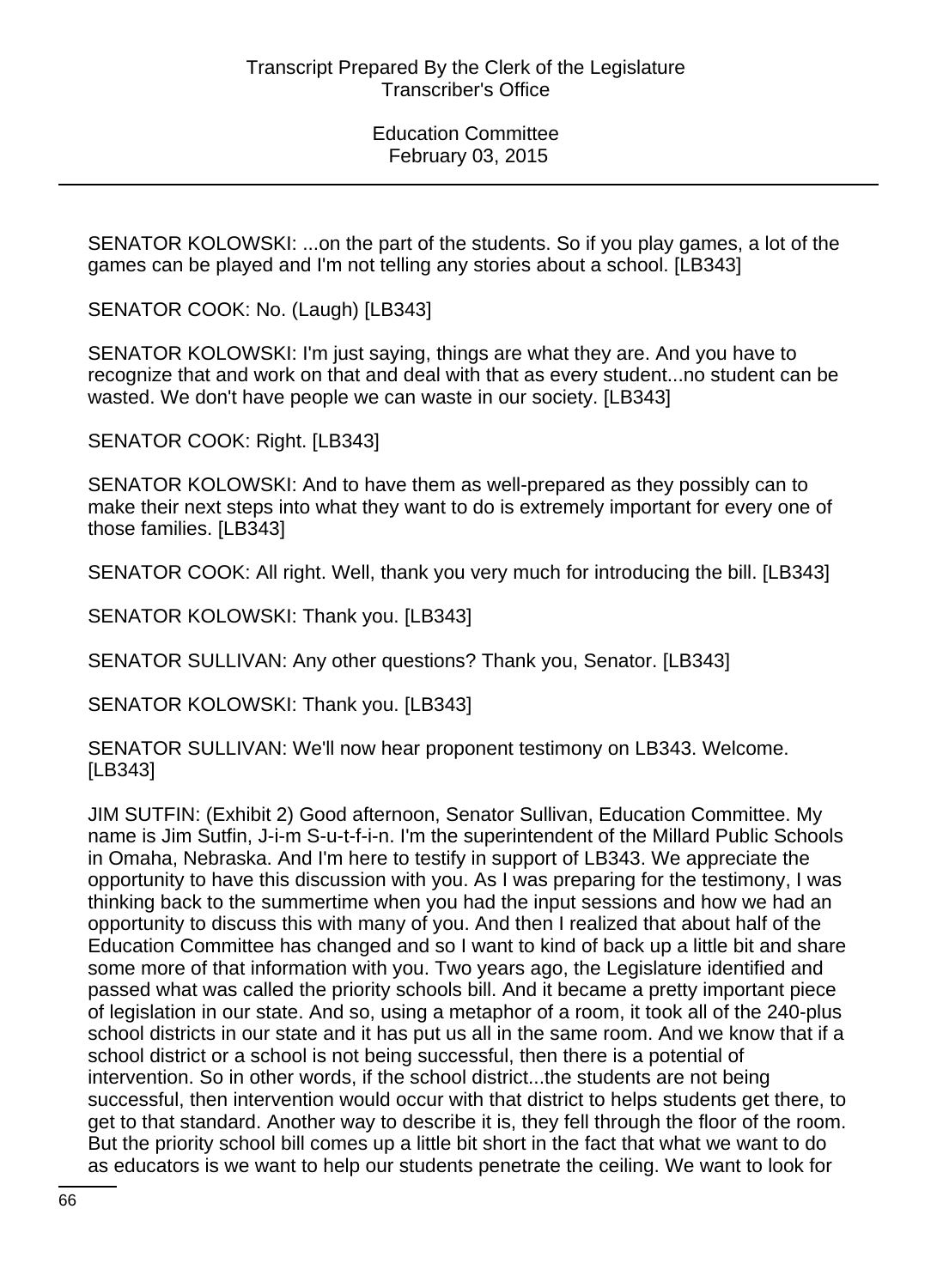### Transcript Prepared By the Clerk of the Legislature Transcriber's Office

Education Committee February 03, 2015

programs and opportunities for kids to far succeed what our expectations are. And LB343 gives us that opportunity. You'll be hearing testimony from a number of school districts today as well as many professional organizations that believe in the vision that Dr. Kolowski has been setting...or Senator Kolowski has been setting. So, the long and short of it: If you were to take a look at the career readiness piece, being able as a school district to have startup funds to start career ready programs gives you an opportunity to reach out to students that may not be college bound. Maybe they will be at the end of it. But there's rigor and relevancy particularly in the far right of the bookend of their career. If you thought about school being two ends of a bookend...I think Dr....Senator Kolowski was talking about early childhood on the far left and postsecondary on the far right. This is an opportunity to push down into lower grades. When you take a look at having a Career Academy, whether it be welding or an agronomy academy, whether it be something with medicine, something with coding, that academy is an opportunity and an option for students. The key to it, though, is accountability. We have to move past, as a state, that the accountability is determined only by the school district. And by creating a licensure or a licensing agent, comes through and certifies that the students have mastered the skills and that they are work ready, is probably one of the most essential components of this bill. It is essential that that sort of measurement occurs because of several reasons. One, we owe it to our kids. We owe it to our students to make sure that what we are doing with them is preparing them for a career. Number two, as a superintendent, if we were to start an academy, say in coding, and we were to receive the startup grants and we know that the continuation costs of that program are based upon our students earning a licensure, and we find that our students are not achieving the licensure, it's going to create intervention. When the ongoing funding is tied to student success, it will mobilize school districts to intervene. In the Millard Public Schools, this will stretch us. This will stretch us to develop career programs for our students that are not college bound but are looking for that rigor and relevance to their life. And this bill has an opportunity to help provide that funding. And I think Dr. Kolowski...or Senator Kolowski called it a game changer. We feel the same way. But you just moved over and just looked at that college side, because when kids come to high school, career or college, neither one is better than the other. It's about the personality. It's about the skill and the talent of that child. Now you hand me something to weld with, and it's going to be a mess. You hand it to some of our students and it's going to be really an outstanding product. But on the college side, dual enrollment is an opportunity to stretch rigor. And we know that the research is pretty clear that students that take one or more college courses during their high school career have a more successful transition to college. But again, it comes back to the accountability. A student that just participates, a student that only participates in that course and doesn't...is not successful, it's not enough. They need to be successful. The same thing is true with AP and IB. It rolls along the same line that that external accountability and that type of programming allows our students to be successful, and it pushes us as school districts to do a better job with kids. In closing, I want to just leave three thoughts. LB343 can provide leadership and direction from our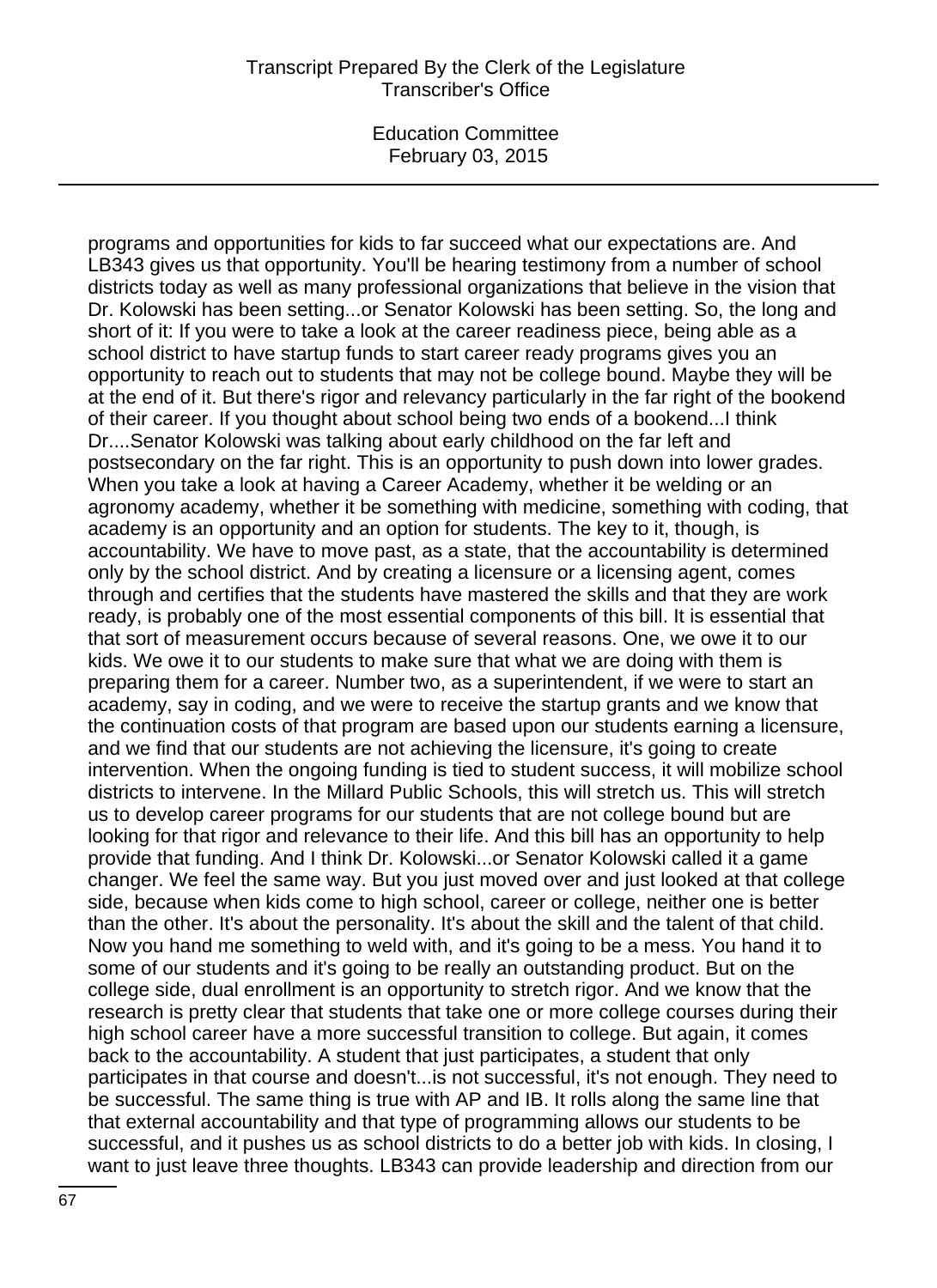state to grow programs that directly support career and college readiness. LB343 holds school districts accountable for excellence by having agencies outside of the school district measure the success. This is essential to this bill. And number three, LB343 has a funding mechanism outside of TEEOSA so it is for every school. When you hear the testimony of my colleagues today, you will hear them from all different walks in their professional life because this is being embraced statewide. Thank you for the time today. I appreciate the opportunity to share with you our perspective and would be willing to answer any questions you may have. Thank you. [LB343]

SENATOR SULLIVAN: Thank you, Dr. Sutfin. As you indicated, this proposal to be funded is outside of TEEOSA. It goes after General Funds. Are you concerned at all about the sustainability of that because of its...of accessing General Funds? [LB343]

JIM SUTFIN: You know, I'm concerned about the sustainability of lots of funding. I mean, it's...we're in a tough spot sometimes in our state. My hope would be that excellence would justify the investment and that this bill has a \$10 million total note, \$3 million hopefully from the lottery funds and \$7 million from General Fund, that through the excellence that it is...that it demonstrates, it will be worthy of the funding because it's going to grow jobs. It's going to grow the local economies. So worried? A little bit, but probably more hopeful that we would just seize the opportunity to move this forward with our kids and the product would be so far beyond our wildest imagination that we wouldn't want to do anything but continue to fund it and in fact grow it. [LB343]

SENATOR SULLIVAN: So what kind of mechanism other than the reimbursement for success, basically, do you have for accountability and to track the success of the program if anything? [LB343]

JIM SUTFIN: I think it's the AP exam, the grades on the AP exam, the IB exam as well as the dual enrollment credit and then the licensure. I really...the question that was asked to Senator Kolowski I think is an important question. What are the metrics that we're using to track kids through that P-16 Initiative into that work force? I'm not aware of that being there. I know Randy Schmailzl from Metro Community College will be testifying here in a little bit and he might know. So it creates an opportunity to do some research. [LB343]

SENATOR SULLIVAN: So in terms of reimbursement then for the extra cost, if you will, for providing these kinds of things, they will be reimbursed based on successful completion. But in the meantime, they become part of what you would consider to be the General Fund operating expenses of a district. So do we stand the possibility of...I don't...it's not necessarily a derogatory term, but I'm just trying to find explanation...you aren't really double-dipping then? [LB343]

JIM SUTFIN: I do not believe so. [LB343]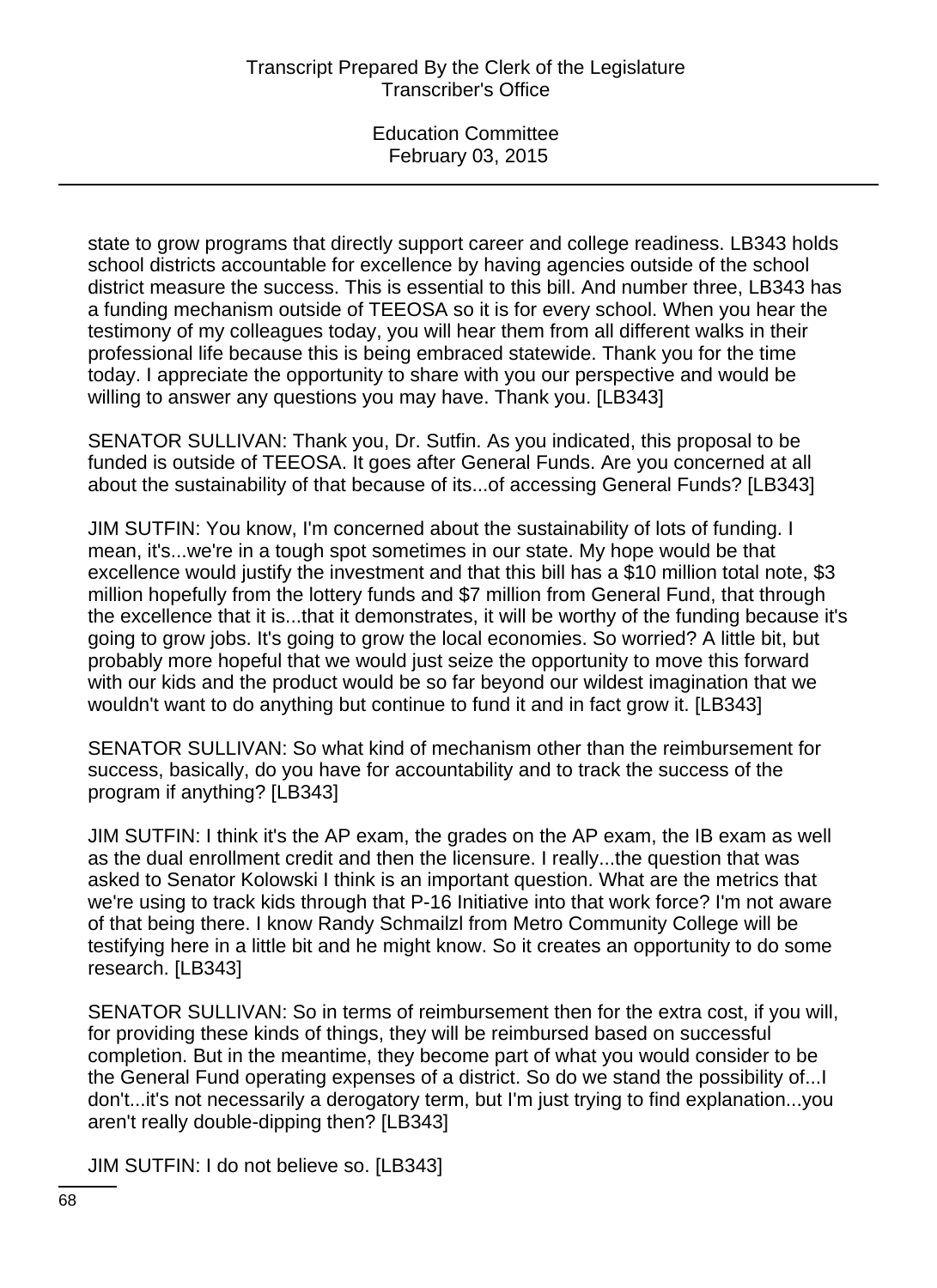SENATOR SULLIVAN: Okay, because you're...there will be some of the expenses that are ongoing but then you have to identify the extra things--am I right?--that you are requesting reimbursement for. [LB343]

JIM SUTFIN: Yes, ma'am. There...another way to be that...another way to look at that, too, is if there's 10,000 students that qualify and there's a \$7 million component, the Department of Ed has a lot of work to do at this on how...what that reimbursement would look like. But it is...it may not come close to being able to reimburse at a 50 percent rate or a 40 percent rate. But anything is better than what is happening now. We think it's important that it's a shared expense between the local school district and the state, because that creates the buy-in. But, you know, dual enrollment, AP, IB, and career academies, the startup costs are significant. The ongoing expenses are also significant. But it's not double. It's not double from a basic Rule 10 course. The credentials of the teaching staff are much more rigorous. Therefore, they earn higher compensation. The textbook costs are ridiculous. I'll give you an example: We're looking at a business adoption in our school district right now and we're looking at an Accounting II. There are only two textbooks manufacturers that provide this sort of book. The cost of that book is \$198 a book. I mean, it's...it has just gone out of sight with those sort of expenses and Accounting II is one that under good circumstances could potentially be a dual enrollment course. It's one that the school district wouldn't have to offer but needs to be able to offer for kids to become more college ready. Did that... [LB343]

SENATOR SULLIVAN: Thank you. [LB343]

JIM SUTFIN: Thank you. [LB343]

SENATOR SULLIVAN: Any questions for Dr. Sutfin? Thank you for your testimony. [LB343]

JIM SUTFIN: Thank you very much. [LB343]

SENATOR SULLIVAN: Is that your tea, or is... [LB343]

JIM SUTFIN: Oh, it is. Whoops. (Laugh) [LB343]

SENATOR SULLIVAN: Okay. Welcome. [LB343]

DAN NOVAK: (Exhibit 3) Welcome. I'm Dan Novak, D-a-n N-o-v-a-k, here to speak in support of LB343. I'd like to thank the Education Committee for considering LB343 which promotes and supports career and college readiness programs for the students of the state of Nebraska. I serve as the superintendent of the Elmwood-Murdock Public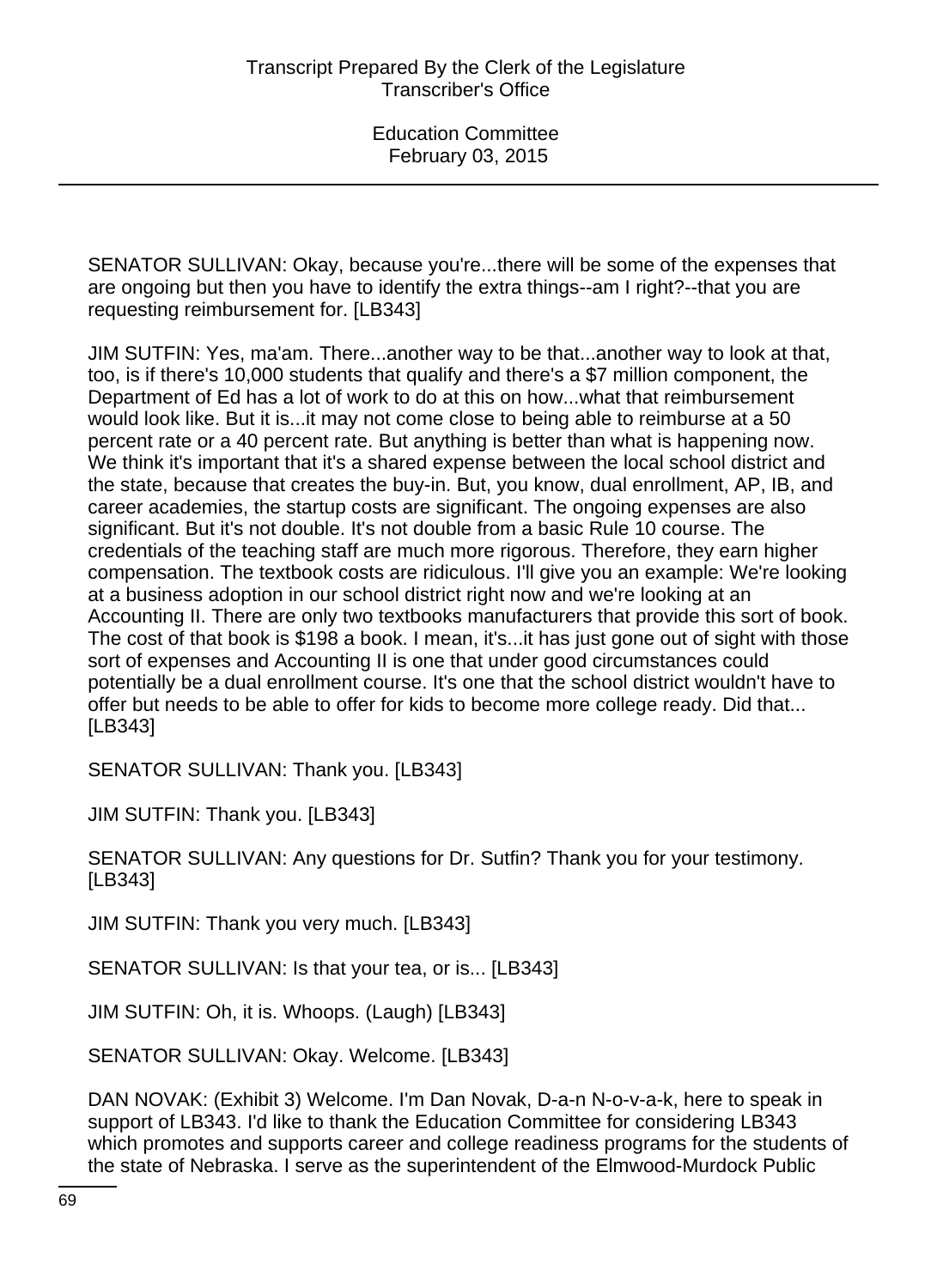### Transcript Prepared By the Clerk of the Legislature Transcriber's Office

Education Committee February 03, 2015

Schools. The Elmwood-Murdock Public Schools is a Class C2 school with 400 students located between Lincoln and Omaha in eastern Nebraska. For the past five years, the Elmwood-Murdock Public Schools has been offering dual credit courses for our juniors and seniors grade level students through the Southeast Nebraska Career Academy program, SENCAP, which is a consortium comprised of approximately 40 school districts in eastern and southeastern Nebraska. The consortium is aligned with Southeast Community College and offers over 500 high school students in southeast Nebraska the opportunity to take dual credit courses through Southeast Community College. Presently, Elmwood-Murdock has 26 of its 70 junior and senior class students enrolled in dual credit courses through Southeast Community College. Our goal is have students graduate from our district with 12 hours of college credit. We presently offer courses in the health sciences with an emphasis on nursing, human development, education, psychology, welding, algebra, sociology, entrepreneurship, and we're going to add composition and literature for 2015-16. I want to briefly mention two programs in our district which would have directly benefitted from this legislation and which will benefit if this legislation is enacted. First, our medical health program offers students involved in careers in the medical field to get an early start on focusing on their careers. In our school we have set up a replica of a care center or hospital room where students do practicum coursework under the direction of a registered nurse instructor. Over the past few years we've had a dozen students receive their BNA certificates by the end of their junior year which has allowed them to work in our local nursing homes and hospitals during the summer months and school year. A majority of these students have either completed or are in the process of completing a two- or four-year nursing program. The second program which has high demand is the college credit welding program we started two years ago. Students earn 12 hours of college credit during their junior and senior years. Due to the cost of the specialized equipment needed, we can only limit our enrollment to eight students per semester. As with the nursing program, the welding program came with a significant startup cost of nearly \$18,000. These programs require additional funding each and every year they are offered. Fortunately, we were able to find the funds to start this program and have found the dollars to maintain these programs. The funding provided in LB343 would help to make these programs sustainable. Most importantly, the startup grant component of LB343 would have been a great asset to our district and would be a great asset to any district in looking to start these types of programs for their students. LB343 supports the career and college readiness program offered in our district and would allow for the continuation and growth of these programs in not only our district but throughout the state. One of the positive aspects of LB343 is that it provides support for these types of programs regardless the size of school or the location of the school in our state. It treats students in Elmwood-Murdock the same as it treats students in Millard Public Schools. It truly is a bill for all Nebraska schools and students. And I mean all students: special needs students, poverty students, ELL students. It's for all students in Nebraska. Personally, I see this legislation as having the potential of making a significant practical impact as part of the state's P-16 Initiative as we look for positive ways to transition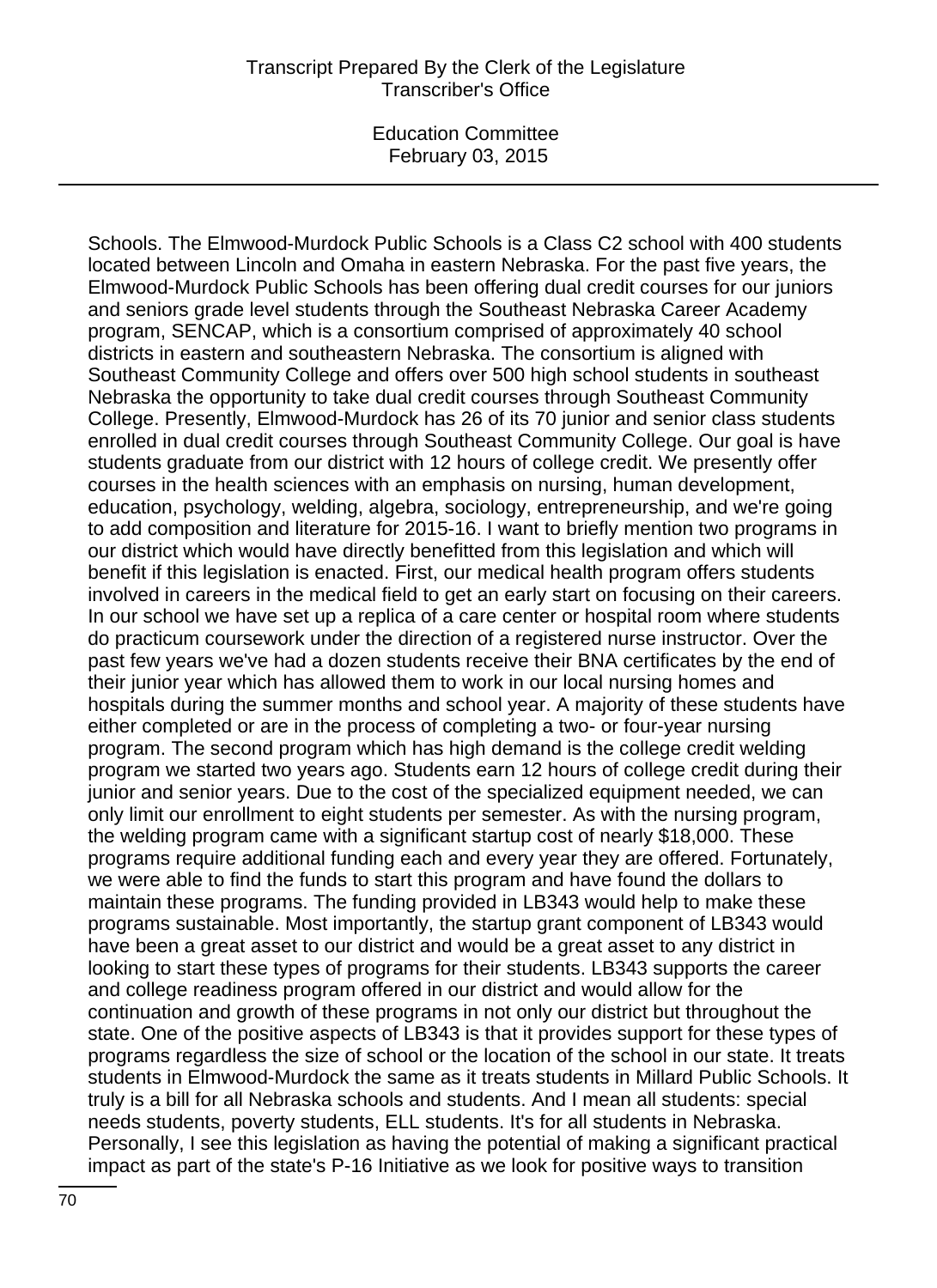students from high school to career and colleges in our state. I appreciate your consideration of LB343. [LB343]

SENATOR SULLIVAN: Thank you, Mr. Novak. Appreciate your testimony and insight on how this might be applied at the local level. But you already have the health sciences and the welding program started so you wouldn't necessarily go after startup dollars. [LB343]

DAN NOVAK: Unless we want to start a new program that we don't already have. [LB343]

SENATOR SULLIVAN: Okay. And you've...how long have you had the welding program and the health science? [LB343]

DAN NOVAK: This would be our... [LB343]

SENATOR SULLIVAN: Pardon? [LB343]

DAN NOVAK: Health sciences we've had for three years and this will be our second year of...third...second year of the welding program. [LB343]

SENATOR SULLIVAN: Okay. So these are programs that are up and going. [LB343]

DAN NOVAK: Um-hum. [LB343]

SENATOR SULLIVAN: And so under this scenario with LB343 you have of the, maybe, the ten students that are in the health sciences, if all of them...six...now, granted, the rules and regs haven't been promulgated by the department or whomever, but they have to successfully complete the program for then...for you to apply for...what reimbursement would you be applying for? [LB343]

DAN NOVAK: That would be the \$7 million of money that would be appropriated. [LB343]

SENATOR SULLIVAN: Well, yes, but what...for your own particular situation, what would you be asking reimbursement for? [LB343]

DAN NOVAK: For those ten students who are taking those...who have successfully completed those courses, for the additional dollars that it takes to continue and maintain those courses. [LB343]

SENATOR SULLIVAN: Just for those students? [LB343]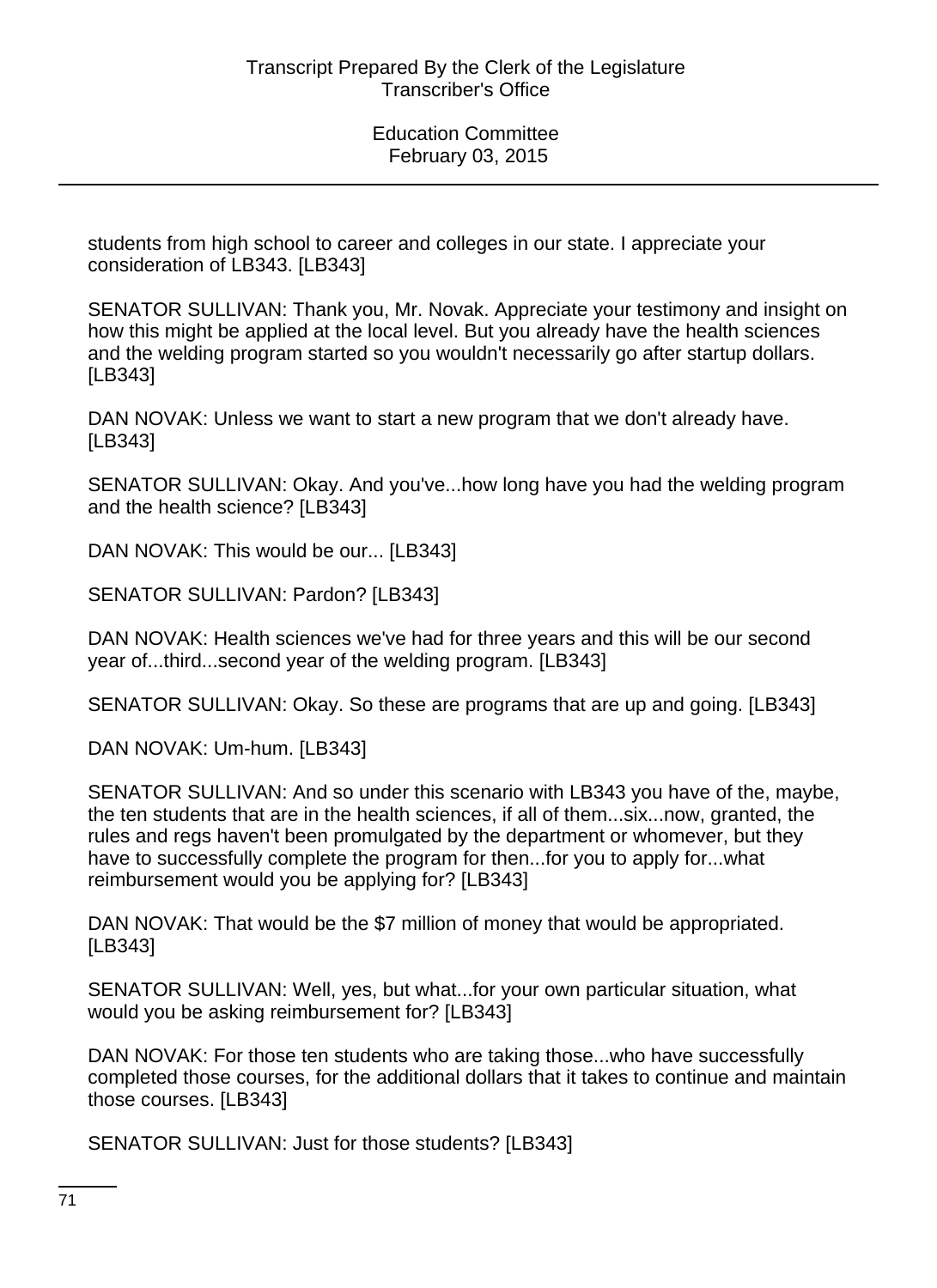DAN NOVAK: Just for those students. [LB343]

SENATOR SULLIVAN: So whatever costs for that health science program would be prorated based on the successful completion of those ten students. Is that right? [LB343]

DAN NOVAK: That's what I believe. I mean, I look at it as a way to maintain those programs that we probably can't maintain or have a difficult time maintaining. With the loss to state funding, we have to make some choices. But it would...it's certainly not going to cover the cost of those programs. We're talking about what I would consider to be maybe a few hundred dollars to help support that. I think what's really important is it breaks a paradigm down for kids. And I don't know how you can put a cost to that. We have special needs students who are taking...for the first time are taking a college-level course and are passing those college-level courses. I have one student who is going to successfully complete 12 hours of welding and who came to me and said, I'm going to go on to Southeast Community College, because if I can pass 12 hours of the college level course, I might as well go on and complete that degree. I have a poverty kid who came in and said they were the first kid in their family to successfully complete a college-level course...was offered at the school. Because it was offered at the school, they didn't have to go...it broke that paradigm for that kid. That kid never thought they could ever take a college-level course. But we...through the program, they took the BNA course because they could get a job at the local nursing home, found out that the person was talented in that area and had a gift for that area and decided, you know, I want to go on to college. And I think that's what this...to me it...to me the money is the secondary thing. It's the paradigms that this begins to break down as we look at what the job and what the mission of a public school is, and that's to prepare those kids for the next step in their life. It's not an end. It's just a part of the journey to the end. And if the state...we could do something to promote that in our school districts, to promote that for all kids, there's a practical application for this whether they be the richest kid or the poorest kid, the smartest kid or the kid who struggles and has challenges every day. I think this program is...it has the chance to break those paradigms down and maybe level that playing field and give those kids hope because there is a way. Within your own school district, you can begin that process and see what you can do. So I think it's one of the things in my 33-year career that I feel is really well worth the time and the effort of what I've done, because so many kids don't believe they can do it. And as schools, we can show them they can do it and they can meet standards, high standards, and go on with their lives and do something very constructive and very, very good. So I come from that position in this. And I look at that special ed kid who thought, you know, I can't do that. They can do that. He's got a skill. He's got a talent. He's the kid who...I went out the other day. He's the kid who is showing the smartest kid in our class how to measure stuff with a ruler because he knows how to do these things. He knows how to manipulate these tools, because he's had to do it in his life so...and for that kid and for that young lady in poverty who said, this is the first college class I've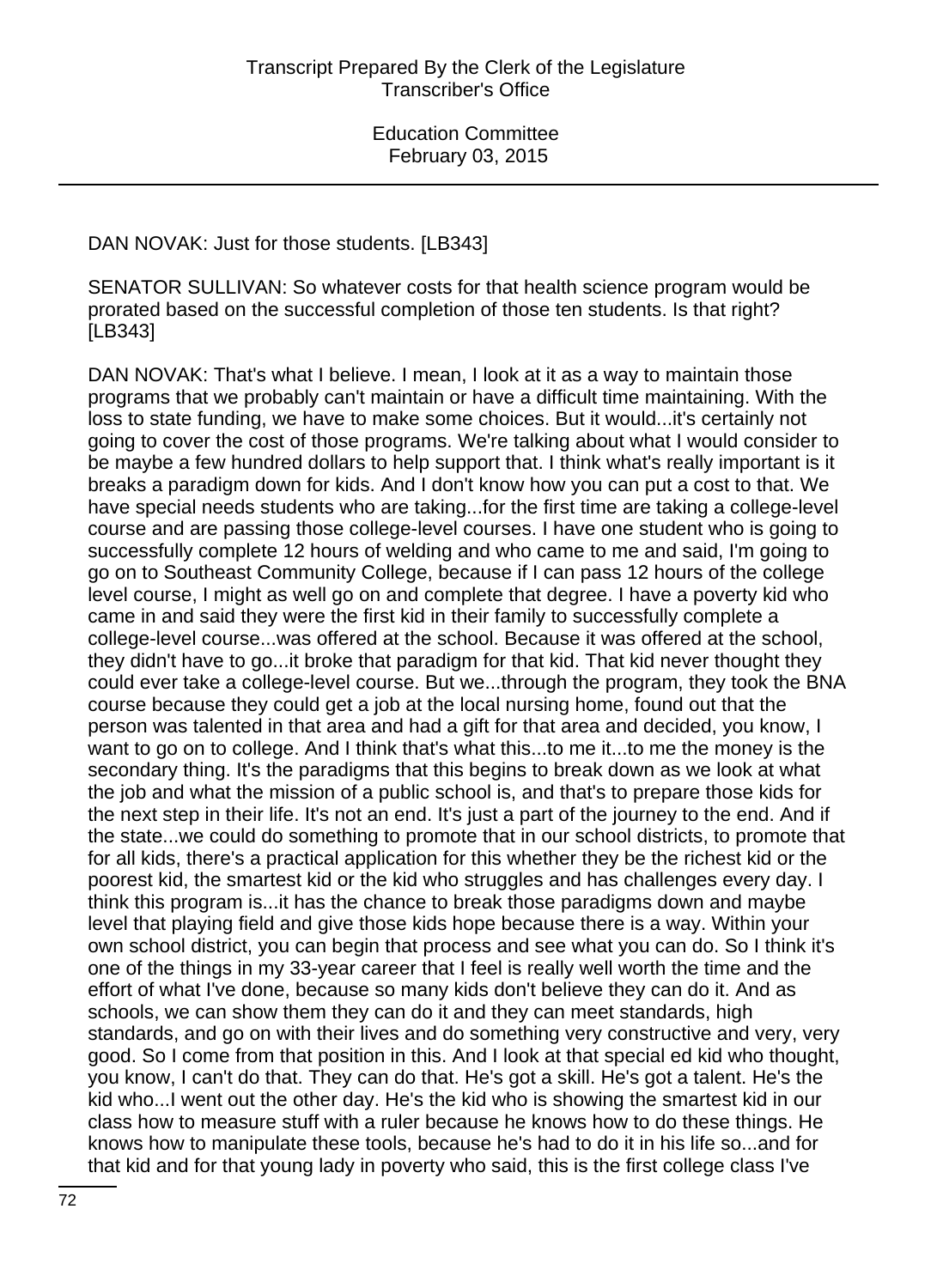ever...that anybody in my family has ever taken, I know where that kid is going to go. That kid is going on to college. That kid is going to be the first one because she has hope now that she can do that. And I don't know if our regular classes would have did that. I don't know if they would have did that for that kid. So I'm, you know, I'm speaking from that perspective. And I just really hope we take it into consideration, think strongly about what this can do for our kids in our state and how much it could help them for their futures. [LB343]

SENATOR SULLIVAN: Thank you, Mr. Novak. Any questions? Thank you for your testimony. [LB343]

DAN NOVAK: I'd just like to thank Dr. Baker who was...who years ago came up with the idea of getting kids into career academies and is...really was one of the first guys to get up and say, kids...needs to look at careers. Not everybody can be this college ready, but career ready, we can get them into different parts of their life. [LB343]

SENATOR SULLIVAN: Okay. Thank you. [LB343]

DAN NOVAK: So I'd like... [LB343]

SENATOR SULLIVAN: Thank you. [LB343]

DAN NOVAK: ...to thank Dr. Baker for that. [LB343]

SENATOR SULLIVAN: Thank you. Welcome. [LB343]

GALEN BOLDT: (Exhibit 4) Greetings. Galen Boldt, superintendent of Wahoo Public Schools. And I am here testifying on behalf of STANCE. They'll let me do my own work but when it comes to the work of STANCE, they like to keep me to the script. (Laughter) We'd like to support LB343. Thank you for the opportunity to voice that support. Senator Kolowski's bill will provide funding to support rigor, career and college readiness, and collaborative educational relationships. We think it's important to note that the bill's author has a viewpoint that combines the experience of a veteran teacher and administrator with someone who now deals with establishing policy to support the very best of those experiences. Schools across Nebraska have been challenged to help students to pursue their hopes and dreams through courses that are relevant to important interests in their lives. We believe that with the emphasis on rigor and career and college readiness, this bill captures a wide array of incentives to help schools make a connection to continued learning opportunities. Those opportunities extend from connections with businesses within and around our communities who can offer hands-on experiences from those trained in specialized skills, to postsecondary institutions where students can earn college credits. They can be applied to their future programs of study. The bill makes a clear connection to the P-16 initiative that has been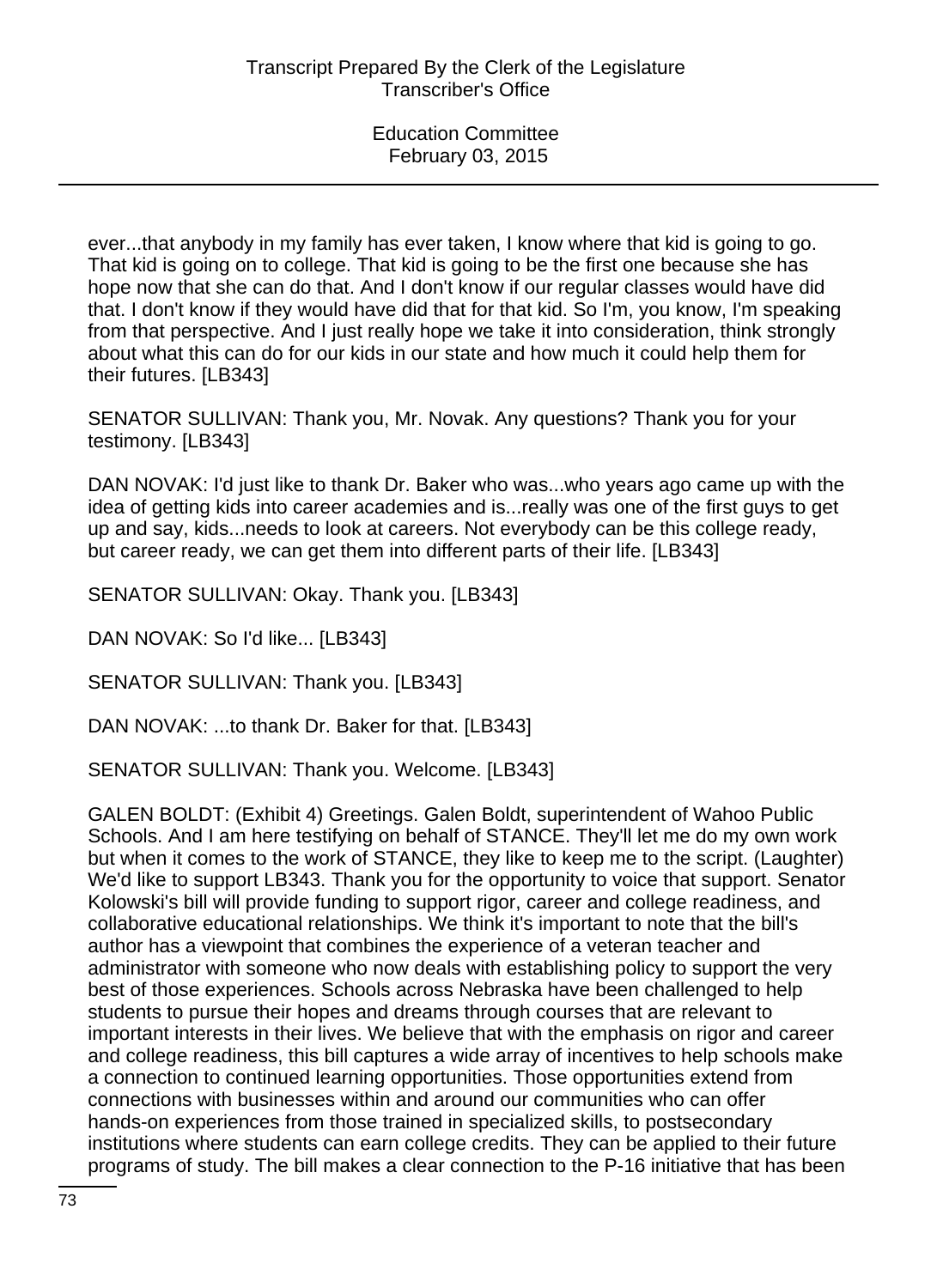identified as a powerful partnership with the secondary and postsecondary community for better communications and coordination to benefit countless students. The accountability component that requires recognized courses of rigor to demonstrate an element of completion and competency is an important component of the legislation. Reimbursement for the expenses required to implement such programs of rigor will allow schools the chance to fund them outside of the current TEEOSA formula, an important consideration and incentive. The STANCE schools are supportive of the mechanisms included for the funding requirements of the bill but do not have the expertise or a position that speaks to the impact that redirected funds would have on other programs. We do have the expertise, however, to agree that prioritizing the support of college and career readiness is an important step in realizing the vision for education in Nebraska for the coming years. In summary, the 13 member schools in STANCE which represent close to 9 percent of the public students in our great state are fully supportive of Senator Kolowski's LB343 moving forward. Be happy to answer any questions. [LB343]

SENATOR SULLIVAN: Thank you, Mr. Boldt. Any questions for him? Thank you for your testimony. [LB343]

GALEN BOLDT: Thank you. [LB343]

SENATOR SULLIVAN: Welcome. [LB343]

JENNIFER CREAGER: (Exhibit 5) Thank you. Senator Sullivan, members of the committee, for the record my name is Jennifer Creager, J-e-n-n-i-f-e-r C-r-e-a-g-e-r. I am the director of public policy for the Greater Omaha Chamber. I will be very brief because I have two little people expecting me to pick them up very shortly. (Laughter) I have, I think, passed out a letter from our president expressing our support for LB343. In light of that, I will only say that we see immediate work force needs in our own community. Targeting work force programs to those needs, especially targeting workers at a young age, is a win-win proposition for our communities. Talent in work force is one of our highest priorities at the chamber and this certainly fits into that mission. And we are grateful to Senator Kolowski for bringing this innovative idea forward. And that's all I have. [LB343]

SENATOR SULLIVAN: All right. Thank you, Ms. Creager. [LB343]

JENNIFER CREAGER: Thank you. [LB343]

SENATOR SULLIVAN: Any questions for her? [LB343]

JENNIFER CREAGER: Thank you. [LB343]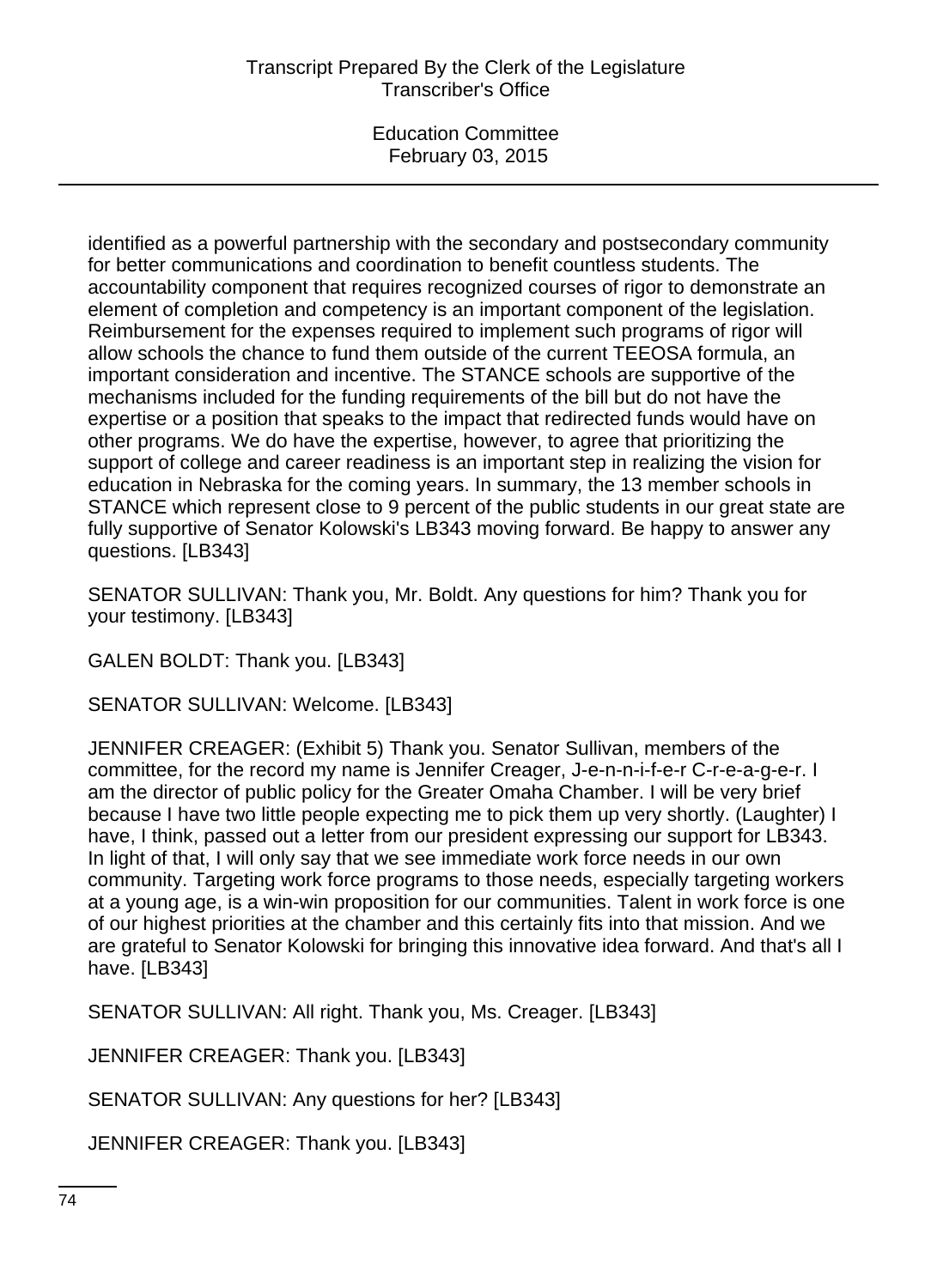### SENATOR SULLIVAN: Thank you. Welcome. [LB343]

BRIAN MAHER: (Exhibit 6) Thank you. Good afternoon, Senator Sullivan and members of the Education Committee. I'll start by just...by stating my dismay for Mr. Boldt leaving the room after I've listened to him speak twice. I thought certainly he could have sat and listened to me. (Laughter) Again, good afternoon. I am the superintendent of Kearney Public Schools and I am here to offer support for Senator Kolowski. [LB343]

SENATOR SULLIVAN: Excuse me. Did you spell your name, please? [LB343]

BRIAN MAHER: Yes. Brian, B-r-i-a-n, Maher, M-a-h-e-r. [LB343]

SENATOR SULLIVAN: Thank you. [LB343]

BRIAN MAHER: I even have that written out in my script. It's even written on the document that I gave you so I don't know why I skipped that. I guess because I thought I was a comedian. I've had the great fortune in the last 16 years to be a superintendent eight years in a district where we are equalized and eight years in a district where we were unequalized. And so I know this...what you hear from us many times is a mixed message on public policy or certainly on money as we think it should be distributed to the schools in Nebraska. And I think it's a rare occurrence when we can talk about a funding mechanism...that incent and reward quality education. I also think it's a rare occurrence when a funding bill does not create financial winners and losers in our state. And it's also a rare occurrence when funding bills allow schools in the east and schools in the west and large schools and small schools to share a funding source in an equitable manner. It's my opinion that LB343 accomplishes those issues. I'll just go over five key components that I think make this good policy so as not to be redundant with some of the things that you've already heard. Number one, the bill provides incentive for college preparedness. That comes in the form of international baccalaureate programs, or IB; advanced placement programs, or AP; or dual credit programs. You've heard of all of those already. The bill also provides incentive for rigor in our schools. Again, I would highlight those same programs. The bill provides incentive for schools to pursue work force development and the development of curricula in that area. That's maybe fairly new to our state where you see academies popping up in various districts, pathways maybe highlighted by the Career Pathways Institute in Grand Island, licensures that we're now providing opportunities for our kids to receive in our schools, and areas where kids can go from graduation on Sunday to a place of work on Monday. I think we've got a renewed emphasis in our state in those particular areas. In addition to those incentives, the bill rewards student achievement. If you don't meet the threshold, you don't get the money. And I'll give you an example: Senator Kolowski talked about receiving a four on an IB exam, receiving a three on an AP exam. I don't know how familiar you are with those. That's rigor. Those scores are hard--very hard--to come by. And so what a great reward for student achievement. The fifth and final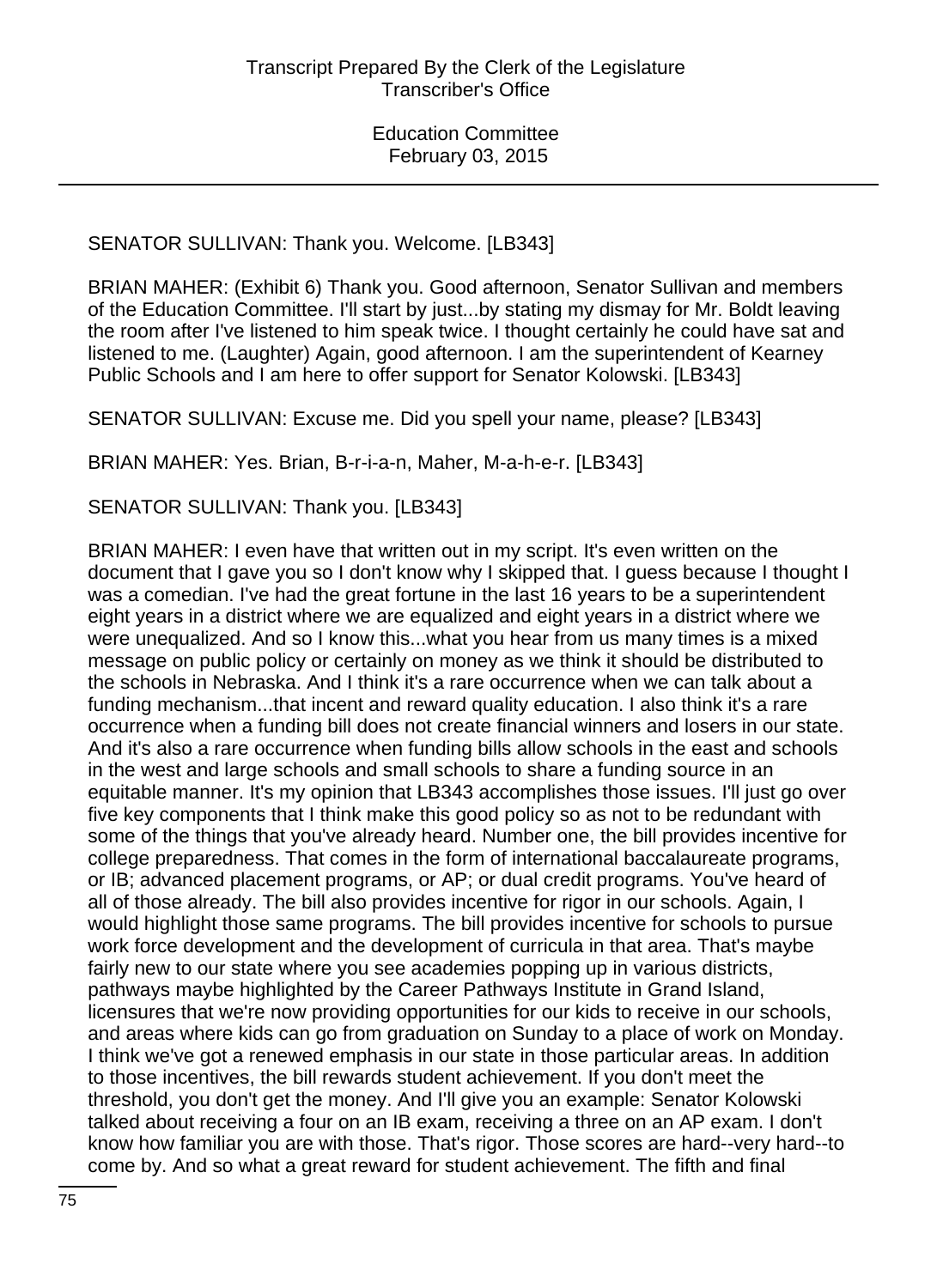Education Committee February 03, 2015

component that I'll highlight is that the bill is blind to school size or school location. You can offer IB courses anywhere. You can offer AP courses anywhere. You can offer dual credit courses anywhere. You can be a part of academies. You can be a part of a pathway virtually anywhere in this great state. So to not only incent to that but reward that I think is a very good thing. And, Senator, I was listening to you as...I heard your questions. And I don't know that I'd thought it through to the degree, the questions you raised on, is this double-dipping or is this something that you're already doing? And I thought, boy, that's...those are things I ask my principals all the time. You want me to incent you or to reward you for something that you're already doing? And I guess I would say this: As we are looking to roll out a far greater academy approach in the Kearney Public Schools than what we're currently offering, I don't know that we need the incentive. But, boy, if there's a carrot there for a reward, I think it's going to put some sort of accountability in that program that maybe isn't there yet at this point. The other thing is...that I was thinking is, as you were listening to Dan Novak and Galen Boldt and some really quality administrators in this state, I wonder if the incentive isn't for those who aren't here and testifying in front of you today. And maybe there's more of a philanthropic venture to what we're doing than talking about money for us but rather than for testifying in favor of money for the state of Nebraska and maybe for those places where these things aren't happening. So with that, I would finish by saying I applaud the work of Senator Kolowski. I think this bill has something for all schools. And it is because of the bill's attention to statewide equity that I give my support to LB343. [LB343]

SENATOR SULLIVAN: Thank you, Dr. Maher. [LB343]

BRIAN MAHER: You bet. [LB343]

SENATOR SULLIVAN: I'll ask you the same question that I asked Dr. Sutfin. Are you concerned about the sustainability of it, the fact that it is...you're going after a General Fund appropriation rather than putting it through the TEEOSA formula as, perhaps, an allowance? [LB343]

BRIAN MAHER: Yes. That is the short answer. My biggest concern for the funding, the appropriations for this particular bill number one is, can we get it started? That's my biggest concern. I don't want it to take away from TEEOSA. In my humble opinion, TEEOSA isn't overfunded currently, so I wouldn't want to take away from TEEOSA. And at least in the short term, I could see where if this bill was funded, it would be an easy mark because of its recent venture into education. But what I'm hoping is that you'd see...we would be able to show this body over time the quality that comes as a result of it. So I would be willing to take the skepticism that I have for its sustained funding with trying to give you a "we can show you" attitude as it relates to this bill. [LB343]

SENATOR SULLIVAN: Thank you. Any other questions for Dr. Maher? Thank you for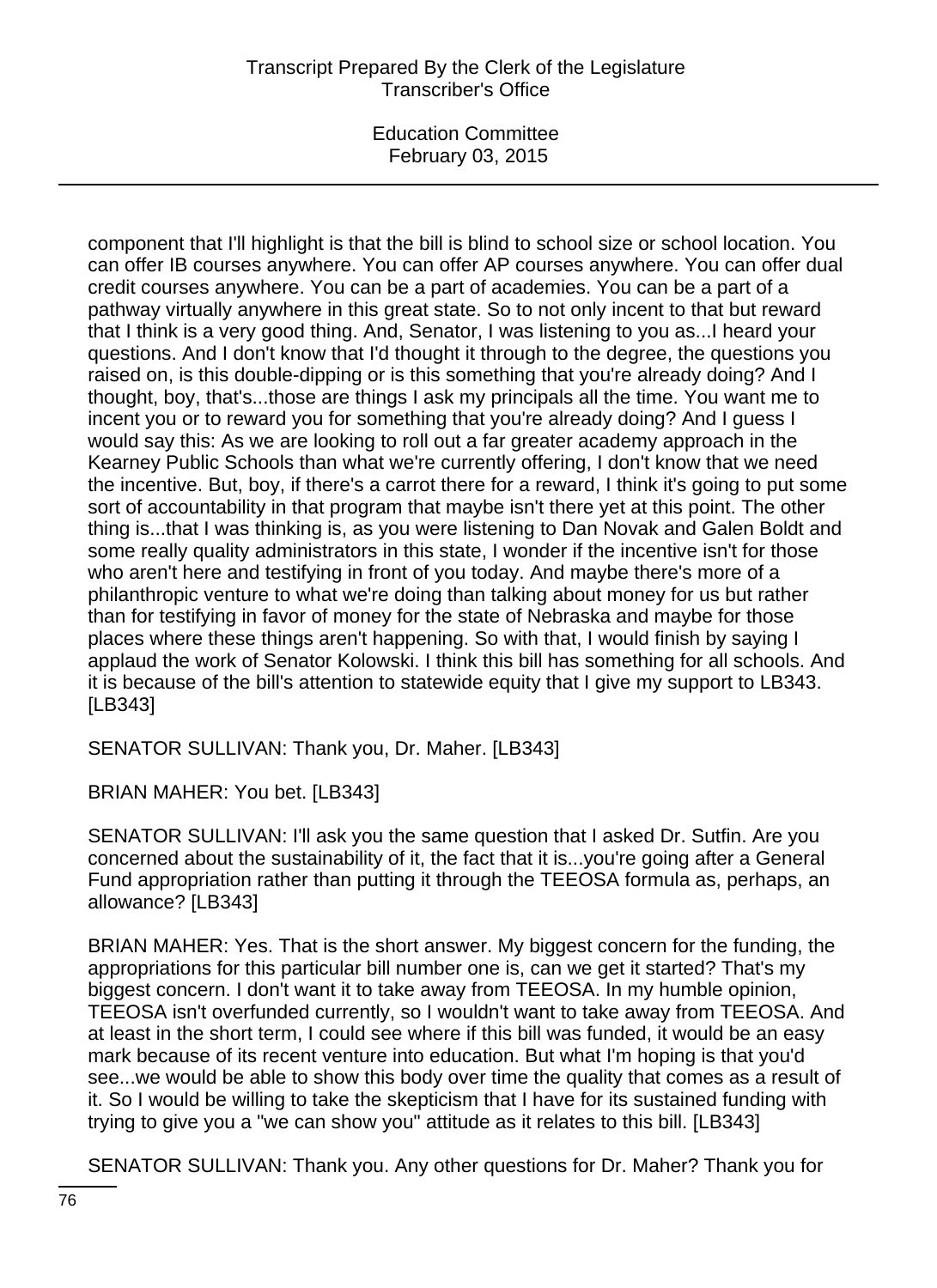your testimony. [LB343]

BRIAN MAHER: Thank you. [LB343]

SENATOR SULLIVAN: Welcome. [LB343]

DAVID LUDWIG: (Exhibit 7) Thank you. Well, good afternoon. I'm David Ludwig, D-a-v-i-d L-u-d-w-i-g, and I'm the executive director for the Educational Service Unit Coordinating Council. And I'd like to thank you for the opportunity to share my support for LB343. As you reflect upon the statewide vision for education and the four established goals and objectives, LB343 provides the rigor and relevancy and the necessary skills and knowledge for all students to be productive, successful citizens. As an educator and a parent, I know and understand the value of these opportunities for all students. Within LB343, students are provided the educational opportunities that engage and prepare each individual for success in learning. High expectations are provided for educators, parents, students, and educational institutions. A positive, safe, and successful learning environment is created. And collaborative relationships with the school community are established as well. Through the rigor and relevancy of LB343, each of the established goals and objectives within the vision are met. As you consider the components of this bill and what it has to offer for students, the programs of excellence, dual enrollment courses, and career academies are valuable opportunities for all students throughout the state, not just one sector but for all students throughout the state. In addition, the financial support for each school district is provided regarding initial costs for implementation as well as reimbursement for the district of each student who completes the program. This bill not only provides opportunities for all students but it also establishes a level of accountability based upon student completion rather than students participating in the program. Also, the collaboration with higher education, ESUs, and school districts is supported and encouraged within this bill. This relationship has been in existence with current programs but will only be enhanced as each stakeholder continues to work together to support student learning. As I stated earlier, I am in full support of this bill as an educator and as a parent. As a parent, my two children who are now adults were afforded the opportunity of earning dual credit hours in high school. This was a tremendous opportunity as it allowed each to begin their college experience as a sophomore. Based upon this experience, both were able to graduate in four years with a dual major and most importantly were offered employment prior to graduation. Both understood the value of this program as the rigor and relevancy brought value to their senior year. And as a school administrator in that same district a number of years ago, I saw that same result in other students as well, not just for my own but for other students that were participating in that program. During my 32-year career, I have been involved in conversations regarding opportunities of rigor for students that were either dismissed or delayed in implementation due to discussions regarding funding or the lack thereof. I completely understand funding is important and it's essential. I get that. But when this dialog is used as an obstacle or barrier to student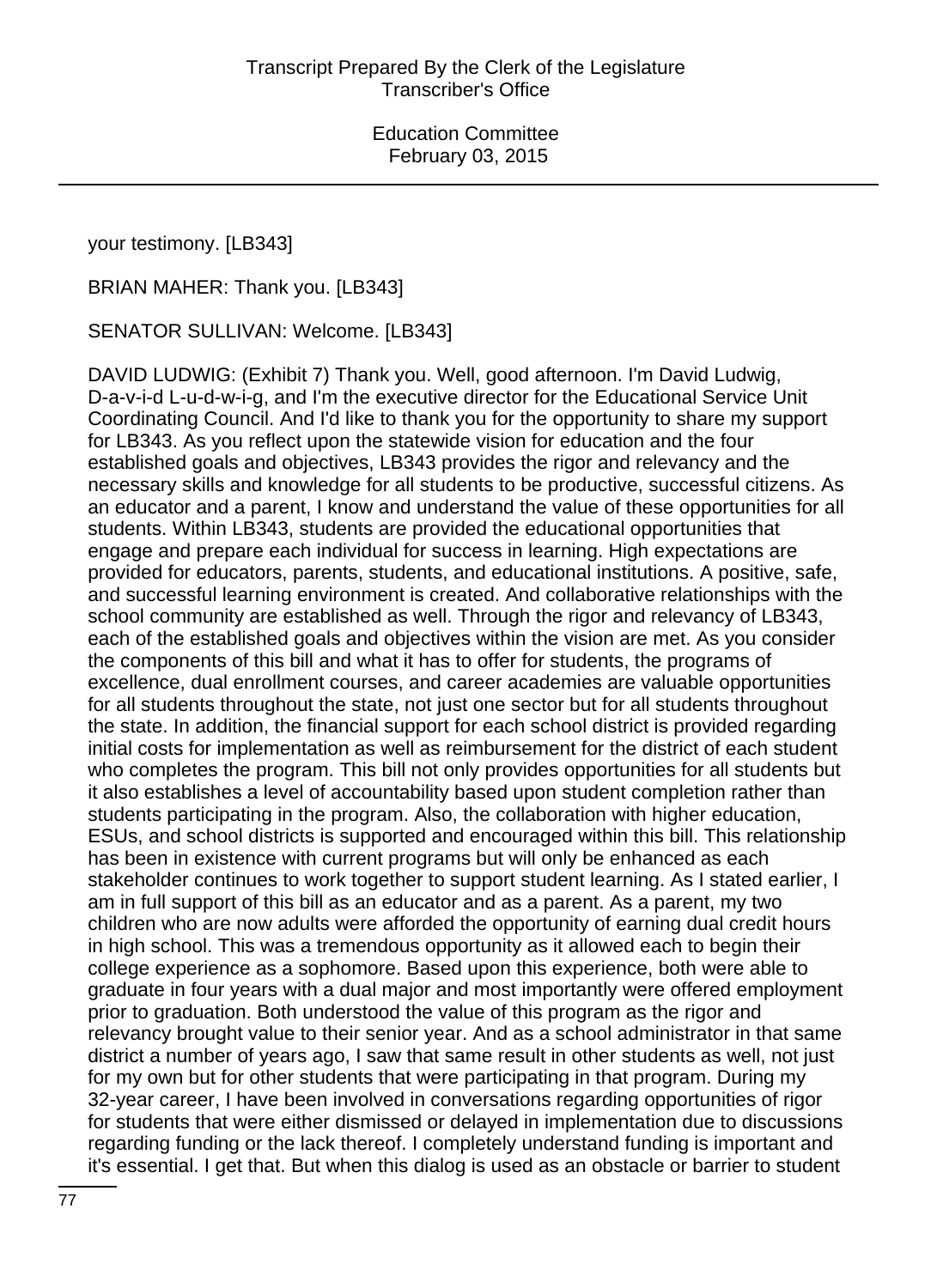success, our focus is not on student learning. So the question we need to ask as collective stakeholders with all of us in this room, within this statewide school community, is how do these opportunities for student learning fit within the overall vision for education? So again, as an educator and as a parent, I fully support this bill, LB343, and I thank you for the opportunity of sharing my thoughts. [LB343]

SENATOR SULLIVAN: Thank you, Mr. Ludwig. Just to clarify in terms of the role of the ESUs, they will be the conduit, if you will, when a school district applies for a grant or reimbursement. Is that correct? [LB343]

DAVID LUDWIG: Right. Well, that approval would come through NDE but we'd more or less be the fiscal agents and then... [LB343]

SENATOR SULLIVAN: I see. [LB343]

DAVID LUDWIG: ...our main goal or our main purpose would be to provide that service delivery for, like Senator Kolowski alluded to earlier, for...in services, statewide training, and so on. You know, by statute, our role, our mission is defined in 79-1246 which is, provide equitable and efficient services throughout the state. And that's where our role would come in as well. [LB343]

SENATOR SULLIVAN: Thank you. Thank you for your testimony. [LB343]

DAVID LUDWIG: Okay. Thank you. [LB343]

SENATOR SULLIVAN: Welcome back. [LB343]

JON HABBEN: (Exhibit 8) Thank you, Senator Sullivan. Appreciate the opportunity to talk on this bill. My name is Jon, J-o-n, Habben, H-a-b-b-e-n, Nebraska Rural Community Schools. Our members stretch across 88 counties. And so we're pretty much all over the place, lots of different sizes from a school district of K-12 2,000 to a school district of less than 100. There are geography issues. There are distance issues. No surprise, all you have to do is look at the map to see those. But I think this bill brings something that is certainly worthy of discussion. My conversation this summer with Superintendent Sutfin was...I was intrigued by what he was talking about and I had several questions. And a couple of the questions were predictable: So how does rural, out-there Nebraska participate? How do you access this or that? And I was quite pleased because when I saw the evolving bill or the evolving discussion, I saw the inclusion of Service Units and those kinds of things that enable hubs, so to speak, for activity to occur. Now, I won't repeat a lot of what you've heard. A couple of things that...one question I still have about the bill is, is it possible for a group of schools to go together in a group, choose one of them to be the fiscal agent rather than insisting they go through a Service Unit? And I'm not trying to push Service Units out. They are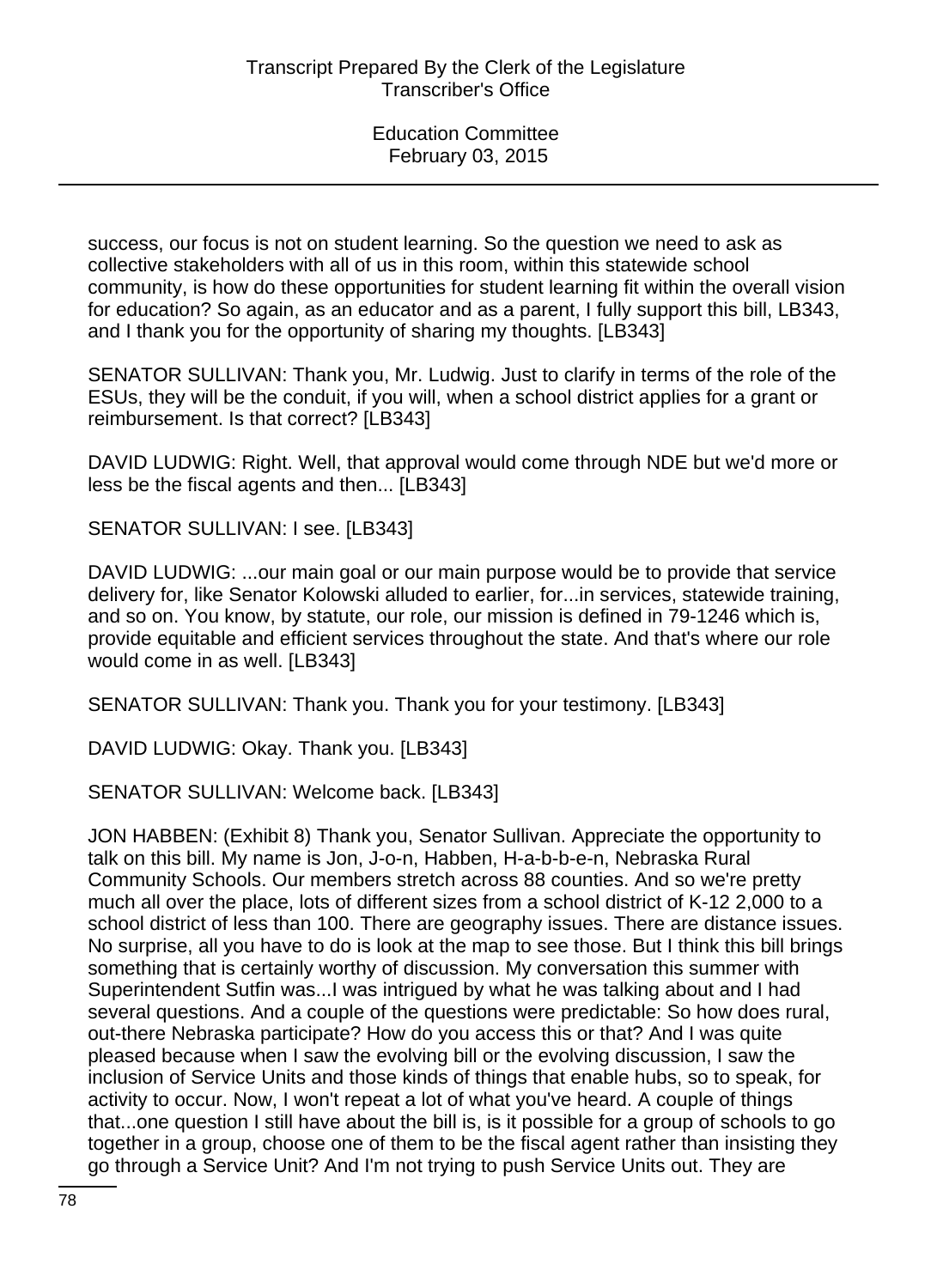Education Committee February 03, 2015

absolutely critical in out state...everywhere in Nebraska. The reason I asked that is that the Service Units in a number of places will have five, six, seven, eight counties and all the school districts therein. And how many of these can an ESU handle? And on the other hand, it may only be a smaller effort rather than a larger effort. But I think the nod toward dual credit courses...very important in rural Nebraska. Parents want the more bang for the buck. So they have a tendency to look at that as how to bring in courses. That college credit piece along with the high school credit piece...pretty important. But there's more than that. There, as we...welding gets talked about a lot. But there are all kinds of other groupings, all kinds of other subjects, all kinds of other job-related kinds of activities. I think this bill is an incentive to maybe take what you're doing a little further, maybe push that envelope a little bit more. Senator, you asked a question about double-dipping. And I had to think about that for a little bit because the first thing I thought of relative to this was, the district receives the money for the successful completions of whatever it is. And my superintendent head says, and that money becomes part of continuing the program on. And so, it sort of feeds itself as you go through. And part of the reason, I think, you need some of that is, a startup isn't necessarily the end of the cost of the...of whatever you're attempting to do. It may be a low cost. It may be a higher cost. But there may be ongoing costs. And I see money coming in to help continue to pay for those kinds of costs. There was a question about, do we know what's going on with kids four and five years down the road? I believe Rule 10 has a rule in it that guidance counselors do do five-year studies of graduates in each school. How successful it is, it's hard to say, because you're chasing people whose addresses may be gone. You never know. One of the things that I do like about this is, you choose whether or not to participate. This isn't about mandating participation. This isn't about mandating groupings. These are things that come about by voluntary discussion with the idea that, hmm, maybe this is a possibility. Let's talk to some others about it. Let's involve our ESU leadership. Let's talk to some others about it. The mandates aren't there. You choose to be involved and thereby hopefully choose to succeed a little more in your district. I think it has good potential. [LB343]

SENATOR SULLIVAN: Thank you, Mr. Habben. [LB343]

JON HABBEN: You bet. Thank you. [LB343]

SENATOR SULLIVAN: Any questions for him? Thank you for your testimony. [LB343]

JON HABBEN: You bet. [LB343]

RANDY SCHMAILZL: (Exhibit 9) Good evening, committee. Randy Schmailzl, R-a-n-d-y S-c-h-m-a-i-l-z-l, college president, Metropolitan Community College. A few housekeeping chores for me: Dennis Baack needed to leave for another engagement and he wanted me to mention to the committee that the Nebraska Community College Association is in support of LB343. So I would like to go on record to say that. I'm also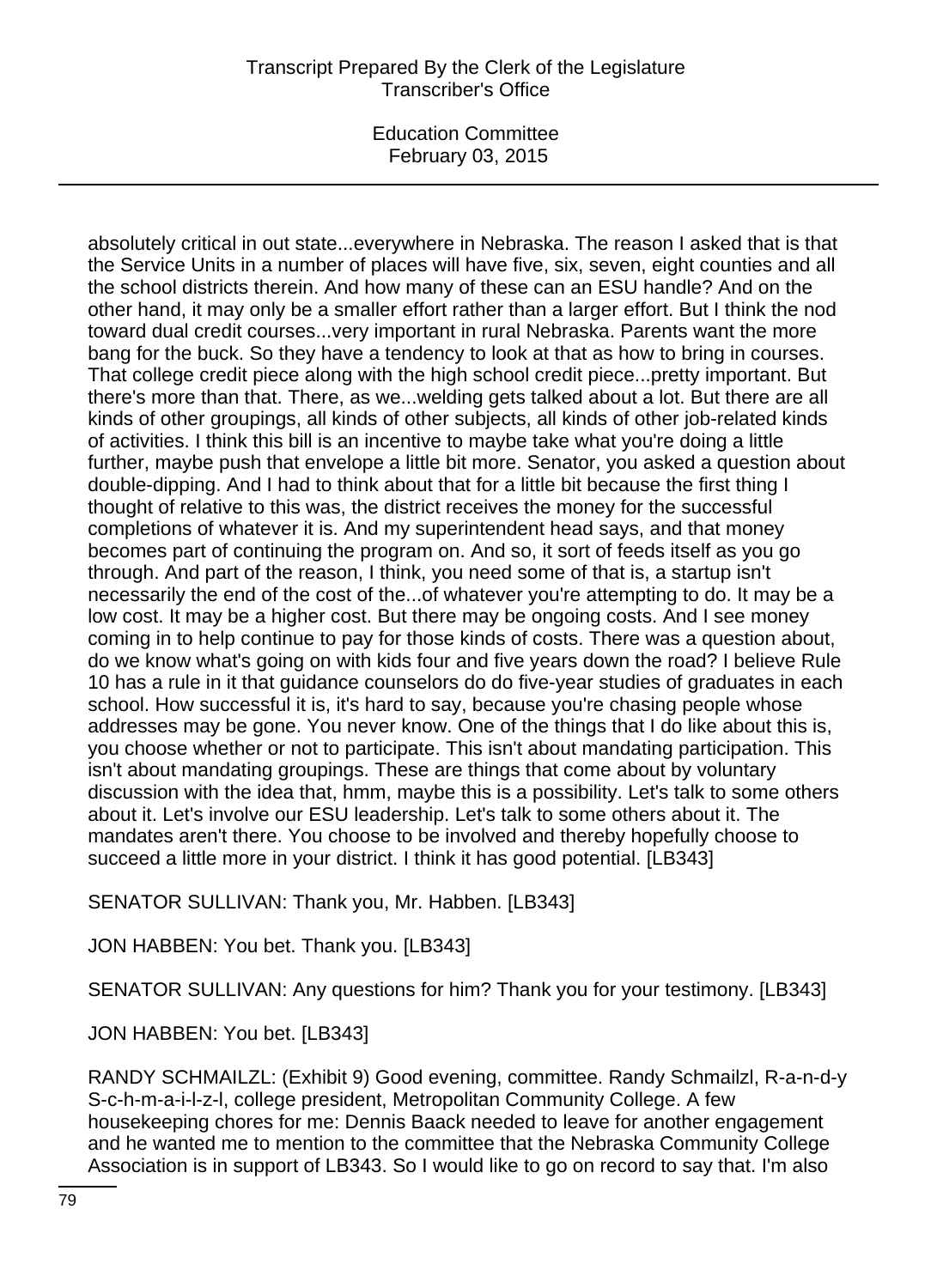Education Committee February 03, 2015

here today on behalf of Dr. Ken Bird from Avenue Scholars who is unable to join us. And the talking points regarding Dr. Bird and myself, support of the legislative bill, have been passed out. So I'm going to focus on answering questions and also talking about how this works in Omaha to a degree because we started a number of years ago career academies. We started to work with donors. Senator Cook earlier mentioned about a remedial bill that Senator Cook supported on behalf of Metro a number of years ago to...that was one of our first attempts to alert others that we needed help in the high schools to elevate the education that they were providing to help them to be partners. And I'm proud to say that all the high schools in Metro's four-county area are partners with Metro Community College. It's not centered around money because most of the time in these partnerships, money is not available. If it was, I wouldn't want to have a partner. If it was money, we wouldn't have a partnership. We're lucky enough in Omaha to have philanthropists that have helped us get these projects started. Avenue Scholars: Dr. Bird is the CEO of that. It's a group of donors that put together money to help in seven high schools with sorting out students that may need extra assistance while they're in high school to get their high school degree. It also helps students...I think they had 200 students last year and all but...maybe one or two did not graduate which is a great success story. And in addition to that, due to the fact that in the spring quarter they come to Metro Community College for a series of classes and entry-level workshops in terms of careers, 198 of them enrolled in the Metropolitan Community College. And we're very proud of that because I think most of those students would have not gone on to college. But the partnership led to the students feeling that they could do the college work. And you've heard that time and time again today. This also has led to a new program for Avenue Scholars, the AKSARBEN Career Scholarship program. Metropolitan Community College is a pilot project for this program and the program is designed for students in career academies, students in careers in high school, to attend Metropolitan Community College free of charge. The AKSARBEN Scholarship is a scholarship of \$4,000 per year and it will help the student with all the books, supplies, and I call this a pilot project because it's the desire of the Knights of Ak-Sar-Ben to roll this out through all the community colleges in the whole state. So the career academies that you've heard about today and in the future, they'll have an opportunity for their students to go on to their local community college, tuition paid, in high-skill, high-demand jobs. The purpose of this bill in my mind is another step in the continuum to help students into the career path, into the trades, into jobs, into highly skilled jobs, no matter where it's at in the state of Nebraska. It's great that this bill covers the whole state. It is exceptional today to hear as many superintendents come forward and talk about the relationships they have. At Metro, we have about 2000-plus students in dual enrollment and career academies annually. We also work with Millard Public Schools in an early college curriculum that will be starting this fall. And that early college curriculum will be at Millard South and it will offer opportunities for Millard students to take college-level classes while they're in high school at their high school. We're also very proud to have projects with Bellevue High School. Their trades programs are mostly taught at Metropolitan Community College south campus instead of in the high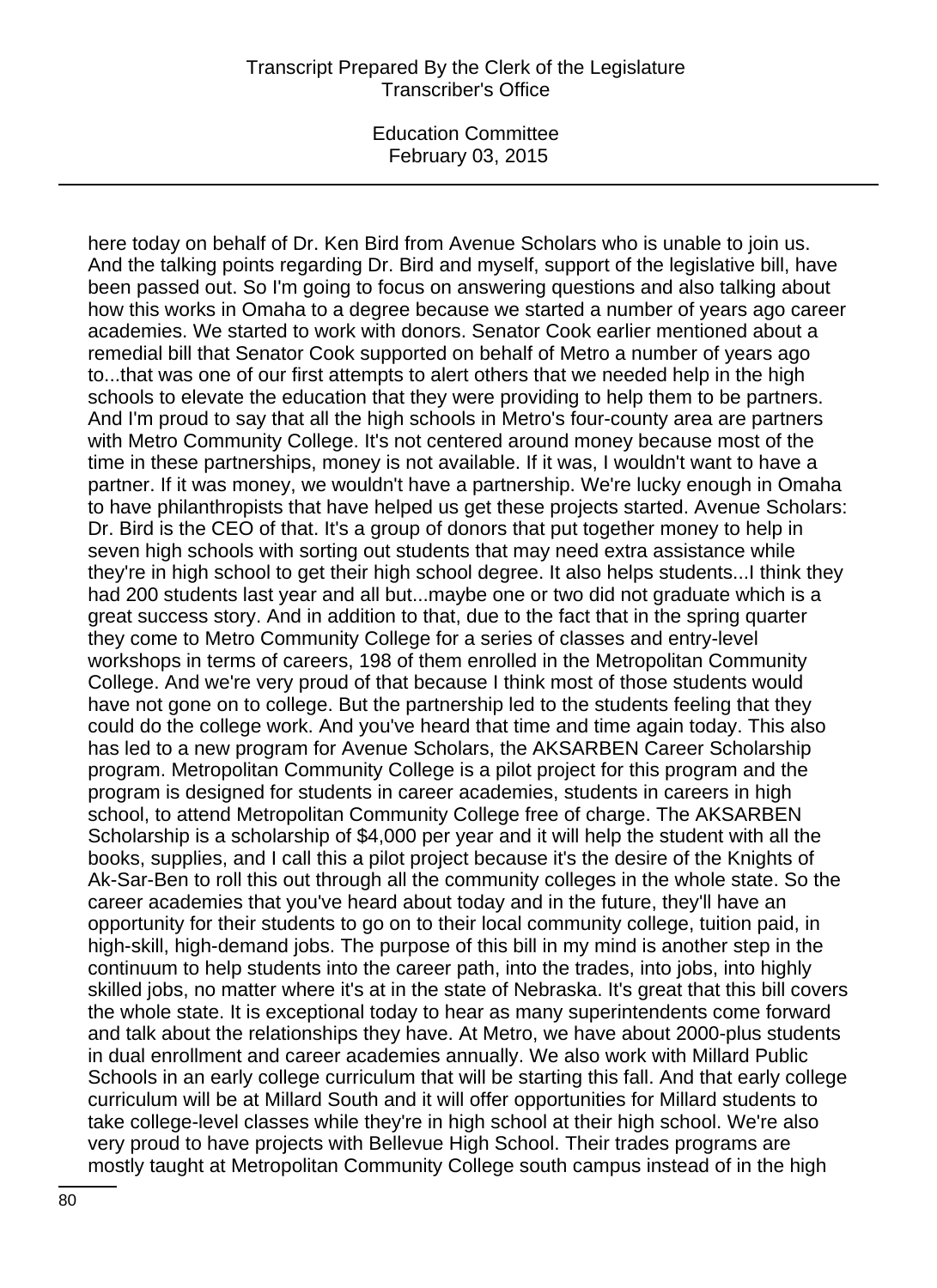schools. And our adjunct faculty across the college are made up of a number of the high school teachers that have their extra credentials. So it's a good relationship and this...I applaud Senator Kolowski for bringing this forward. And it's just another step in the direction of providing the best education possible for careers. Jobs are great; careers are better. And I'd be glad to answer any questions, Senator. [LB343]

SENATOR SULLIVAN: Thank you, Mr. Schmailzl. Senator Cook. [LB343]

SENATOR COOK: Thank you, Madam Chair, and thank you, President Schmailzl. We've been talking about the '80s and '90s a lot today. Do you remember the medical sciences... [LB343]

RANDY SCHMAILZL: Oh, yes, yes. [LB343]

SENATOR COOK: ...program at Metro? Who paid for the startup for that? [LB343]

RANDY SCHMAILZL: Metropolitan Community College... [LB343]

SENATOR COOK: That's what I...okay. [LB343]

RANDY SCHMAILZL: ...along with a couple donors... [LB343]

SENATOR COOK: All right. [LB343]

RANDY SCHMAILZL: ...after it got started. [LB343]

SENATOR COOK: All right. And the HVAC Program that we had, that was the same thing? [LB343]

RANDY SCHMAILZL: Same thing, um-hum. [LB343]

SENATOR COOK: All right. Just... [LB343]

RANDY SCHMAILZL: In the school districts, extra money to spend on things is just not available. [LB343]

SENATOR COOK: Right. All right. Thank you. [LB343]

RANDY SCHMAILZL: Thank you. [LB343]

SENATOR SULLIVAN: Any other questions? Thank you. [LB343]

RANDY SCHMAILZL: Thank you. [LB343]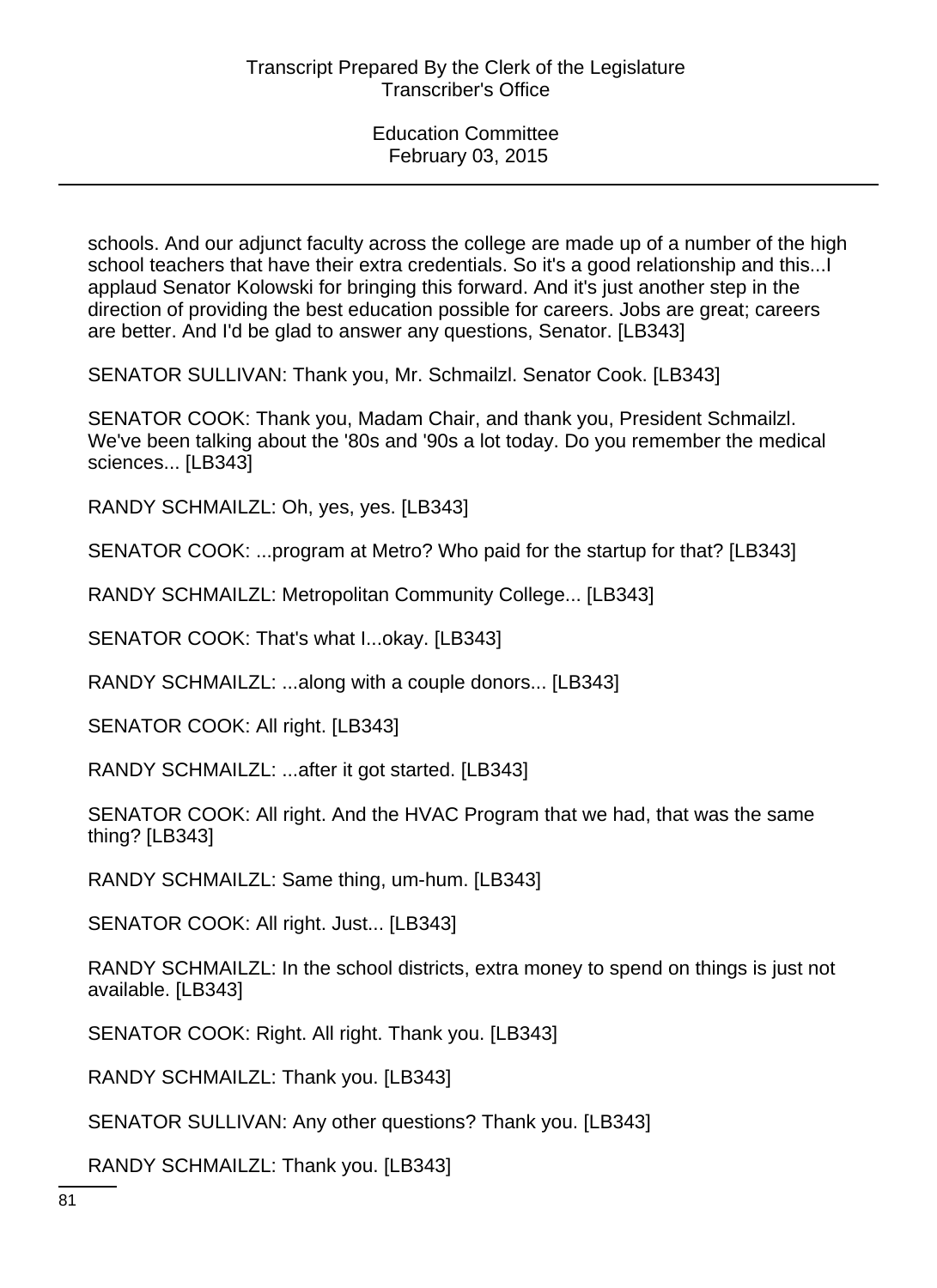# SENATOR SULLIVAN: Welcome back. [LB343]

FRANK HARWOOD: (Exhibit 10) Thank you. Again, I'm Frank Harwood, F-r-a-n-k H-a-r-w-o-o-d, and I'll be speaking on behalf of the Greater Nebraska Schools Association. The...we're here today to offer our support for Senator Kolowski's LB343. School districts and the stakeholders need to extend connections with the business community in each district. This bill makes a clear connection to the P-16 Initiative and LB371 which promotes educational success. This can be a powerful partnership between secondary and postsecondary institutions as well as the business community. GNSA schools are supportive of the mechanism to include...included for the funding requirements of the bill but do not support any position that may impact the current TEEOSA formula, in particular equalization aid. Speaking specifically for Bellevue Public Schools, I had the opportunity to spend 3.5 hours last night listening to public input about \$4.5 million in cuts that we're proposing for next year. And so to answer a little bit of your question about how some of this funding we'd be using...and none of the cuts that we're proposing would impact the situations that are here. Bellevue did have to make reductions in the past. And as Mr....President Schmailzl indicated, most of our career and technical programs actually go through Metro in their junior and senior years. The way I would see Bellevue Public Schools using any of the funding here--and by the way, with \$10 million, if you look at what's already going on, the reimbursement that's going to be available in the first year is going to be pretty small--I share Dr. Maher's concern that if we can get something started, I think we can show the importance of this type of program to the economy of the state of Nebraska in helping students being successful and getting college credits and/or earning trade certificates. I think...although I would be concerned about ongoing funding, I think that this program has the potential to show its necessity for growing the economy in Nebraska. So when we look at this as an issue, the way I would see Bellevue using the funds that we may be getting with this will help, in a budget-cutting cycle, sustain programs that we have. Without a budget-cutting cycle, it would be a way for us to grow the...our programs. We really...I mean, we're...Bellevue is behind in some of the career pathway pieces. And so these opportunities with the successes of our current students in the programs we have along with the additional successes that...in programs that we would build, we'd be offering more programs and more opportunities for students to become gainfully employed Nebraskans. [LB343]

SENATOR SULLIVAN: Thank you, Dr. Harwood. [LB343]

FRANK HARWOOD: Yeah. [LB343]

SENATOR SULLIVAN: So with respect to the concerns over sustainability and maybe building a case for the value of this program over time, it's still thinking that it would...you would always have to go after a General Fund appropriation to sustain it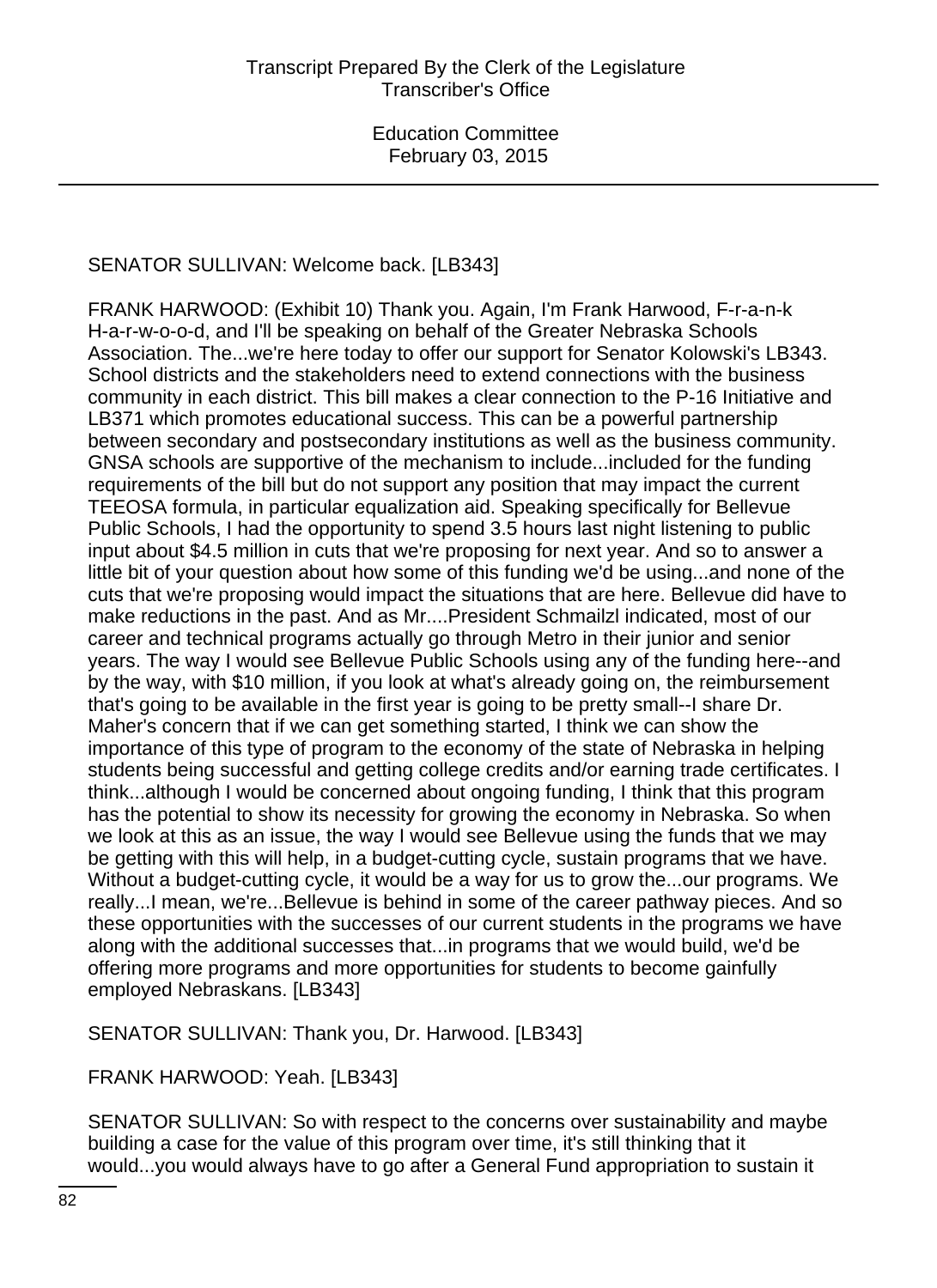rather than trying to build a case for it to be part of TEEOSA. [LB343]

FRANK HARWOOD: Right. Well, and I think the issue there is that, from a GNSA perspective, we believe that TEEOSA is not overfunded as Dr. Maher has said before. So I think in this situation, when you're looking at something that goes beyond the basic needs, and we're providing something in addition to what each school is maybe providing now, we think it should be outside of TEEOSA. So I think that either, you know, the lottery funds for a part of it and General Funds are the best way to get it started. As the program matures and is showing its value, how that gets funded in the future may even be part of what the, you know, the committee that comes out of the LB182 or LB323 as it becomes part of that. I think at the beginning, we think it's a mistake to comingle the funds mostly because of the way it would treat districts if it becomes an allowance. If you...if it becomes an allowance, now all of a sudden you're not treating districts the same because an equalized district...it could just be used to offset their equalization aid whereas with an unequalized district, it would become additional resources that are available. So if it gets turned into the TEEOSA formula, it loses its ability that we've talked about where it can actually benefit all 450-plus districts. [LB343]

SENATOR SULLIVAN: And using that rationale then you hold that to perhaps a different standard as opposed to something like poverty which is what we have all across the state as well. [LB343]

FRANK HARWOOD: Right. Right. Well, and I think that's one of the issues that I think is a merit to this bill. TEEOSA only looks at student counts. And now, it could be student counts in different demographic groups where there's poverty or ELL. This one is focused only on the success of the students in the program. For that, the basic funding is how you would...and the grants would be how you would be starting those programs. But only through their success do you get the additional funding. I think that that type of merit system would be more difficult in TEEOSA because in TEEOSA what you're doing is providing for the basic needs of the students. [LB343]

SENATOR SULLIVAN: Thank you. [LB343]

FRANK HARWOOD: Yeah. [LB343]

SENATOR SULLIVAN: Any other questions? Senator Groene. [LB343]

SENATOR GROENE: How can I be assured that this just doesn't turn into top 20...the old 80/20 rule. The top 20 percent of the kids with good parents are motivated. They want to go on. If they were going to spend more money on them...I'm more worried about the kid that ends up in the state pen or unemployed. How am I sure that you're going to get those in the welding class and it isn't just all...I hear program after program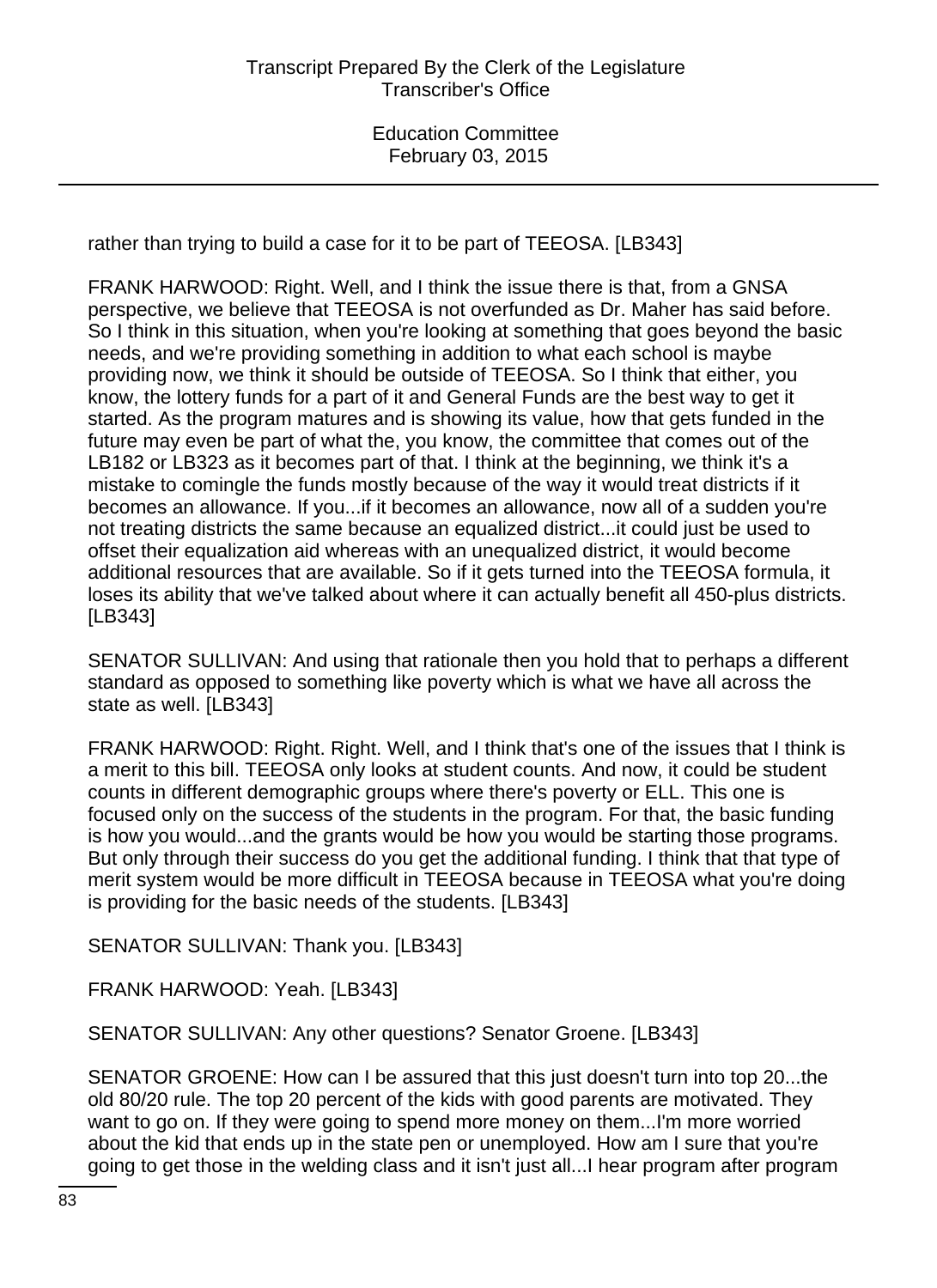that's already in effect. In North Platte we've got the AP program with the community college. I heard the community college from Metro say they already got all these programs. It looks to me like you just have the money to pay for programs you already have. I'm worried about the kid that's going to end up in the state pen that he learns how to weld or has a plumbing job. But I don't...I just see this...an extension of what you're already doing. [LB343]

FRANK HARWOOD: I think the difference in the funding portion of it is that whereas right now in a lot of the programs, it's having the student enrolled is what sustains the program, in this situation, it's a student that is successful is the only one that gets the revenue. So a little bit back to Senator Cook's point, one of the things that I think schools would then need to be doing is looking at the freshman and sophomore year so that students are ready for these programs in the junior and senior year so that...and even with some of these trade certificate programs, they wouldn't finish before they were...the end of their senior year. So part of it is the school then supporting them going on to the community college to finish that certificate, because only then would the high school or the K-12 school be receiving any aid for that. So I think it's tied in with what has to happen in order for anything to happen with the funding. [LB343]

SENATOR GROENE: Thank you. [LB343]

SENATOR SULLIVAN: Any other questions? Thank you, Dr. Harwood. Welcome. [LB343]

VIRGINIA MOON: Thank you. Senator Sullivan, committee, my name is Virginia, V-i-r-g-i-n-i-a, Moon, M-o-o-n. I'm here to represent the Nebraska Council of School Administrators. The legislative committee from the Nebraska Council of School Administrators has voted to support LB343 unanimously for all the reasons that you've heard here today. And I think you see broad support for it. I had some written comments but I'm thinking that perhaps I can provide a little bit different perspective on the discussion today and try to keep it brief. School districts have for many years done a great job on the pathway we understand...the career pathway we understand of traditional four-year college. Because that's what teachers have done, we know how to get there. We haven't done such a good job in preparing our students for other pathways to career or college or success in life or whatever that is because we don't, as educators, exactly know how that works. And our model maybe doesn't match those pathways. So I think this bill is a little bit like the school district struggle. It does take a leap of faith as some people talked about here. It takes a different way of doing the schedule, a different way of paying for things, different partnerships, different certification and training for teachers. And the thing that's maybe a good thing about LB343 is that the funding isn't set absolutely lockstep, because all the careers that we're preparing students for are very different. And they're very different from day to day or at least from year to year. Many of the careers that you're asking us to prepare or that our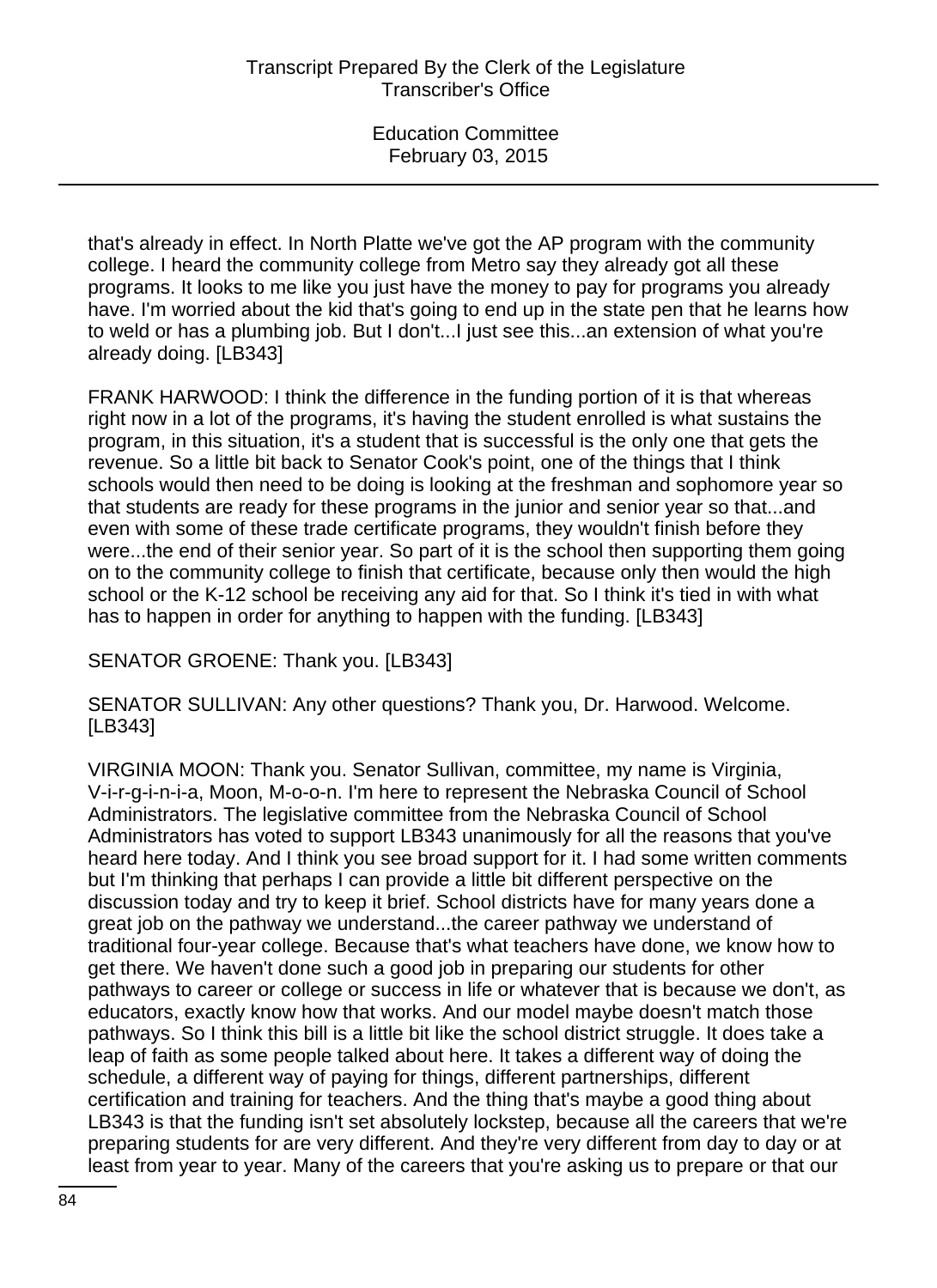students deserve to be prepared for didn't even exist a decade ago. And so creating something that's sustainable over a long, long period of time is hard to do. And so I think the funding that's in this bill would help districts begin to look at things in a different way. How do we manipulate the schedule? How do we help get things done? And so I think the schedule...the funding mechanism here and how it's going to look and what it's going to...is it going to give you \$5 per student for every one who actually completes because there are so many students completing? Or is it going to be mostly in the startup costs? We don't know that yet. But we do know that there would be incentives to help districts continue to constantly revise their curriculum and revise their career pathways so that students have an opportunity to success. So we support this bill. We also support it partly...for all the reasons that you've heard before. It's applicable across the state. I certainly saw it in the west in a smaller school and with Omaha Public Schools in the largest schools. So it has a lot of potential. We also understand that you've done a lot of work with the lottery funds to make those funds go to some useful innovations and some...and we think, as school administrators, that this is a project that deserves that look at getting started. [LB343]

SENATOR SULLIVAN: Thank you, Dr. Moon. [LB343]

VIRGINIA MOON: Any questions? [LB343]

SENATOR SULLIVAN: Any questions for her? Thank you for testimony. [LB343]

VIRGINIA MOON: Thank you. [LB343]

JOHN BONAIUTO: Senator Sullivan, John, J-o-h-n, Bonaiuto, B-o-n-a-i-u-t-o, representing Nebraska Association of School Boards. On behalf of school boards, we appreciate the work that Senator Kolowski has done and the passion he has put into introducing LB343 and pushing the envelope and so agree with everything that has been said. The hour is late. I do want to say one thing for the record, though, that the school boards, when they were talking about this bill, wanted me to make very clear that the support is with the understanding that this is on top of TEEOSA, that it...that the school boards' priority is still fully funding the formula. And that's very important to them. And so it is going to be a...you know, something that we'll have to work with is to make sure that this is funded when we're talking about additional General Funds. And with that, I'll conclude my testimony. [LB343]

SENATOR SULLIVAN: Thank you. Any questions for Mr. Bonaiuto? Thank you. Welcome. [LB343]

JAY SEARS: (Exhibits 11, 12) Thank you. For the record, my name is Jay Sears, J-a-y S-e-a-r-s, and I represent the Nebraska State Education Association. Coming around are two handouts. One is my written testimony which is very brief. And the second one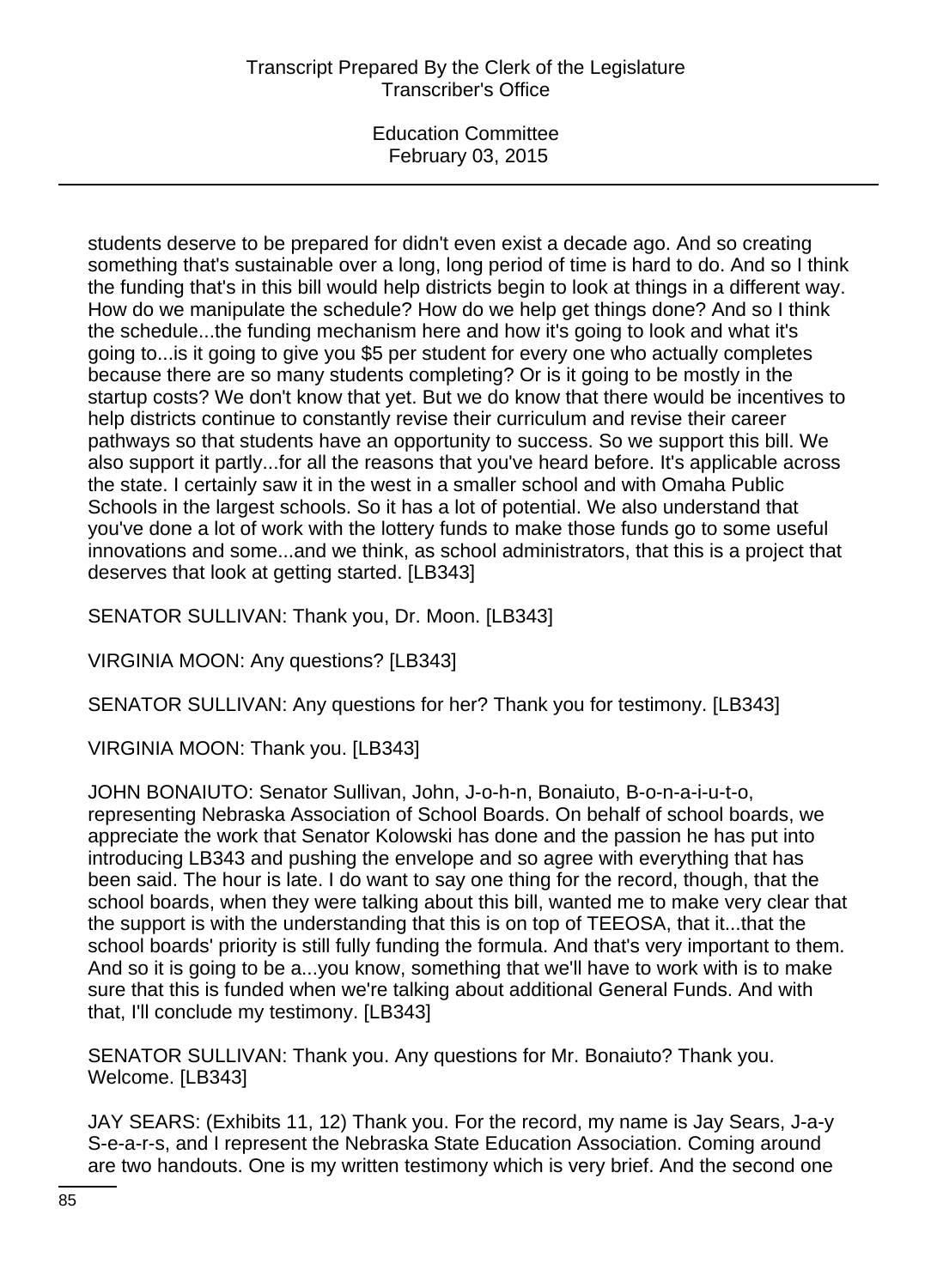Education Committee February 03, 2015

is probably the most important testimony you'll have from me today, tomorrow, or any other day. It comes from John Heineman who is the coordinator for the international baccalaureate and advanced placement programs at the Lincoln High School. And he explains in his letter to you what international baccalaureate programs are like in Lincoln High, what it does for students, what it does for the school district, and all of the resources it takes for teachers to be able to teach IB or advanced placement courses also. So I leave that for you. But NSEA does support LB343 for three reasons...probably six or seven more, but we only have time for three. (Laughter) First of all, it's funding outside of TEEOSA and, therefore, all school districts receive it. Two, this second tier of funding only goes to districts if they have students who complete programs successfully thus incentivizing quality career and college readiness through rigorous and relevant coursework. And third, there's a component that's providing funding for districts who don't have the programs or want to start the programs like advanced placement, international baccalaureate, dual enrollment, career academies to develop these programs. So it's not shortchanging anybody in the process. Those are the three big reasons for us, because it's available for everyone. It leads us...incentivizes quality, rigorous education beyond what TEEOSA is to fund. I think it's a novel concept that we're incentivizing school districts to go above and beyond what the minimum standards are required to educate our children in Nebraska. We often hear that we don't look at the outcomes of education, so I think LB343 gives us that option to look at the outcomes and reward those, incentivize those. NSEA encourages the committee to vote this one out. Let's have the discussion. I want to talk about and hear you talk about how we incentivize excellent education for all students across Nebraska and not about equalized or nonequalized districts. So that concludes my testimony. I'd be glad to answer any questions. I'll try, if you have some for John, to make sure that he can answer those for you if I can't make them up. So thank you. [LB343]

SENATOR SULLIVAN: Thank you, Mr. Sears. Any questions? Got off easy. [LB343]

JAY SEARS: Thank you. [LB343]

SENATOR SULLIVAN: (Exhibits 13, 14, 15, 16, 17) Any further testimony in support of LB343? Anyone speaking in opposition? Excuse me. There are several letters of support for LB343: Kevin Riley, superintendent at Gretna Public Schools; Dr. Josh Fields, Seward Public Schools; Dr. Troy Loeffelholz, superintendent at Columbus Public Schools; John Neal, Lincoln Public Schools; and Dr. Dan Schnoes, ESU 3. Anyone wishing to speak in a neutral capacity? Senator Kolowski, for closing. [LB343]

SENATOR KOLOWSKI: Thank you, Senator Sullivan. And thank you, committee. Appreciate it very much. And I'd like to thank all those who spoke this afternoon on this bill. I think it's got tremendous capabilities. It is not...pardon me. We didn't tie this... [LB343]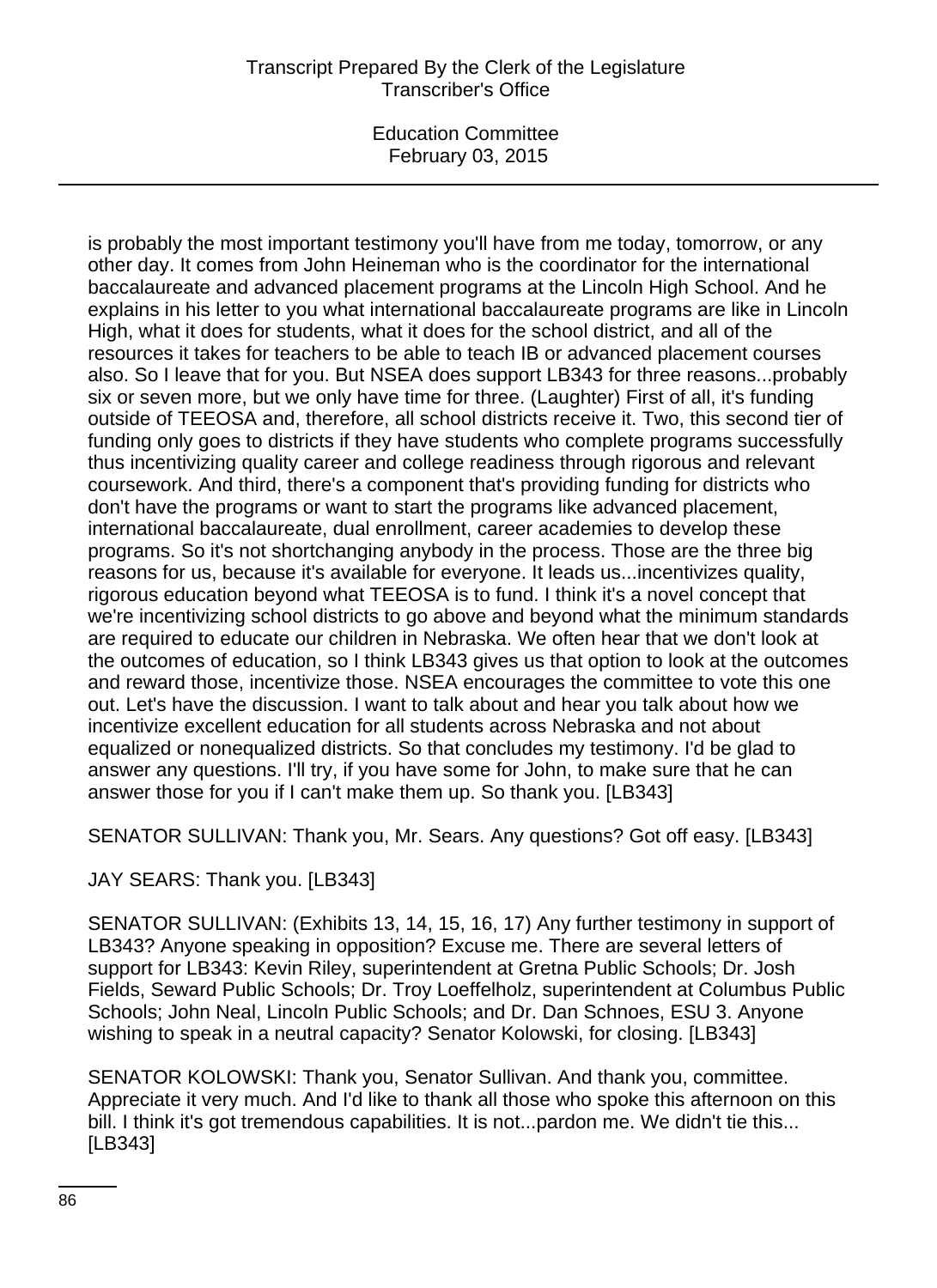SENATOR SULLIVAN: Some water for him...would you like some water? [LB343]

SENATOR KOLOWSKI: No, we're...I'm fine. [LB343]

SENATOR SULLIVAN: Okay. [LB343]

SENATOR KOLOWSKI: We didn't tie this to TEEOSA because of one thing I think you can all reflect back on 24 hours ago, and that was our discussion on TEEOSA yesterday. This is a good reason why we're not tying this to TEEOSA. TEEOSA, the funding process, and the whole aspect of support for education in the state needs to get solved in the state, by the state, by whatever means. Some of those we looked at today: proposals as to where it might go and what it might do. The tier two gives us an opportunity to work outside of that. And for Mr. Habben and others that have spoken today, I appreciate their comments that it's a freewill choice on the part of a district to be involved. It's their choice for the leadership in their district to decide with their school district, school board, and their superintendent whether they're going to be involved or partake in these options or these programs. And I think that's great local control decision making. The aspect of where they might...where this might go in the future and the funding Senator Sullivan has mentioned, I think, is a crucial issue. But I would leave you with this: Wouldn't it be wonderful if this took off and we needed \$20 million or \$30 million or \$50 million to meet the needs of all the kids that could be involved in this in Nebraska? Wouldn't that be a nice problem to have compared to others that we're sometimes dealing with? It has the potential. It's unlimited in what it might do if and when done properly. And I hope, as we solve TEEOSA--and I know the state will solve that--I hope this program and others like it that we'll creatively come up with in the next couple of years as we look at this educational experience that we talked about from early all the way through postsecondary has the great potential to impact Nebraska in the very, very positive ways. Thank you for your patience today. I'm very excited about this bill. I don't think there could have been a stronger set of testimonials given than all the people that came through today. And we're proud of that because we've spent the last year, almost a full year, talking with these professionals and others as to where this might go and what it might do to impact Nebraska's educational future. So I thank you. And thank you for your time today. [LB343]

SENATOR SULLIVAN: (See also Exhibits 18, 19) Thank you, Senator. Any questions for the senator? Thank you very much. This closes the hearing on LB343. And we will now go on to our final bill of the day, LB534. Senator Groene. [LB343]

SENATOR GROENE: Do we get paid overtime? (Laughter) [LB534]

SENATOR SULLIVAN: Afraid not. [LB534]

SENATOR GROENE: (Exhibit 1) Anyway, Senator Mike Groene, M-i-k-e G-r-o-e-n-e,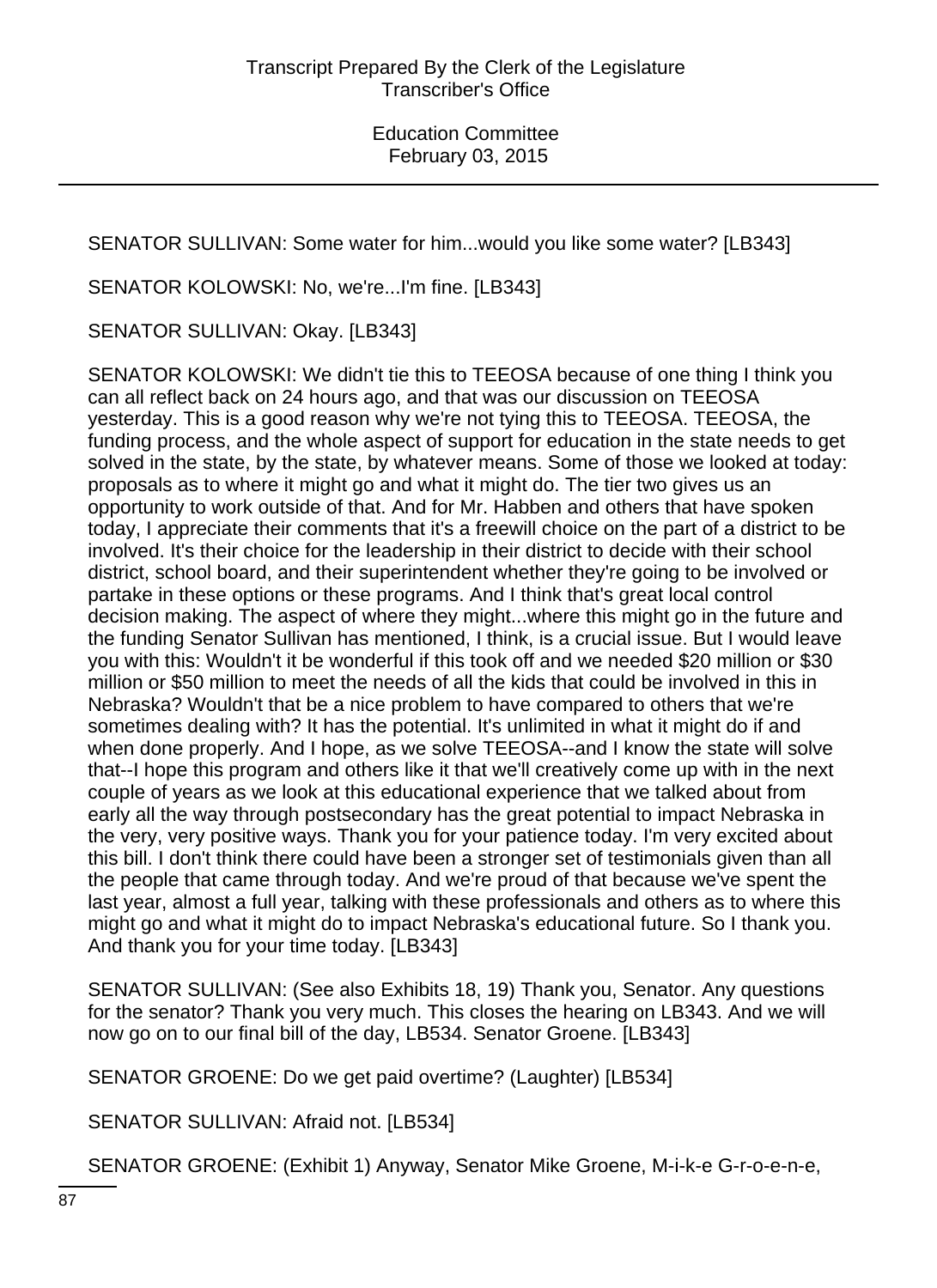introducing LB534. Basically the bill establishes that...legislative control over public school funding through TEEOSA whereas from 1990 on state aid to public education has been allocated by the calculations of a complicated formula which has been amended multiple times. This bill would place the control of state aid to education into the hands of the elected officials of the Legislature. Spending will be limited by the total of the previous year's spending plus an allowed increase for the growth in student population. This calculation amount can be adjusted by the Legislature through the normal budget process. Automatic increases in funding merely fuels the bureaucracy. This new oversight will ensure that public school administrators efficiently manage the tax dollars entrusted to them. I did this bill more as a statement than...I've heard two or three times today with the cuts in state aid, the cuts in state aid with the formula. Well, I'm confused. I passed out to the committee...from the Revenue Department. In the last ten years, school districts have collected and...you know, we don't pay our property taxes in mills or valuations. We pay them in dollars. School districts in the last ten years have...ten years ago they collected \$1.3 billion. In 2013, at...ten years later, they collected \$2,000,240,000. That was a 63.4 percent increase. The money went somewhere. What I did is, the second page just shows you where I got the 2014 model number, because it wasn't in the graph. The Revenue Department hadn't had a chance to add it to the graph but they have the numbers. The next sheet shows you General Fund aid appropriated by...for TEEOSA and special education. In those last ten years, it's gone from \$618,000 to \$913,000 (sic), a 47.8 percent increase, \$295 million increase. Special ed has had a 32.7 percent increase over that same period from \$161 million to \$213 million. And then the last sheet shows you enrollment in our public schools. And in the last ten years, it's gone from 278,000 to 297,000. That's a 6.5 percent increase compared to a...and I got those numbers from Bryce Wilson at Department of Education. I'm missing something here. How can there be cuts in state aid? I believe we're talking about a huge shift to the gang of 24 where all the state aid is going and why TEEOSA is so important to them. Any increase of state aid ends up within that group of 24. There's the 140 districts that my bill wouldn't affect out of 240...what is it, 240 districts? One hundred seventy districts, my bill wouldn't affect. They don't get any state aid. So if you...it basically disappeared except for the portion...the minority portion, the smaller portion that goes to poverty and some of the other special funds. They don't get any. So there's two-thirds of the state geographically...I'm being generous there, it should be about three-fourths of the people who live in that area. An increase to TEEOSA doesn't make a difference to them because they are paying for their schools with property taxes. We get nickels and dimes and I...even the...none...they sit there and beg and pick up the nickels and dimes hoping that if state aid is increased, they might get a couple thousand here and there. But the point I'm trying to make with this bill is, it all goes one direction. It all flows one way. We have to fix this formula. And maybe we get rid of it. I think...I appreciate Senator Sullivan. You've been very patient with us rookies. Part of these hearings that we've had lately has been an educational process with all the questions and we've learned a lot. I think all of us rookies would tell you that. But we learned a lot about this...where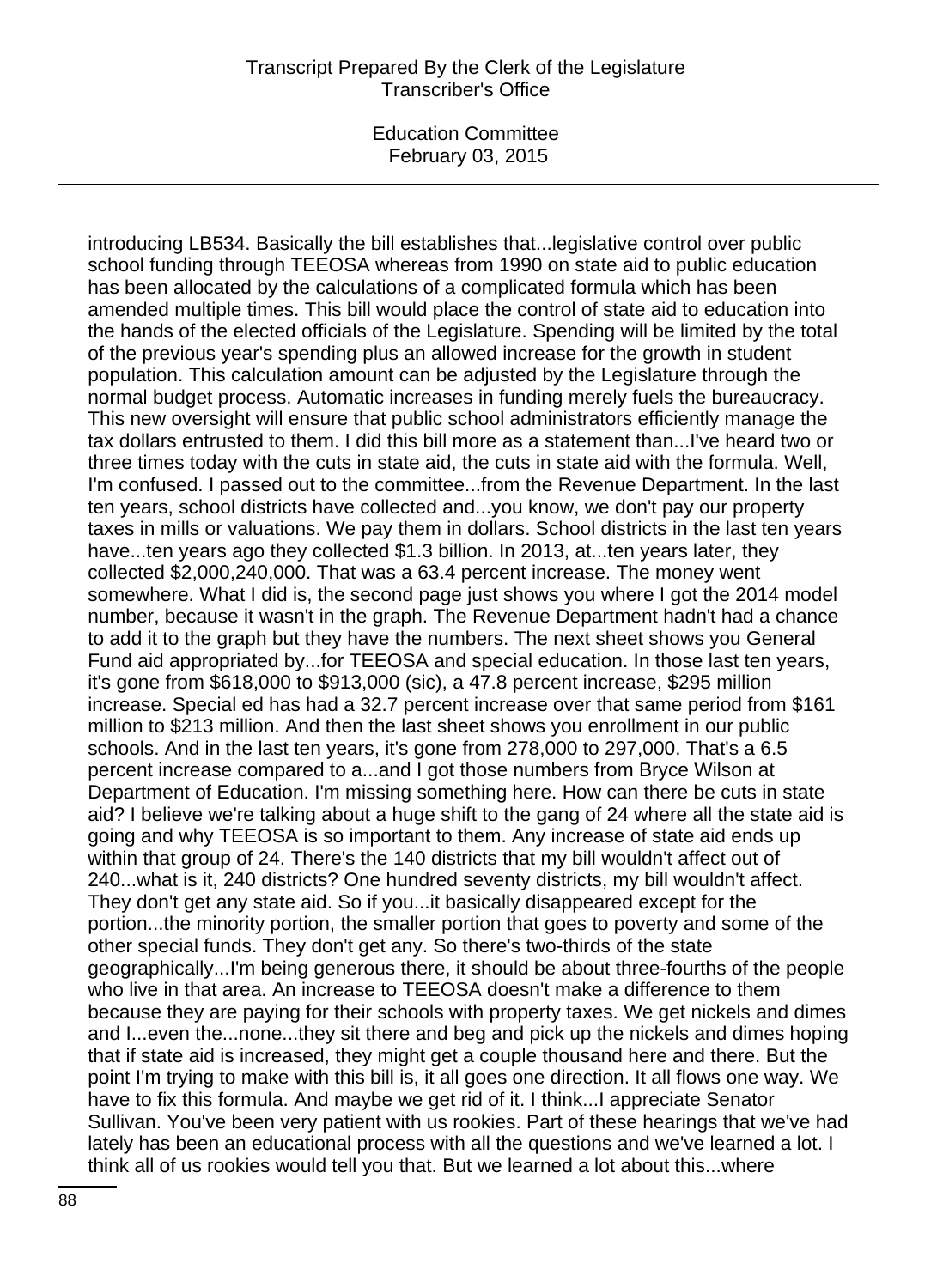Education Committee February 03, 2015

this...where the three-leg stool started. And the formula wasn't part of that. That committee didn't come up and say we needed a formula. That was done later. So when we look at that three-legged stool, it's not tied to that formula. That formula was created later, and it's time to say it's flawed. It's very, very flawed. It doesn't pertain at all to what that committee back in 1988 did. You've got 100...three-fourths of the districts getting no state aid except for the...their...a minor part of the entire \$900-some billion goes to the poverty and...I don't know what it is. I'd like to...I'm going to have to get a hold of Bryce, Department of Ed, to break that out, how much is actually just the general aid and then how much is related to that. But we got a problem. I mean, three-fourths of my school districts out there don't care what TEEOSA is next year, because their entire funding comes from property taxes. That's where we're at. I wanted to explain to Senator Cook. She's been asking about why property...farm prices have gone up. I'm a businessman. They're...this isn't making cars or producing apples. There's only so many acres of land. Only about 1 percent or 2 percent of that land comes up for sale every year, maybe 1 percent. God don't say, I'm going to make more land because there's bigger demand like GM does with cars. So you've got a lot of bidders for that 1 acre out of 100 that's for sale. Now, 99 acres of...the people who owned, or let's say 90 of the acres, those people aren't bidding. They're farmers that have been farming for years. They're not going to pay that extra price for that land. They're not even included in it. It might be land they farmed for 50 years or 100 years. But because you've got ten bidders over one acre, four or five of them are outside interests who, after the crash, the last crash from the stock market, were advised: diversify. I told you the story I know of a couple of retirement plans that own land in Nebraska. They went in because they diversified their portfolios. And then you've got the farmer that's big, very successful. He wants to expand his operation. He buys it. That acre of ground he buys at \$10,000 does not cash flow. He combines it into his whole entire operation and looks to the future that he's growing economies of size. But that's where that exponent goes up. But we're talking nine out of ten of those farmers and land owners never bought an acre, never plan to buy an acre. But because of the way we have...are assessed on property, they're stuck with high property taxes. They're not Ted Turner. They didn't go out and buy a ranch. But yet the county assessor goes out and says, well, this is what the land sold for. We're going to have to average all the land at this value. Their property taxes go up for no...if Bill Gates buy the house next to you for \$5 billion, do I look at you and say, well, you've got a \$5 billion house, because Bill Gates bought the one next to you that was worth \$5 billion. That's unfair. And it's also fair in ag valuations. So anyway, that's just some of the points I wanted to make with this bill. The people who I represent are working today. They do not profit from TEEOSA. Their salaries do not come from that which everybody here today does. It's basically how they make a living. So it's personal, too, to them. The people who I represent are working today. And they elected me because, Mike, you're going to go down there and represent me because I don't have time. I'm the guy who pays the taxes on that farm ground. I'm the guy who pays them taxes on my house. I'm the one that...the public schools that we decided to build, we own, not the employees. We see the million-dollar buy...money that Omaha Public Schools did to an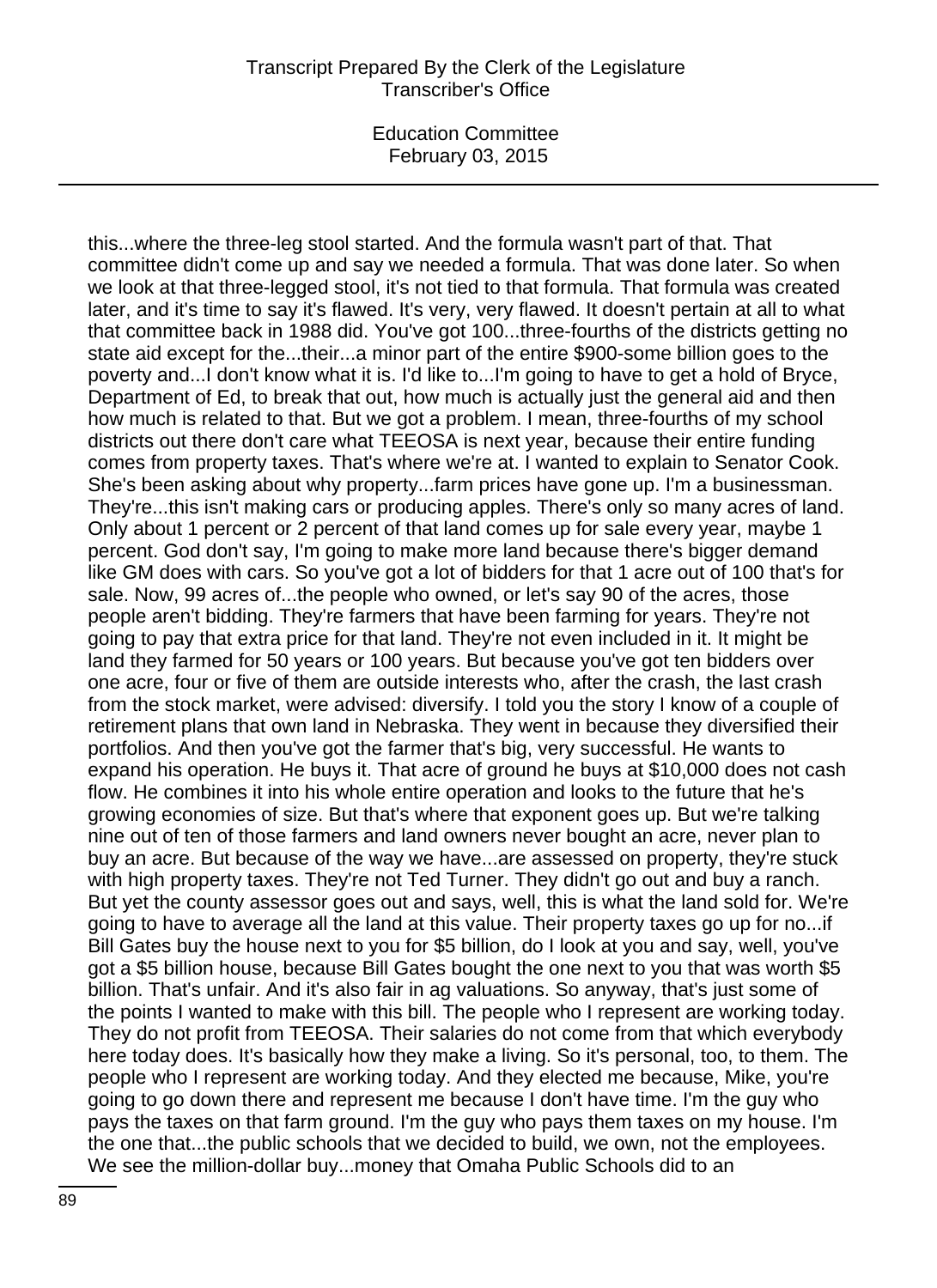ex-superintendent. We see the other level of bureaucracy that the new superintendent of schools in Omaha did with a new level of principals. And we're wondering why. Don't tell us...these numbers don't lie. We pumped a lot of money into education. The taxpayer has to apologize for nothing. The last ten years, we've pumped a lot of money into it. Where has it gone? Of all these Ph.D.s, I want somebody to show me what it costs to educate a child. All I hear is more money, more money. I mean, we've thrown huge amounts of money at it with this formula and then they come along and say, we're not doing the job. We need another bureaucracy and we need a learning community. What did they do with all the money we gave them? I'm frustrated. And a lot of taxpayers are. But don't say we didn't give them money. We've given a lot of money. And that's what my bill is all about. Maybe it's time to say, hey, wait a second. We've given you a lot of money and the formula is going to go to the gang of 24 if we increase it. What about the rest of us? So anyway, that's my...why I'm presenting this bill. I want this in the mix. Everybody knows the taxpayer has done its job. We've given a lot of money to education the last decade, the last 20 years. Even go back then. The increase is huge but the student population has not risen that much. So thank you, Senator Sullivan, and should I just sit here? Does anybody got something? [LB534]

SENATOR SULLIVAN: No, just...we might have some questions for you. (Laugh) [LB534]

SENATOR GROENE: Oh, all right. Go ahead. I got to meet my granddaughter for dinner. [LB534]

SENATOR SULLIVAN: All right. Very good. Do you have any...does anyone have any questions for Senator Groene? [LB534]

SENATOR GROENE: No, go ahead. I'd love to answer the questions. [LB534]

SENATOR COOK: No, I...and maybe you have a list for me. We can give it...get it later. Who might be included in the gang of 24 and how would...how do you define that for... [LB534]

SENATOR GROENE: Well, it's the 24 school districts that...admit, they're honest people. I shouldn't use it. But I didn't know their real names, so it's popped in my head, gang of 24. They're the ones that are equalized. They're the big 24 school districts that are mainly equalized with the formula. [LB534]

SENATOR COOK: All right. [LB534]

SENATOR GROENE: They get the vast majority of the equalization dollars, of the TEEOSA dollars. [LB534]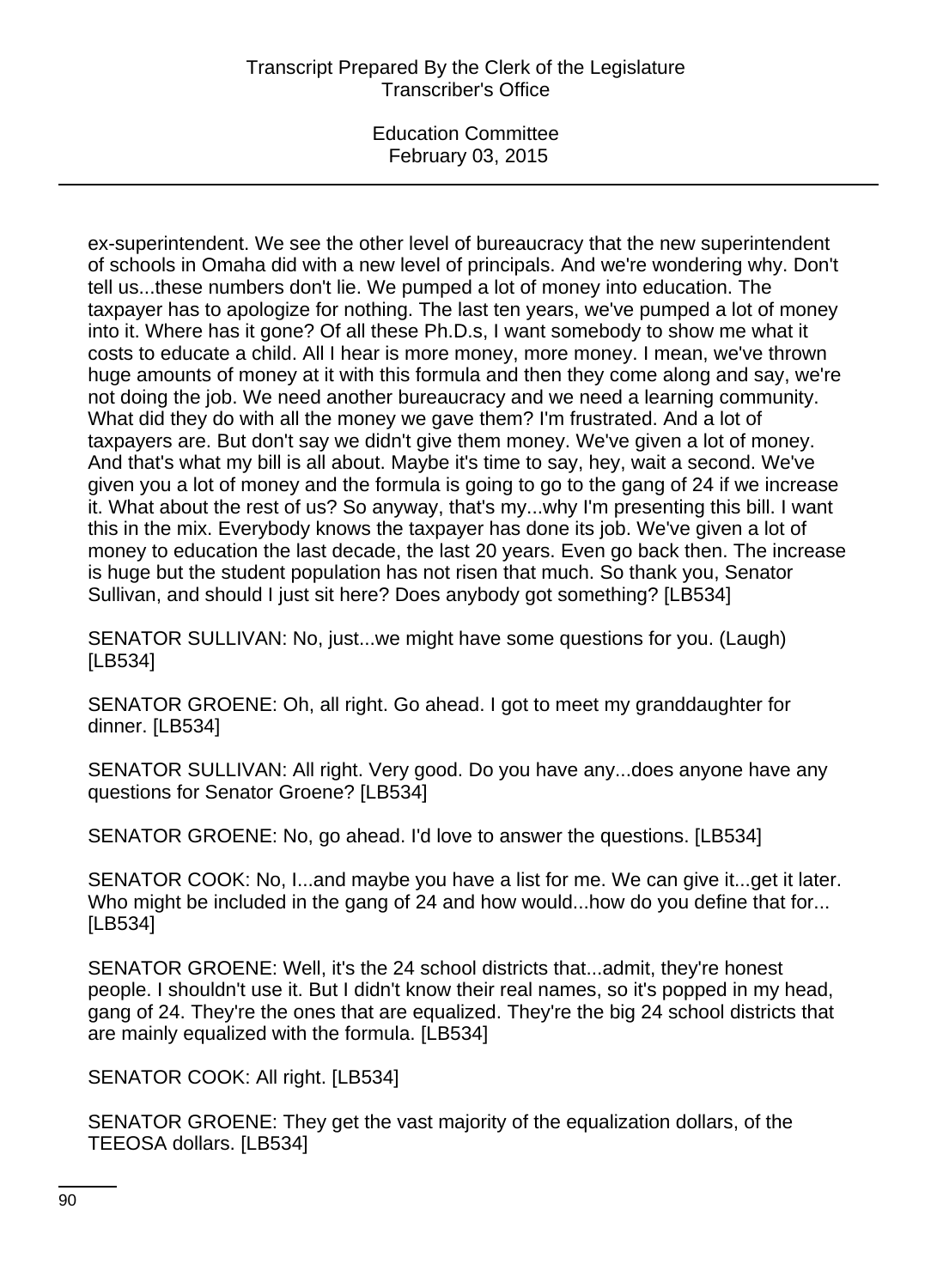SENATOR COOK: All right, because we do have more than 24 districts that are equalized, but you're saying the 24... [LB534]

SENATOR GROENE: But you heard... [LB534]

SENATOR COOK: ...that get the bulk of the dollars. [LB534]

SENATOR GROENE: Yeah, but the way this formula works, it's funny. It's like the individual from...was he from York? No, the other...because we...if we lower the valuation on the land, then he's still at \$1.05 but when your resources go in there his state aid drops. But he's still at \$1.05. So there's a lot of school districts that just get a small amount of equalization. [LB534]

SENATOR COOK: Yes. [LB534]

SENATOR GROENE: And it's...the formula don't work in their favor either when property taxes go up. [LB534]

SENATOR COOK: Okay. Thank you. [LB534]

SENATOR SULLIVAN: Thank you, Senator. All right. [LB534]

SENATOR GROENE: Anything else? [LB534]

SENATOR SULLIVAN: Just stick around. (Laugh) Okay. We'll see if we've got proponents or opponents if you want to just sit back there with Charles. Anyone wishing to speak in support of LB534? Anyone wishing to speak in opposition? [LB534]

JOHN BONAIUTO: Senator Sullivan, members of the committee, John Bonaiuto, J-o-h-n B-o-n-a-i-u-t-o, representing Nebraska Association of School Boards. Senator Groene and I have had a conversation about this bill and so it's no surprise to him that we would be in opposition to it. We look at this bill as limiting the state's obligation to the districts that need the money most through the TEEOSA formula. And these are the growing districts. And we could say whatever we want about the formula, that it's complicated and all of those things. But it works just the way it was designed to work. And so when the state limits its exposure, the ones that are hurt are the children in the districts that are at \$1.05. And they depend on their state aid to fund them, because the state already limits how much they can levy and how much their budgets can grow. And so I look at what the state has done with special education. The state put a limit on how much the state would fund in the special education reimbursement formula. For many years, it was 3 to 5 percent. Some years it was less. Some years it was a little more. Now it's been changed up to 10 but special ed has been woefully underfunded because the state can control the amount of money that is the state's exposure, but they can't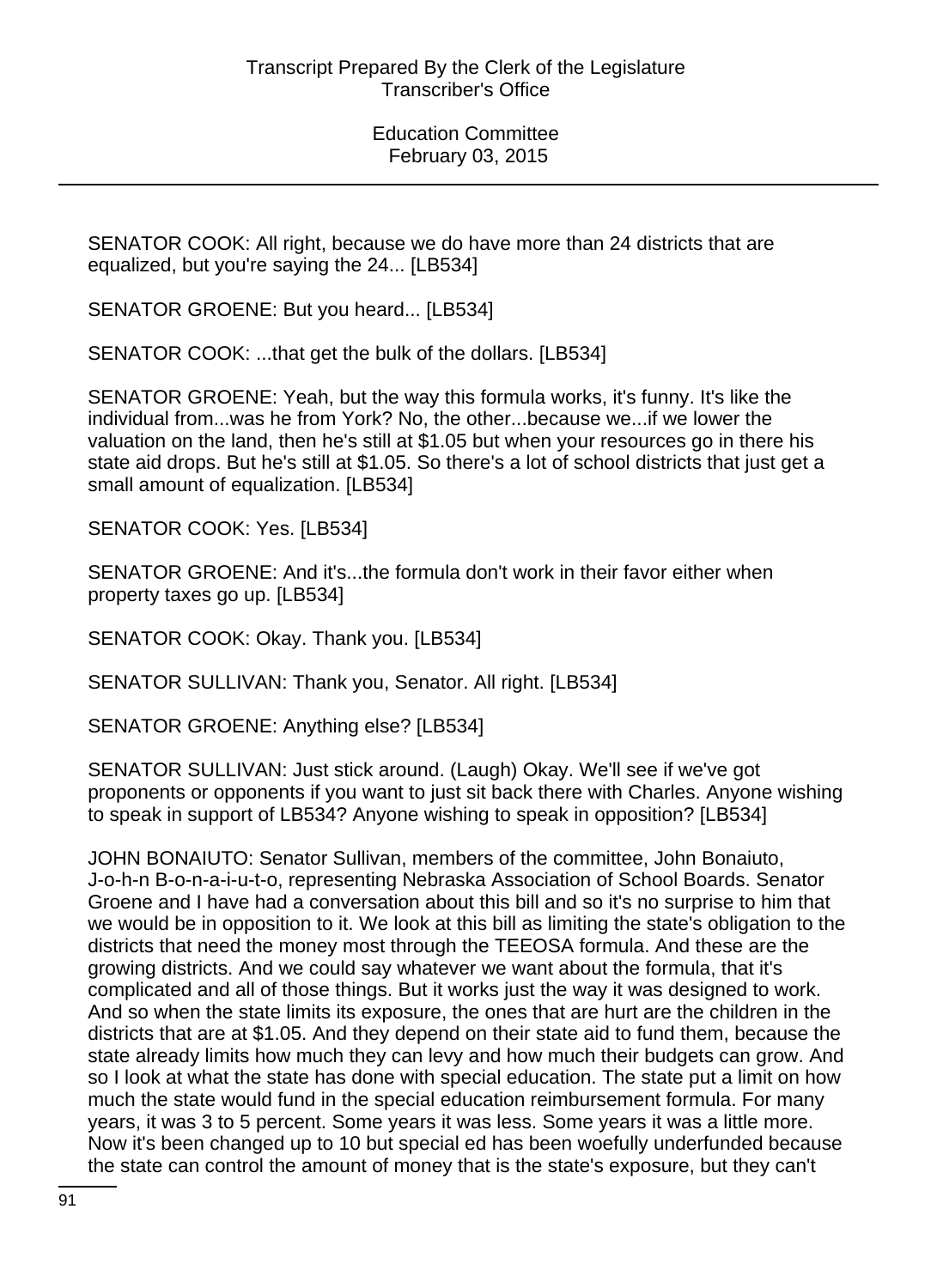control the number of special ed kids that arrive at the schoolhouse door. And this is the same with this kind of a bill, that you can control the growth by the difference between two fiscal years, but it's just an accounting or...you know, we're not taking into account or factoring in how much actual student growth and the needs that are involved in funding schools. And so it is for that reason that we oppose the bill. I've heard Senator Sullivan say this many times and I couldn't agree with her more: Property tax relief will achieve when school funding is part of the solution. And I think that this goes back to the statement, the state needs to put more money in...actually put more money into education, not less, because the property tax relief is not going to be achieved with this type of limitation. The districts that have the ability to levy will levy more. Those that don't will be hurt. With that, I'm going to conclude my testimony. [LB534]

SENATOR SULLIVAN: Thank you. Any questions for Mr. Bonaiuto? Thank you. [LB534]

JOHN BONAIUTO: Thank you. [LB534]

SENATOR SULLIVAN: Welcome. [LB534]

ROGER BREED: Hi. Since I'm here again, you know that I'm Roger Breed, R-o-g-e-r B-r-e-e-d. I'm the...representing the Greater Nebraska Schools Association, also known as the gang of 24. (Laughter) [LB534]

SENATOR COOK: Oh. Thank you. [LB534]

ROGER BREED: We do receive 83 percent of equalization aid. We do represent two-thirds of the students, two-thirds of the students in poverty, a little bit higher percentage of the students that receive special needs services, and about 80 percent of the students who receive English language learner services. Since the hour is late, I'm going to be blunt and brief. This is bad policy. This harkens back to the days of 0 percent lids because we couldn't trust board members to do their jobs. Now we're going to apply a cap to you, because apparently we don't feel we can elect senators that can do their jobs. Been through this before. It does not work to put artificial limits on human endeavors that change rapidly with the changing times. That's all I have to say. [LB534]

SENATOR SULLIVAN: Thank you, Dr. Breed. Questions, comments for him? Thank you. [LB534]

ROGER BREED: Thank you. [LB534]

LARRY SCHERER: (Exhibit 2) Good evening, Senator Sullivan and members of the Education Committee. For the record, my name is Larry Scherer, L-a-r-r-y S-c-h-e-r-e-r. NSEA opposes LB534. I should say we're part of the gang of 28,000. (Laughter) And...but unfortunately we don't have that kind of budget. And we oppose it because it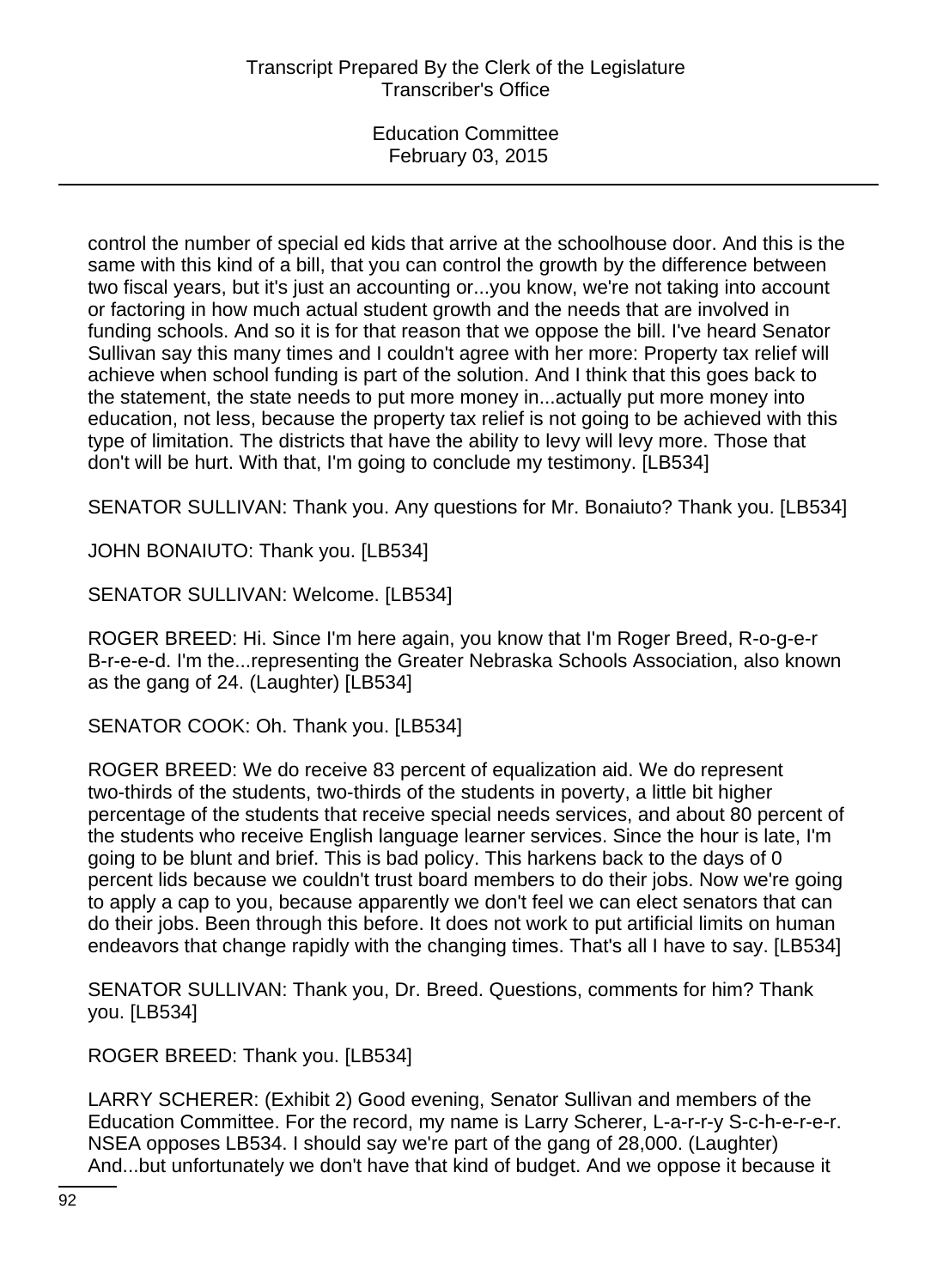Education Committee February 03, 2015

really goes against the principles that NSEA endorses: equalizing educational opportunities, incentives to employ and retain well-trained staff, equalize taxes, and provide for less reliance on property taxes. This would go counter to those goals and puts a cap of the previous year except for student growth. There are only about 20 districts that receive that student growth adjustment. And it's about \$12 million which obviously does not offset the costs of growing districts. That is meant to offset the expected growth for the future years. So the equalized districts that are growing would probably suffer quite a bit even though they get that adjustment. Nonequalized districts probably would also, because if the total amount is capped, while the bill isn't specific, you'd also have to believe that the income tax rebate or allocation and the enrollment option funding would also be capped. So you would have rural districts, those not receiving equalization, having to look at a number of things, you know, cutting staff, freezing salaries, increasing class sizes and, if there's ability to raise the levy, which in many cases there are not, putting more on the property tax. So if this is...I understand Senator Groene's intent to make a statement. I think this probably does make a statement. I...and it probably is further indication that if there's this much dissatisfaction, we need to take a serious look at the overall system and take a serious look at one of the earlier bills today. But this is probably not the direction to go to make that statement. So thank you and I'll try to answer any questions. [LB534]

SENATOR SULLIVAN: Thank you, Mr. Scherer. Any questions? [LB534]

LARRY SCHERER: I have a basketball game at 6:30, so I'll be brief, I promise. (Laughter) [LB534]

SENATOR SULLIVAN: Any questions for him? Thank you for your testimony. [LB534]

LARRY SCHERER: Thank you. Thank you. [LB534]

SENATOR SULLIVAN: Welcome. [LB534]

RENEE FRY: (Exhibit 3) Thank you. My name is Renee Fry. I'm the executive director of the OpenSky Policy Institute. Renee Fry is spelled R-e-n-e-e F-r-y. I am here in opposition to LB534. I'm just going to go over a couple of highlights briefly. We did take a look back to see what this bill would have done retrospectively. We really couldn't look forward because there's too many assumptions that we would have had to make. So we looked back to see what the impact would have done. And limiting TEEOSA growth to student growth adjustment would have allowed only about 1.3 percent growth on average in the last seven years that the adjustment has existed whereas actual TEEOSA growth has averaged 2.1 percent per year in those years and 4.7 percent over the life of the program. So, for example, if the policy had been in effect for the past ten years, TEEOSA funding in FY '16 would be approximately \$229 million smaller than it's currently estimated, a difference of nearly 24 percent. To make up the lost funding,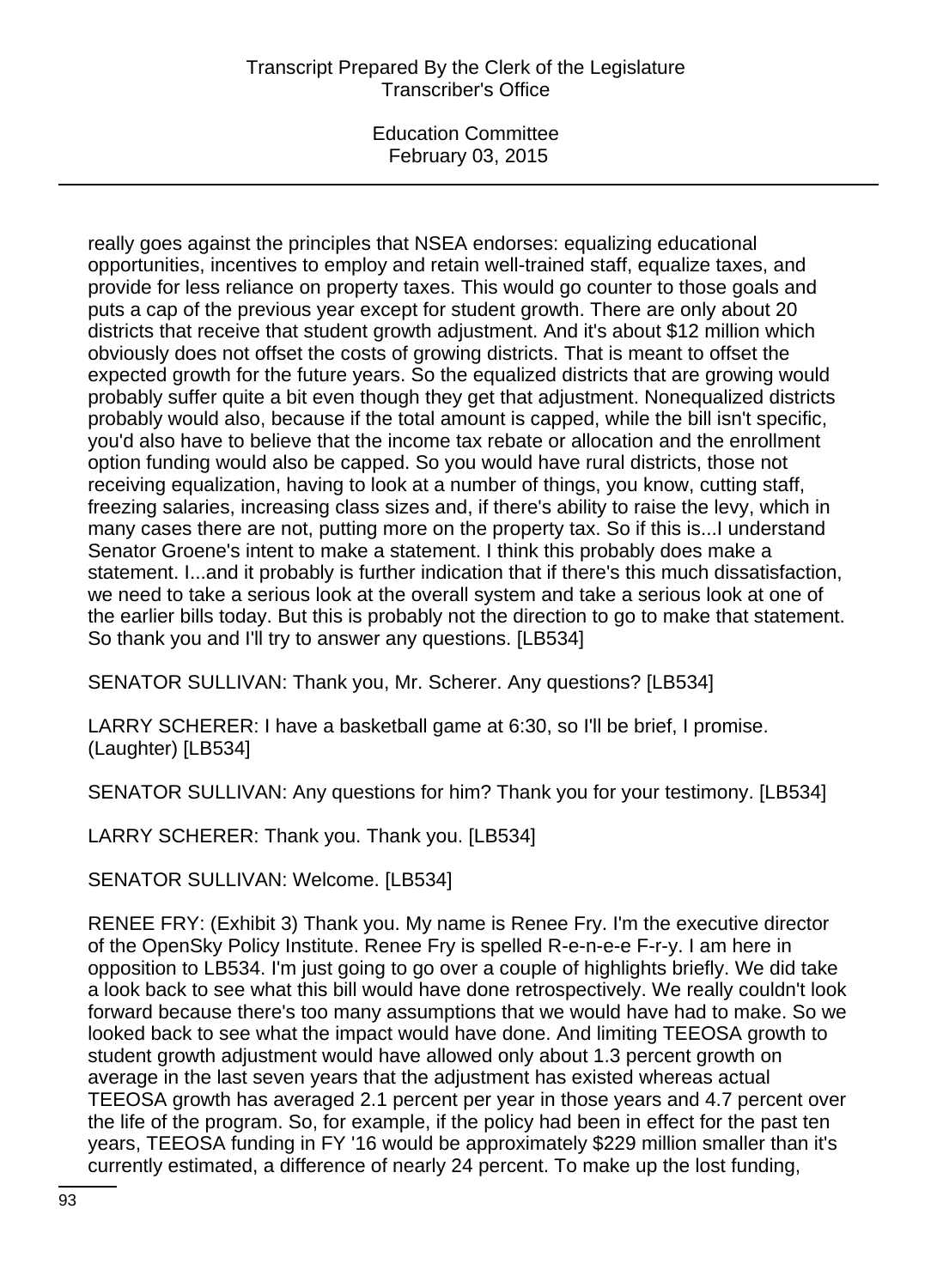through property taxes, school levies would have had to increase in all school districts about 10 cents on average. And at least 40 districts currently under the \$1.05 levy limit would have had to...would have been unable to make themselves whole without exceeding that limit. If the policy had been in effect since TEEOSA began, TEEOSA funding in FY '16 would have been approximately \$461 million less than is currently estimated, a difference of nearly half. So you can see on the chart that I handed out before you, as a share of the economy, TEEOSA's spending reached an all-time low in FY '13, and LB534 would have taken that amount much lower as shown on the graph below. And I'd be happy to answer any questions. [LB534]

SENATOR SULLIVAN: Any questions for Ms. Fry? Thank you for your testimony. [LB534]

RENEE FRY: Thank you. [LB534]

SENATOR SULLIVAN: Any other testimony in opposition to LB534? Anyone wishing to speak in a neutral capacity? Senator Groene. [LB534]

SENATOR GROENE: Ms. Fry makes the assumption that we...I'm freezing it at this point in time, not ten years ago. Also, assumptions are made that school districts and school boards can't control their spending. But maybe if we slowed administrative costs down...our North Platte school is interviewing for a new superintendent right now. Ten years ago we were paying about \$155,000 for it. Their superintendent there, probably going to give him \$225,000. We pay a lot more than other states for administrative costs because the money flows. But assumptions are made that they can't control their costs. See, I go back to common denominators. There's no child in Nebraska that doesn't have a climate-controlled classroom. You can argue about air conditioning and a few...has a trained instructor in front of them, has a...books, materials that they need, has a free breakfast, has a free lunch. It's plain to me what more money...how more money improves that. It doesn't. Now, how do we improve what's going on in that classroom? That's something else besides money but...and what we expect an instructor to do. From teachers I heard, they expect me to do too much. I want to educate. They keep pouring stuff on, distracting the classroom. But that's another argument. As to...basically we all got insulted as senators, that we do not know what's best, do not know what our constituents want. If you read the very last line in my bill, it says "unless otherwise provided by the Legislature." If this body, if this committee says we need more money, we'd have more money available, we can add it. It does not freeze anything. It just says, this is where we start and now we, elected officials in the Legislature, decide how much more we add to it or not. It says it right there, "unless otherwise provided by the Legislature." So we're back in charge. Our...why are we here if we run government by formula? We see a federal government in total mess because we have too many programs run by formula. Social Security, Medicaid, Medicare, we run them by formula. And what do we got? We got chaos. But I look around me and I